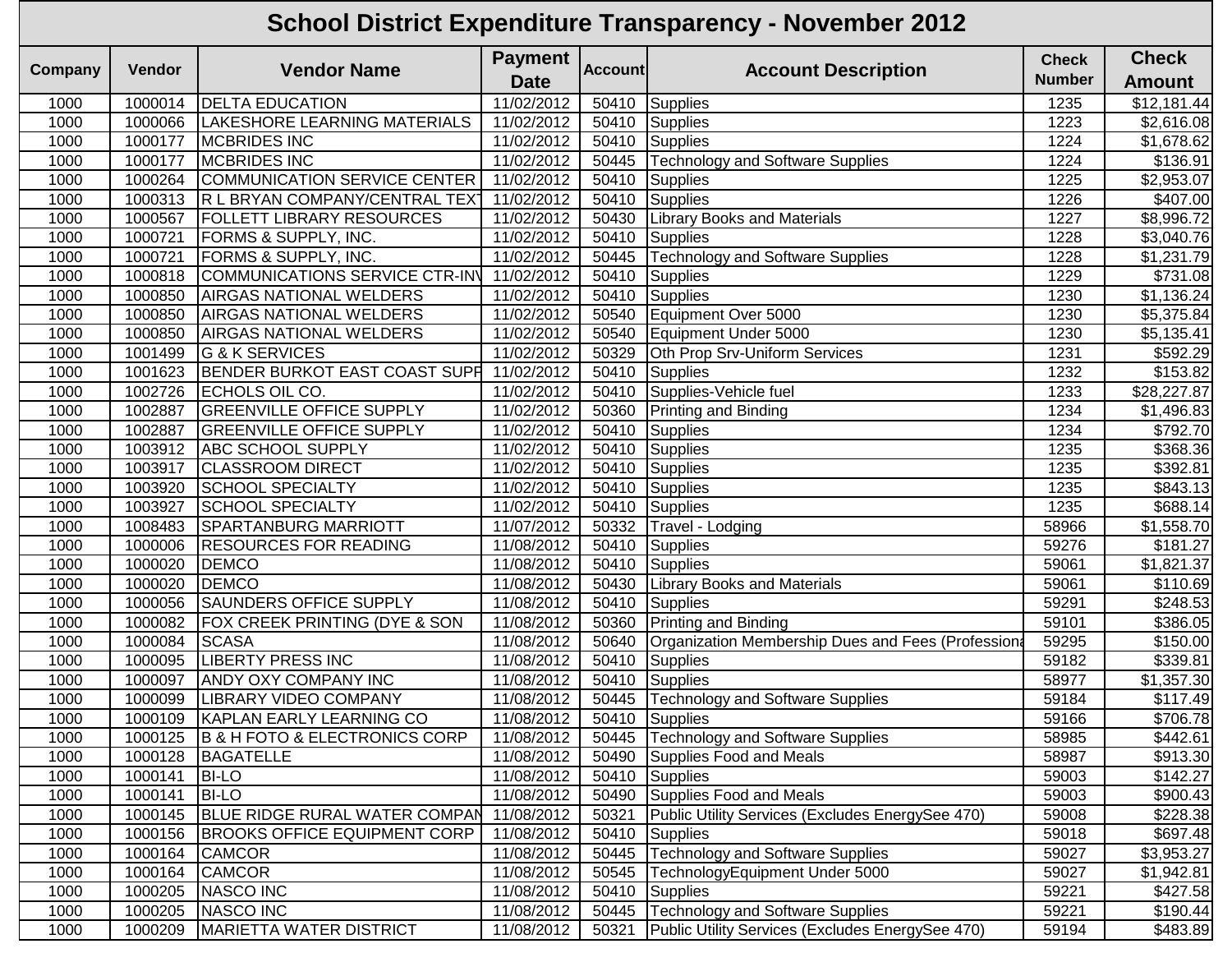| 1000 | 1000213 | <b>COMMISSION OF PUBLIC WORKS</b>        | 11/08/2012 |       | 50321 Public Utility Services (Excludes EnergySee 470) | 59045 | \$4,056.54           |
|------|---------|------------------------------------------|------------|-------|--------------------------------------------------------|-------|----------------------|
| 1000 | 1000213 | COMMISSION OF PUBLIC WORKS               | 11/08/2012 | 50470 | Energy-Electricity                                     | 59045 | \$33,804.05          |
| 1000 | 1000213 | COMMISSION OF PUBLIC WORKS               | 11/08/2012 | 50470 | Energy-Gas                                             | 59045 | \$5,963.65           |
| 1000 | 1000228 | NATIONAL SCHOOL PRODUCTS                 | 11/08/2012 | 50410 | Supplies                                               | 59223 | \$162.40             |
| 1000 | 1000243 | <b>PEARSON EDUCATION, INC.</b>           | 11/08/2012 | 50420 | <b>Textbooks</b>                                       | 59248 | \$896.94             |
| 1000 | 1000250 | <b>NCTM</b>                              | 11/08/2012 | 50410 | Supplies                                               | 59224 | \$672.40             |
| 1000 | 1000274 | <b>ETA</b>                               | 11/08/2012 |       | 50410 Supplies                                         | 59082 | \$605.40             |
| 1000 | 1000314 | R.J. SHIRLEY INC                         | 11/08/2012 | 50520 | ConstructionServices (Temp) Building/Construction Nd   | 59270 | \$2,955.88           |
| 1000 | 1000318 | <b>OAKTREE PRODUCTS INC</b>              | 11/08/2012 |       | 50445   Technology and Software Supplies               | 59230 | $\overline{$}177.44$ |
| 1000 | 1000327 | <b>READING SOURCE</b>                    | 11/08/2012 |       | 50312 Instructional Programs Improvement Services      | 59272 | \$1,371.72           |
| 1000 | 1000327 | <b>READING SOURCE</b>                    | 11/08/2012 | 50410 | Supplies                                               | 59272 | \$689.43             |
| 1000 | 1000327 | <b>READING SOURCE</b>                    | 11/08/2012 | 50430 | <b>Library Books and Materials</b>                     | 59272 | \$178.35             |
| 1000 | 1000329 | <b>ORIENTAL TRADING COMPANY</b>          | 11/08/2012 | 50410 | <b>Supplies</b>                                        | 59237 | \$975.91             |
| 1000 | 1000332 | <b>CRANDALL CORPORATION</b>              | 11/08/2012 | 50395 | Prof Tech Srvc-Chemical Disposal                       | 59053 | \$1,225.00           |
| 1000 | 1000364 | <b>PECKNEL MUSIC COMPANY</b>             | 11/08/2012 |       | 50410 Supplies                                         | 59249 | \$476.00             |
| 1000 | 1000365 | J W PEPPER & SON INC.                    | 11/08/2012 |       | 50410 Supplies                                         | 59155 | \$234.08             |
| 1000 | 1000370 | <b>PERMA-BOUND BOOKS</b>                 | 11/08/2012 |       | 50410 Supplies                                         | 59254 | \$499.10             |
| 1000 | 1000377 | STATE DEPARTMENT OF EDUCATION            | 11/08/2012 | 50660 | <b>Pupil Activity</b>                                  | 59323 | \$14,953.95          |
| 1000 | 1000422 | <b>MASTER TEACHER</b>                    | 11/08/2012 | 50410 | Supplies                                               | 59196 | \$147.75             |
| 1000 | 1000427 | <b>TOOL SHED INC</b>                     | 11/08/2012 | 50410 | Supplies                                               | 59347 | \$2,669.68           |
| 1000 | 1000455 | <b>GREENVILLE CAR WASH</b>               | 11/08/2012 | 50323 | R&M Serv-Vehicle Serv                                  | 59114 | \$123.00             |
| 1000 | 1000461 | <b>GREENVILLE NEWS</b>                   | 11/08/2012 | 50350 | Advertising                                            | 59119 | $\overline{$}115.90$ |
| 1000 | 1000462 | <b>JANPAK</b>                            | 11/08/2012 | 50410 | Supplies-Custodial                                     | 59158 | \$569.98             |
| 1000 | 1000479 | <b>WEST MUSIC COMPANY INC</b>            | 11/08/2012 |       | 50410 Supplies                                         | 59372 | \$247.84             |
| 1000 | 1000494 | UNITED CHEMICAL AND SUPPLY INC           | 11/08/2012 |       | 20410   Inventory Recd not Vouchered                   | 59357 | \$2,425.45           |
| 1000 | 1000539 | <b>HOUGHTON MIFFLIN HARCOURT</b>         | 11/08/2012 |       | 50410 Supplies                                         | 59145 | \$3,546.55           |
| 1000 | 1000558 | JEAN'S TOURS & CHARTER                   | 11/08/2012 | 50331 | <b>Student Transportation</b>                          | 59159 | \$800.00             |
| 1000 | 1000635 | <b>EMPLOYEE INSURANCE PROGRAM</b>        | 11/08/2012 |       | 20412   Accrued Exp - Dental Ins                       | 59079 | \$88,288.76          |
| 1000 | 1000635 | <b>EMPLOYEE INSURANCE PROGRAM</b>        | 11/08/2012 |       | 20412 Accrued Exp - Health Ins                         | 59079 | \$3,229,919.68       |
| 1000 | 1000635 | <b>EMPLOYEE INSURANCE PROGRAM</b>        | 11/08/2012 | 20412 | Accrued Exp - LngTerm Disab                            | 59079 | \$23,225.86          |
| 1000 | 1000635 | <b>EMPLOYEE INSURANCE PROGRAM</b>        | 11/08/2012 | 20412 | Accrued Exp - State Life Ins                           | 59079 | \$2,452.42           |
| 1000 | 1000635 | <b>EMPLOYEE INSURANCE PROGRAM</b>        | 11/08/2012 |       | 20412   Dental Insurance                               | 59079 | \$178,545.42         |
| 1000 | 1000635 | <b>EMPLOYEE INSURANCE PROGRAM</b>        | 11/08/2012 |       | 20412 Long Term Disability                             | 59079 | \$14,731.80          |
| 1000 | 1000635 | <b>EMPLOYEE INSURANCE PROGRAM</b>        | 11/08/2012 |       | 20412 State Health Insurance BCBS                      | 59079 | \$1,328,130.04       |
| 1000 | 1000635 | <b>EMPLOYEE INSURANCE PROGRAM</b>        | 11/08/2012 |       | 20412 State Term Life Ins                              | 59079 | \$60,694.66          |
| 1000 | 1000653 | <b>WEEKLY READER CORP.</b>               | 11/08/2012 |       | 50410 Supplies                                         | 59298 | \$1,063.84           |
| 1000 | 1000671 | JONES SCHOOL SUPPLY CO.                  | 11/08/2012 |       | 50410 Supplies                                         | 59164 | \$689.31             |
| 1000 | 1000671 | JONES SCHOOL SUPPLY CO.                  | 11/08/2012 |       | 50430 Library Books and Materials                      | 59164 | \$259.94             |
| 1000 | 1000752 | CAROLINA BIOLOGICAL SUPPLY CO            | 11/08/2012 |       | 50410 Supplies                                         | 59030 | \$571.11             |
| 1000 | 1000755 | <b>DICK BLICK COMPANY</b>                | 11/08/2012 |       | 50410 Supplies                                         | 59065 | \$579.87             |
| 1000 | 1000758 | SC EMPLOYMENT SECURITY COMMIS 11/08/2012 |            | 50260 | Unemployment Compensation Tax                          | 59292 | \$57,766.89          |
| 1000 | 1000759 | <b>SCANTRON</b>                          | 11/08/2012 |       | 50410 Supplies                                         | 59294 | \$172.26             |
| 1000 | 1000784 | LESLIE SHEET METAL WORKS                 | 11/08/2012 |       | 50410 Supplies-Routine Maintenance                     | 59180 | \$260.76             |
| 1000 | 1000788 | <b>ATD-AMERICAN COMPANY</b>              | 11/08/2012 |       | 50410 Supplies                                         | 58981 | \$419.76             |
| 1000 | 1000814 | <b>SARGENT-WELCH SCIENTIFIC</b>          | 11/08/2012 | 50410 | Supplies                                               | 59290 | $\overline{$}219.23$ |
| 1000 | 1000832 | JOHNSON CONTROLS INC.                    | 11/08/2012 | 50395 | <b>Other Professional and Technical Services</b>       | 59162 | \$517.10             |
| 1000 | 1000832 | JOHNSON CONTROLS INC.                    | 11/08/2012 | 50520 | ConstructionServices (Temp) Building/Construction No   | 59162 | \$6,482.29           |
| 1000 | 1000837 | <b>SCHOLASTIC MAGAZINES</b>              | 11/08/2012 | 50410 | Supplies                                               | 59298 | \$502.96             |
| 1000 | 1000838 | <b>DUKE POWER</b>                        | 11/08/2012 |       | 50470 Energy-Electricity                               | 59070 | \$205.84             |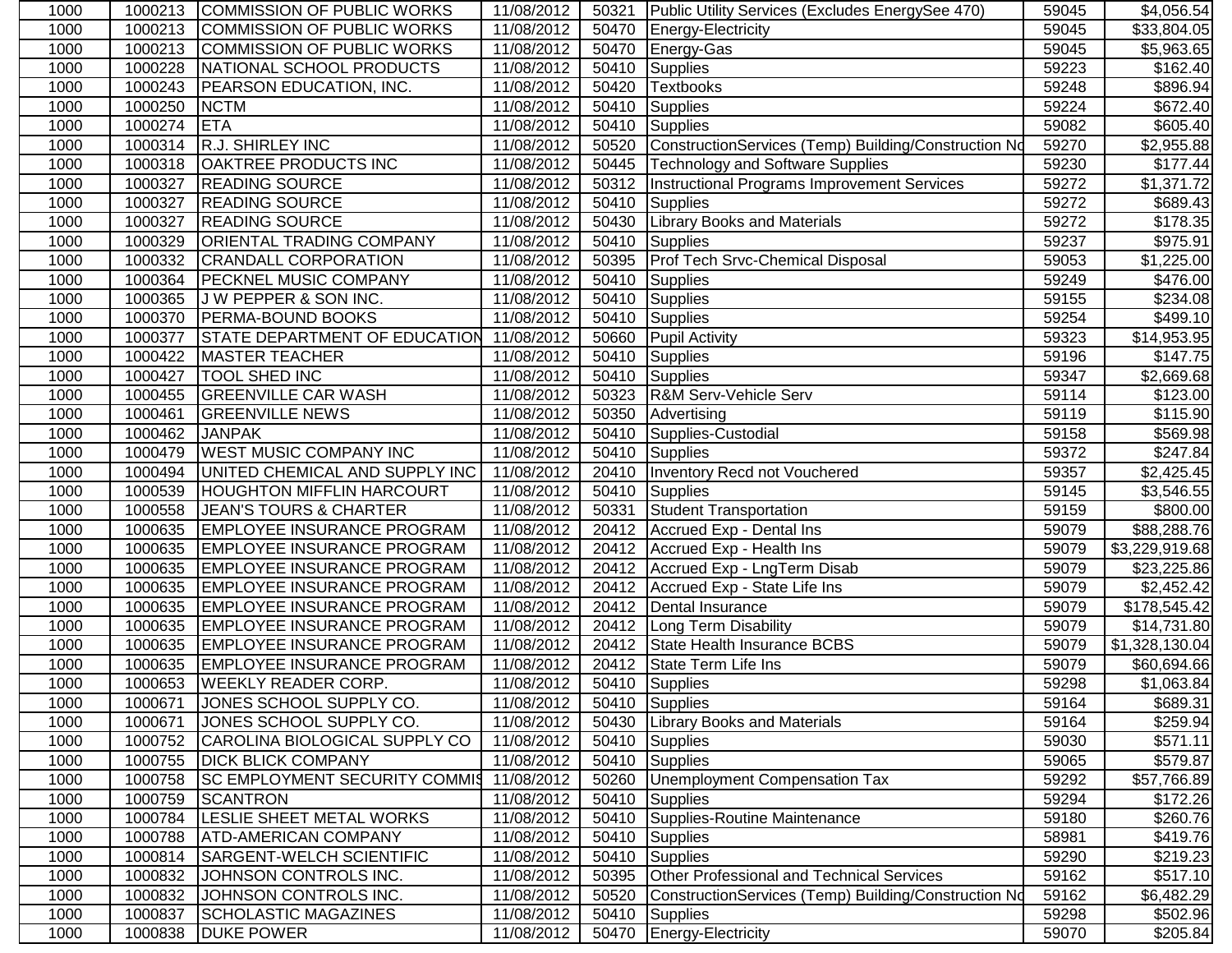| 1000 | 1000838 | <b>JOUKE POWER</b>                        | 11/08/2012 |       | 50651   Litigation and Settlements                 | 59070 | \$168.01             |
|------|---------|-------------------------------------------|------------|-------|----------------------------------------------------|-------|----------------------|
| 1000 | 1000852 | <b>BUREAU OF FINANCE</b>                  | 11/08/2012 | 50321 | Public Utility Services (Excludes EnergySee 470)   | 59025 | \$1,060.00           |
| 1000 | 1000901 | <b>QUILL CORPORATION</b>                  | 11/08/2012 | 50445 | Technology and Software Supplies                   | 59269 | \$101.35             |
| 1000 | 1000992 | <b>PROFESSIONAL PARTY RENTALS</b>         | 11/08/2012 | 50399 | Miscellaneous Purchased Services                   | 59264 | \$1,965.77           |
| 1000 | 1001079 | PRESENTATION SYSTEMS SOUTH, IN 11/08/2012 |            | 50410 | Supplies                                           | 59263 | $\overline{$}300.29$ |
| 1000 | 1001091 | <b>STARKEY LABORATORIES</b>               | 11/08/2012 | 50323 | Repairs and Maintenance Services                   | 59322 | \$138.98             |
| 1000 | 1001139 | <b>DEMCO INC.</b>                         | 11/08/2012 | 50410 | Supplies                                           | 59062 | \$754.90             |
| 1000 | 1001140 | <b>PAPA JOHN'S PIZZA</b>                  | 11/08/2012 |       | 50490 Supplies Food and Meals                      | 59244 | \$759.63             |
| 1000 | 1001142 | INTERNATIONAL BACCALAUREATE N 11/08/2012  |            | 50640 | Organization Membership Dues and Fees (Professiona | 59152 | \$9,965.00           |
| 1000 | 1001211 | <b>INTERNATIONAL BACCALAUREATE O</b>      | 11/08/2012 | 50410 | Supplies                                           | 59153 | \$471.51             |
| 1000 | 1001222 | <b>STAPLES ADVANTAGE</b>                  | 11/08/2012 | 50410 | Supplies                                           | 59320 | \$111.94             |
| 1000 | 1001222 | <b>STAPLES ADVANTAGE</b>                  | 11/08/2012 | 50445 | <b>Technology and Software Supplies</b>            | 59320 | \$1,265.42           |
| 1000 | 1001241 | <b>SCHOOLMART</b>                         | 11/08/2012 | 50410 | Supplies                                           | 59300 | \$137.29             |
| 1000 | 1001243 | <b>WILLIAMS DETROIT/ALLISON SE IN</b>     | 11/08/2012 | 50331 | <b>Student Transportation</b>                      | 59364 | \$178.00             |
| 1000 | 1001268 | <b>SCHOLASTIC INC</b>                     | 11/08/2012 | 50410 | Supplies                                           | 59297 | \$10,806.77          |
| 1000 | 1001268 | <b>SCHOLASTIC INC</b>                     | 11/08/2012 |       | 50410 Supplies                                     | 59298 | \$420.00             |
| 1000 | 1001351 | <b>GREER GAS CO.</b>                      | 11/08/2012 |       | 50470 Energy-Gas                                   | 59124 | \$662.89             |
| 1000 | 1001410 | <b>PEARSON EDUCATION</b>                  | 11/08/2012 | 50410 | Supplies                                           | 59247 | \$3,460.63           |
| 1000 | 1001410 | <b>PEARSON EDUCATION</b>                  | 11/08/2012 | 50420 | <b>Textbooks</b>                                   | 59248 | $\overline{$}618.54$ |
| 1000 | 1001497 | <b>GREENVILLE WATER SYSTEM</b>            | 11/08/2012 | 50321 | Public Utility Services (Excludes EnergySee 470)   | 59122 | \$8,903.13           |
| 1000 | 1001498 | <b>SALLY'S BEAUTY SUPPLIES- HILLV</b>     | 11/08/2012 | 50410 | Supplies                                           | 59287 | \$2,321.40           |
| 1000 | 1001507 | <b>KELVIN ELECTRONICS</b>                 | 11/08/2012 | 50410 | Supplies                                           | 59168 | \$174.74             |
| 1000 | 1001529 | <b>JUNIOR LIBRARY GUILD</b>               | 11/08/2012 | 50430 | <b>Library Books and Materials</b>                 | 59165 | \$744.00             |
| 1000 | 1001572 | <b>FLINN SCIENTIFIC, INC.</b>             | 11/08/2012 |       | $\overline{50}410$ Supplies                        | 59090 | \$242.50             |
| 1000 | 1001573 | <b>REALLY GOOD STUFF</b>                  | 11/08/2012 |       | 50410 Supplies                                     | 59273 | \$1,731.19           |
| 1000 | 1001618 | <b>LAERDAL MEDICAL CORPORATION</b>        | 11/08/2012 | 50410 | Supplies                                           | 59173 | \$167.90             |
| 1000 | 1001661 | <b>LOOSE IN THE LAB</b>                   | 11/08/2012 | 50410 | Supplies                                           | 59188 | \$432.70             |
| 1000 | 1001846 | RENAISSANCE LEARNING, INC.                | 11/08/2012 | 50345 | Technology                                         | 59275 | \$41,941.14          |
| 1000 | 1001885 | <b>STEPS TO LITERACY, LLC</b>             | 11/08/2012 | 50410 | Supplies                                           | 59325 | \$128.02             |
| 1000 | 1001886 | COPY SPOT, INC.                           | 11/08/2012 | 50395 | Digitalization For As-Built Drawings               | 59050 | \$283.02             |
| 1000 | 1001891 | <b>SALLY'S BEAUTY SUPPLY</b>              | 11/08/2012 | 50410 | Supplies                                           | 59288 | \$1,482.84           |
| 1000 | 1001987 | <b>BENCHMARK EDUCATION COMPANY</b>        | 11/08/2012 |       | 50410 Supplies                                     | 58994 | \$1,740.20           |
| 1000 | 1002037 | <b>MCGRAW-HILL COMPANIES</b>              | 11/08/2012 |       | 50410 Supplies                                     | 59204 | \$142.21             |
| 1000 | 1002095 | <b>PEACE CENTER, POP! TICKETS</b>         | 11/08/2012 |       | 50660 Pupil Activity                               | 59246 | \$135.00             |
| 1000 | 1002136 | <b>SUBWAY (GOODWILL INDUSTRIES)</b>       | 11/08/2012 | 50490 | Supplies Food and Meals                            | 59331 | \$1,644.75           |
| 1000 | 1002150 | BARNES & NOBLE, INC.                      | 11/08/2012 |       | 50410 Supplies                                     | 58990 | \$445.99             |
| 1000 |         | 1002150 BARNES & NOBLE, INC.              | 11/08/2012 |       | 50430 Library Books and Materials                  | 58990 | \$159.80             |
| 1000 | 1002161 | BOX CARS AND ONE-EYED JACKS               | 11/08/2012 |       | 50312  Instructional Programs Improvement Services | 59012 | \$4,818.85           |
| 1000 | 1002201 | <b>PITSCO</b>                             | 11/08/2012 |       | 50410 Supplies                                     | 59259 | \$1,462.91           |
| 1000 | 1002201 | <b>PITSCO</b>                             | 11/08/2012 | 50445 | Technology and Software Supplies                   | 59259 | \$712.06             |
| 1000 |         | 1002212  LOWE'S COMPANIES, INC.           | 11/08/2012 |       | 50410 Supplies-Custodial                           | 59190 | \$590.39             |
| 1000 | 1002240 | <b>PROJECT LEAD THE WAY, INC.</b>         | 11/08/2012 |       | 50410 Supplies                                     | 59265 | \$3,221.41           |
| 1000 | 1002294 | <b>SCHOOL OUTFITTERS</b>                  | 11/08/2012 |       | 50445 Technology and Software Supplies             | 59299 | \$1,079.41           |
| 1000 | 1002294 | <b>SCHOOL OUTFITTERS</b>                  | 11/08/2012 |       | 50540 Equipment Under 5000                         | 59299 | \$3,216.50           |
| 1000 | 1002312 | TRANE US, INC                             | 11/08/2012 |       | 50410 Supplies-HVAC supplies                       | 59349 | \$2,215.72           |
| 1000 | 1002387 | <b>HAAN CRAFTS LLC</b>                    | 11/08/2012 |       | 50410 Supplies                                     | 59130 | \$202.49             |
| 1000 | 1002417 | <b>FRINGE BENEFITS MANGEMENT CON</b>      | 11/08/2012 |       | 20412   Health Savings - Deductible                | 59106 | \$378.34             |
| 1000 | 1002417 | <b>FRINGE BENEFITS MANGEMENT CON</b>      | 11/08/2012 |       | 20412 Out of Pocket Medical                        | 59104 | \$615.01             |
| 1000 | 1002417 | FRINGE BENEFITS MANGEMENT CON 11/08/2012  |            |       | 20412 Out of Pocket Medical                        | 59106 | \$166.67             |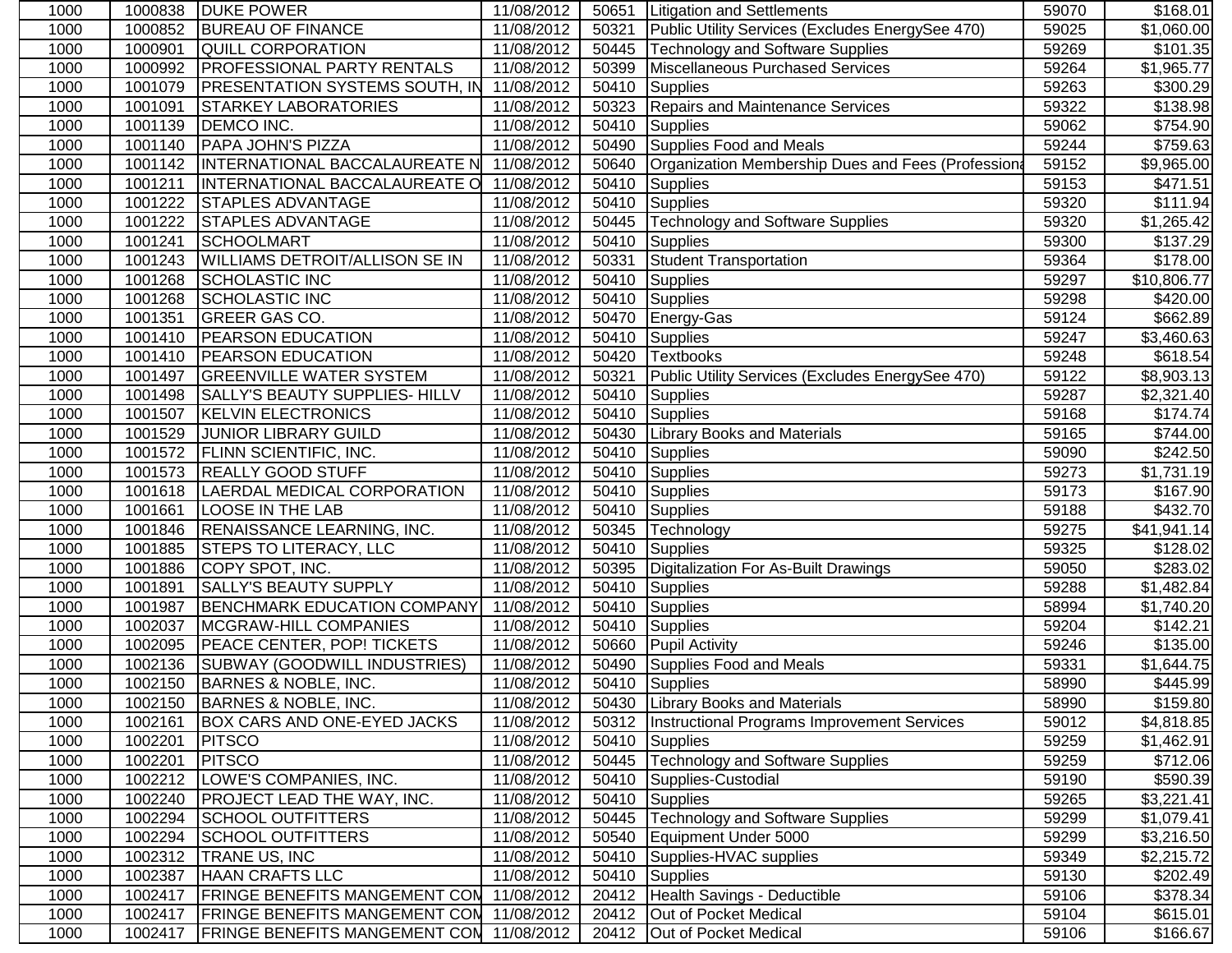| 1000 | 1002445 | ADVANCED MFG. TECHNIQUES, INC         | 11/08/2012 |       | 50410 Supplies                                       | 58971 | \$123.26               |
|------|---------|---------------------------------------|------------|-------|------------------------------------------------------|-------|------------------------|
| 1000 | 1002482 | <b>BEYOND PLAY</b>                    | 11/08/2012 | 50410 | <b>Supplies</b>                                      | 59002 | \$115.56               |
| 1000 | 1002561 | <b>OTICON, INC</b>                    | 11/08/2012 | 50445 | Technology and Software Supplies                     | 59240 | \$360.00               |
| 1000 | 1002568 | <b>WILSON &amp; ASSOCIATES</b>        | 11/08/2012 | 50323 | <b>Repairs and Maintenance Services</b>              | 59377 | \$1,500.00             |
| 1000 | 1002655 | <b>KLG JONES</b>                      | 11/08/2012 | 50395 | <b>Other Professional and Technical Services</b>     | 59172 | \$1,370.00             |
| 1000 | 1002668 | <b>ACP DIRECT</b>                     | 11/08/2012 | 50445 | <b>Technology and Software Supplies</b>              | 58969 | \$219.69               |
| 1000 | 1002680 | <b>CHARTER COMMUNICATIONS</b>         | 11/08/2012 | 50395 | Other Professional and Technical Services            | 59035 | \$134.99               |
| 1000 | 1002695 | <b>DELL MARKETING</b>                 | 11/08/2012 | 50445 | <b>Technology and Software Supplies</b>              | 59059 | \$176.27               |
| 1000 | 1002695 | <b>DELL MARKETING</b>                 | 11/08/2012 | 50545 | TechnologyEquipment Under 5000                       | 59059 | \$9,179.99             |
| 1000 | 1002717 | <b>SNOW, STEPHANIE L.</b>             | 11/08/2012 | 50395 | Other Professional and Technical Services            | 59314 | \$595.00               |
| 1000 | 1002794 | <b>ACL SERVICES, LTD.</b>             | 11/08/2012 | 50445 | <b>Technology and Software Supplies</b>              | 58968 | \$451.98               |
| 1000 | 1002916 | COMPUTER SOFTWARE INNOVATION          | 11/08/2012 | 50445 | <b>Technology and Software Supplies</b>              | 59047 | \$2,459.20             |
| 1000 | 1002936 | SILMAR ELECTRONICS, INC.              | 11/08/2012 | 50540 | Equipment Under 5000                                 | 59307 | \$2,226.00             |
| 1000 | 1002940 | TRIUMPH LEARNING LLC                  | 11/08/2012 | 50410 | <b>Supplies</b>                                      | 59352 | \$4,854.60             |
| 1000 | 1002963 | COUNTER ACT, INC.                     | 11/08/2012 | 50410 | Supplies-Routine Maintenance                         | 59052 | \$218.64               |
| 1000 | 1002985 | <b>GUMDROP/CENTRAL PROGRAMS</b>       | 11/08/2012 |       | 50430 Library Books and Materials                    | 59128 | \$1,144.47             |
| 1000 | 1003000 | MOONVILLE SIGNS INC                   | 11/08/2012 | 50323 | Repairs and Maintenance Services                     | 59215 | \$1,287.90             |
| 1000 | 1003025 | DELTA ENGINEERING, INC.               | 11/08/2012 | 50520 | ConstructionServices Arch Fees Capitalize            | 59060 | \$4,500.00             |
| 1000 | 1003025 | <b>DELTA ENGINEERING, INC.</b>        | 11/08/2012 | 50520 | ConstructionServices Arch Fees Reimb Capitalize      | 59060 | \$300.00               |
| 1000 | 1003033 | AMAZON.COM                            | 11/08/2012 | 50445 | <b>Technology and Software Supplies</b>              | 58974 | \$515.87               |
| 1000 | 1003037 | <b>PEDIATRIC SERVICES OF AMERICA.</b> | 11/08/2012 | 50395 | Other Professional and Technical Services            | 59250 | \$1,935.00             |
| 1000 | 1003186 | <b>SCANTEX BUSINESS SYSTEMS</b>       | 11/08/2012 | 50410 | <b>Supplies</b>                                      | 59293 | \$7,433.13             |
| 1000 | 1003187 | TOOLS FOR LITERACY, INC.              | 11/08/2012 | 50312 | Instructional Programs Improvement Services          | 59348 | $\overline{$7,707.58}$ |
| 1000 | 1003224 | TROTTER, MARGIE T.                    | 11/08/2012 | 50395 | <b>Other Professional and Technical Services</b>     | 59353 | \$630.00               |
| 1000 | 1003229 | <b>TEACHER DIRECT</b>                 | 11/08/2012 |       | 50410 Supplies                                       | 59340 | \$416.28               |
| 1000 | 1003236 | <b>HAWKINS TOWING INC.</b>            | 11/08/2012 | 50323 | R&M Serv-Vehicle Serv                                | 59133 | \$150.00               |
| 1000 | 1003250 | <b>HEALTHMASTER HOLDINGS, LLC</b>     | 11/08/2012 | 50395 | Other Professional and Technical Services            | 59135 | \$4,225.82             |
| 1000 | 1003395 | <b>ELLIS FLOORING SALES</b>           | 11/08/2012 | 50520 | ConstructionServices (Temp) Building/Construction No | 59078 | \$7,763.82             |
| 1000 | 1003404 | MANAGEMENT DECISIONS                  | 11/08/2012 | 50395 | <b>Other Professional and Technical Services</b>     | 59193 | \$2,590.00             |
| 1000 | 1003406 | <b>WT COX SUBSCRIPTIONS</b>           | 11/08/2012 | 50440 | Periodicals                                          | 59389 | \$1,509.58             |
| 1000 | 1003438 | USA TESTPREP INC.                     | 11/08/2012 | 50345 | Technology                                           | 59358 | \$959.02               |
| 1000 | 1003563 | MAYER-JOHNSON                         | 11/08/2012 | 50445 | <b>Technology and Software Supplies</b>              | 59201 | \$1,279.80             |
| 1000 | 1003590 | <b>AMERICAN SECURITY GREENVILLE</b>   | 11/08/2012 | 50329 | Other - Property Serv                                | 58976 | \$4,346.82             |
| 1000 | 1003614 | <b>PIEDMONT NATURAL GAS</b>           | 11/08/2012 | 50470 | Energy-Gas                                           | 59258 | \$19,045.91            |
| 1000 | 1003662 | PETSMART #1301                        | 11/08/2012 | 50410 | Supplies                                             | 59256 | \$167.35               |
| 1000 |         | 1003845 WARD, WENDY COOK              | 11/08/2012 |       | 50395 Other Professional and Technical Services      | 59367 | \$580.00               |
| 1000 |         | 1004254 KIDS DISCOVER                 | 11/08/2012 |       | 50410 Supplies                                       | 59169 | \$754.11               |
| 1000 | 1004357 | <b>AMERICAN LEGACY PUBLISHING</b>     | 11/08/2012 |       | 50410 Supplies                                       | 58975 | \$1,746.69             |
| 1000 | 1004405 | LAWLER AND ASSOCIATES LLC             | 11/08/2012 | 50395 | Other Professional and Technical Services            | 59177 | \$450.00               |
| 1000 | 1004450 | <b>OFFICE DEPOT</b>                   | 11/08/2012 |       | 50410 Supplies                                       | 59233 | \$992.91               |
| 1000 | 1004450 | <b>OFFICE DEPOT</b>                   | 11/08/2012 | 50445 | Technology and Software Supplies                     | 59233 | \$657.16               |
| 1000 | 1004788 | <b>SHARP BUSINESS SYSTEMS</b>         | 11/08/2012 | 50345 | Tech Srvc-Copier Contract                            | 59304 | \$2,301.26             |
| 1000 | 1005110 | <b>STAPLES ADVANTAGE</b>              | 11/08/2012 | 50410 | Supplies                                             | 59319 | \$821.39               |
| 1000 | 1005110 | <b>STAPLES ADVANTAGE</b>              | 11/08/2012 | 50410 | Supplies                                             | 59320 | \$1,158.38             |
| 1000 | 1005110 | <b>STAPLES ADVANTAGE</b>              | 11/08/2012 |       | 50410 Supplies                                       | 59321 | \$111.72               |
| 1000 | 1005113 | <b>VIRTUCOM INC.</b>                  | 11/08/2012 | 50345 | <b>Tech Srvc-Copier Contract</b>                     | 59363 | \$738.58               |
| 1000 | 1005622 | <b>FLOORMASTERS, INC</b>              | 11/08/2012 |       | 50323 R&M Serv-Plant Serv                            | 59091 | \$500.00               |
| 1000 | 1005641 | <b>OFFICE MAX INC</b>                 | 11/08/2012 | 50445 | <b>Technology and Software Supplies</b>              | 59234 | \$342.45               |
| 1000 | 1005731 | <b>MUSICAL INNOVATIONS</b>            | 11/08/2012 |       | 50323 R&M Serv-Piano & Strings Serv                  | 59220 | \$1,021.38             |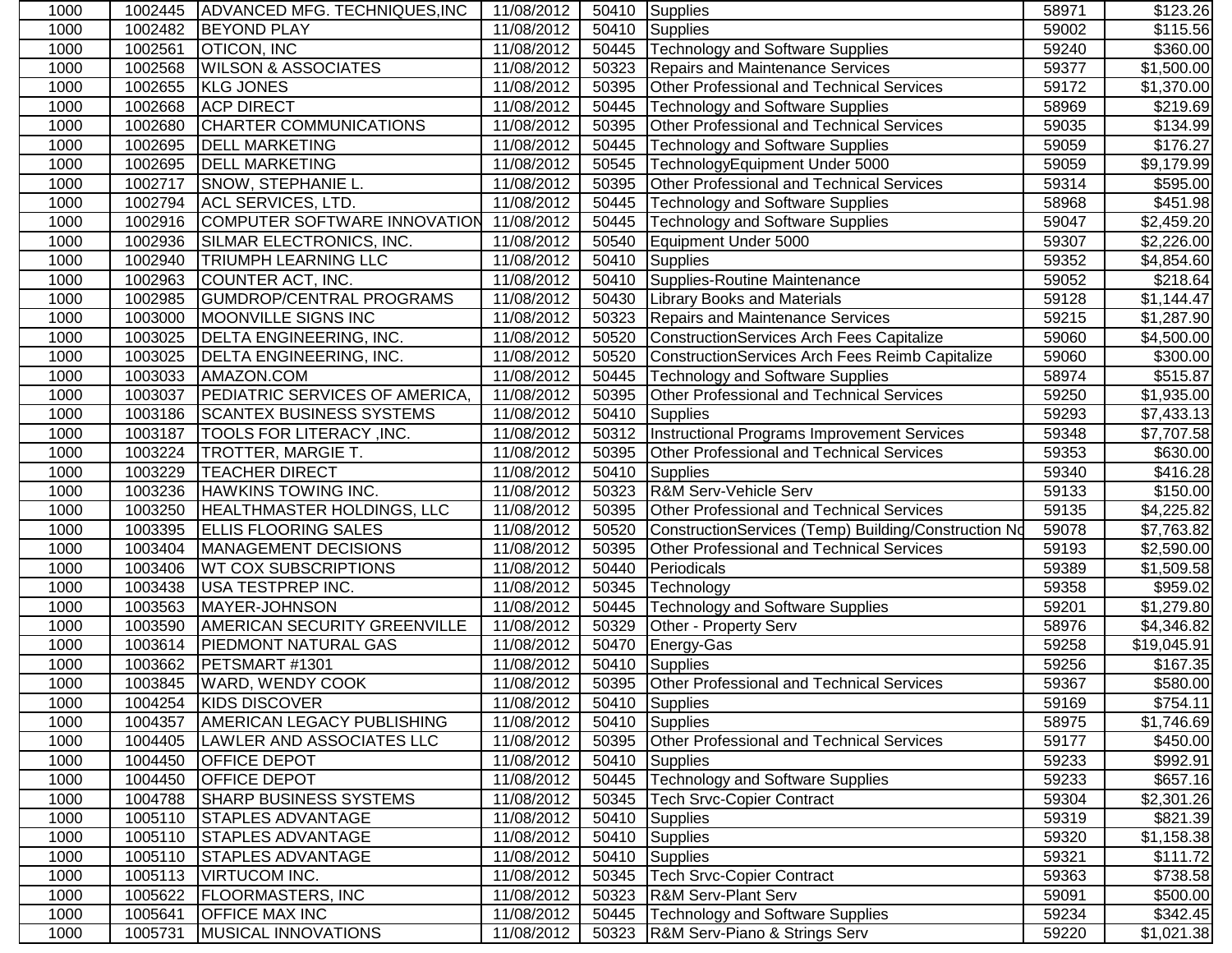| 1000 | 1005731        | <b>IMUSICAL INNOVATIONS</b>              | 11/08/2012 |       | 50410 Supplies                                       | 59220 | \$1,286.74           |
|------|----------------|------------------------------------------|------------|-------|------------------------------------------------------|-------|----------------------|
| 1000 | 1005742        | <b>HEINEMANN</b>                         | 11/08/2012 | 50410 | Supplies                                             | 59136 | $\overline{$476.85}$ |
| 1000 | 1005832        | LEXINGTON CO SCH DIST TWO                | 11/08/2012 | 50720 | Transits                                             | 59181 | \$6,378.37           |
| 1000 | 1005949        | <b>ONTARIO INVESTMENTS, INC.</b>         | 11/08/2012 | 50345 | <b>Tech Srvc-Copier Contract</b>                     | 59236 | \$4,803.97           |
| 1000 | 1006223        | <b>CSI TECHNOLOGY OUTFITTERS</b>         | 11/08/2012 | 50445 | <b>Technology and Software Supplies</b>              | 59057 | \$10,695.25          |
| 1000 | 1006223        | <b>CSI TECHNOLOGY OUTFITTERS</b>         | 11/08/2012 | 50545 | TechnologyEquipment Under 5000                       | 59057 | \$12,556.75          |
| 1000 | 1006523        | SCHNEIDER ELECTRIC BUILDINGS A           | 11/08/2012 | 50395 | Other Professional and Technical Services            | 59296 | \$4,062.50           |
| 1000 | 1006617        | <b>GREENVILLE FASTENERS, INC.</b>        | 11/08/2012 |       | 50410 Supplies                                       | 59116 | \$774.65             |
| 1000 | 1006692        | TUMBLEWEED PRESS INC.                    | 11/08/2012 | 50345 | Technology                                           | 59354 | \$250.00             |
| 1000 | 1006739        | OMNI BUILDERS SUPPLY, INC.               | 11/08/2012 |       | 50410 Supplies                                       | 59235 | \$877.15             |
| 1000 | 1006759        | <b>CLEMSON UNIVERSITY</b>                | 11/08/2012 | 50373 | Tuition to other Entity                              | 59040 | \$10,000.00          |
| 1000 | 1006759        | <b>CLEMSON UNIVERSITY</b>                | 11/08/2012 | 50373 | Tuition to other Entity                              | 59041 | \$2,800.00           |
| 1000 | 1006759        | <b>CLEMSON UNIVERSITY</b>                | 11/08/2012 | 50373 | Tuition to other Entity                              | 59042 | \$4,200.00           |
| 1000 | 1006871        | POLYTUFF, INC                            | 11/08/2012 | 50410 | <b>Supplies</b>                                      | 59261 | $\overline{$}653.20$ |
| 1000 | 1006912        | H&H GLASS & SERVICES INC.                | 11/08/2012 |       | 50323 R&M Serv-Plant Serv                            | 59129 | \$1,128.00           |
| 1000 | 1007000        | <b>VICK SR., DONALD S.</b>               | 11/08/2012 | 50311 | <b>Instructional Services</b>                        | 59362 | \$388.00             |
| 1000 | 1007080        | <b>LIBRARY SPARKS MAGAZINE</b>           | 11/08/2012 |       | 50440 Periodicals                                    | 59183 | \$109.95             |
| 1000 | 1007450        | <b>CANNON ROOFING</b>                    | 11/08/2012 |       | 50323 R&M Serv-Plant Serv                            | 59028 | \$1,990.00           |
| 1000 | 1007453        | JA PIPER ROOFING CO                      | 11/08/2012 |       | 50323 Repairs and Maintenance Services               | 59157 | \$3,844.19           |
| 1000 | 1007453        | JA PIPER ROOFING CO                      | 11/08/2012 | 50520 | ConstructionServices Buildings Capitalize            | 59157 | \$319,753.80         |
| 1000 | 1007542 HUE HD |                                          | 11/08/2012 | 50445 | <b>Technology and Software Supplies</b>              | 59146 | \$673.75             |
| 1000 | 1007593        | MULCH MART OF POWDERSVILLE               | 11/08/2012 | 50323 | R&M Grounds                                          | 59218 | \$18,060.00          |
| 1000 | 1007717        | MASTERCRAFT RENOVAITON SYSTE             | 11/08/2012 | 50323 | R&M Serv-Gym Bleacher Serv                           | 59197 | \$4,015.00           |
| 1000 | 1007928        | <b>SACHA'S CAF</b>                       | 11/08/2012 | 50490 | Supplies Food and Meals                              | 59286 | \$203.69             |
| 1000 | 1008002        | <b>BOXWOOD TECHNOLOGY, INC</b>           | 11/08/2012 | 50350 | Advertising                                          | 59013 | \$250.00             |
| 1000 | 1008241        | <b>RUSHTON, JAMES HOWARD</b>             | 11/08/2012 | 50395 | Other Professional and Technical Services            | 59284 | \$385.00             |
| 1000 | 1008255        | VENESKY ASPHALT PAVING & GRAD            | 11/08/2012 | 50530 | Improvements Other Than Buildings Capitalize         | 59361 | \$7,900.00           |
| 1000 | 1008286        | <b>FRONTIER COMMUNICATIONS</b>           | 11/08/2012 | 50340 | Comm Srvc-Landlines                                  | 59107 | \$127.17             |
| 1000 | 1008539        | SHELCO, INC                              | 11/08/2012 | 50520 | ConstructionServices Buildings Capitalize            | 59305 | \$50,000.00          |
| 1000 | 1008622        | <b>ORKIN, INC</b>                        | 11/08/2012 | 50323 | <b>R&amp;M Serv-Pest Control Serv</b>                | 59238 | \$3,640.00           |
| 1000 | 1008647        | <b>BRUNSON, VICTORIA B</b>               | 11/08/2012 | 50331 | Student Transportation                               | 59020 | \$184.54             |
| 1000 | 1008723        | <b>EAI EDUCATION</b>                     | 11/08/2012 | 50445 | <b>Technology and Software Supplies</b>              | 59074 | \$682.53             |
| 1000 | 1008894        | HOLDEN CARPET SERVICE OF COLU 11/08/2012 |            | 50520 | ConstructionServices (Temp) Building/Construction No | 59143 | \$13,374.75          |
| 1000 | 1009004        | <b>GREER COMM OF PUBLIC WORKS</b>        | 11/08/2012 | 50520 | ConstructionServices (Temp) Building/Construction No | 59123 | \$2,267.14           |
| 1000 | 1009697        | <b>GOPHER PROFORMANCE</b>                | 11/08/2012 | 50410 | Supplies                                             | 59112 | \$735.15             |
| 1000 | 1009710        | MGM SOLUTIONS, INC                       | 11/08/2012 |       | 50445   Technology and Software Supplies             | 59209 | \$118.00             |
| 1000 |                | 1009897   UNC@CHAPEL HILL                | 11/08/2012 |       | 50312 Instructional Programs Improvement Services    | 59356 | \$2,896.28           |
| 1000 | 1009916        | <b>WASTE CONNECTIONS CAROLINAS</b>       | 11/08/2012 | 50329 | Oth Prop Srv-Waste Management                        | 59369 | \$37,759.81          |
| 1000 | 1009966        | SOUTHEASTERN BUILDING SERVICE            | 11/08/2012 | 50520 | ConstructionServices (Temp) Building/Construction No | 59315 | \$4,985.00           |
| 1000 | 1009969        | COMMISSIONING CONSULTANTS LLP 11/08/2012 |            | 50395 | <b>Other Professional and Technical Services</b>     | 59046 | \$2,475.00           |
| 1000 | 1010015        | COMMERCIAL REPAIR SERVICE, INC           | 11/08/2012 | 50323 | <b>R&amp;M Serv-Equipment Repair Serv</b>            | 59044 | \$2,468.59           |
| 1000 | 1010331        | BARCLAY WOOD TOYS AND BLOCKS             | 11/08/2012 |       | 50410 Supplies                                       | 58989 | \$218.13             |
| 1000 | 1010464        | <b>PERITUS ENGINEERS &amp; ASSOC</b>     | 11/08/2012 | 50520 | ConstructionServices (Temp) Building/Construction Nd | 59253 | \$8,375.16           |
| 1000 | 1010513        | T MANNING WRITER & CO LLC                | 11/08/2012 | 50395 | <b>Other Professional and Technical Services</b>     | 59336 | \$115.50             |
| 1000 | 1010576        | <b>APPERSON EDUCATION PRODUCTS</b>       | 11/08/2012 | 50410 | Supplies                                             | 58978 | \$921.48             |
| 1000 | 1010670        | LONG JOHN SILVER                         | 11/08/2012 | 50490 | Supplies Food and Meals                              | 59187 | \$648.00             |
| 1000 | 1010822        | <b>ML IRRIGATION SYSTEMS INC</b>         | 11/08/2012 | 50410 | Supplies                                             | 59213 | \$999.81             |
| 1000 | 1010824        | <b>WILKINS &amp; BOUTON LLC</b>          | 11/08/2012 |       | 50319 Legal Services                                 | 59375 | \$560.00             |
| 1000 | 1010974        | <b>ETA/CULEENAIRE</b>                    | 11/08/2012 |       | 50410 Supplies                                       | 59083 | \$109.48             |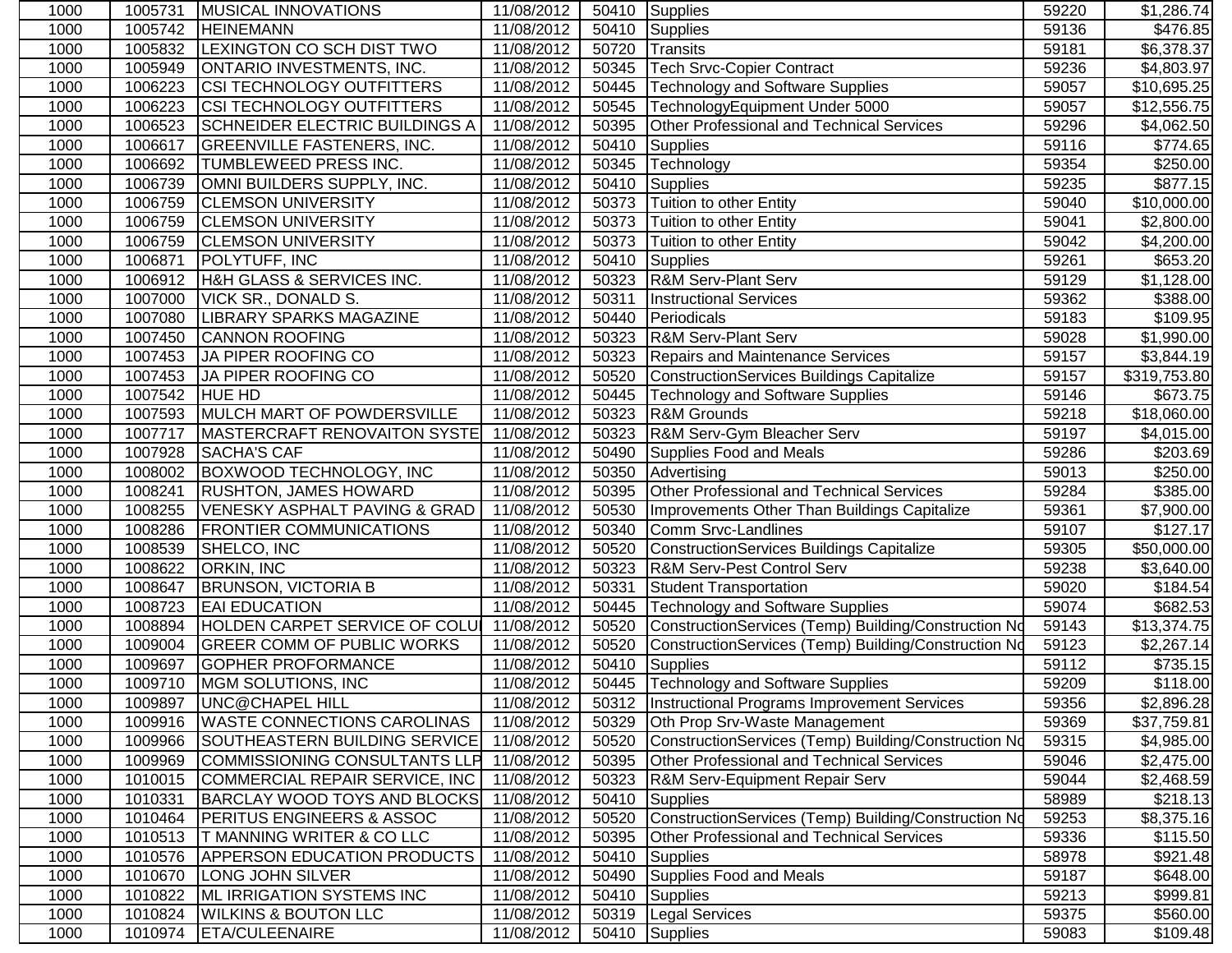| 1000 |         | 1011032 <b>INFL OFFICEWORKS</b>                   | 11/08/2012 |       | 50410 Supplies                                       | 59225  | \$6,391.96              |
|------|---------|---------------------------------------------------|------------|-------|------------------------------------------------------|--------|-------------------------|
| 1000 | 1011076 | BRIDGE INTERPRETATION TRANSLAT                    | 11/08/2012 | 50395 | <b>Other Professional and Technical Services</b>     | 59016  | \$151.10                |
| 1000 | 1011120 | CHANNING BETE COMPANY INC                         | 11/08/2012 | 50410 | Supplies                                             | 59034  | \$747.15                |
| 1000 | 1011379 | <b>BOYD, CHANDLER L</b>                           | 11/08/2012 | 50395 | <b>Other Professional and Technical Services</b>     | 59014  | \$770.00                |
| 1000 | 1011381 | SMITH, DONNA F                                    | 11/08/2012 | 50395 | <b>Other Professional and Technical Services</b>     | 59311  | \$200.00                |
| 1000 | 1011382 | MCLEAN LEDFORD, CORNELIA                          | 11/08/2012 | 50395 | <b>Other Professional and Technical Services</b>     | 59205  | \$380.00                |
| 1000 | 1011419 | DRIVER EDUCATION SUPPLIES, INC                    | 11/08/2012 | 50410 | Supplies-Driver Ed                                   | 59069  | \$772.69                |
| 1000 | 1011445 | <b>OFFICE CHURCH SCHOOL SUPPLY C</b>              | 11/08/2012 |       | 20410   Inventory Recd not Vouchered                 | 59232  | \$952.85                |
| 1000 | 1011471 | MILLER, PAMELA R                                  | 11/08/2012 | 50395 | Other Professional and Technical Services            | 59211  | \$385.00                |
| 1000 | 1011505 | <b>BAHNSON</b>                                    | 11/08/2012 | 50520 | ConstructionServices Buildings Capitalize            | 58988  | \$3,280.00              |
| 1000 | 1011511 | SPEARMAN ELECTRICAL CONTRACT                      | 11/08/2012 | 50520 | ConstructionServices (Temp) Building/Construction Nd | 59317  | \$11,000.00             |
| 1000 | 1011540 | <b>GREENVILLE MEDIA, LLC</b>                      | 11/08/2012 | 50545 | TechnologyEquipment Communications Equipment Ca      | 59117  | \$15,153.33             |
| 1000 | 1011548 | PERFORMANCE TECH-TIM GLENN CO 11/08/2012          |            | 50311 | <b>Instructional Services</b>                        | 59252  | \$3,100.00              |
| 1000 | 1011600 | <b>THE MASKERY</b>                                | 11/08/2012 | 50410 | Supplies                                             | 59344  | \$435.25                |
| 1000 | 1011637 | INFOR (US), INC                                   | 11/08/2012 |       | 50316 Data Processing Services                       | 59150  | $\overline{$23,786.26}$ |
| 1000 | 1011704 | <b>CROWD CONTROL WAREHOUSE</b>                    | 11/08/2012 |       | 50410 Supplies-Custodial                             | 59056  | \$706.03                |
| 1000 | 1011735 | <b>PROTECT COMPUTER PRODUCTS</b>                  | 11/08/2012 |       | 50410 Supplies                                       | 59266  | \$361.48                |
| 1000 | 1011739 | <b>AUTOMOBLOX COMPANY, LLC</b>                    | 11/08/2012 | 50410 | <b>Supplies</b>                                      | 58983  | \$405.98                |
| 1000 | 1011747 | <b>EVIL MAD SCIENCE LLC</b>                       | 11/08/2012 | 50445 | Technology and Software Supplies                     | 59085  | \$232.98                |
| 1000 | 1011757 | <b>OUTSTANDING GUIDES, LLC</b>                    | 11/08/2012 | 50410 | Supplies                                             | 59241  | \$473.86                |
| 1000 | 1011762 | KINARD, KAY MARIE                                 | 11/08/2012 | 50399 | Miscellaneous Purchased Services                     | 59171  | \$140.00                |
| 1000 | 1011769 | TEACHERS-TEACHERS.COM, INC                        | 11/08/2012 | 50350 | Advertising                                          | 59342  | \$2,475.00              |
| 1000 | 1011774 | <b>SCIENCE FIRST</b>                              | 11/08/2012 | 50410 | <b>Supplies</b>                                      | 59301  | 3564.81                 |
| 1000 | 1011779 | <b>WOODALL, DUSTIN ALLEN</b>                      | 11/08/2012 | 50395 | <b>Other Professional and Technical Services</b>     | 59380  | \$105.00                |
| 1000 | 1000066 | LAKESHORE LEARNING MATERIALS                      | 11/09/2012 | 50410 | Supplies                                             | 1236   | \$1,146.10              |
| 1000 | 1000177 | <b>MCBRIDES INC</b>                               | 11/09/2012 | 50410 | Supplies                                             | 1237   | \$1,884.27              |
| 1000 | 1000313 | R L BRYAN COMPANY/CENTRAL TEXT                    | 11/09/2012 | 50420 | <b>Textbooks</b>                                     | 1238   | \$242.87                |
| 1000 | 1000567 | <b>FOLLETT LIBRARY RESOURCES</b>                  | 11/09/2012 | 50430 | <b>Library Books and Materials</b>                   | 1239   | \$7,092.23              |
| 1000 | 1000670 | <b>SCHOOL SPECIALTY INC</b>                       | 11/09/2012 | 50410 | <b>Supplies</b>                                      | 1247   | \$166.37                |
| 1000 | 1000721 | FORMS & SUPPLY, INC.                              | 11/09/2012 | 50410 | Supplies                                             | 1240   | \$1,412.94              |
| 1000 | 1000721 | FORMS & SUPPLY, INC.                              | 11/09/2012 | 50445 | Technology and Software Supplies                     | 1240   | \$1,686.47              |
| 1000 | 1000850 | <b>AIRGAS NATIONAL WELDERS</b>                    | 11/09/2012 | 50410 | Supplies                                             | 1241   | \$1,177.97              |
| 1000 | 1001499 | G & K SERVICES                                    | 11/09/2012 | 50329 | Oth Prop Srv-Uniform Services                        | 1242   | \$2,127.11              |
| 1000 | 1001623 | BENDER BURKOT EAST COAST SUPH 11/09/2012          |            | 50410 | Supplies                                             | 1243   | \$1,358.81              |
| 1000 | 1002041 | <b>THYSSENKRUPP ELEVATOR</b>                      | 11/09/2012 |       | 50323 R&M Serv-Elevator Serv                         | 1244   | \$4,684.00              |
| 1000 | 1002049 | <b>DUKE ENERGY CORP.</b>                          | 11/09/2012 |       | 50470 Energy-Electricity                             | 110912 | \$421,224.97            |
| 1000 |         | 1002878 MAXIM HEALTHCARE SERVICES, INC 11/09/2012 |            |       | 50395 Other Professional and Technical Services      | 1245   | $\overline{1,326.96}$   |
| 1000 | 1002887 | <b>GREENVILLE OFFICE SUPPLY</b>                   | 11/09/2012 | 50410 | <b>Supplies</b>                                      | 1246   | \$708.77                |
| 1000 | 1002887 | <b>GREENVILLE OFFICE SUPPLY</b>                   | 11/09/2012 | 50445 | <b>Technology and Software Supplies</b>              | 1246   | \$316.06                |
| 1000 | 1003917 | <b>CLASSROOM DIRECT</b>                           | 11/09/2012 | 50410 | Supplies                                             | 1247   | \$783.90                |
| 1000 | 1003920 | <b>SCHOOL SPECIALTY</b>                           | 11/09/2012 |       | 50410 Supplies                                       | 1247   | \$240.94                |
| 1000 | 1003926 | <b>TEACHER'S DISCOUNT</b>                         | 11/09/2012 | 50410 | Supplies                                             | 1247   | \$557.65                |
| 1000 | 1003927 | <b>SCHOOL SPECIALTY</b>                           | 11/09/2012 | 50410 | Supplies                                             | 1247   | \$565.71                |
| 1000 | 1010465 | SPRINGHILL SUITES PIGEON FORGE                    | 11/12/2012 | 50660 | <b>Pupil Activity</b>                                | 59393  | $\overline{$}532.08$    |
| 1000 | 115383  | CRONIN, SUSAN                                     | 11/14/2012 | 50332 | Travel - In-Co Mileage                               | 59525  | \$100.76                |
| 1000 | 1000035 | K MART #7274                                      | 11/14/2012 | 50410 | <b>Supplies</b>                                      | 59624  | \$257.39                |
| 1000 | 1000054 | <b>KEY TECHNOLOGIES</b>                           | 11/14/2012 | 50445 | <b>Technology and Software Supplies</b>              | 59632  | \$1,003.93              |
| 1000 | 1000097 | ANDY OXY COMPANY INC                              | 11/14/2012 | 50410 | <b>Supplies</b>                                      | 59442  | \$142.04                |
| 1000 | 1000099 | <b>LIBRARY VIDEO COMPANY</b>                      | 11/14/2012 | 50445 | <b>Technology and Software Supplies</b>              | 59645  | \$117.87                |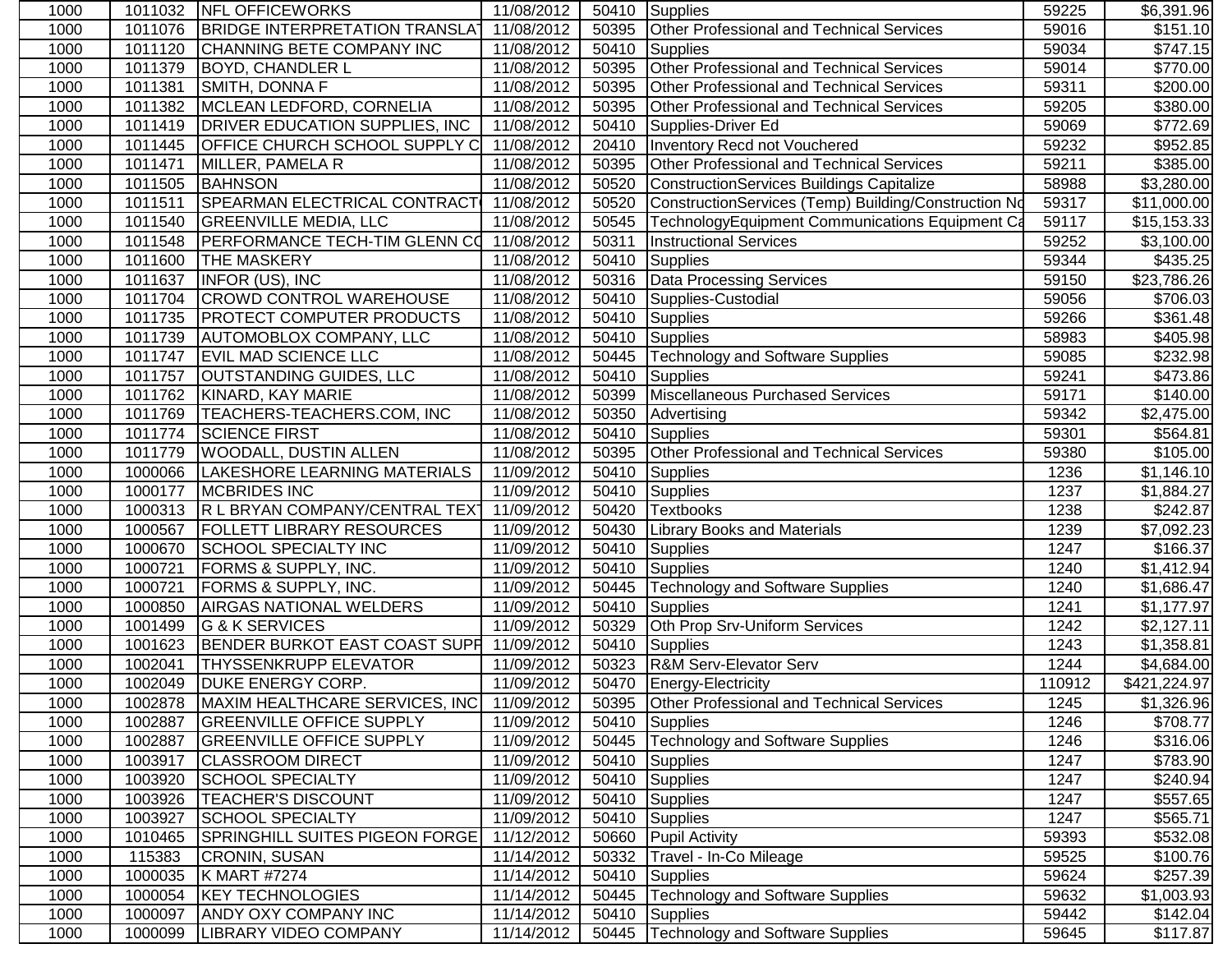| 1000 |         | 1000112  LOWE'S OF GREER                 | 11/14/2012 |       | 50410 Supplies                                     | 59648 | \$1,572.56           |
|------|---------|------------------------------------------|------------|-------|----------------------------------------------------|-------|----------------------|
| 1000 | 1000130 | <b>BALLENTINE EQUIPMENT COMPANY</b>      | 11/14/2012 |       | 50410 Supplies                                     | 59453 | \$811.31             |
| 1000 | 1000133 | <b>BATTERY SPECIALISTS INC</b>           | 11/14/2012 |       | 50410 Supplies-Custodial                           | 59455 | \$495.38             |
| 1000 | 1000141 | <b>BI-LO</b>                             | 11/14/2012 | 50410 | Supplies                                           | 59460 | \$433.06             |
| 1000 | 1000141 | <b>BI-LO</b>                             | 11/14/2012 |       | 50490 Supplies Food and Meals                      | 59460 | \$583.53             |
| 1000 | 1000147 | <b>BMI EDUCATION SERVICES</b>            | 11/14/2012 |       | 50410 Supplies                                     | 59465 | $\overline{$}108.00$ |
| 1000 | 1000148 | <b>BOB JONES UNIVERSITY</b>              | 11/14/2012 | 50373 | Tuition to other Entity                            | 59468 | \$4,000.00           |
| 1000 | 1000156 | <b>BROOKS OFFICE EQUIPMENT CORP</b>      | 11/14/2012 | 50410 | Supplies                                           | 59475 | $\overline{$}332.84$ |
| 1000 | 1000163 | CALLOWAY HOUSE INC                       | 11/14/2012 | 50410 | Supplies                                           | 59494 | \$103.68             |
| 1000 | 1000164 | <b>CAMCOR</b>                            | 11/14/2012 | 50540 | Equipment Under 5000                               | 59495 | \$606.79             |
| 1000 | 1000205 | NASCO INC                                | 11/14/2012 | 50410 | <b>Supplies</b>                                    | 59682 | \$2,540.83           |
| 1000 | 1000242 | COBBLESTONE PUBLISHING CO                | 11/14/2012 | 50410 | Supplies                                           | 59515 | \$167.70             |
| 1000 | 1000302 | US FOODSERVICE                           | 11/14/2012 | 50410 | Supplies                                           | 59818 | \$270.20             |
| 1000 | 1000309 | <b>NSTA</b>                              | 11/14/2012 | 50332 | <b>Travel - Registration</b>                       | 59690 | \$585.00             |
| 1000 | 1000320 | CRAIG GAULDEN AND DAVIS, INC             | 11/14/2012 | 50520 | ConstructionServices Arch Fees Capitalize          | 59524 | \$6,249.45           |
| 1000 | 1000327 | <b>READING SOURCE</b>                    | 11/14/2012 | 50410 | Supplies                                           | 59719 | 3232.84              |
| 1000 | 1000364 | <b>PECKNEL MUSIC COMPANY</b>             | 11/14/2012 | 50410 | Supplies                                           | 59702 | \$809.35             |
| 1000 | 1000365 | J W PEPPER & SON INC.                    | 11/14/2012 | 50410 | Supplies                                           | 59612 | \$1,847.93           |
| 1000 | 1000377 | STATE DEPARTMENT OF EDUCATION            | 11/14/2012 |       | 50660 Pupil Activity                               | 59777 | \$15,037.06          |
| 1000 | 1000399 | <b>POSITIVE PROMOTIONS</b>               | 11/14/2012 | 50410 | Supplies                                           | 59710 | \$795.71             |
| 1000 | 1000415 | <b>GREENVILLE NEWS SUBSCRIPTION</b>      | 11/14/2012 | 50440 | Periodicals                                        | 59572 | \$134.55             |
| 1000 | 1000458 | GREENVILLE COUNTY SOLID WASTE 11/14/2012 |            | 50329 | Oth Prop Srv-Waste Management                      | 59570 | \$953.65             |
| 1000 | 1000461 | <b>GREENVILLE NEWS</b>                   | 11/14/2012 | 50350 | Advertising                                        | 59792 | \$577.60             |
| 1000 | 1000462 | <b>JANPAK</b>                            | 11/14/2012 | 50410 | Supplies-Custodial                                 | 59615 | \$380.13             |
| 1000 | 1000484 | WESTERN PSYCHOLOGICAL SERVICI 11/14/2012 |            |       | 50410 Supplies-Testing                             | 59834 | \$294.40             |
| 1000 | 1000494 | UNITED CHEMICAL AND SUPPLY INC           | 11/14/2012 | 20410 | Inventory Recd not Vouchered                       | 59809 | \$8,700.89           |
| 1000 | 1000494 | UNITED CHEMICAL AND SUPPLY INC           | 11/14/2012 | 50410 | Supplies-Custodial                                 | 59809 | \$4,603.65           |
| 1000 | 1000494 | UNITED CHEMICAL AND SUPPLY INC           | 11/14/2012 | 50540 | Equipment Under 5000                               | 59809 | \$9,131.40           |
| 1000 | 1000669 | <b>ELECTRONIX EXPRESS</b>                | 11/14/2012 | 50410 | <b>Supplies</b>                                    | 59542 | \$239.50             |
| 1000 | 1000674 | <b>IDVILLE</b>                           | 11/14/2012 | 50410 | <b>Supplies</b>                                    | 59605 | \$1,874.63           |
| 1000 | 1000699 | <b>GEORGE COLEMAN FORD INC</b>           | 11/14/2012 | 50323 | <b>R&amp;M Serv-Driver Educ Serv</b>               | 59561 | \$293.78             |
| 1000 | 1000704 | <b>SUPER DUPER PUBLICATIONS INC</b>      | 11/14/2012 | 50410 | Supplies-Testing                                   | 59781 | \$182.32             |
| 1000 | 1000752 | CAROLINA BIOLOGICAL SUPPLY CO            | 11/14/2012 | 50410 | Supplies                                           | 59496 | \$9,414.99           |
| 1000 | 1000755 | <b>DICK BLICK COMPANY</b>                | 11/14/2012 |       | 50410 Supplies                                     | 59534 | \$127.05             |
| 1000 | 1000756 | W.W. GRAINGER                            | 11/14/2012 |       | 50410 Supplies-HVAC supplies                       | 59823 | \$2,346.34           |
| 1000 | 1000760 | <b>COMMUNITY PLAYTHINGS</b>              | 11/14/2012 |       | 50410 Supplies                                     | 59517 | \$397.13             |
| 1000 |         | 1000805 BOUND TO STAY BOUND              | 11/14/2012 |       | 50430 Library Books and Materials                  | 59470 | \$975.28             |
| 1000 | 1000813 | UNIV OF CALIFORNIA, BERKELEY             | 11/14/2012 |       | 50373 Tuition to other Entity                      | 59810 | \$1,000.00           |
| 1000 | 1000837 | <b>SCHOLASTIC MAGAZINES</b>              | 11/14/2012 |       | 50410 Supplies                                     | 59745 | \$2,222.10           |
| 1000 | 1000841 | <b>MOTOROLA INC</b>                      | 11/14/2012 | 50540 | Equipment Machinery & Tools Non Capitalize         | 59681 | \$155,211.13         |
| 1000 | 1000849 | APPLE INC.                               | 11/14/2012 | 50545 | TechnologyEquipment Under 5000                     | 59444 | \$2,115.76           |
| 1000 | 1000901 | <b>QUILL CORPORATION</b>                 | 11/14/2012 | 50410 | Supplies                                           | 59717 | \$108.06             |
| 1000 | 1000975 | <b>AMERICAN SPEECH LANGUAGE HEAR</b>     | 11/14/2012 | 50640 | Organization Membership Dues and Fees (Professiona | 59440 | \$14,400.00          |
| 1000 | 1001091 | <b>STARKEY LABORATORIES</b>              | 11/14/2012 | 50445 | <b>Technology and Software Supplies</b>            | 59776 | \$386.10             |
| 1000 | 1001125 | SHABKIE, DON                             | 11/14/2012 | 50323 | R&M Serv-Piano & Strings Serv                      | 59750 | \$140.00             |
| 1000 | 1001142 | INTERNATIONAL BACCALAUREATE N 11/14/2012 |            | 50640 | Organization Membership Dues and Fees (Professiona | 59608 | \$9,135.00           |
| 1000 | 1001222 | <b>STAPLES ADVANTAGE</b>                 | 11/14/2012 | 20410 | <b>Inventory Recd not Vouchered</b>                | 59785 | \$789.70             |
| 1000 | 1001268 | <b>SCHOLASTIC INC</b>                    | 11/14/2012 | 50410 | Supplies                                           | 59744 | \$217.27             |
| 1000 | 1001387 | <b>GREENE FINNEY &amp; HORTON</b>        | 11/14/2012 |       | 50318 Audit Services                               | 59567 | \$12,800.00          |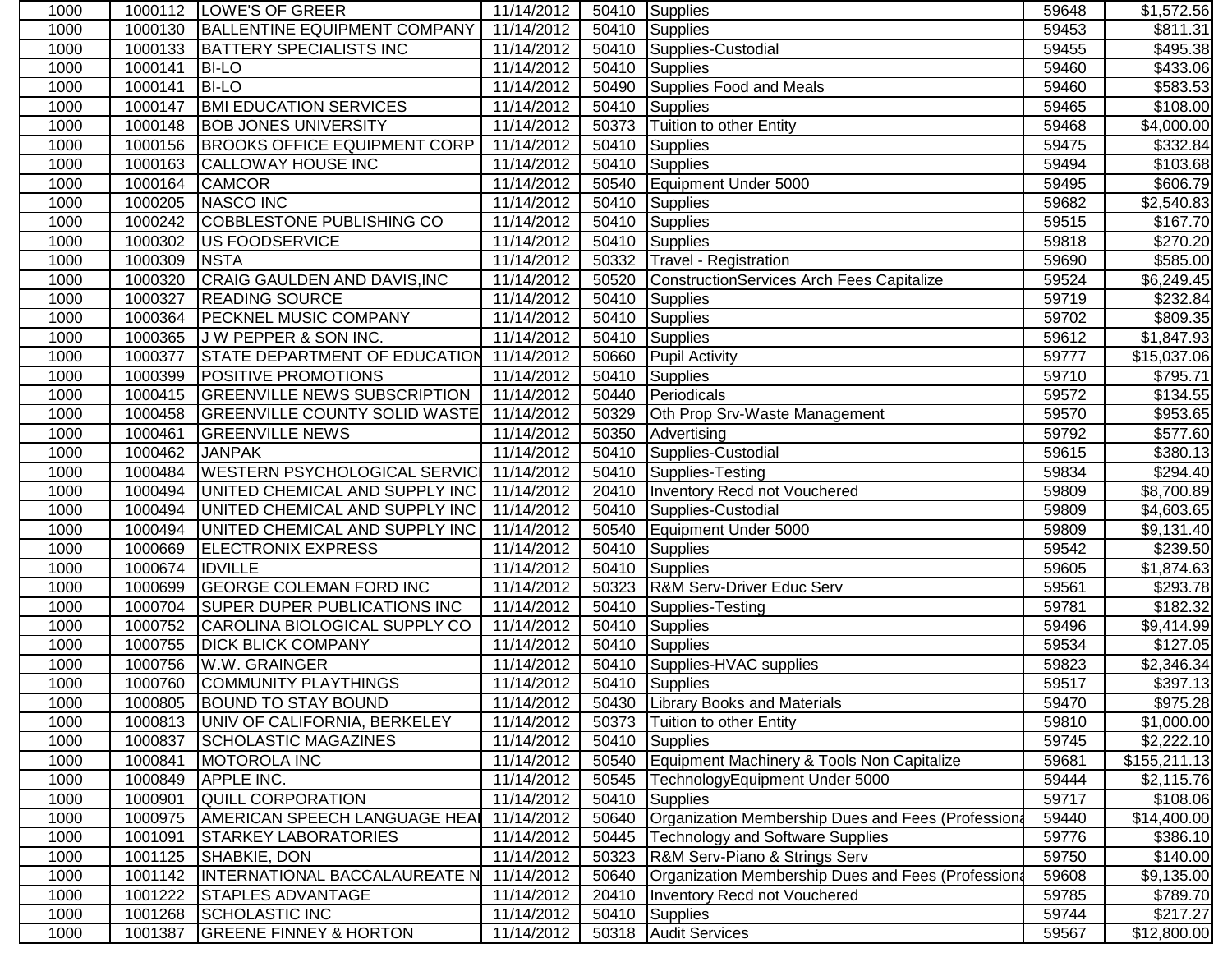| 1000 |         | 1001452  LOWE'S OF SIMPSONVILLE           | 11/14/2012 |       | 50410 Supplies                                   | 59649 | \$160.72                |
|------|---------|-------------------------------------------|------------|-------|--------------------------------------------------|-------|-------------------------|
| 1000 | 1001507 | <b>KELVIN ELECTRONICS</b>                 | 11/14/2012 | 50410 | <b>Supplies</b>                                  | 59629 | \$667.87                |
| 1000 | 1001507 | <b>KELVIN ELECTRONICS</b>                 | 11/14/2012 | 50445 | <b>Technology and Software Supplies</b>          | 59629 | \$736.01                |
| 1000 | 1001573 | <b>REALLY GOOD STUFF</b>                  | 11/14/2012 | 50410 | <b>Supplies</b>                                  | 59721 | \$2,301.84              |
| 1000 | 1001598 | <b>ROSETTA STONE</b>                      | 11/14/2012 | 50345 | Technology                                       | 59730 | \$47,400.00             |
| 1000 | 1001655 | ARD, WOOD, HOLCOMBE, & SLATE              | 11/14/2012 | 50395 | Other Professional and Technical Services        | 59446 | \$6,090.00              |
| 1000 | 1001680 | <b>PASCO SCIENTIFIC</b>                   | 11/14/2012 | 50410 | Supplies                                         | 59699 | $\overline{\$1,384.79}$ |
| 1000 | 1001763 | NETWORK CONTROLS & ELECTRIC               | 11/14/2012 | 50323 | <b>R&amp;M Serv-Plant Serv</b>                   | 59684 | \$5,045.99              |
| 1000 | 1001763 | NETWORK CONTROLS & ELECTRIC               | 11/14/2012 | 50520 | ConstructionServices Buildings Capitalize        | 59684 | \$17,017.35             |
| 1000 | 1001785 | <b>GREENVILLE NEWS</b>                    | 11/14/2012 | 50350 | Advertising                                      | 59571 | \$7,275.00              |
| 1000 | 1001824 | SYSTEMS DISTRIBUTORS, INC.                | 11/14/2012 | 50410 | Supplies-Security                                | 59784 | \$227.63                |
| 1000 | 1001829 | <b>CITY OF GREENVILLE POLICE DEPT</b>     | 11/14/2012 | 50395 | Prof Tech Srvc-SRO Contracts                     | 59509 | \$20,666.64             |
| 1000 | 1001958 | <b>WRIGHT, GLORIA</b>                     | 11/14/2012 | 50331 | <b>Student Transportation</b>                    | 59847 | \$602.73                |
| 1000 | 1002002 | <b>STENHOUSE PUBLISHERS</b>               | 11/14/2012 | 50410 | <b>Supplies</b>                                  | 59778 | \$964.41                |
| 1000 | 1002037 | <b>MCGRAW-HILL COMPANIES</b>              | 11/14/2012 | 50420 | <b>Textbooks</b>                                 | 59661 | \$1,946.98              |
| 1000 | 1002043 | ALLEN, DEBORAH E.                         | 11/14/2012 | 50331 | <b>Student Transportation</b>                    | 59437 | $\overline{$}710.40$    |
| 1000 | 1002069 | LOFTIS PRINTING CO., INC.                 | 11/14/2012 | 50410 | <b>Supplies</b>                                  | 59647 | \$152.32                |
| 1000 | 1002083 | MOORE MEDICAL                             | 11/14/2012 | 20410 | Inventory Recd not Vouchered                     | 59677 | \$845.88                |
| 1000 | 1002091 | J L ROGERS & CALLCOTT ENG.                | 11/14/2012 | 50329 | Other - Property Serv                            | 59611 | \$151.99                |
| 1000 | 1002092 | SIMPSONVILLE POLICE DEPARTMENT            | 11/14/2012 | 50395 | Prof Tech Srvc-SRO Contracts                     | 59759 | \$9,791.68              |
| 1000 | 1002201 | <b>PITSCO</b>                             | 11/14/2012 | 50410 | <b>Supplies</b>                                  | 59707 | \$304.62                |
| 1000 | 1002205 | <b>FIRST</b>                              | 11/14/2012 | 50660 | <b>Pupil Activity</b>                            | 59548 | \$5,000.00              |
| 1000 | 1002220 | <b>TRUESDALE, ELATA</b>                   | 11/14/2012 | 50331 | Student Transportation                           | 59805 | \$254.08                |
| 1000 | 1002240 | <b>PROJECT LEAD THE WAY, INC.</b>         | 11/14/2012 |       | 50410 Supplies                                   | 59714 | \$2,324.44              |
| 1000 | 1002262 | <b>CITY ELECTRIC SUPPLY</b>               | 11/14/2012 | 50410 | Supplies-Custodial                               | 59508 | \$1,838.03              |
| 1000 | 1002294 | <b>SCHOOL OUTFITTERS</b>                  | 11/14/2012 | 50410 | <b>Supplies</b>                                  | 59746 | \$114.00                |
| 1000 | 1002311 | MCDONALD, JANET                           | 11/14/2012 | 50395 | Other Professional and Technical Services        | 59660 | \$820.00                |
| 1000 | 1002318 | SOUTHEASTERN PAPER GROUP                  | 11/14/2012 | 50410 | Supplies-Custodial                               | 59767 | \$204.05                |
| 1000 | 1002330 | STUDIES WEEKLY, INC./AMERICAN             | 11/14/2012 | 50410 | Supplies                                         | 59780 | \$782.10                |
| 1000 | 1002434 | JARA, ROBERT J                            | 11/14/2012 | 50331 | <b>Student Transportation</b>                    | 59616 | \$604.89                |
| 1000 | 1002479 | PHONAK, LLC                               | 11/14/2012 | 50323 | <b>Repairs and Maintenance Services</b>          | 59705 | \$157.39                |
| 1000 | 1002479 | PHONAK, LLC                               | 11/14/2012 | 50545 | TechnologyEquipment Under 5000                   | 59705 | \$1,268.39              |
| 1000 | 1002525 | 4IMPRINT, INC.                            | 11/14/2012 | 50410 | <b>Supplies</b>                                  | 59435 | \$615.67                |
| 1000 | 1002557 | <b>REALITYWORKS, INC.</b>                 | 11/14/2012 | 50410 | Supplies                                         | 59720 | \$100.61                |
| 1000 | 1002560 | BERNHARDT HOUSE OF VIOLINS                | 11/14/2012 | 50410 | Supplies                                         | 59459 | \$136.16                |
| 1000 |         | 1002614 HART, JANE J.                     | 11/14/2012 | 50331 | Student Transportation                           | 59585 | \$323.68                |
| 1000 |         | 1002615 TOLLISON, SARAH JANE              | 11/14/2012 |       | 50331 Student Transportation                     | 59801 | \$306.36                |
| 1000 |         | 1002666 HANNON, GAYLE H.                  | 11/14/2012 | 50395 | <b>Other Professional and Technical Services</b> | 59581 | \$560.00                |
| 1000 | 1002670 | JERVEY EYE GROUP                          | 11/14/2012 | 50395 | Other Professional and Technical Services        | 59619 | \$333.23                |
| 1000 | 1002688 | GREENVILLE TECH CHARTER HIGH S 11/14/2012 |            | 50720 | <b>Transits</b>                                  | 59574 | \$40,980.01             |
| 1000 | 1002695 | <b>DELL MARKETING</b>                     | 11/14/2012 | 50445 | <b>Technology and Software Supplies</b>          | 59532 | \$793.94                |
| 1000 | 1002695 | <b>DELL MARKETING</b>                     | 11/14/2012 | 50545 | TechnologyEquipment Under 5000                   | 59532 | \$349.80                |
| 1000 | 1002719 | <b>WITMER, CONNIE A.</b>                  | 11/14/2012 | 50331 | <b>Student Transportation</b>                    | 59844 | \$537.24                |
| 1000 | 1002751 | APS-LEGAL EASE, LLC                       | 11/14/2012 | 50395 | <b>Other Professional and Technical Services</b> | 59445 | \$240.00                |
| 1000 | 1002762 | SCHOLASTIC, INC.                          | 11/14/2012 | 50410 | <b>Supplies</b>                                  | 59744 | \$512.55                |
| 1000 | 1002811 | <b>WALLACE, GERALDINE ANN</b>             | 11/14/2012 | 50331 | <b>Student Transportation</b>                    | 59827 | \$674.88                |
| 1000 | 1002813 | <b>FREEMAN, TINA</b>                      | 11/14/2012 | 50331 | <b>Student Transportation</b>                    | 59552 | \$419.86                |
| 1000 | 1002814 | <b>BURNS, DARRELL L</b>                   | 11/14/2012 | 50331 | <b>Student Transportation</b>                    | 59487 | \$473.53                |
| 1000 | 1002916 | COMPUTER SOFTWARE INNOVATION              | 11/14/2012 | 50545 | Technology Equipment Over 5000                   | 59518 | \$11,360.11             |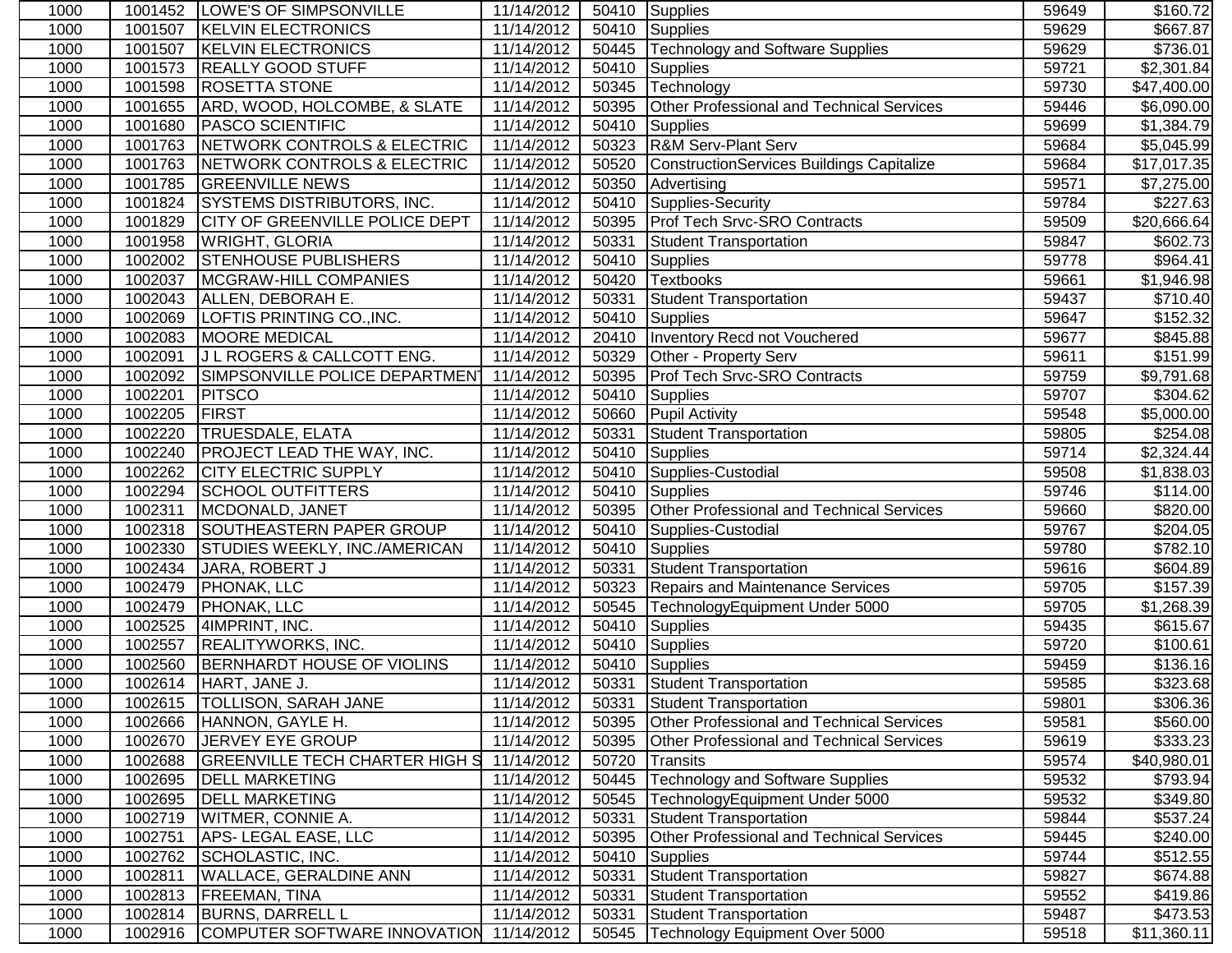| 1000 | 1002929 | LANGSTON CHARTER MIDDLE SCHO 11/14/2012 |            |       | 50720 Transits                                       | 59636 | \$40,942.63            |
|------|---------|-----------------------------------------|------------|-------|------------------------------------------------------|-------|------------------------|
| 1000 | 1002932 | <b>WARD'S NATURAL SCIENCE</b>           | 11/14/2012 | 50410 | Science Lab Supplies                                 | 59828 | \$253.76               |
| 1000 | 1002934 | <b>LEGACY CHARTER SCHOOL</b>            | 11/14/2012 | 50720 | <b>Transits</b>                                      | 59640 | \$38,008.48            |
| 1000 | 1002934 | <b>LEGACY CHARTER SCHOOL</b>            | 11/14/2012 | 50720 | <b>Transits</b>                                      | 59641 | \$352.99               |
| 1000 | 1002940 | <b>TRIUMPH LEARNING LLC</b>             | 11/14/2012 | 50410 | Supplies                                             | 59804 | \$4,027.52             |
| 1000 | 1002940 | <b>TRIUMPH LEARNING LLC</b>             | 11/14/2012 | 50420 | <b>Textbooks</b>                                     | 59804 | \$1,292.42             |
| 1000 | 1003028 | <b>CEFPI SC</b>                         | 11/14/2012 | 50640 | Organization Membership Dues and Fees (Professiona   | 59500 | \$1,006.00             |
| 1000 | 1003065 | <b>HOLT, CHRISTAL G</b>                 | 11/14/2012 | 50331 | Student Transportation                               | 59601 | \$419.58               |
| 1000 | 1003077 | SANDERS, ALICIA                         | 11/14/2012 | 50331 | Student Transportation                               | 59737 | \$532.80               |
| 1000 | 1003102 | <b>GREER, JENNIFER CARON</b>            | 11/14/2012 | 50395 | Other Professional and Technical Services            | 59577 | \$430.00               |
| 1000 | 1003186 | <b>SCANTEX BUSINESS SYSTEMS</b>         | 11/14/2012 | 50410 | Supplies                                             | 59742 | \$1,007.64             |
| 1000 | 1003233 | <b>BRASHIER MID COLLEGE CHARTER</b>     | 11/14/2012 | 50720 | Transits                                             | 59471 | \$40,970.90            |
| 1000 | 1003247 | ADAMS COMPANIES, INC.                   | 11/14/2012 | 50410 | Supplies-HVAC supplies                               | 59436 | \$1,603.07             |
| 1000 | 1003250 | <b>HEALTHMASTER HOLDINGS, LLC</b>       | 11/14/2012 | 50395 | Other Professional and Technical Services            | 59588 | \$1,119.93             |
| 1000 | 1003291 | <b>BURRELL, CHAD SR</b>                 | 11/14/2012 | 50331 | <b>Student Transportation</b>                        | 59489 | \$710.40               |
| 1000 | 1003406 | <b>WT COX SUBSCRIPTIONS</b>             | 11/14/2012 | 50440 | Periodicals                                          | 59848 | $\overline{$}453.88$   |
| 1000 | 1003438 | <b>USA TESTPREP INC.</b>                | 11/14/2012 | 50345 | Technology                                           | 59819 | \$714.84               |
| 1000 | 1003574 | <b>TAYLOR, ANGELA</b>                   | 11/14/2012 | 50331 | <b>Student Transportation</b>                        | 59788 | \$745.92               |
| 1000 | 1003588 | HEARTWOOD CONSTRUCTORS, INC.            | 11/14/2012 | 50520 | ConstructionServices (Temp) Building/Construction No | 59589 | \$6,420.00             |
| 1000 | 1003590 | <b>AMERICAN SECURITY GREENVILLE</b>     | 11/14/2012 | 50329 | Other - Property Serv                                | 59439 | \$4,515.45             |
| 1000 | 1003590 | <b>AMERICAN SECURITY GREENVILLE</b>     | 11/14/2012 | 50395 | Other Professional and Technical Services            | 59439 | \$383.25               |
| 1000 | 1003590 | <b>AMERICAN SECURITY GREENVILLE</b>     | 11/14/2012 | 50395 | <b>Other Security Services</b>                       | 59439 | $\overline{$}1,962.24$ |
| 1000 | 1003603 | KIRBY, TAMMIE                           | 11/14/2012 | 50331 | <b>Student Transportation</b>                        | 59633 | \$545.34               |
| 1000 | 1003607 | <b>EXCENT CORPORATION</b>               | 11/14/2012 | 50395 | <b>Other Professional and Technical Services</b>     | 59547 | \$2,828.98             |
| 1000 | 1003615 | <b>QUILL CORPORATION</b>                | 11/14/2012 |       | 50410 Supplies                                       | 59717 | \$627.83               |
| 1000 | 1003799 | <b>CENGAGE LEARNING</b>                 | 11/14/2012 | 50420 | <b>Textbooks</b>                                     | 59501 | \$3,738.63             |
| 1000 | 1003828 | THE UNIVERSITY OF TOLEDO                | 11/14/2012 | 50373 | Tuition to other Entity                              | 59797 | \$1,000.00             |
| 1000 | 1004003 | <b>BLACKSTOCK, SUSAN</b>                | 11/14/2012 | 50331 | <b>Student Transportation</b>                        | 59464 | \$400.71               |
| 1000 | 1004246 | <b>CINTAS</b>                           | 11/14/2012 | 50395 | Other Professional and Technical Services            | 59507 | \$3,250.00             |
| 1000 | 1004389 | MOLINA, MERI                            | 11/14/2012 | 50331 | <b>Student Transportation</b>                        | 59674 | \$286.71               |
| 1000 | 1004405 | LAWLER AND ASSOCIATES LLC               | 11/14/2012 | 50395 | Other Professional and Technical Services            | 59638 | $\overline{$}180.00$   |
| 1000 | 1004430 | <b>SURRY INSURANCE</b>                  | 11/14/2012 | 50324 | <b>Property Insurance</b>                            | 59782 | \$283.00               |
| 1000 | 1004436 | <b>GREER MIDDLE COLLEGE CHARTER</b>     | 11/14/2012 | 50720 | <b>Transits</b>                                      | 59576 | \$199.40               |
| 1000 | 1004730 | FOTO ZOOMER, INC.                       | 11/14/2012 | 50410 | Supplies                                             | 59551 | \$146.93               |
| 1000 | 1004788 | <b>SHARP BUSINESS SYSTEMS</b>           | 11/14/2012 |       | 50345   Tech Srvc-Copier Contract                    | 59751 | \$37,092.30            |
| 1000 |         | 1004876   PANTEN, EVELYN                | 11/14/2012 |       | 50331 Student Transportation                         | 59698 | \$205.79               |
| 1000 |         | 1004877 WILLIAMS, APRYLE                | 11/14/2012 |       | 50331 Student Transportation                         | 59838 | \$532.80               |
| 1000 |         | 1004878   MOO, JONDA LYNN               | 11/14/2012 |       | 50331 Student Transportation                         | 59676 | \$254.25               |
| 1000 |         | 1004919   BURKHARDT, CARLA              | 11/14/2012 | 50331 | Student Transportation                               | 59486 | \$137.64               |
| 1000 | 1005110 | <b>STAPLES ADVANTAGE</b>                | 11/14/2012 |       | 50410 Supplies                                       | 59775 | \$695.35               |
| 1000 | 1005113 | <b>VIRTUCOM INC.</b>                    | 11/14/2012 |       | 50345   Tech Srvc-Copier Contract                    | 59822 | \$3,811.90             |
| 1000 | 1005208 | USC-UPSTATE                             | 11/14/2012 | 50373 | Tuition to other Entity                              | 59821 | \$9,000.00             |
| 1000 | 1005218 | <b>AUBURN UNIVERSITY</b>                | 11/14/2012 | 50373 | Tuition to other Entity                              | 59448 | \$1,000.00             |
| 1000 | 1005220 | <b>ANDERSON UNIVERSITY</b>              | 11/14/2012 |       | 50373 Tuition to other Entity                        | 59441 | \$13,383.50            |
| 1000 | 1005238 | <b>ITT TECHNICAL INSTITUTE</b>          | 11/14/2012 | 50373 | Tuition to other Entity                              | 59609 | \$1,000.00             |
| 1000 |         | 1005243 NORTH GREENVILLE UNIVERSITY     | 11/14/2012 |       | 50373 Tuition to other Entity                        | 59688 | \$24,204.00            |
| 1000 | 1005256 | <b>TRI-COUNTY TECHNICAL COLLEGE</b>     | 11/14/2012 | 50373 | Tuition to other Entity                              | 59802 | \$7,650.00             |
| 1000 | 1005314 | LABELVALUE.COM                          | 11/14/2012 |       | 50410 Supplies                                       | 59634 | \$556.36               |
| 1000 | 1005469 | LOWE'S - CHERRYDALE                     | 11/14/2012 |       | 50410 Supplies                                       | 59650 | \$296.95               |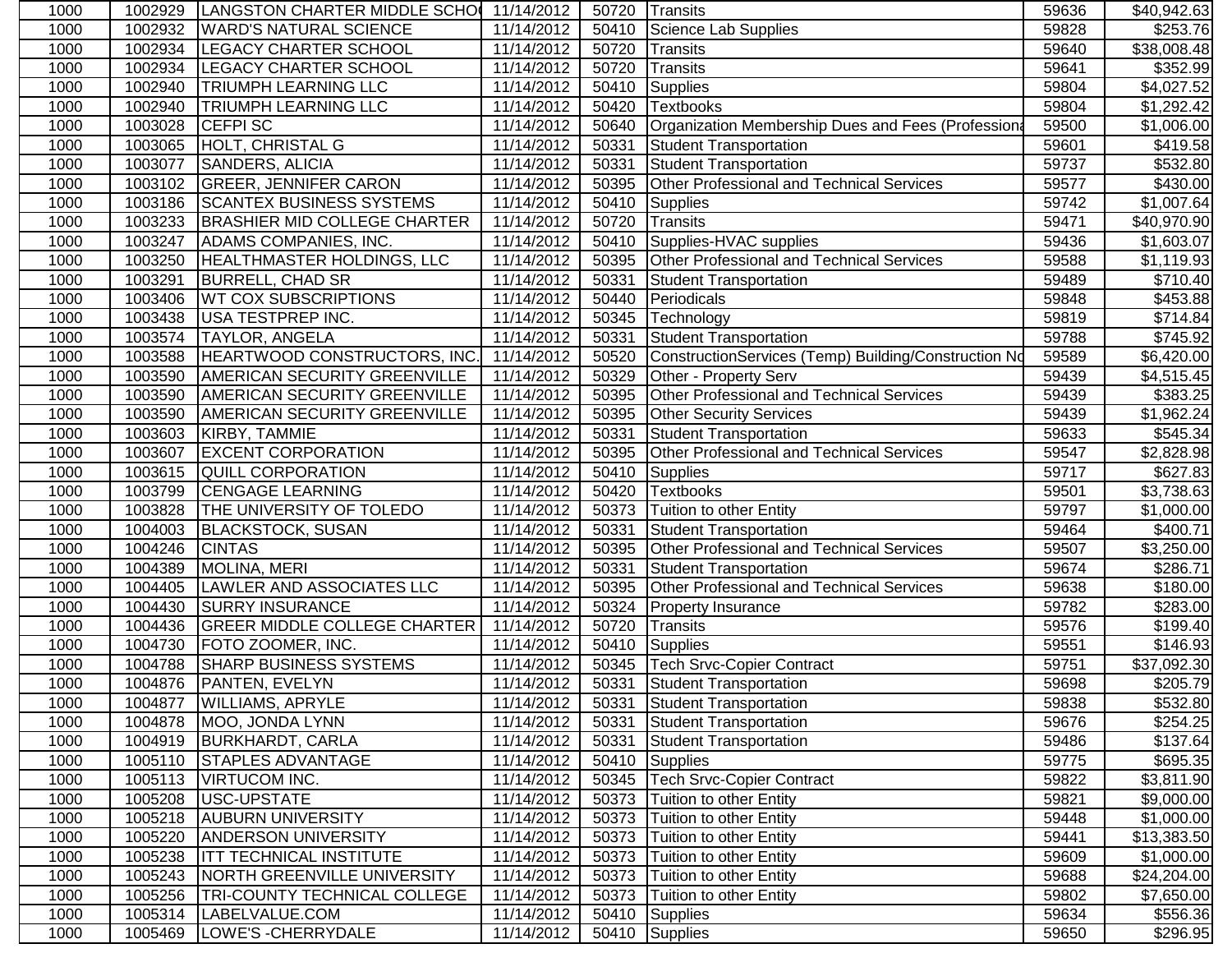| 1000 | 1005616 | <b>CITY OF MAULDIN</b>                    | 11/14/2012 |       | 50395   Prof Tech Srvc-SRO Contracts                 | 59510 | \$8,333.33           |
|------|---------|-------------------------------------------|------------|-------|------------------------------------------------------|-------|----------------------|
| 1000 | 1005742 | <b>HEINEMANN</b>                          | 11/14/2012 | 50410 | Supplies                                             | 59590 | \$3,200.22           |
| 1000 | 1005753 | <b>BI-LO (DILL CREEK)</b>                 | 11/14/2012 | 50410 | <b>Supplies</b>                                      | 59461 | $\overline{$}360.95$ |
| 1000 | 1005837 | CHICK-FIL-A @ CHERRYDALE                  | 11/14/2012 | 50490 | Supplies Food and Meals                              | 59505 | \$147.69             |
| 1000 | 1005938 | <b>MORRIS COMMUNICATIONS</b>              | 11/14/2012 | 50445 | <b>Technology and Software Supplies</b>              | 59680 | \$597.40             |
| 1000 | 1006188 | JONES, SUSAN M                            | 11/14/2012 | 50311 | <b>Instructional Services</b>                        | 59622 | \$145.50             |
| 1000 | 1006223 | <b>CSI TECHNOLOGY OUTFITTERS</b>          | 11/14/2012 | 50445 | Technology and Software Supplies                     | 59527 | \$1,869.84           |
| 1000 | 1006341 | KELLY, JANET J.                           | 11/14/2012 | 50311 | <b>Instructional Services</b>                        | 59628 | \$1,302.60           |
| 1000 | 1006377 | <b>BI-LO</b>                              | 11/14/2012 | 50410 | Supplies                                             | 59462 | \$532.81             |
| 1000 | 1006418 | <b>ONCOURSE SYSTEMS FOR EDUCATI</b>       | 11/14/2012 | 50345 | Technology                                           | 59695 | \$646.32             |
| 1000 | 1006442 | <b>FISHER, GEORGIA</b>                    | 11/14/2012 | 50331 | <b>Student Transportation</b>                        | 59549 | \$745.92             |
| 1000 | 1006453 | PORTER, MIRINDA B.                        | 11/14/2012 | 50331 | <b>Student Transportation</b>                        | 59709 | \$534.96             |
| 1000 | 1006604 | MARSH, CHERI                              | 11/14/2012 | 50331 | Student Transportation                               | 59653 | \$418.41             |
| 1000 | 1006605 | <b>GARY, CLARA M</b>                      | 11/14/2012 | 50331 | <b>Student Transportation</b>                        | 59559 | \$540.79             |
| 1000 | 1006981 | <b>MORGAN, CHRISTIAN</b>                  | 11/14/2012 | 50331 | Student Transportation                               | 59679 | \$745.92             |
| 1000 | 1007144 | THE OHIO STATE UNIVERSITY                 | 11/14/2012 | 50373 | Tuition to other Entity                              | 59795 | \$1,000.00           |
| 1000 | 1007333 | THE LIGHTING CO & ELECTRICAL              | 11/14/2012 | 50520 | ConstructionServices (Temp) Building/Construction No | 59793 | \$61,423.00          |
| 1000 | 1007451 | <b>GUY ROOFING</b>                        | 11/14/2012 | 50580 | Mobile Classrooms Construction Non Capitalize        | 59578 | \$27,691.00          |
| 1000 | 1007453 | JA PIPER ROOFING CO                       | 11/14/2012 |       | 50323 Repairs and Maintenance Services               | 59613 | $\overline{$}750.00$ |
| 1000 | 1007524 | <b>GREENVILLE ROOFING CO. INC.</b>        | 11/14/2012 | 50323 | Repairs and Maintenance Services                     | 59573 | \$400.00             |
| 1000 | 1007542 | <b>HUE HD</b>                             | 11/14/2012 | 50445 | <b>Technology and Software Supplies</b>              | 59603 | \$310.96             |
| 1000 | 1007978 | <b>SC COALITION FOR MATH &amp; SCIENC</b> | 11/14/2012 | 50312 | <b>Instructional Programs Improvement Services</b>   | 59513 | \$1,250.00           |
| 1000 | 1008036 | <b>GOLDEN CORRAL</b>                      | 11/14/2012 | 50490 | Supplies Food and Meals                              | 59563 | $\overline{$165.00}$ |
| 1000 | 1008186 | UNIVERSITY OF ALABAMA                     | 11/14/2012 | 50373 | Tuition to other Entity                              | 59466 | \$1,000.00           |
| 1000 | 1008223 | UNIV OF MISSOURI-ST. LOUIS                | 11/14/2012 | 50373 | Tuition to other Entity                              | 59811 | \$1,000.00           |
| 1000 | 1008241 | <b>RUSHTON, JAMES HOWARD</b>              | 11/14/2012 | 50395 | <b>Other Professional and Technical Services</b>     | 59732 | \$560.00             |
| 1000 | 1008256 | UNIVERSITY OF NORTH TEXAS                 | 11/14/2012 | 50373 | Tuition to other Entity                              | 59814 | \$1,000.00           |
| 1000 | 1008266 | HARVARD UNIVERSITY                        | 11/14/2012 | 50373 | Tuition to other Entity                              | 59586 | \$1,000.00           |
| 1000 | 1008647 | <b>BRUNSON, VICTORIA B</b>                | 11/14/2012 | 50331 | <b>Student Transportation</b>                        | 59481 | \$184.54             |
| 1000 | 1008840 | HARDIGREE, ALICIA D                       | 11/14/2012 | 50331 | <b>Student Transportation</b>                        | 59582 | \$446.22             |
| 1000 | 1009159 | <b>GALLAGHER, LAUREN M</b>                | 11/14/2012 | 50395 | Other Professional and Technical Services            | 59555 | \$1,210.00           |
| 1000 | 1009587 | CHING, JUSTIN                             | 11/14/2012 | 50331 | <b>Student Transportation</b>                        | 59506 | \$142.08             |
| 1000 | 1009697 | <b>GOPHER PROFORMANCE</b>                 | 11/14/2012 | 50410 | Supplies                                             | 59565 | \$706.44             |
| 1000 | 1009870 | <b>WASHINGTON UNIV</b>                    | 11/14/2012 | 50373 | Tuition to other Entity                              | 59830 | \$1,000.00           |
| 1000 | 1009893 | <b>MARYVILLE COLLEGE</b>                  | 11/14/2012 | 50373 | Tuition to other Entity                              | 59655 | \$1,000.00           |
| 1000 | 1009897 | UNC@CHAPEL HILL                           | 11/14/2012 |       | 50373 Tuition to other Entity                        | 59807 | \$1,000.00           |
| 1000 |         | 1009902 BEREA COLLEGE                     | 11/14/2012 |       | 50373 Tuition to other Entity                        | 59458 | \$1,000.00           |
| 1000 | 1009912 | <b>BROUGHTON, JENNIFER P</b>              | 11/14/2012 | 50331 | Student Transportation                               | 59477 | \$481.35             |
| 1000 | 1009916 | <b>WASTE CONNECTIONS CAROLINAS</b>        | 11/14/2012 | 50329 | Oth Prop Srv-Waste Management                        | 59831 | \$447.31             |
| 1000 | 1009921 | THE METHODIST UNIVERSITY                  | 11/14/2012 | 50373 | Tuition to other Entity                              | 59794 | \$1,000.00           |
| 1000 | 1009922 | <b>STEVENS INSTITUTE OF TECH</b>          | 11/14/2012 | 50373 | Tuition to other Entity                              | 59779 | \$1,000.00           |
| 1000 | 1009932 | <b>RUTGERS-NEWARK CAMPUS</b>              | 11/14/2012 | 50373 | Tuition to other Entity                              | 59733 | \$1,000.00           |
| 1000 | 1009959 | <b>GENERAL SHALE BRICK, INC</b>           | 11/14/2012 | 50410 | Supplies                                             | 59560 | \$148.40             |
| 1000 | 1010039 | THE VANDERBILT UNIVERSITY                 | 11/14/2012 | 50373 | Tuition to other Entity                              | 59800 | \$1,000.00           |
| 1000 | 1010061 | KENTRON HEALTH CARE, INC                  | 11/14/2012 | 20410 | Inventory Recd not Vouchered                         | 59631 | \$874.11             |
| 1000 | 1010217 | MERRIGAN, MICHELE G                       | 11/14/2012 | 50331 | Student Transportation                               | 59668 | \$273.73             |
| 1000 | 1010357 | <b>JENKINS, LISA</b>                      | 11/14/2012 | 50331 | Student Transportation                               | 59618 | \$473.19             |
| 1000 | 1010369 | <b>FUTRELL, CANDICE M</b>                 | 11/14/2012 | 50331 | <b>Student Transportation</b>                        | 59554 | \$495.34             |
| 1000 | 1010399 | COTA, KELLI K                             | 11/14/2012 | 50331 | Student Transportation                               | 59522 | \$652.68             |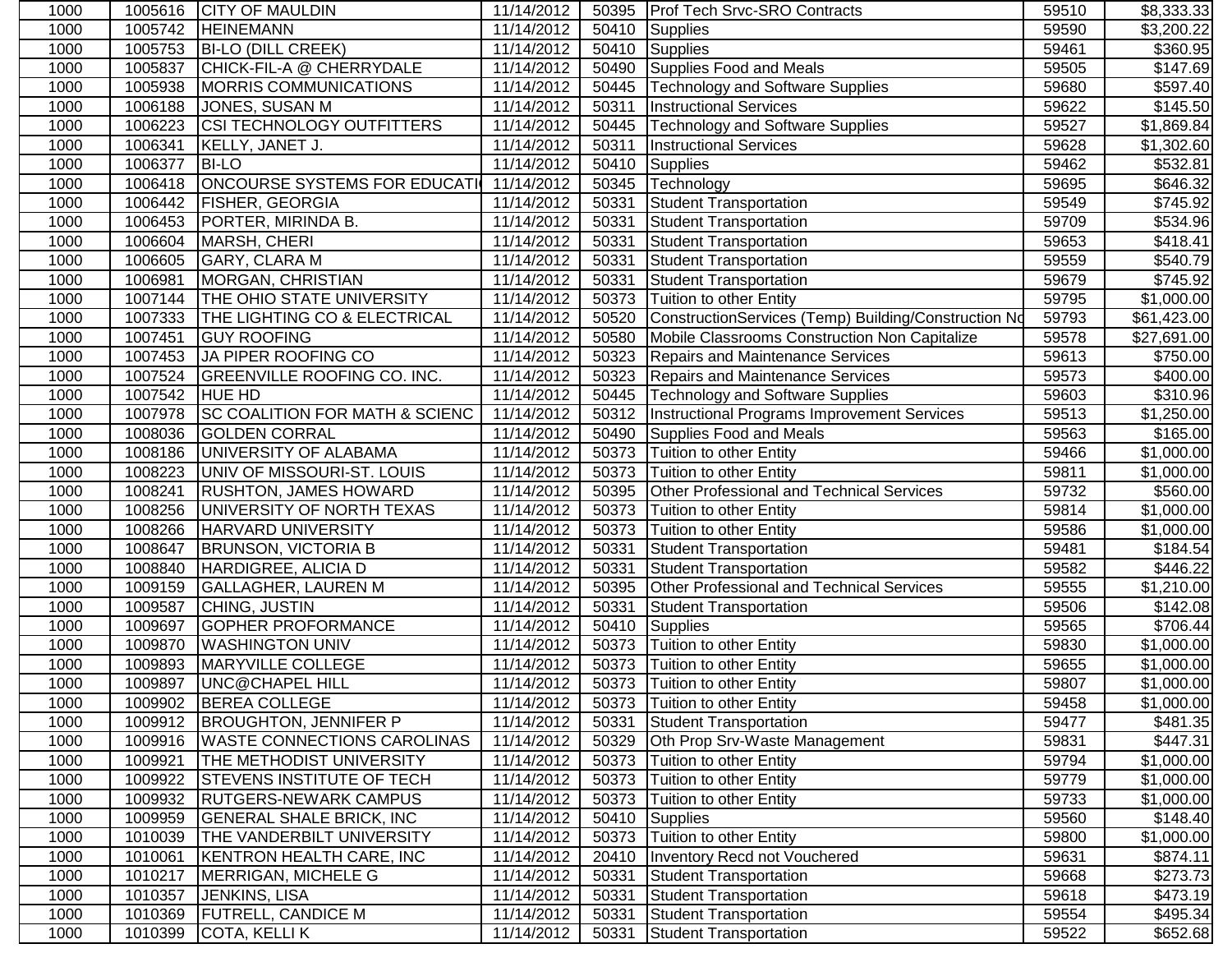| 1000 | 1010513 | <b>IT MANNING WRITER &amp; CO LLC</b>    | 11/14/2012 | 50395 | <b>Other Professional and Technical Services</b>     | 59786 | \$198.00     |
|------|---------|------------------------------------------|------------|-------|------------------------------------------------------|-------|--------------|
| 1000 | 1010669 | UNIV OF TEXAS SAN ANTONIO                | 11/14/2012 | 50373 | Tuition to other Entity                              | 59813 | \$1,000.00   |
| 1000 | 1010880 | HULSEY MCCORMICK & WALLACE IN 11/14/2012 |            | 50520 | ConstructionServices (Temp) Building/Construction No | 59604 | \$1,336.40   |
| 1000 | 1010930 | CONTRAX FURNISHINGS LLC                  | 11/14/2012 | 50540 | Equipment Under 5000                                 | 59519 | \$3,659.97   |
| 1000 | 1010964 | SPIEZLE ARCHITECTUIAL GROUP              | 11/14/2012 | 50520 | ConstructionServices Arch Fees Capitalize            | 59771 | \$44,819.96  |
| 1000 | 1011076 | BRIDGE INTERPRETATION TRANSLAT           | 11/14/2012 | 50395 | Other Professional and Technical Services            | 59473 | \$264.95     |
| 1000 | 1011278 | MOORE, JUDY G                            | 11/14/2012 | 50331 | Student Transportation                               | 59678 | \$282.05     |
| 1000 | 1011296 | <b>BURDETTE ENGINEERING INC</b>          | 11/14/2012 | 50520 | ConstructionServices Arch Fees Capitalize            | 59484 | \$1,375.00   |
| 1000 | 1011335 | <b>BILLOW, ANNETTE A</b>                 | 11/14/2012 | 50331 | <b>Student Transportation</b>                        | 59463 | \$1,491.84   |
| 1000 | 1011338 | THE UNIVERSITY OF CHICAGO                | 11/14/2012 | 50373 | Tuition to other Entity                              | 59799 | \$1,000.00   |
| 1000 | 1011341 | <b>SACRED HEART UNIVERSITY</b>           | 11/14/2012 | 50373 | Tuition to other Entity                              | 59735 | \$1,000.00   |
| 1000 | 1011348 | <b>EAST CAROLINA UNIVERSITY</b>          | 11/14/2012 | 50373 | Tuition to other Entity                              | 59539 | \$1,000.00   |
| 1000 | 1011352 | UNC@CHARLOTTE                            | 11/14/2012 | 50373 | Tuition to other Entity                              | 59808 | \$1,000.00   |
| 1000 | 1011357 | HERRINGTON, GELENA RHEA                  | 11/14/2012 | 50331 | <b>Student Transportation</b>                        | 59596 | \$505.11     |
| 1000 | 1011363 | <b>EMMANUEL COLLEGE</b>                  | 11/14/2012 | 50373 | Tuition to other Entity                              | 59543 | \$1,000.00   |
| 1000 | 1011382 | MCLEAN LEDFORD, CORNELIA                 | 11/14/2012 | 50395 | Other Professional and Technical Services            | 59663 | \$440.00     |
| 1000 | 1011403 | HARVEY MUDD COLLEGE                      | 11/14/2012 | 50373 | Tuition to other Entity                              | 59587 | \$1,000.00   |
| 1000 | 1011404 | OAKWOOD UNIVERSITY, INC                  | 11/14/2012 | 50373 | Tuition to other Entity                              | 59693 | \$1,000.00   |
| 1000 | 1011410 | NORFOLK STATE UNIVERSITY                 | 11/14/2012 | 50373 | Tuition to other Entity                              | 59686 | \$1,000.00   |
| 1000 | 1011416 | THE GEORGE WASHINGTION UNIV              | 11/14/2012 | 50373 | Tuition to other Entity                              | 59791 | \$1,000.00   |
| 1000 | 1011503 | <b>SERVPRO</b>                           | 11/14/2012 | 50322 | <b>Cleaning Services</b>                             | 59748 | \$134.18     |
| 1000 | 1011532 | D.H. GRIFFIN WRECKING CO, INC            | 11/14/2012 | 50520 | ConstructionServices Buildings Capitalize            | 59529 | \$203,574.60 |
| 1000 | 1011538 | <b>LIBRARY REPRODUCTION SERVICE</b>      | 11/14/2012 | 50420 | <b>Textbooks</b>                                     | 59644 | \$1,400.68   |
| 1000 | 1011580 | <b>CLARK, BELINDA Y</b>                  | 11/14/2012 |       | 50312   Instructional Programs Improvement Services  | 59511 | \$577.50     |
| 1000 | 1011617 | INGERSOLL JR, EDWARD PEYTON              | 11/14/2012 | 50331 | <b>Student Transportation</b>                        | 59607 | \$216.78     |
| 1000 | 1011642 | <b>CRUMBLISS, CARRIE</b>                 | 11/14/2012 | 50331 | Student Transportation                               | 59526 | \$339.22     |
| 1000 | 1011679 | <b>GOLSON, VERELLA</b>                   | 11/14/2012 | 50331 | <b>Student Transportation</b>                        | 59564 | \$416.58     |
| 1000 | 1011735 | <b>PROTECT COMPUTER PRODUCTS</b>         | 11/14/2012 | 50410 | <b>Supplies</b>                                      | 59715 | \$466.00     |
| 1000 | 1011739 | <b>AUTOMOBLOX COMPANY, LLC</b>           | 11/14/2012 | 50410 | <b>Supplies</b>                                      | 59450 | \$195.04     |
| 1000 | 1011741 | EDWARDS, JAMIE ALLISON WHILDEN           | 11/14/2012 | 50331 | <b>Student Transportation</b>                        | 59541 | \$264.74     |
| 1000 | 1011742 | MOMANI, REEM                             | 11/14/2012 | 50331 | <b>Student Transportation</b>                        | 59675 | \$363.64     |
| 1000 | 1011743 | SPEEDSKIN, LLC                           | 11/14/2012 | 50410 | <b>TSupplies</b>                                     | 59770 | \$618.17     |
| 1000 | 1011746 | 3D SYSTEMS INC                           | 11/14/2012 |       | 50545 TechnologyEquipment Under 5000                 | 59434 | \$1,393.60   |
| 1000 | 1011756 | NAT'L CONSTRUCTION RENTALS               | 11/14/2012 | 50580 | Mobile Classrooms Construction Capitalize            | 59683 | \$2,933.55   |
| 1000 | 1011784 | <b>THE PHONICS DANCE</b>                 | 11/14/2012 | 50410 | Supplies                                             | 59796 | \$235.73     |
| 1000 | 1011798 | <b>SEWING MACHINES PLUS, INC</b>         | 11/14/2012 |       | 50410 Supplies                                       | 59749 | \$1,156.43   |
| 1000 |         | 1011801 BULL PUBLISHING COMPANY          | 11/14/2012 |       | 50420 Textbooks                                      | 59483 | \$368.70     |
| 1000 | 1011814 | <b>IF IT'S PAPER GREENVILLE</b>          | 11/14/2012 |       | 50410 Supplies                                       | 59606 | \$236.13     |
| 1000 | 1011824 | <b>PHILLIPS, KIMBERLY L</b>              | 11/14/2012 |       | 50410 Supplies-Routine Maintenance                   | 59704 | \$696.00     |
| 1000 | 1000014 | <b>DELTA EDUCATION</b>                   | 11/16/2012 |       | 50410 Supplies                                       | 1262  | \$3,267.34   |
| 1000 | 1000066 | LAKESHORE LEARNING MATERIALS             | 11/16/2012 |       | 50410 Supplies                                       | 1248  | \$1,215.95   |
| 1000 | 1000177 | <b>MCBRIDES INC</b>                      | 11/16/2012 |       | 50410 Supplies                                       | 1249  | \$314.95     |
| 1000 | 1000264 | COMMUNICATION SERVICE CENTER             | 11/16/2012 | 50410 | Supplies                                             | 1250  | \$487.72     |
| 1000 | 1000313 | <b>R L BRYAN COMPANY/CENTRAL TEXT</b>    | 11/16/2012 |       | 50410 Supplies                                       | 1251  | \$9,562.58   |
| 1000 | 1000567 | <b>FOLLETT LIBRARY RESOURCES</b>         | 11/16/2012 | 50430 | <b>Library Books and Materials</b>                   | 1252  | \$4,131.68   |
| 1000 | 1000721 | FORMS & SUPPLY, INC.                     | 11/16/2012 | 50410 | Supplies                                             | 1253  | \$2,534.90   |
| 1000 | 1000846 | VIRCO INC.                               | 11/16/2012 |       | 50410 Supplies                                       | 1254  | \$157.55     |
| 1000 | 1000850 | <b>AIRGAS NATIONAL WELDERS</b>           | 11/16/2012 |       | 50325 Rentals                                        | 1255  | \$277.44     |
| 1000 | 1000850 | <b>AIRGAS NATIONAL WELDERS</b>           | 11/16/2012 |       | 50540 Equipment Under 5000                           | 1255  | \$1,889.46   |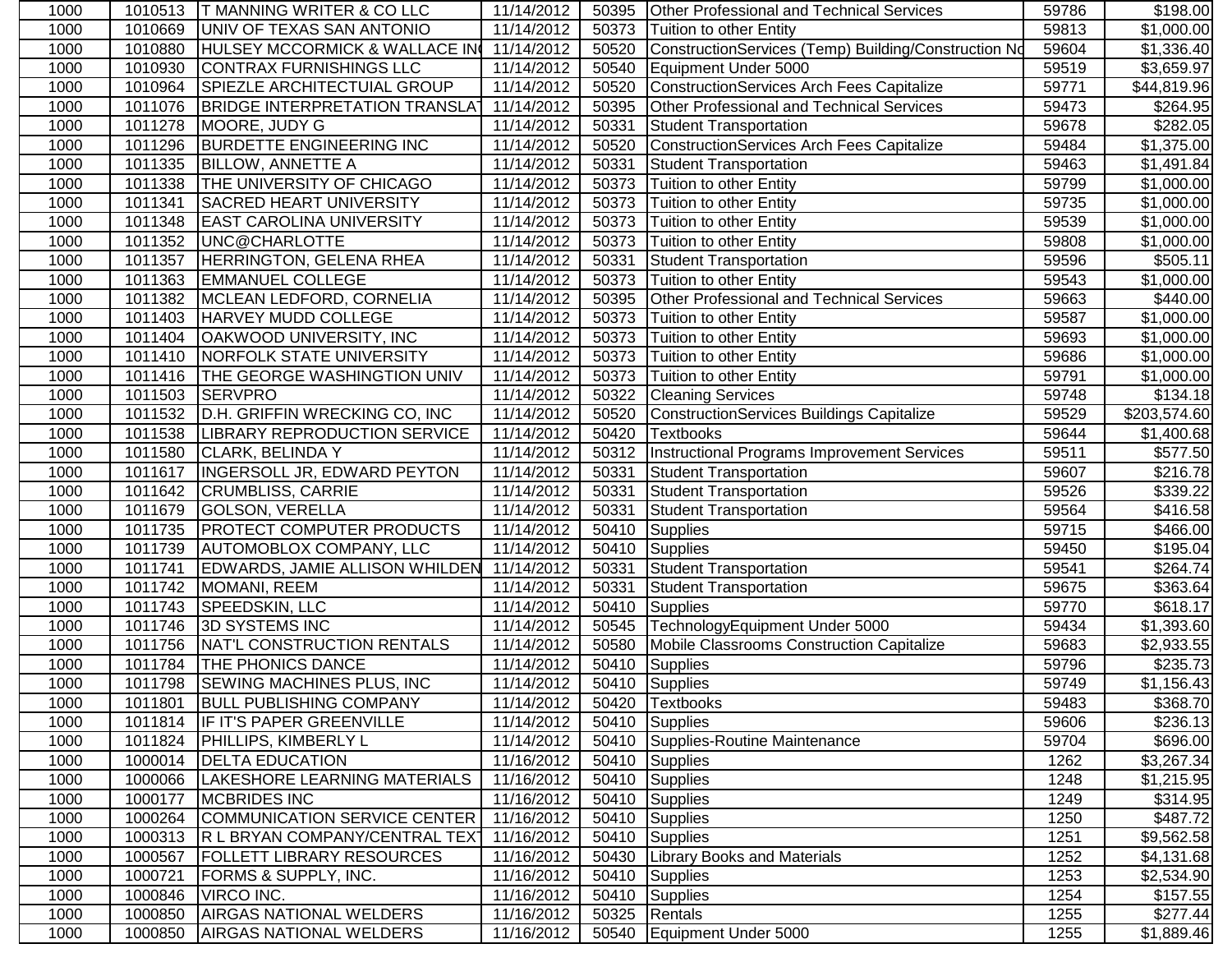| 1000 | 1001336 | <b>PALMETTO AIR AND WATER BALANC 11/16/2012</b>    |                         | 50395 | Other Professional and Technical Services            | 1256  | \$5,055.00              |
|------|---------|----------------------------------------------------|-------------------------|-------|------------------------------------------------------|-------|-------------------------|
| 1000 | 1001623 | BENDER BURKOT EAST COAST SUPH                      | $\overline{11/16/2012}$ | 50410 | Supplies                                             | 1257  | \$3,055.21              |
| 1000 | 1002336 | <b>PREMIER AGENDAS INC</b>                         | 11/16/2012              | 50410 | Supplies                                             | 1262  | \$2,824.28              |
| 1000 | 1002726 | ECHOLS OIL CO.                                     | 11/16/2012              | 50410 | Supplies-Vehicle fuel                                | 1258  | \$35,643.86             |
| 1000 | 1002878 | MAXIM HEALTHCARE SERVICES, INC                     | 11/16/2012              | 50395 | <b>Other Professional and Technical Services</b>     | 1259  | \$1,112.04              |
| 1000 | 1002887 | <b>GREENVILLE OFFICE SUPPLY</b>                    | 11/16/2012              | 50410 | Supplies                                             | 1260  | \$502.04                |
| 1000 | 1002887 | <b>GREENVILLE OFFICE SUPPLY</b>                    | 11/16/2012              | 50445 | <b>Technology and Software Supplies</b>              | 1260  | \$107.89                |
| 1000 | 1003021 | A & A FIRE PROTECTION                              | 11/16/2012              | 50329 | Other - Property Serv                                | 1261  | \$1,750.00              |
| 1000 | 1003917 | <b>CLASSROOM DIRECT</b>                            | 11/16/2012              | 50410 | Supplies                                             | 1262  | \$1,164.12              |
| 1000 | 1003920 | <b>SCHOOL SPECIALTY</b>                            | 11/16/2012              | 50410 | <b>Supplies</b>                                      | 1262  | \$624.18                |
| 1000 | 1003927 | <b>SCHOOL SPECIALTY</b>                            | 11/16/2012              | 50410 | <b>Supplies</b>                                      | 1262  | \$732.06                |
| 1000 | 1003927 | <b>SCHOOL SPECIALTY</b>                            | 11/16/2012              | 50445 | Technology and Software Supplies                     | 1262  | \$243.67                |
| 1000 | 1004998 | RUTHERFORD HEATING & AIR CONDI 11/16/2012          |                         | 50520 | ConstructionServices (Temp) Building/Construction No | 1263  | \$43,719.30             |
| 1000 | 1007952 | <b>ADVANCE EDUCATION INC</b>                       | 11/16/2012              | 50640 | Organization Membership Dues and Fees (Professiona   | 59850 | \$1,000.00              |
| 1000 | 232012  | LEAD ACADEMY CHARTER SCHOOL                        | 11/20/2012              | 50720 | Transits                                             | 60021 | \$9,210.00              |
| 1000 | 1000020 | <b>DEMCO</b>                                       | 11/20/2012              | 50410 | Supplies                                             | 59919 | \$501.69                |
| 1000 | 1000026 | <b>SC DEPARTMENT OF EDUCATION</b>                  | 11/20/2012              | 50420 | Lost & Damaged Textbks                               | 60121 | \$54,801.77             |
| 1000 | 1000052 | <b>AIMS EDUCATION FOUNDATION</b>                   | 11/20/2012              | 50410 | Supplies                                             | 59855 | \$420.00                |
| 1000 | 1000062 | SC DEPARTMENT OF CORRECTIONS                       | 11/20/2012              | 50410 | <b>Supplies</b>                                      | 60122 | $\overline{\$1,503.00}$ |
| 1000 | 1000069 | LANDSCAPERS SUPPLY INC                             | 11/20/2012              | 20410 | Inventory Recd not Vouchered                         | 60015 | \$1,899.10              |
| 1000 | 1000069 | LANDSCAPERS SUPPLY INC                             | 11/20/2012              | 50410 | Supplies-Custodial                                   | 60015 | \$1,355.07              |
| 1000 | 1000112 | LOWE'S OF GREER                                    | 11/20/2012              | 50410 | Supplies-Custodial                                   | 60038 | $\overline{$143.35}$    |
| 1000 | 1000145 | BLUE RIDGE RURAL WATER COMPAN                      | 11/20/2012              | 50321 | Public Utility Services (Excludes EnergySee 470)     | 59875 | $\overline{$3,540.76}$  |
| 1000 | 1000164 | <b>CAMCOR</b>                                      | 11/20/2012              | 50410 | Supplies                                             | 59884 | \$207.97                |
| 1000 | 1000164 | <b>CAMCOR</b>                                      | 11/20/2012              | 50445 | <b>Technology and Software Supplies</b>              | 59884 | \$341.94                |
| 1000 | 1000164 | <b>CAMCOR</b>                                      | 11/20/2012              | 50540 | Equipment Under 5000                                 | 59884 | \$1,048.69              |
| 1000 | 1000164 | <b>CAMCOR</b>                                      | 11/20/2012              | 50545 | TechnologyEquipment Under 5000                       | 59884 | \$2,062.16              |
| 1000 | 1000187 | <b>CELY CONSTRUCTION COMPANY</b>                   | 11/20/2012              | 50520 | ConstructionServices Buildings Capitalize            | 59891 | \$11,760.66             |
| 1000 | 1000205 | <b>NASCO INC</b>                                   | 11/20/2012              | 50410 | Supplies                                             | 60069 | \$1,950.33              |
| 1000 | 1000213 | <b>COMMISSION OF PUBLIC WORKS</b>                  | 11/20/2012              | 50321 | Public Utility Services (Excludes EnergySee 470)     | 59901 | \$597.48                |
| 1000 | 1000213 | <b>COMMISSION OF PUBLIC WORKS</b>                  | 11/20/2012              | 50321 | Public Utility Services (Excludes EnergySee 470)     | 60211 | \$2,333.20              |
| 1000 | 1000213 | <b>COMMISSION OF PUBLIC WORKS</b>                  | 11/20/2012              | 50470 | Energy-Electricity                                   | 59901 | \$10,241.77             |
| 1000 | 1000213 | COMMISSION OF PUBLIC WORKS                         | 11/20/2012              | 50470 | Energy-Electricity                                   | 60211 | $\overline{$}52,253.31$ |
| 1000 | 1000213 | COMMISSION OF PUBLIC WORKS                         | 11/20/2012              | 50470 | Energy-Gas                                           | 59901 | \$1,480.67              |
| 1000 | 1000213 | COMMISSION OF PUBLIC WORKS                         | 11/20/2012              | 50470 | Energy-Gas                                           | 60211 | \$3,346.96              |
| 1000 |         | 1000228   NATIONAL SCHOOL PRODUCTS                 | 11/20/2012              |       | $\overline{50}410$ Supplies                          | 60071 | \$503.07                |
| 1000 |         | 1000307 CORNERSTONE PRINTING COMPANY 11/20/2012    |                         |       | 50360 Printing and Binding                           | 59905 | \$112.89                |
| 1000 |         | 1000313  R L BRYAN COMPANY/CENTRAL TEX1 11/20/2012 |                         | 50410 | Supplies                                             | 1264  | \$3,843.99              |
| 1000 | 1000320 | CRAIG GAULDEN AND DAVIS, INC                       | 11/20/2012              | 50520 | ConstructionServices Arch Fees Reimb Capitalize      | 59909 | \$100.79                |
| 1000 | 1000327 | <b>READING SOURCE</b>                              | 11/20/2012              | 50410 | Supplies                                             | 60108 | $\overline{$}494.25$    |
| 1000 | 1000329 | <b>ORIENTAL TRADING COMPANY</b>                    | 11/20/2012              |       | 50410 Supplies                                       | 60082 | \$187.01                |
| 1000 | 1000341 | <b>IANCICI/CPI</b>                                 | 11/20/2012              | 50640 | Organization Membership Dues and Fees (Professiona   | 59908 | \$125.00                |
| 1000 | 1000364 | <b>PECKNEL MUSIC COMPANY</b>                       | 11/20/2012              | 50410 | Supplies                                             | 60093 | \$1,400.48              |
| 1000 | 1000365 | J W PEPPER & SON INC.                              | 11/20/2012              | 50410 | Supplies                                             | 60003 | \$228.48                |
| 1000 | 1000377 | <b>STATE DEPARTMENT OF EDUCATION</b>               | 11/20/2012              | 50660 | <b>Pupil Activity</b>                                | 60153 | \$14,244.41             |
| 1000 | 1000392 | <b>PITNEY BOWES</b>                                | 11/20/2012              | 50410 | Supplies                                             | 60103 | \$1,000.00              |
| 1000 | 1000415 | <b>GREENVILLE NEWS SUBSCRIPTION</b>                | 11/20/2012              | 50440 | Periodicals                                          | 59967 | \$134.55                |
| 1000 | 1000419 | <b>LIBRARY STORE INC</b>                           | 11/20/2012              | 50410 | Supplies                                             | 60028 | \$261.43                |
| 1000 | 1000433 | <b>FORREST MOVERSGEO FORREST</b>                   | 11/20/2012              |       | 50580 Mobile Classrooms Construction Capitalize      | 59947 | \$27,950.00             |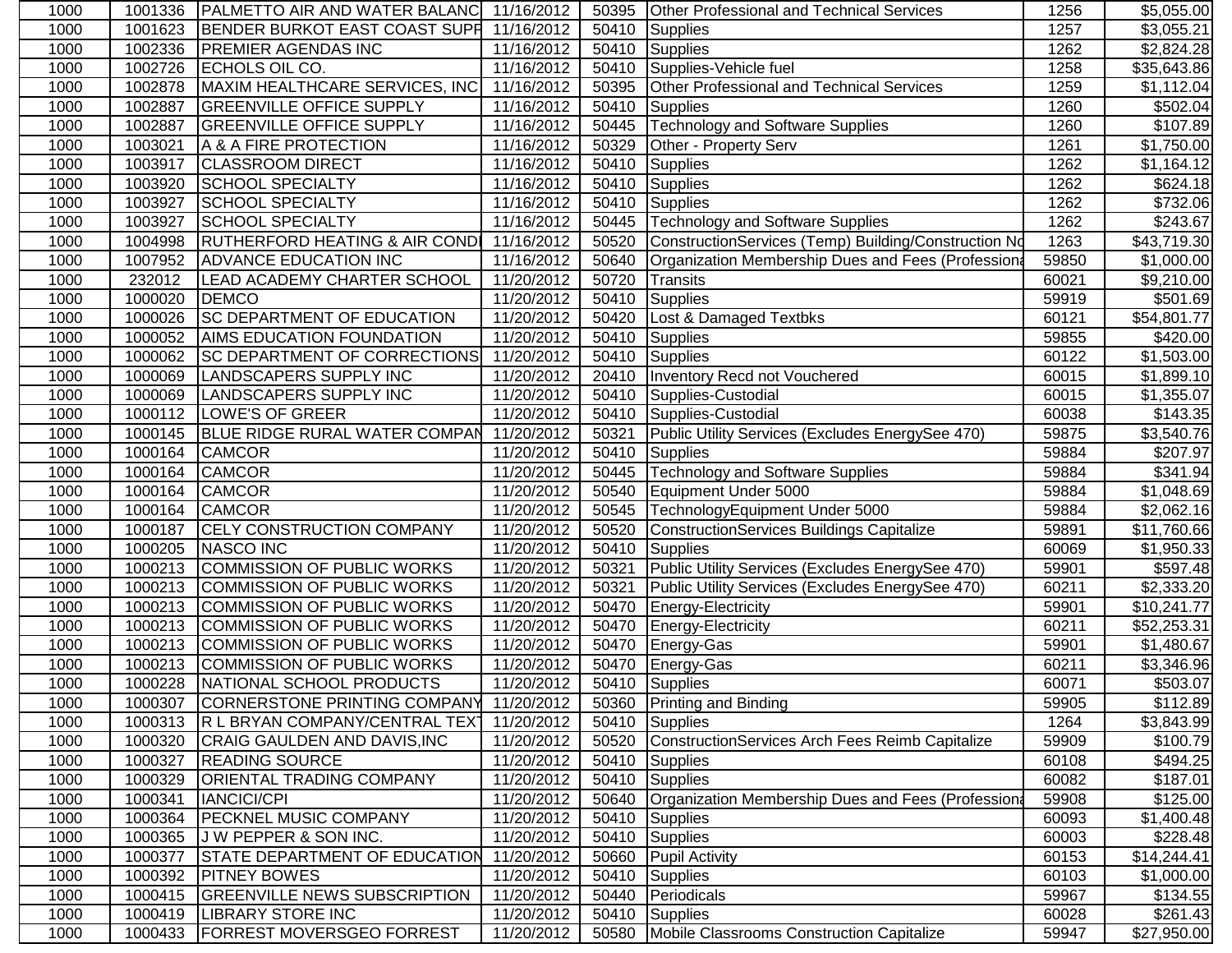| 1000 | 1000433 | <b>IFORREST MOVERSGEO FORREST</b>         | 11/20/2012 | 50580 | Mobile Classrooms Construction Non Capitalize          | 59947 | \$1,900.00             |
|------|---------|-------------------------------------------|------------|-------|--------------------------------------------------------|-------|------------------------|
| 1000 | 1000462 | <b>JANPAK</b>                             | 11/20/2012 | 20410 | Inventory Recd not Vouchered                           | 60006 | $\overline{37,176.20}$ |
| 1000 | 1000494 | UNITED CHEMICAL AND SUPPLY INC            | 11/20/2012 | 50410 | Supplies-Custodial                                     | 60181 | \$101.28               |
| 1000 | 1000519 | <b>VALUE TEXTILES INC</b>                 | 11/20/2012 |       | 20410   Inventory Recd not Vouchered                   | 60183 | \$9,699.00             |
| 1000 | 1000533 | HIGHSMITH, INC.                           | 11/20/2012 | 50410 | <b>Supplies</b>                                        | 59992 | \$368.67               |
| 1000 | 1000539 | <b>HOUGHTON MIFFLIN HARCOURT</b>          | 11/20/2012 | 50410 | Supplies                                               | 59996 | \$766.98               |
| 1000 | 1000550 | <b>INTERSTATE MUSIC SUPPLY</b>            | 11/20/2012 | 50410 | Supplies                                               | 60001 | \$914.74               |
| 1000 | 1000552 | J & R FENCING COMPANY                     | 11/20/2012 | 50520 | ConstructionServices (Temp) Building/Construction Nd   | 60002 | \$17,143.16            |
| 1000 | 1000663 | <b>ANN'S CAKES &amp; CATERING</b>         | 11/20/2012 | 50490 | Supplies Food and Meals                                | 59860 | \$159.00               |
| 1000 | 1000721 | <b>FORMS &amp; SUPPLY, INC.</b>           | 11/20/2012 | 50410 | <b>Supplies</b>                                        | 1265  | \$335.17               |
| 1000 | 1000721 | <b>FORMS &amp; SUPPLY, INC.</b>           | 11/20/2012 | 50445 | <b>Technology and Software Supplies</b>                | 1265  | \$581.94               |
| 1000 | 1000752 | CAROLINA BIOLOGICAL SUPPLY CO             | 11/20/2012 | 50410 | <b>Supplies</b>                                        | 59889 | \$142.41               |
| 1000 | 1000755 | <b>DICK BLICK COMPANY</b>                 | 11/20/2012 | 50410 | <b>Supplies</b>                                        | 59923 | \$580.93               |
| 1000 | 1000814 | <b>SARGENT-WELCH SCIENTIFIC</b>           | 11/20/2012 | 50410 | Supplies                                               | 60119 | \$160.91               |
| 1000 | 1000826 | HARPER, LAMBERT AND BROWN, PA             | 11/20/2012 |       | 50319 Legal Services                                   | 59982 | \$1,428.29             |
| 1000 | 1000837 | <b>SCHOLASTIC MAGAZINES</b>               | 11/20/2012 |       | 50410 Supplies                                         | 60126 | \$301.62               |
| 1000 | 1000838 | <b>DUKE POWER</b>                         | 11/20/2012 |       | 50470 Energy-Electricity                               | 59927 | \$625.51               |
| 1000 | 1000849 | <b>APPLE INC.</b>                         | 11/20/2012 |       | 50545 TechnologyEquipment Under 5000                   | 59862 | \$235.32               |
| 1000 | 1000850 | <b>AIRGAS NATIONAL WELDERS</b>            | 11/20/2012 | 50410 | Supplies                                               | 1266  | \$551.85               |
| 1000 | 1000934 | <b>DE LAGE LANDEN FINANCIAL SERVI</b>     | 11/20/2012 | 50345 | <b>Tech Srvc-Copier Contract</b>                       | 59914 | \$123.98               |
| 1000 | 1000946 | CDW, GOVERNMENT, INC.                     | 11/20/2012 | 50445 | <b>Technology and Software Supplies</b>                | 59890 | \$158.67               |
| 1000 | 1000954 | SMITH, SAMUEL (SECURITY)                  | 11/20/2012 | 50395 | Other Professional and Technical Services              | 60144 | \$287.50               |
| 1000 | 1001102 | <b>EDUCATIONAL SERVICES &amp; POLICIE</b> | 11/20/2012 |       | 50312   Instructional Programs Improvement Services    | 59930 | \$1,500.00             |
| 1000 | 1001125 | SHABKIE, DON                              | 11/20/2012 | 50323 | R&M Serv-Piano & Strings Serv                          | 60132 | $\overline{$140.00}$   |
| 1000 | 1001182 | <b>SC DEPT OF EDUCATION TRANSPOR</b>      | 11/20/2012 | 50323 | Repairs and Maintenance Services                       | 60123 | \$1,268.22             |
| 1000 | 1001304 | GRAINGER                                  | 11/20/2012 | 50540 | Equipment Under 5000                                   | 59966 | \$1,458.90             |
| 1000 | 1001309 | <b>PRECISION DATA PRODUCTS</b>            | 11/20/2012 | 50410 | Supplies                                               | 60099 | \$1,512.48             |
| 1000 | 1001347 | <b>PYRAMID SCHOOL PRODUCTS</b>            | 11/20/2012 | 20410 | Inventory Recd not Vouchered                           | 60104 | \$159.00               |
| 1000 | 1001351 | GREER GAS CO.                             | 11/20/2012 | 50470 | Energy-Gas                                             | 59972 | \$629.56               |
| 1000 | 1001435 | <b>LANDSCAPERS SUPPLY II</b>              | 11/20/2012 | 50410 | Supplies-Custodial                                     | 60016 | \$1,624.69             |
| 1000 | 1001452 | LOWE'S OF SIMPSONVILLE                    | 11/20/2012 | 50410 | Supplies                                               | 60035 | \$174.90               |
| 1000 | 1001467 | <b>U S POSTMASTER</b>                     | 11/20/2012 |       | 50410 Supplies                                         | 60179 | \$180.00               |
| 1000 | 1001467 | U S POSTMASTER                            | 11/20/2012 |       | 50410 Supplies                                         | 60180 | \$405.00               |
| 1000 | 1001470 | W. P. LAW, INC.                           | 11/20/2012 |       | 50410 Supplies-Routine Maintenance                     | 60190 | \$2,154.37             |
| 1000 | 1001487 | SEARS CONTRACT SALES-STATE CO             | 11/20/2012 | 50410 | Supplies                                               | 60131 | \$300.80               |
| 1000 | 1001497 | <b>GREENVILLE WATER SYSTEM</b>            | 11/20/2012 |       | 50321 Public Utility Services (Excludes EnergySee 470) | 59970 | \$22,533.75            |
| 1000 |         | 1001499 G & K SERVICES                    | 11/20/2012 |       | 50329 Oth Prop Srv-Uniform Services                    | 1267  | \$1,012.59             |
| 1000 | 1001499 | <b>G &amp; K SERVICES</b>                 | 11/20/2012 | 50410 | Supplies                                               | 1267  | \$280.86               |
| 1000 | 1001529 | <b>JUNIOR LIBRARY GUILD</b>               | 11/20/2012 |       | 50430 Library Books and Materials                      | 60010 | \$2,661.00             |
| 1000 | 1001533 | KALEIDOSCOPE CONSTRUCTION & D             | 11/20/2012 | 50323 | R&M Serv-Field & Park Light Serv                       | 60011 | \$2,572.40             |
| 1000 | 1001573 | <b>REALLY GOOD STUFF</b>                  | 11/20/2012 | 50410 | Supplies                                               | 60109 | \$509.07               |
| 1000 | 1001619 | <b>INDOOR AIR QUALITY ASSOCIATION</b>     | 11/20/2012 | 50640 | Organization Membership Dues and Fees (Professiona     | 60000 | \$340.00               |
| 1000 | 1001623 | BENDER BURKOT EAST COAST SUPH             | 11/20/2012 | 50410 | <b>Supplies</b>                                        | 1268  | \$176.01               |
| 1000 | 1001680 | <b>PASCO SCIENTIFIC</b>                   | 11/20/2012 | 50410 | Supplies                                               | 60090 | \$396.00               |
| 1000 | 1001705 | AT&T                                      | 11/20/2012 | 50340 | Comm Srvc-Landlines                                    | 59864 | \$28,479.51            |
| 1000 | 1001755 | LIFE SAFETY & COMMUNICATIONS S            | 11/20/2012 | 50545 | TechnologyEquipment Communications Equipment Ca        | 60029 | \$1,580.61             |
| 1000 | 1001780 | <b>CHILDS &amp; HALLIGAN</b>              | 11/20/2012 | 50319 | <b>Legal Services</b>                                  | 59897 | \$409.40               |
| 1000 | 1001787 | CENTER FOR DEVELOPMENTAL SER              | 11/20/2012 |       | 50325 Rentals                                          | 59892 | \$6,683.30             |
| 1000 | 1001846 | RENAISSANCE LEARNING, INC.                | 11/20/2012 | 50445 | <b>Technology and Software Supplies</b>                | 60112 | \$2,459.73             |
|      |         |                                           |            |       |                                                        |       |                        |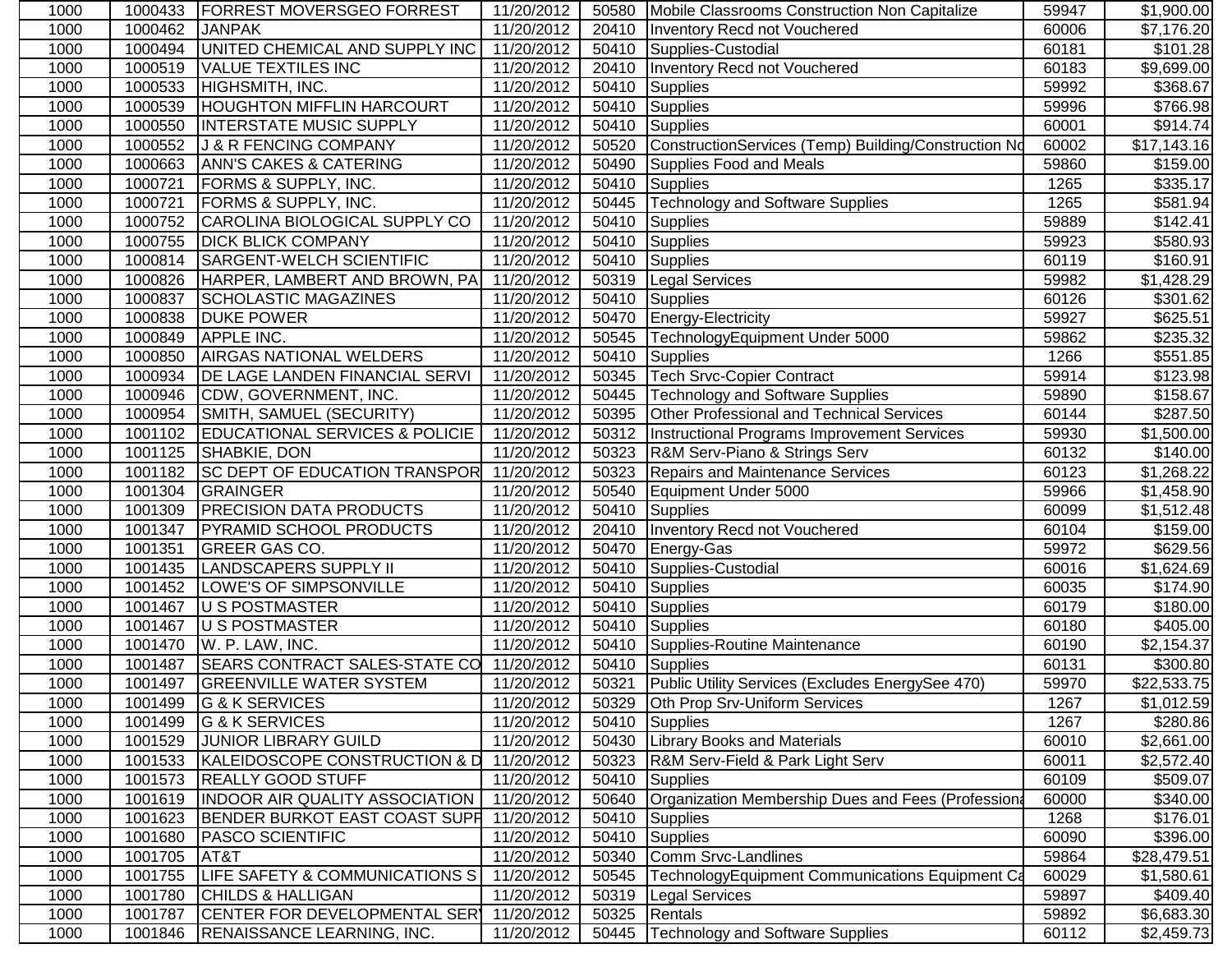| 1000 | 1001931 | HOLD 'N VIEW ENT. INC.                    | 11/20/2012              |       | 50410 Supplies                                       | 59994 | \$466.87             |
|------|---------|-------------------------------------------|-------------------------|-------|------------------------------------------------------|-------|----------------------|
| 1000 | 1002022 | <b>CHICK-FIL-A</b>                        | 11/20/2012              | 50490 | Supplies Food and Meals                              | 59896 | 301.86               |
| 1000 | 1002041 | <b>THYSSENKRUPP ELEVATOR</b>              | 11/20/2012              |       | 50323 R&M Serv-Elevator Serv                         | 1269  | \$5,055.25           |
| 1000 | 1002049 | <b>DUKE ENERGY CORP.</b>                  | 11/20/2012              | 50520 | ConstructionServices Buildings Capitalize            | 59926 | \$5,292.07           |
| 1000 | 1002049 | <b>DUKE ENERGY CORP.</b>                  | 11/20/2012              | 50580 | Mobile Classrooms Construction Capitalize            | 59926 | \$11,348.44          |
| 1000 | 1002069 | LOFTIS PRINTING CO., INC.                 | 11/20/2012              | 50360 | <b>Printing and Binding</b>                          | 60032 | \$157.71             |
| 1000 | 1002077 | YEAGER VISION CARE                        | 11/20/2012              | 50395 | Other Professional and Technical Services            | 60207 | \$347.51             |
| 1000 | 1002172 | <b>HAYNSWORTH SINKLER BOYD</b>            | 11/20/2012              | 50314 | <b>Staff Services</b>                                | 59986 | \$1,855.85           |
| 1000 | 1002201 | <b>PITSCO</b>                             | 11/20/2012              | 50410 | Supplies                                             | 60097 | \$955.43             |
| 1000 | 1002203 | <b>NAPA AUTO PARTS</b>                    | 11/20/2012              | 50331 | Student Transportation                               | 60068 | \$179.03             |
| 1000 | 1002203 | <b>NAPA AUTO PARTS</b>                    | 11/20/2012              | 50410 | Supplies-Vehicle Supplies                            | 60068 | \$147.89             |
| 1000 | 1002212 | LOWE'S COMPANIES, INC.                    | 11/20/2012              | 50410 | Supplies-Custodial                                   | 60037 | \$118.21             |
| 1000 | 1002224 | <b>DECKER EQUIPMENT</b>                   | 11/20/2012              | 50410 | <b>Supplies</b>                                      | 59915 | \$175.69             |
| 1000 | 1002240 | PROJECT LEAD THE WAY, INC.                | 11/20/2012              | 50410 | Supplies                                             | 60100 | \$1,565.34           |
| 1000 | 1002294 | <b>SCHOOL OUTFITTERS</b>                  | 11/20/2012              |       | 50410 Supplies                                       | 60127 | \$867.54             |
| 1000 | 1002312 | TRANE US, INC                             | 11/20/2012              |       | 50410 Supplies-HVAC supplies                         | 60174 | \$1,107.23           |
| 1000 | 1002312 | <b>TRANE US, INC</b>                      | 11/20/2012              | 50520 | ConstructionServices (Temp) Building/Construction No | 60174 | \$6,420.00           |
| 1000 | 1002314 | <b>ALPHA PRINTING</b>                     | 11/20/2012              | 50318 | <b>Audit Services</b>                                | 59857 | \$1,275.40           |
| 1000 | 1002316 | <b>CHRISTOPHER TRUCKS</b>                 | 11/20/2012              | 50331 | Student Transportation                               | 59898 | \$106.16             |
| 1000 | 1002340 | COOK & BOARDMAN, INC. OF SOUTH            | 11/20/2012              | 50540 | Equipment Under 5000                                 | 59904 | \$2,964.82           |
| 1000 | 1002342 | LOOKOUT BOOKS                             | 11/20/2012              | 50430 | <b>Library Books and Materials</b>                   | 60033 | \$178.80             |
| 1000 | 1002343 | LIBRARIAN'S BOOK EXPRESS                  | 11/20/2012              | 50430 | <b>Library Books and Materials</b>                   | 60027 | \$142.08             |
| 1000 | 1002387 | <b>HAAN CRAFTS LLC</b>                    | 11/20/2012              | 50410 | Supplies                                             | 59978 | \$485.00             |
| 1000 | 1002417 | <b>FRINGE BENEFITS MANGEMENT CON</b>      | 11/20/2012              |       | 20412   Dependent Care Deduction                     | 59952 | \$260.42             |
| 1000 | 1002417 | <b>FRINGE BENEFITS MANGEMENT CON</b>      | $\overline{11}/20/2012$ |       | 20412 Health Savings - Deductible                    | 59951 | \$378.34             |
| 1000 | 1002417 | <b>FRINGE BENEFITS MANGEMENT CON</b>      | 11/20/2012              |       | 20412 Health Savings - Deductible                    | 59952 | \$495.00             |
| 1000 | 1002417 | <b>FRINGE BENEFITS MANGEMENT CON</b>      | 11/20/2012              | 20412 | Out of Pocket Medical                                | 59950 | $\overline{$}208.34$ |
| 1000 | 1002417 | <b>FRINGE BENEFITS MANGEMENT CON</b>      | 11/20/2012              | 20412 | Out of Pocket Medical                                | 59951 | \$581.67             |
| 1000 | 1002417 | <b>FRINGE BENEFITS MANGEMENT CON</b>      | 11/20/2012              | 20412 | Out of Pocket Medical                                | 59952 | \$1,083.37           |
| 1000 | 1002428 | <b>WAREHOUSE THEATRE</b>                  | 11/20/2012              | 50311 | <b>Instructional Services</b>                        | 60193 | \$125.00             |
| 1000 | 1002463 | <b>EBSCO</b>                              | 11/20/2012              | 50430 | <b>Library Books and Materials</b>                   | 59929 | \$404.15             |
| 1000 | 1002566 | NETSUPPORT INC.                           | 11/20/2012              | 50345 | Technology                                           | 60073 | \$105.84             |
| 1000 | 1002662 | FOUNTAIN INN NATURAL GAS SYSTE 11/20/2012 |                         | 50470 | Energy-Gas                                           | 59948 | \$2,198.23           |
| 1000 | 1002688 | GREENVILLE TECH CHARTER HIGH S 11/20/2012 |                         | 50720 | Transits                                             | 59969 | \$27,630.00          |
| 1000 | 1002695 | <b>DELL MARKETING</b>                     | 11/20/2012              | 50445 | <b>Technology and Software Supplies</b>              | 59917 | \$4,919.46           |
| 1000 | 1002695 | <b>DELL MARKETING</b>                     | 11/20/2012              |       | 50545  TechnologyEquipment Under 5000                | 59917 | \$2,478.97           |
| 1000 |         | 1002703 HEINEMANN PUBLISHING              | 11/20/2012              |       | 50345 Technology                                     | 59989 | \$135.00             |
| 1000 | 1002717 | <b>SNOW, STEPHANIE L.</b>                 | 11/20/2012              |       | 50395 Other Professional and Technical Services      | 60146 | \$735.00             |
| 1000 | 1002792 | MULTI HEALTH SYSTEMS, INC.                | 11/20/2012              | 50410 | Supplies-Testing                                     | 60063 | \$157.50             |
| 1000 | 1002887 | <b>GREENVILLE OFFICE SUPPLY</b>           | 11/20/2012              |       | 50410 Supplies                                       | 1270  | \$1,245.38           |
| 1000 | 1002916 | COMPUTER SOFTWARE INNOVATION              | 11/20/2012              | 50445 | <b>Technology and Software Supplies</b>              | 59902 | \$1,166.00           |
| 1000 | 1002929 | LANGSTON CHARTER MIDDLE SCHO              | 11/20/2012              | 50720 | <b>Transits</b>                                      | 60017 | \$18,420.00          |
| 1000 | 1002934 | LEGACY CHARTER SCHOOL                     | 11/20/2012              | 50720 | Transits                                             | 60024 | \$27,630.00          |
| 1000 | 1002941 | LEXISNEXIS SCREENING SOLUTIONS            | 11/20/2012              | 50314 | <b>Staff Services</b>                                | 60026 | \$768.00             |
| 1000 | 1002957 | SMITH METAL FAB, INC.                     | 11/20/2012              | 50410 | Supplies-Routine Maintenance                         | 60139 | \$738.50             |
| 1000 | 1003021 | A & A FIRE PROTECTION                     | 11/20/2012              |       | 50323 R&M Serv-Plant Serv                            | 1271  | \$256.00             |
| 1000 | 1003021 | A & A FIRE PROTECTION                     | 11/20/2012              | 50329 | Other - Property Serv                                | 1271  | \$700.00             |
| 1000 | 1003037 | PEDIATRIC SERVICES OF AMERICA,            | 11/20/2012              | 50395 | <b>Other Professional and Technical Services</b>     | 60094 | \$3,656.25           |
| 1000 | 1003187 | TOOLS FOR LITERACY, INC.                  | 11/20/2012              | 50399 | Miscellaneous Purchased Services                     | 60172 | \$300.00             |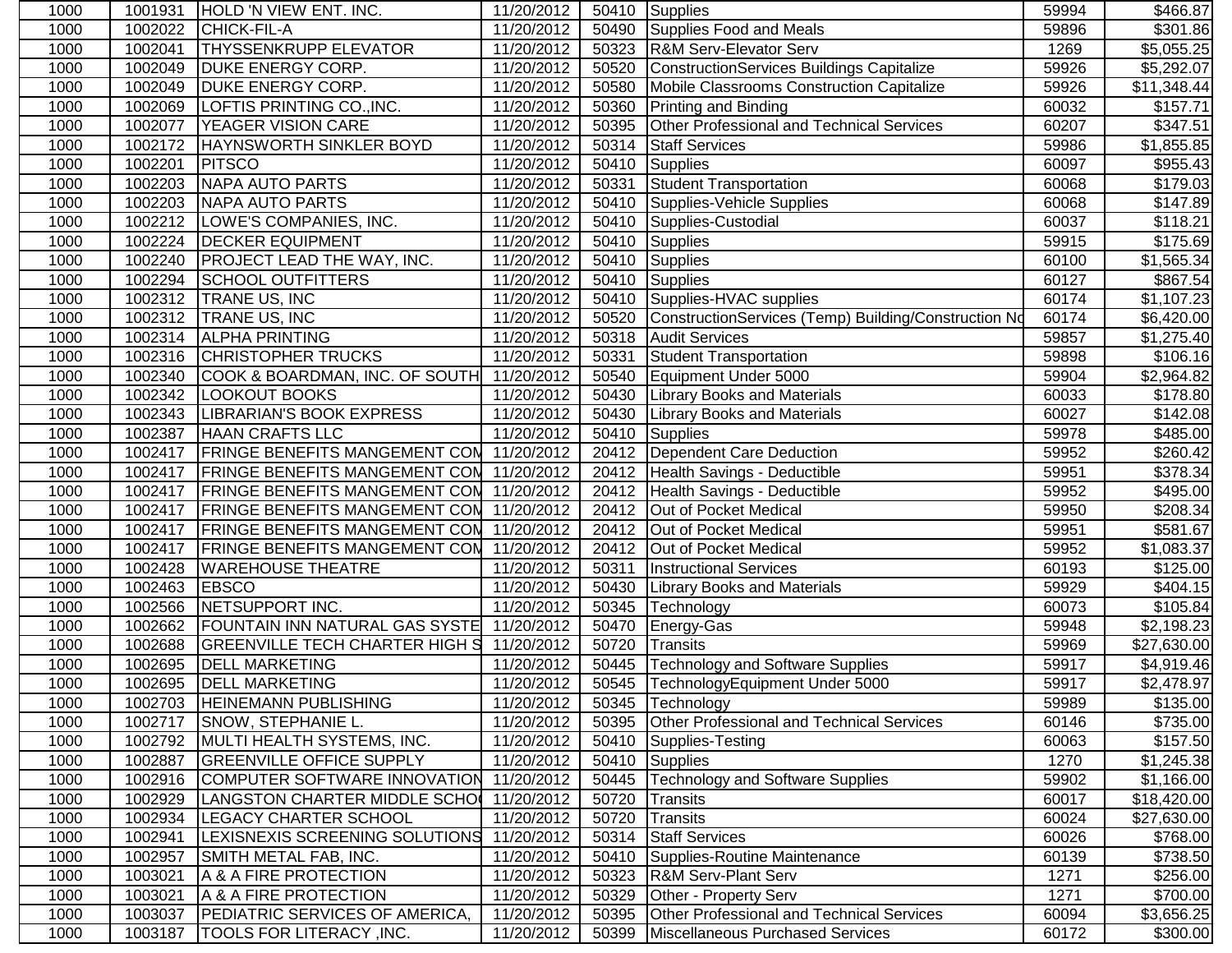| 1000 |         | 1003224   TROTTER, MARGIE T.                     | 11/20/2012 | 50395 | <b>Other Professional and Technical Services</b>     | 60176 | \$420.00             |
|------|---------|--------------------------------------------------|------------|-------|------------------------------------------------------|-------|----------------------|
| 1000 | 1003236 | <b>HAWKINS TOWING INC.</b>                       | 11/20/2012 | 50323 | <b>R&amp;M Serv-Vehicle Serv</b>                     | 59985 | $\overline{$775.00}$ |
| 1000 | 1003251 | <b>WRIGHT EXPRESS FSC</b>                        | 11/20/2012 | 50410 | Supplies-Driver Ed                                   | 60206 | \$2,085.91           |
| 1000 | 1003294 | <b>WOODRUFF, NANCY</b>                           | 11/20/2012 | 50395 | Other Professional and Technical Services            | 60204 | \$1,410.00           |
| 1000 | 1003320 | NORFOLK WIRE & ELECTRONICS INC 11/20/2012        |            | 50410 | Supplies-Routine Maintenance                         | 60076 | \$2,382.88           |
| 1000 | 1003344 | <b>AJ CHEMICAL</b>                               | 11/20/2012 | 50323 | <b>R&amp;M Preventative Maintenance</b>              | 59856 | \$3,750.00           |
| 1000 | 1003382 | <b>TRUCOLOR</b>                                  | 11/20/2012 | 50360 | Printing and Binding                                 | 60177 | \$197.36             |
| 1000 | 1003404 | MANAGEMENT DECISIONS                             | 11/20/2012 | 50395 | Other Professional and Technical Services            | 60043 | \$1,312.50           |
| 1000 | 1003590 | <b>AMERICAN SECURITY GREENVILLE</b>              | 11/20/2012 | 50395 | <b>Other Security Services</b>                       | 59859 | \$735.84             |
| 1000 | 1003614 | <b>PIEDMONT NATURAL GAS</b>                      | 11/20/2012 | 50470 | Energy-Gas                                           | 60095 | \$39,988.76          |
| 1000 | 1003615 | <b>QUILL CORPORATION</b>                         | 11/20/2012 | 20410 | Inventory Recd not Vouchered                         | 60106 | \$1,167.06           |
| 1000 | 1003615 | <b>QUILL CORPORATION</b>                         | 11/20/2012 | 50410 | <b>Supplies</b>                                      | 60106 | \$387.84             |
| 1000 | 1003615 | <b>QUILL CORPORATION</b>                         | 11/20/2012 | 50445 | <b>Technology and Software Supplies</b>              | 60106 | \$365.98             |
| 1000 | 1003739 | UNITED UTILITY CO                                | 11/20/2012 | 50321 | Public Utility Services (Excludes EnergySee 470)     | 60182 | \$2,953.80           |
| 1000 | 1003798 | LEARNING A-Z                                     | 11/20/2012 | 50345 | Technology                                           | 60022 | \$2,081.29           |
| 1000 | 1004014 | ACT, INC.                                        | 11/20/2012 | 50345 | Technology                                           | 59854 | \$2,616.73           |
| 1000 | 1004405 | LAWLER AND ASSOCIATES LLC                        | 11/20/2012 | 50395 | Other Professional and Technical Services            | 60019 | \$720.00             |
| 1000 | 1004430 | <b>SURRY INSURANCE</b>                           | 11/20/2012 | 50324 | Property Insurance                                   | 60162 | \$1,199.00           |
| 1000 | 1004450 | <b>OFFICE DEPOT</b>                              | 11/20/2012 | 50445 | <b>Technology and Software Supplies</b>              | 60080 | \$529.95             |
| 1000 | 1004459 | <b>STORK SYSTEMS, INC.</b>                       | 11/20/2012 | 50445 | <b>Technology and Software Supplies</b>              | 60157 | \$264.75             |
| 1000 | 1004511 | EDVOTEK, INC.                                    | 11/20/2012 | 50410 | <b>Supplies</b>                                      | 59931 | $\overline{$}696.21$ |
| 1000 | 1004511 | EDVOTEK, INC.                                    | 11/20/2012 | 50445 | <b>Technology and Software Supplies</b>              | 59931 | $\overline{$}346.83$ |
| 1000 | 1004689 | <b>B.E. PUBLISHING</b>                           | 11/20/2012 | 50410 | Supplies                                             | 59865 | \$618.15             |
| 1000 | 1004689 | B.E. PUBLISHING                                  | 11/20/2012 | 50445 | <b>Technology and Software Supplies</b>              | 59865 | \$377.53             |
| 1000 | 1004788 | <b>SHARP BUSINESS SYSTEMS</b>                    | 11/20/2012 | 50345 | <b>Tech Srvc-Copier Contract</b>                     | 60134 | \$25,353.36          |
| 1000 | 1004926 | HINES, KATIE                                     | 11/20/2012 | 50331 | <b>Student Transportation</b>                        | 59993 | \$415.58             |
| 1000 | 1004998 | <b>RUTHERFORD HEATING &amp; AIR CONDI</b>        | 11/20/2012 | 50520 | ConstructionServices (Temp) Building/Construction Nd | 1272  | \$7,836.00           |
| 1000 | 1005110 | <b>STAPLES ADVANTAGE</b>                         | 11/20/2012 | 50410 | <b>Supplies</b>                                      | 60151 | \$885.95             |
| 1000 | 1005113 | VIRTUCOM INC.                                    | 11/20/2012 | 50345 | <b>Tech Srvc-Copier Contract</b>                     | 60189 | \$30,592.91          |
| 1000 | 1005582 | <b>HOME DEPOT</b>                                | 11/20/2012 | 50410 | <b>Supplies</b>                                      | 59995 | \$1,582.82           |
| 1000 | 1005657 | STAPLES CONTRACT & COMMERCIAL                    | 11/20/2012 | 50410 | Supplies                                             | 60152 | \$648.70             |
| 1000 | 1005742 | <b>HEINEMANN</b>                                 | 11/20/2012 |       | 50312 Instructional Programs Improvement Services    | 59989 | \$1,049.00           |
| 1000 | 1005742 | <b>HEINEMANN</b>                                 | 11/20/2012 | 50410 | Supplies                                             | 59988 | \$618.75             |
| 1000 | 1005742 | <b>HEINEMANN</b>                                 | 11/20/2012 | 50410 | Supplies                                             | 59989 | \$1,174.31           |
| 1000 | 1005891 | <b>PATTERSON MEDICAL SUPPLY</b>                  | 11/20/2012 | 50410 | <b>Supplies</b>                                      | 60091 | \$156.67             |
| 1000 | 1005999 | SPARTANBURG SCHOOL DISTRICT 7 11/20/2012         |            |       | 50660 Pupil Activity                                 | 60149 | \$310.14             |
| 1000 |         | 1005999 SPARTANBURG SCHOOL DISTRICT 7 11/20/2012 |            |       | 50660 Pupil Activity                                 | 60149 | \$750.96             |
| 1000 | 1006002 | WORKWELL OCCUPATIONAL HEALTH 11/20/2012          |            | 50395 | <b>Prof Tech Srvc-Drug Testing</b>                   | 60205 | \$4,559.00           |
| 1000 | 1006082 | THE DBQ PROJECT                                  | 11/20/2012 |       | 50410 Supplies                                       | 60167 | \$514.68             |
| 1000 | 1006223 | <b>CSI TECHNOLOGY OUTFITTERS</b>                 | 11/20/2012 | 50445 | <b>Technology and Software Supplies</b>              | 59912 | \$1,813.13           |
| 1000 | 1006223 | <b>CSI TECHNOLOGY OUTFITTERS</b>                 | 11/20/2012 | 50545 | Technology Equipment Over 5000                       | 59912 | \$5,183.24           |
| 1000 | 1006223 | <b>CSI TECHNOLOGY OUTFITTERS</b>                 | 11/20/2012 | 50545 | TechnologyEquipment Under 5000                       | 59912 | \$5,088.00           |
| 1000 | 1006234 | THE HOBBY CONNECTION                             | 11/20/2012 | 50445 | <b>Technology and Software Supplies</b>              | 60168 | \$395.84             |
| 1000 | 1006377 | <b>BI-LO</b>                                     | 11/20/2012 | 50410 | <b>Supplies</b>                                      | 59872 | \$211.60             |
| 1000 | 1006600 | <b>EICKHOLT, LISA A</b>                          | 11/20/2012 | 50312 | Instructional Programs Improvement Services          | 59932 | \$1,000.00           |
| 1000 | 1006902 | CONNEY SAFETY PRODUCTS, LLC                      | 11/20/2012 | 20410 | <b>Inventory Recd not Vouchered</b>                  | 59903 | \$224.58             |
| 1000 | 1006908 | <b>FISHER SCIENTIFIC COMPANY, LLC</b>            | 11/20/2012 | 50410 | <b>Supplies</b>                                      | 59939 | \$370.45             |
| 1000 | 1007453 | JA PIPER ROOFING CO                              | 11/20/2012 | 50323 | <b>Repairs and Maintenance Services</b>              | 60004 | \$2,470.54           |
| 1000 | 1007524 | <b>GREENVILLE ROOFING CO. INC.</b>               | 11/20/2012 | 50323 | Repairs and Maintenance Services                     | 59968 | \$2,000.00           |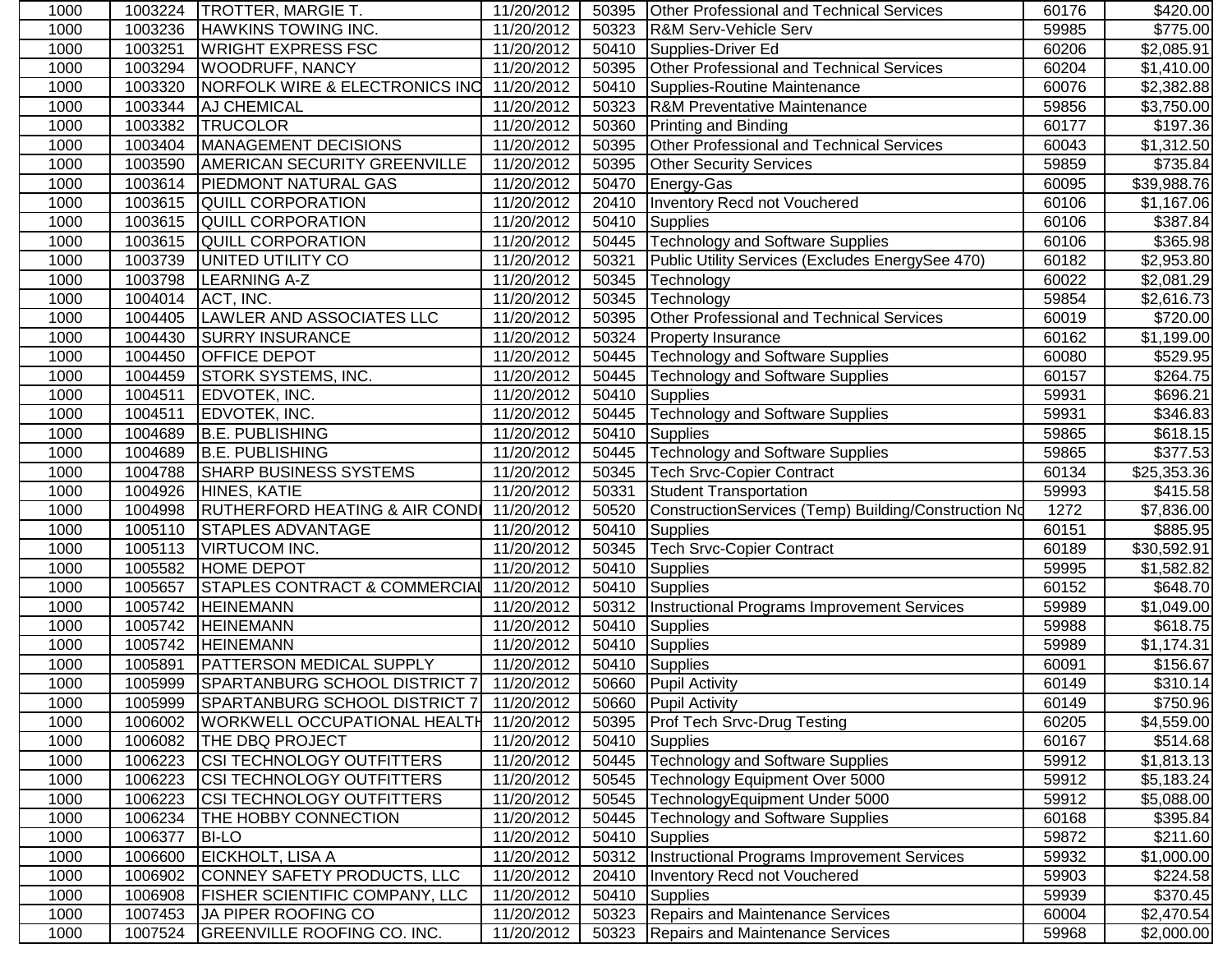| 1000 | 1007542 | <b>HUE HD</b>                      | 11/20/2012 |       | 50445   Technology and Software Supplies             | 59998 | \$208.96             |
|------|---------|------------------------------------|------------|-------|------------------------------------------------------|-------|----------------------|
| 1000 | 1007717 | MASTERCRAFT RENOVAITON SYSTE       | 11/20/2012 |       | 50323 R&M Serv-Gym Bleacher Serv                     | 60047 | \$537.00             |
| 1000 | 1007901 | A & N FENCE AND DECK, LLC          | 11/20/2012 | 50520 | ConstructionServices Buildings Capitalize            | 59851 | \$490.00             |
| 1000 | 1008012 | <b>ICE MILLER, LLP</b>             | 11/20/2012 | 50395 | Other Professional and Technical Services            | 59999 | \$11,250.00          |
| 1000 | 1008209 | CAREER KIDS, LLC                   | 11/20/2012 | 50445 | <b>Technology and Software Supplies</b>              | 59887 | \$629.70             |
| 1000 | 1008255 | VENESKY ASPHALT PAVING & GRAD      | 11/20/2012 | 50520 | ConstructionServices (Temp) Building/Construction Nd | 60187 | \$38,580.00          |
| 1000 | 1008531 | <b>REGENTS OF UNIV OF COLORADO</b> | 11/20/2012 | 50312 | Instructional Programs Improvement Services          | 60111 | \$13,750.00          |
| 1000 | 1008650 | <b>DLT SOLUTIONS</b>               | 11/20/2012 | 50345 | Technology                                           | 59925 | \$215.33             |
| 1000 | 1008723 | <b>EAI EDUCATION</b>               | 11/20/2012 | 50410 | Supplies                                             | 59928 | \$244.48             |
| 1000 | 1008866 | <b>BARNES, MARSTON "MR POTTER"</b> | 11/20/2012 | 50311 | <b>Instructional Services</b>                        | 59867 | \$750.00             |
| 1000 | 1008866 | <b>BARNES, MARSTON "MR POTTER"</b> | 11/20/2012 | 50311 | <b>Instructional Services</b>                        | 59867 | \$200.00             |
| 1000 | 1009094 | TAYLOR, RUTH                       | 11/20/2012 | 50395 | Other Professional and Technical Services            | 60166 | \$1,170.00           |
| 1000 | 1009112 | POCKET NURSE ENTERPRISES, INC      | 11/20/2012 | 50410 | <b>Supplies</b>                                      | 60098 | \$635.60             |
| 1000 | 1009386 | LYNXMOTION, INC                    | 11/20/2012 | 50445 | <b>Technology and Software Supplies</b>              | 60116 | \$840.94             |
| 1000 | 1009696 | MATRIX CONSTRUCTION CO             | 11/20/2012 | 50520 | ConstructionServices Buildings Capitalize            | 60048 | \$1,110,309.30       |
| 1000 | 1009710 | <b>MGM SOLUTIONS, INC</b>          | 11/20/2012 | 50430 | <b>Library Books and Materials</b>                   | 60056 | \$118.00             |
| 1000 | 1009860 | <b>SARTAIN, SUSAN M</b>            | 11/20/2012 | 50395 | Other Professional and Technical Services            | 60120 | \$1,500.00           |
| 1000 | 1009896 | <b>CRESTLINE SPECIALTIES</b>       | 11/20/2012 | 50410 | Supplies                                             | 59910 | \$257.88             |
| 1000 | 1009945 | SIMPLIFIED OFFICE SYSTEMS, LLC     | 11/20/2012 |       | 50345 Tech Srvc-Copier Contract                      | 60136 | \$458.07             |
| 1000 | 1010573 | MELO, GLORIA C                     | 11/20/2012 | 50312 | Instructional Programs Improvement Services          | 60053 | \$345.00             |
| 1000 | 1010576 | <b>APPERSON EDUCATION PRODUCTS</b> | 11/20/2012 | 50410 | Supplies                                             | 59861 | \$156.73             |
| 1000 | 1010871 | <b>OREN L BRADY, III</b>           | 11/20/2012 | 50321 | Public Utility Services (Excludes EnergySee 470)     | 60212 | \$852.60             |
| 1000 | 1010890 | MONOPRICE, INC                     | 11/20/2012 | 50410 | Supplies                                             | 60058 | \$163.67             |
| 1000 | 1011120 | CHANNING BETE COMPANY INC          | 11/20/2012 | 50410 | Supplies                                             | 59894 | \$256.08             |
| 1000 | 1011120 | CHANNING BETE COMPANY INC          | 11/20/2012 | 50445 | <b>Technology and Software Supplies</b>              | 59894 | \$159.00             |
| 1000 | 1011168 | ZAGG, INC                          | 11/20/2012 | 50445 | <b>Technology and Software Supplies</b>              | 60210 | \$635.34             |
| 1000 | 1011230 | <b>ABRAMS LEARNING TRENDS</b>      | 11/20/2012 | 50410 | <b>Supplies</b>                                      | 59853 | \$943.80             |
| 1000 | 1011381 | SMITH, DONNA F                     | 11/20/2012 | 50395 | <b>Other Professional and Technical Services</b>     | 60140 | \$750.00             |
| 1000 | 1011580 | <b>CLARK, BELINDA Y</b>            | 11/20/2012 | 50395 | Other Professional and Technical Services            | 59899 | \$195.00             |
| 1000 | 1011740 | <b>WILSON, LEE ANN</b>             | 11/20/2012 | 50395 | Other Professional and Technical Services            | 60202 | $\overline{$}280.00$ |
| 1000 | 1011757 | OUTSTANDING GUIDES, LLC            | 11/20/2012 | 50410 | <b>Supplies</b>                                      | 60085 | \$113.89             |
| 1000 | 1011772 | <b>SOLIDOUDLE LLC</b>              | 11/20/2012 | 50445 | <b>Technology and Software Supplies</b>              | 60148 | \$769.58             |
| 1000 | 1011806 | <b>DELIGNY, BEATRICE JEANNE</b>    | 11/20/2012 |       | 50312   Instructional Programs Improvement Services  | 59916 | \$225.00             |
| 1000 | 1011806 | <b>DELIGNY, BEATRICE JEANNE</b>    | 11/20/2012 |       | 50395 Other Professional and Technical Services      | 59916 | \$120.00             |
| 1000 | 1011850 | <b>RALPH CHANDLER PTSA</b>         | 11/20/2012 | 50530 | Improvements Other Than Buildings Capitalize         | 60107 | \$161.91             |
| 1000 | 232012  | LEAD ACADEMY CHARTER SCHOOL        | 11/28/2012 | 50720 | Transits                                             | 60294 | \$69,852.53          |
| 1000 |         | 1000025 JOYCE EQUIPMENT COMPANY    | 11/28/2012 |       | 50410 Supplies                                       | 60288 | \$959.19             |
| 1000 | 1000052 | <b>AIMS EDUCATION FOUNDATION</b>   | 11/28/2012 |       | 50312   Instructional Programs Improvement Services  | 60215 | \$7,695.00           |
| 1000 | 1000133 | <b>BATTERY SPECIALISTS INC</b>     | 11/28/2012 | 50410 | Supplies-Custodial                                   | 60223 | \$2,524.46           |
| 1000 | 1000141 | <b>BI-LO</b>                       | 11/28/2012 |       | 50410 Supplies                                       | 60228 | \$209.28             |
| 1000 | 1000141 | <b>BI-LO</b>                       | 11/28/2012 |       | 50490 Supplies Food and Meals                        | 60228 | \$332.10             |
| 1000 | 1000145 | BLUE RIDGE RURAL WATER COMPAN      | 11/28/2012 | 50321 | Public Utility Services (Excludes EnergySee 470)     | 60232 | \$2,465.20           |
| 1000 | 1000152 | <b>BRAME SCHOOL PRODUCTS</b>       | 11/28/2012 | 20410 | <b>Inventory Recd not Vouchered</b>                  | 60235 | \$948.28             |
| 1000 | 1000162 | C C DICKSON CO                     | 11/28/2012 | 50410 | Supplies-HVAC supplies                               | 60239 | \$1,692.69           |
| 1000 | 1000164 | <b>CAMCOR</b>                      | 11/28/2012 | 50410 | Supplies                                             | 60240 | \$174.96             |
| 1000 | 1000205 | <b>NASCO INC</b>                   | 11/28/2012 | 50410 | Supplies                                             | 60316 | \$532.62             |
| 1000 | 1000210 | LAURENS ELECTRIC COOPERATIVE       | 11/28/2012 |       | 50470 Energy-Electricity                             | 60293 | \$94,383.52          |
| 1000 | 1000271 | <b>PRO-ED</b>                      | 11/28/2012 | 50410 | Supplies                                             | 60335 | \$282.00             |
| 1000 | 1000302 | <b>US FOODSERVICE</b>              | 11/28/2012 |       | 50410 Supplies                                       | 60378 | \$328.65             |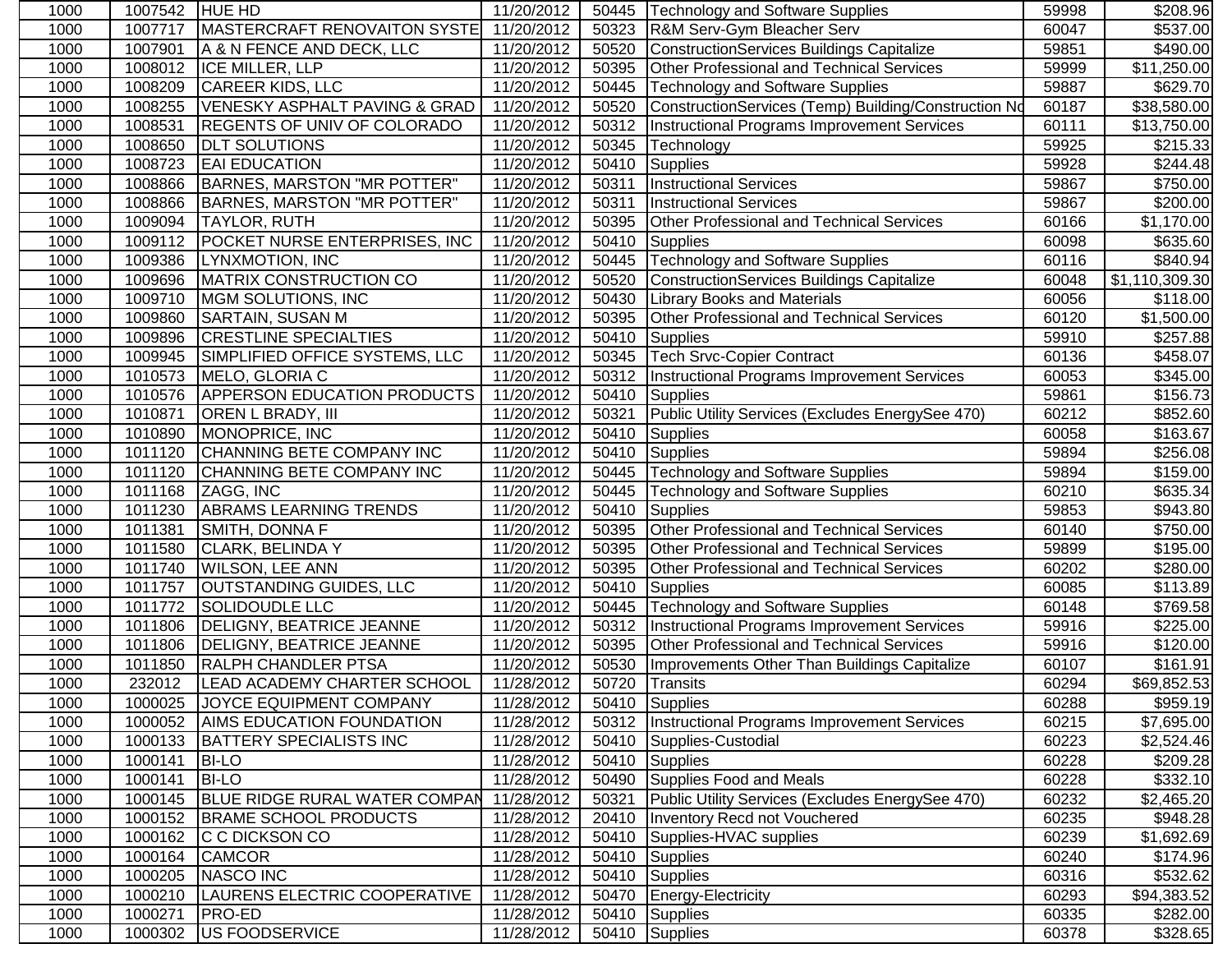| 1000 | 1000305 | <b>QUILL CORPORATION</b>                  | 11/28/2012 |       | 50410 Supplies                                         | 60339 | \$282.31             |
|------|---------|-------------------------------------------|------------|-------|--------------------------------------------------------|-------|----------------------|
| 1000 | 1000332 | <b>CRANDALL CORPORATION</b>               | 11/28/2012 |       | 50395 Prof Tech Srvc-Chemical Disposal                 | 60251 | $\overline{$}200.00$ |
| 1000 | 1000370 | <b>PERMA-BOUND BOOKS</b>                  | 11/28/2012 | 50410 | Supplies                                               | 60331 | \$1,117.00           |
| 1000 | 1000375 | SOCIAL STUDIES SCHOOL SERVICE             | 11/28/2012 | 50410 | <b>Supplies</b>                                        | 60363 | \$175.65             |
| 1000 | 1000377 | STATE DEPARTMENT OF EDUCATION 11/28/2012  |            | 50660 | <b>Pupil Activity</b>                                  | 60366 | \$793.48             |
| 1000 | 1000392 | <b>PITNEY BOWES</b>                       | 11/28/2012 | 50410 | Supplies                                               | 60337 | $\overline{$}564.00$ |
| 1000 | 1000409 | <b>TEACHER'S DISCOVERY</b>                | 11/28/2012 | 50410 | Supplies                                               | 60372 | \$427.51             |
| 1000 | 1000419 | <b>LIBRARY STORE INC</b>                  | 11/28/2012 | 50410 | Supplies                                               | 60299 | \$976.95             |
| 1000 | 1000462 | <b>JANPAK</b>                             | 11/28/2012 | 50410 | Supplies-Custodial                                     | 60286 | \$831.53             |
| 1000 | 1000467 | <b>GREENVILLE TURF &amp; TRACTOR, INC</b> | 11/28/2012 | 50410 | Supplies-Custodial                                     | 60270 | \$304.22             |
| 1000 | 1000479 | <b>WEST MUSIC COMPANY INC</b>             | 11/28/2012 | 50410 | Supplies                                               | 60383 | \$663.48             |
| 1000 | 1000494 | UNITED CHEMICAL AND SUPPLY INC            | 11/28/2012 | 50410 | Supplies-Custodial                                     | 60377 | \$3,742.52           |
| 1000 | 1000494 | UNITED CHEMICAL AND SUPPLY INC            | 11/28/2012 | 50540 | Equipment Under 5000                                   | 60377 | \$4,801.30           |
| 1000 | 1000534 | HIGHWATER CLAYS INC                       | 11/28/2012 | 10160 | Inventory - Warehouse                                  | 60278 | \$266.87             |
| 1000 | 1000534 | <b>HIGHWATER CLAYS INC</b>                | 11/28/2012 | 20410 | Inventory Recd not Vouchered                           | 60278 | \$9,158.40           |
| 1000 | 1000653 | <b>WEEKLY READER CORP.</b>                | 11/28/2012 | 50410 | Supplies                                               | 60382 | \$344.48             |
| 1000 | 1000751 | NU-IDEA SCHOOL SUPPLY CO INC              | 11/28/2012 | 50410 | Supplies                                               | 60321 | \$2,718.58           |
| 1000 | 1000752 | CAROLINA BIOLOGICAL SUPPLY CO             | 11/28/2012 | 50410 | Supplies                                               | 60241 | \$478.22             |
| 1000 | 1000755 | <b>DICK BLICK COMPANY</b>                 | 11/28/2012 | 50410 | Supplies                                               | 60255 | \$1,477.23           |
| 1000 | 1000759 | <b>SCANTRON</b>                           | 11/28/2012 | 50410 | Supplies                                               | 60352 | \$1,298.96           |
| 1000 | 1000799 | <b>SPECIALTY STEELS INC.</b>              | 11/28/2012 | 50410 | <b>Supplies</b>                                        | 60364 | \$739.29             |
| 1000 | 1000805 | <b>BOUND TO STAY BOUND</b>                | 11/28/2012 | 50430 | <b>Library Books and Materials</b>                     | 60233 | \$1,628.77           |
| 1000 | 1000814 | <b>SARGENT-WELCH SCIENTIFIC</b>           | 11/28/2012 | 50410 | Supplies                                               | 60349 | \$1,410.55           |
| 1000 | 1000837 | <b>SCHOLASTIC MAGAZINES</b>               | 11/28/2012 |       | 50410 Supplies                                         | 60354 | \$697.84             |
| 1000 | 1000838 | <b>DUKE POWER</b>                         | 11/28/2012 |       | 50470 Energy-Electricity                               | 60256 | \$286.57             |
| 1000 | 1000855 | <b>JUNIOR LIBRARY GUILD</b>               | 11/28/2012 | 50430 | <b>Library Books and Materials</b>                     | 60289 | \$855.00             |
| 1000 | 1000905 | <b>WEST PAYMENT CENTER</b>                | 11/28/2012 | 50319 | <b>Legal Services</b>                                  | 60384 | $\overline{$}361.24$ |
| 1000 | 1000940 | WOODWIND & THE BRASSWIND                  | 11/28/2012 | 50410 | Supplies                                               | 60387 | \$231.09             |
| 1000 | 1000946 | CDW, GOVERNMENT, INC.                     | 11/28/2012 | 50445 | <b>Technology and Software Supplies</b>                | 60242 | \$451.12             |
| 1000 | 1000987 | <b>MODERN MATERIAL HANDLING</b>           | 11/28/2012 | 50410 | Supplies-Custodial                                     | 60311 | $\overline{$}329.13$ |
| 1000 | 1001088 | <b>HANCOCK FABRICS</b>                    | 11/28/2012 | 50410 | Supplies                                               | 60275 | \$911.53             |
| 1000 | 1001140 | <b>PAPA JOHN'S PIZZA</b>                  | 11/28/2012 | 50490 | Supplies Food and Meals                                | 60326 | \$415.80             |
| 1000 | 1001222 | <b>STAPLES ADVANTAGE</b>                  | 11/28/2012 |       | 50410 Supplies                                         | 60369 | \$169.99             |
| 1000 | 1001281 | <b>MEYER CENTER</b>                       | 11/28/2012 | 50720 | Transits                                               | 60308 | \$12,275.64          |
| 1000 | 1001360 | <b>MOODY'S INVESTORS</b>                  | 11/28/2012 | 50395 | Other Professional and Technical Services              | 60312 | \$26,500.00          |
| 1000 | 1001387 | <b>GREENE FINNEY &amp; HORTON</b>         | 11/28/2012 |       | 50318 Audit Services                                   | 60267 | \$1,500.00           |
| 1000 |         | 1001497 GREENVILLE WATER SYSTEM           | 11/28/2012 |       | 50321 Public Utility Services (Excludes EnergySee 470) | 60271 | \$23,439.09          |
| 1000 | 1001573 | <b>REALLY GOOD STUFF</b>                  | 11/28/2012 | 50410 | Supplies                                               | 60342 | \$619.42]            |
| 1000 | 1001655 | ARD, WOOD, HOLCOMBE, & SLATE              | 11/28/2012 | 50520 | ConstructionServices Arch Fees Capitalize              | 60221 | \$7,916.10           |
| 1000 | 1001711 | YOUNG OFFICE ENVIRONMENTS                 | 11/28/2012 | 50540 | Equipment Under 5000                                   | 60390 | \$920.46             |
| 1000 | 1001721 | CREAL, JAMES C.                           | 11/28/2012 | 50311 | <b>Instructional Services</b>                          | 60252 | \$200.00             |
| 1000 | 1001763 | NETWORK CONTROLS & ELECTRIC               | 11/28/2012 | 50520 | ConstructionServices Buildings Capitalize              | 60317 | \$5,114.56           |
| 1000 | 1001805 | US POSTAL SERVICE                         | 11/28/2012 | 50410 | <b>Supplies</b>                                        | 60379 | \$470.00             |
| 1000 | 1001870 | <b>OFFICE DEPOT, INC.</b>                 | 11/28/2012 | 50445 | <b>Technology and Software Supplies</b>                | 60324 | \$286.19             |
| 1000 | 1001886 | COPY SPOT, INC.                           | 11/28/2012 |       | 50395 Digitalization For As-Built Drawings             | 60250 | \$415.48             |
| 1000 | 1002001 | S&ME                                      | 11/28/2012 | 50520 | ConstructionServices (Temp) Building/Construction Nd   | 60347 | \$11,732.09          |
| 1000 | 1002083 | <b>MOORE MEDICAL</b>                      | 11/28/2012 | 20410 | <b>Inventory Recd not Vouchered</b>                    | 60313 | \$13,106.91          |
| 1000 | 1002150 | BARNES & NOBLE, INC.                      | 11/28/2012 | 50410 | Supplies                                               | 60222 | \$5,967.27           |
| 1000 | 1002150 | BARNES & NOBLE, INC.                      | 11/28/2012 | 50420 | <b>Textbooks</b>                                       | 60222 | \$213.20             |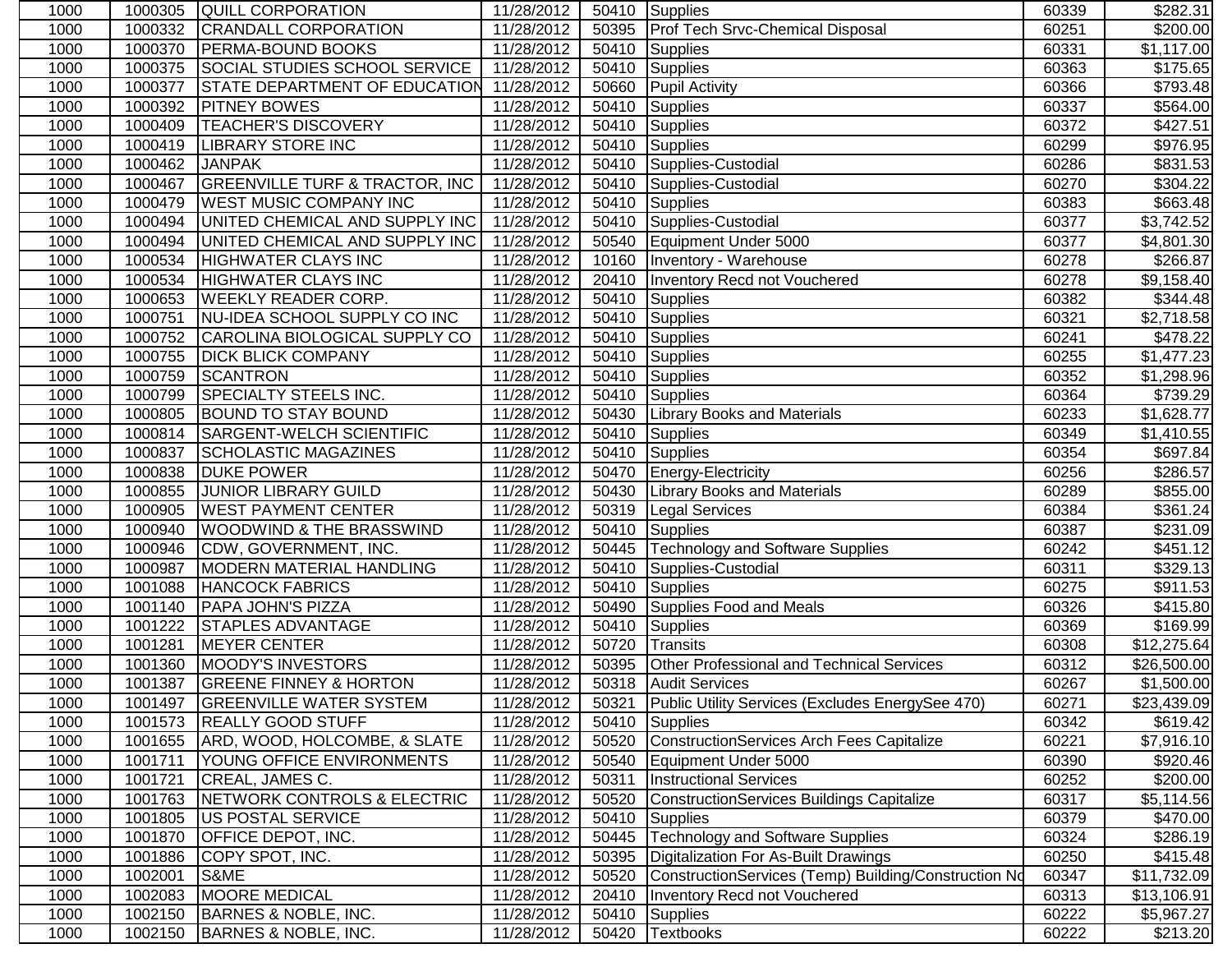| 1000 | 1002240 | <b>PROJECT LEAD THE WAY, INC.</b>         | 11/28/2012 |       | 50410 Supplies                                       | 60336 | \$1,689.87           |
|------|---------|-------------------------------------------|------------|-------|------------------------------------------------------|-------|----------------------|
| 1000 | 1002240 | <b>PROJECT LEAD THE WAY, INC.</b>         | 11/28/2012 | 50445 | Technology and Software Supplies                     | 60336 | \$515.72             |
| 1000 | 1002262 | <b>CITY ELECTRIC SUPPLY</b>               | 11/28/2012 | 50410 | Supplies-Custodial                                   | 60245 | \$550.78             |
| 1000 | 1002312 | <b>TRANE US, INC</b>                      | 11/28/2012 | 50410 | Supplies-HVAC supplies                               | 60375 | \$339.20             |
| 1000 | 1002388 | <b>HOFFMAN &amp; HOFFMAN INC.</b>         | 11/28/2012 | 50520 | ConstructionServices (Temp) Building/Construction No | 60281 | \$1,075.00           |
| 1000 | 1002388 | <b>HOFFMAN &amp; HOFFMAN INC.</b>         | 11/28/2012 | 50540 | Equipment Under 5000                                 | 60280 | \$2,276.88           |
| 1000 | 1002498 | LEAPFROG ENTERPRISES, INC.- OR            | 11/28/2012 | 50410 | Supplies                                             | 60296 | \$445.01             |
| 1000 | 1002506 | COMMISSION OF PUBLIC WORKS-GR 11/28/2012  |            |       | 50470 Energy-Gas                                     | 60248 | \$152.58             |
| 1000 | 1002568 | <b>WILSON &amp; ASSOCIATES</b>            | 11/28/2012 | 50323 | Repairs and Maintenance Services                     | 60385 | \$900.00             |
| 1000 | 1002668 | <b>ACP DIRECT</b>                         | 11/28/2012 | 50410 | Supplies                                             | 60213 | \$341.76             |
| 1000 | 1002670 | JERVEY EYE GROUP                          | 11/28/2012 | 50395 | Other Professional and Technical Services            | 60287 | \$264.00             |
| 1000 | 1002680 | CHARTER COMMUNICATIONS                    | 11/28/2012 | 50395 | <b>Other Professional and Technical Services</b>     | 60244 | \$181.46             |
| 1000 | 1002688 | GREENVILLE TECH CHARTER HIGH S 11/28/2012 |            | 50720 | Transits                                             | 60269 | \$219,112.10         |
| 1000 | 1002695 | <b>DELL MARKETING</b>                     | 11/28/2012 | 50545 | TechnologyEquipment Under 5000                       | 60254 | \$822.60             |
| 1000 | 1002738 | SALLY'S BEAUTY SUPPLY #02339              | 11/28/2012 | 50410 | <b>Supplies</b>                                      | 60348 | \$1,390.31           |
| 1000 | 1002823 | <b>BRAINPOP LLC</b>                       | 11/28/2012 | 50345 | Technology                                           | 60234 | \$205.00             |
| 1000 | 1002916 | COMPUTER SOFTWARE INNOVATION              | 11/28/2012 | 50445 | Technology and Software Supplies                     | 60249 | \$1,170.77           |
| 1000 | 1002929 | LANGSTON CHARTER MIDDLE SCHO              | 11/28/2012 | 50720 | Transits                                             | 60292 | \$175,800.34         |
| 1000 | 1002934 | <b>LEGACY CHARTER SCHOOL</b>              | 11/28/2012 | 50720 | Transits                                             | 60298 | \$333,880.66         |
| 1000 | 1002957 | SMITH METAL FAB, INC.                     | 11/28/2012 | 50410 | Supplies-Routine Maintenance                         | 60361 | $\overline{$}738.50$ |
| 1000 | 1003033 | AMAZON.COM                                | 11/28/2012 | 50410 | <b>Supplies</b>                                      | 60219 | \$307.77             |
| 1000 | 1003037 | <b>PEDIATRIC SERVICES OF AMERICA.</b>     | 11/28/2012 | 50395 | <b>Other Professional and Technical Services</b>     | 60330 | \$2,373.75           |
| 1000 | 1003186 | <b>SCANTEX BUSINESS SYSTEMS</b>           | 11/28/2012 | 50410 | <b>Supplies</b>                                      | 60351 | \$7,795.56           |
| 1000 | 1003218 | <b>CEMEX</b>                              | 11/28/2012 | 50410 | Supplies-Grounds                                     | 60243 | $\sqrt{$2,718.92}$   |
| 1000 | 1003218 | <b>CEMEX</b>                              | 11/28/2012 | 50520 | ConstructionServices (Temp) Building/Construction No | 60243 | \$1,246.58           |
| 1000 | 1003218 | <b>CEMEX</b>                              | 11/28/2012 | 50580 | Mobile Classrooms Construction Non Capitalize        | 60243 | \$1,780.80           |
| 1000 | 1003233 | <b>BRASHIER MID COLLEGE CHARTER</b>       | 11/28/2012 | 50720 | Transits                                             | 60236 | \$201,334.11         |
| 1000 | 1003251 | <b>WRIGHT EXPRESS FSC</b>                 | 11/28/2012 | 50410 | Supplies-Vehicle fuel                                | 60389 | \$999.16             |
| 1000 | 1003285 | PET EDGE DIRECT MARKETING                 | 11/28/2012 | 50410 | <b>Supplies</b>                                      | 60332 | \$1,006.52           |
| 1000 | 1003382 | <b>TRUCOLOR</b>                           | 11/28/2012 | 50410 | <b>Supplies</b>                                      | 60376 | \$469.07             |
| 1000 | 1003434 | <b>MELLOW MUSHROOM</b>                    | 11/28/2012 | 50490 | Supplies Food and Meals                              | 60306 | \$188.67             |
| 1000 | 1003588 | <b>HEARTWOOD CONSTRUCTORS, INC.</b>       | 11/28/2012 | 50520 | ConstructionServices (Temp) Building/Construction No | 60277 | \$6,875.00           |
| 1000 | 1003590 | <b>AMERICAN SECURITY GREENVILLE</b>       | 11/28/2012 | 50329 | Other - Property Serv                                | 60220 | \$4,346.82           |
| 1000 | 1003614 | <b>PIEDMONT NATURAL GAS</b>               | 11/28/2012 | 50470 | Energy-Gas                                           | 60333 | \$40,048.31          |
| 1000 | 1003615 | <b>QUILL CORPORATION</b>                  | 11/28/2012 | 50410 | Supplies                                             | 60339 | \$858.60             |
| 1000 | 1004117 | <b>ENHANCED FINANCIAL SOLUTIONS</b>       | 11/28/2012 | 50690 | <b>Other Objects</b>                                 | 60261 | \$113,850.72         |
| 1000 |         | 1004254 KIDS DISCOVER                     | 11/28/2012 |       | 50410 Supplies                                       | 60290 | $\overline{$}314.94$ |
| 1000 | 1004436 | <b>GREER MIDDLE COLLEGE CHARTER</b>       | 11/28/2012 | 50720 | Transits                                             | 60272 | \$208,889.95         |
| 1000 | 1004450 | <b>OFFICE DEPOT</b>                       | 11/28/2012 | 50410 | Supplies                                             | 60323 | \$321.51             |
| 1000 | 1004701 | LITTLE CAESAR'S                           | 11/28/2012 | 50490 | Supplies Food and Meals                              | 60300 | \$270.00             |
| 1000 | 1004788 | <b>SHARP BUSINESS SYSTEMS</b>             | 11/28/2012 | 50345 | <b>Tech Srvc-Copier Contract</b>                     | 60359 | \$1,103.16           |
| 1000 | 1005110 | <b>STAPLES ADVANTAGE</b>                  | 11/28/2012 |       | 50410 Supplies                                       | 60365 | \$525.66             |
| 1000 | 1005110 | <b>STAPLES ADVANTAGE</b>                  | 11/28/2012 | 50445 | Technology and Software Supplies                     | 60365 | \$524.70             |
| 1000 | 1005113 | <b>VIRTUCOM INC.</b>                      | 11/28/2012 | 50345 | <b>Tech Srvc-Copier Contract</b>                     | 60380 | \$557.60             |
| 1000 | 1005344 | <b>BEST BUY</b>                           | 11/28/2012 | 50410 | Supplies                                             | 60227 | \$794.95             |
| 1000 | 1005731 | <b>MUSICAL INNOVATIONS</b>                | 11/28/2012 |       | 50410 Supplies                                       | 60315 | \$310.25             |
| 1000 | 1005753 | <b>BI-LO (DILL CREEK)</b>                 | 11/28/2012 | 50410 | Supplies                                             | 60229 | \$153.57             |
| 1000 | 1005876 | <b>MPS</b>                                | 11/28/2012 |       | 50410 Supplies                                       | 60314 | \$1,059.48           |
| 1000 | 1005876 | <b>MPS</b>                                | 11/28/2012 |       | 50445   Technology and Software Supplies             | 60314 | \$277.50             |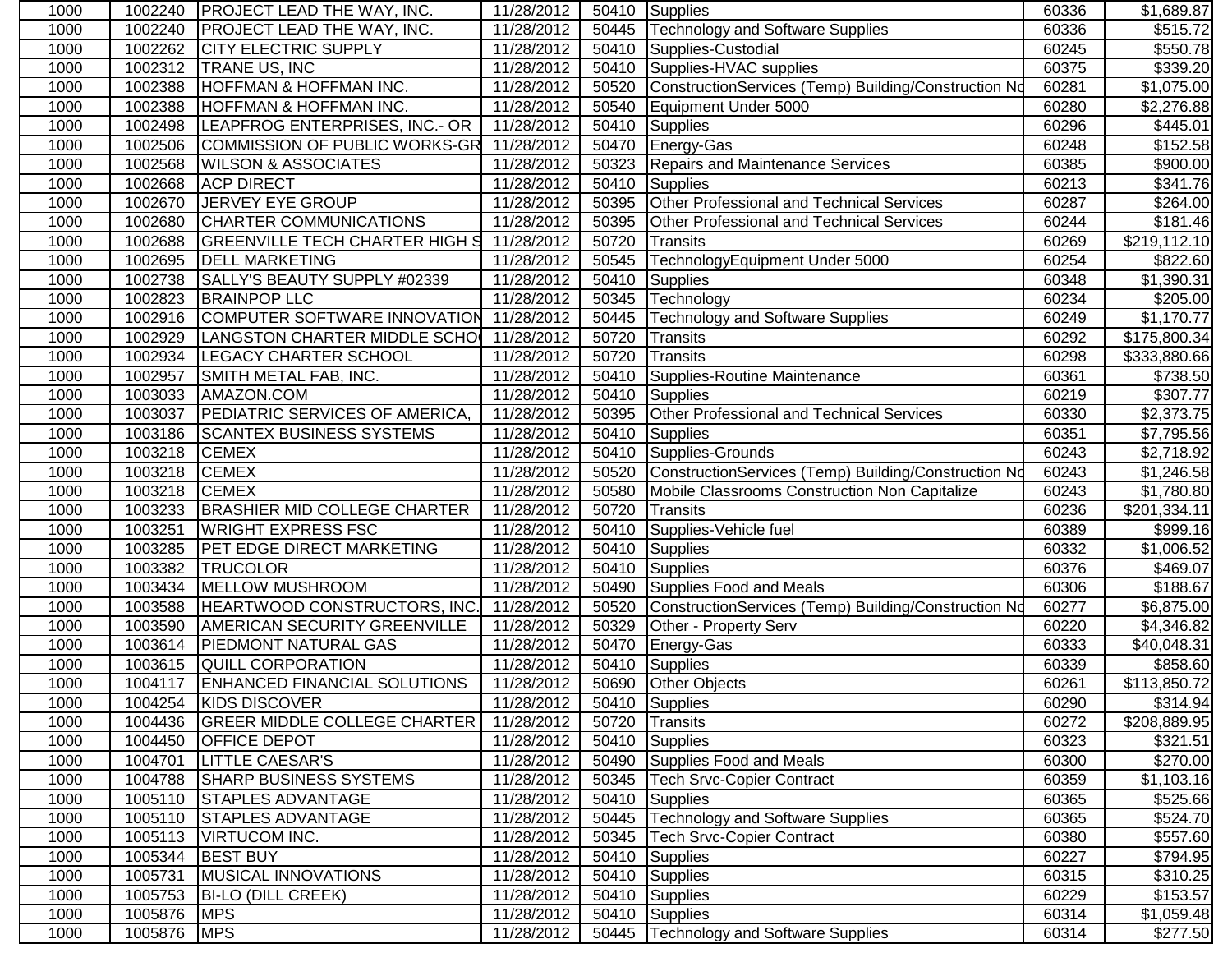| 1000 | 1006002 | WORKWELL OCCUPATIONAL HEALTH 11/28/2012 |            | 50395 | <b>Other Professional and Technical Services</b>     | 60388  | \$375.00             |
|------|---------|-----------------------------------------|------------|-------|------------------------------------------------------|--------|----------------------|
| 1000 | 1006082 | THE DBQ PROJECT                         | 11/28/2012 | 50410 | <b>Supplies</b>                                      | 60373  | \$1,485.00           |
| 1000 | 1006223 | <b>CSI TECHNOLOGY OUTFITTERS</b>        | 11/28/2012 | 50445 | <b>Technology and Software Supplies</b>              | 60253  | \$2,326.60           |
| 1000 | 1006377 | <b>BI-LO</b>                            | 11/28/2012 | 50410 | <b>Supplies</b>                                      | 60230  | \$115.93             |
| 1000 | 1006591 | MITCHELL 1                              | 11/28/2012 | 50345 | Technology                                           | 60310  | \$1,058.94           |
| 1000 | 1007451 | <b>GUY ROOFING</b>                      | 11/28/2012 | 50580 | Mobile Classrooms Construction Non Capitalize        | 60274  | \$25,842.00          |
| 1000 | 1007542 | <b>HUE HD</b>                           | 11/28/2012 | 50445 | Technology and Software Supplies                     | 60282  | \$207.31             |
| 1000 | 1007717 | MASTERCRAFT RENOVAITON SYSTE            | 11/28/2012 | 50323 | R&M Serv-Gym Bleacher Serv                           | 60302  | \$644.00             |
| 1000 | 1007840 | <b>BRUCE AIR FILTER CO</b>              | 11/28/2012 | 50410 | Supplies-Filters                                     | 60237  | \$11,045.00          |
| 1000 | 1008241 | <b>RUSHTON, JAMES HOWARD</b>            | 11/28/2012 | 50395 | Other Professional and Technical Services            | 60346  | \$420.00             |
| 1000 | 1008445 | <b>RAYMOND ENGINEERING SC</b>           | 11/28/2012 | 50395 | Other Professional and Technical Services            | 60341  | \$8,627.10           |
| 1000 | 1009022 | <b>LUTHI'S INC</b>                      | 11/28/2012 | 50410 | <b>Supplies</b>                                      | 60301  | \$2,262.30           |
| 1000 | 1009496 | <b>SCHOOL CHECK IN</b>                  | 11/28/2012 | 50410 | <b>Supplies</b>                                      | 60355  | \$100.70             |
| 1000 | 1009634 | <b>INNOVATIVE FLOOR WORKS</b>           | 11/28/2012 | 50520 | ConstructionServices (Temp) Building/Construction Nd | 60284  | \$2,305.00           |
| 1000 | 1009968 | <b>NTEC SYSTEMS LLC</b>                 | 11/28/2012 | 50323 | <b>Repairs and Maintenance Services</b>              | 60320  | \$3,700.00           |
| 1000 | 1009968 | <b>NTEC SYSTEMS LLC</b>                 | 11/28/2012 | 50520 | ConstructionServices (Temp) Building/Construction Nd | 60320  | \$27,710.00          |
| 1000 | 1010010 | <b>EMPOWERING WRITERS</b>               | 11/28/2012 | 50410 | Supplies                                             | 60260  | \$3,126.05           |
| 1000 | 1010114 | <b>PCI EDUCATIONAL PUBLISHING</b>       | 11/28/2012 | 50410 | <b>Supplies</b>                                      | 60329  | \$103.39             |
| 1000 | 1010195 | EDUCATIONAL OUTFITTERS                  | 11/28/2012 | 50410 | <b>Supplies</b>                                      | 60258  | $\overline{$112.30}$ |
| 1000 | 1010573 | MELO, GLORIA C                          | 11/28/2012 | 50395 | Other Professional and Technical Services            | 60307  | \$120.00             |
| 1000 | 1010870 | TD BANK, NA                             | 11/28/2012 | 50410 | Supplies                                             | 60371  | \$182.52             |
| 1000 | 1010974 | ETA/CULEENAIRE                          | 11/28/2012 | 50410 | <b>Supplies</b>                                      | 60262  | \$362.37             |
| 1000 | 1011382 | MCLEAN LEDFORD, CORNELIA                | 11/28/2012 | 50395 | <b>Other Professional and Technical Services</b>     | 60304  | \$460.00             |
| 1000 | 1011471 | MILLER, PAMELA R                        | 11/28/2012 | 50395 | Other Professional and Technical Services            | 60309  | \$1,190.00           |
| 1000 | 1007213 | <b>BANK OF AMERICA</b>                  | 11/30/2012 | 50314 | <b>Staff Services</b>                                | 113012 | \$3,292.00           |
| 1000 | 1007213 | <b>BANK OF AMERICA</b>                  | 11/30/2012 | 50323 | R&M Grounds                                          | 113012 | \$113.64             |
| 1000 | 1007213 | <b>BANK OF AMERICA</b>                  | 11/30/2012 | 50323 | <b>R&amp;M Preventative Maintenance</b>              | 113012 | \$274.98             |
| 1000 | 1007213 | <b>BANK OF AMERICA</b>                  | 11/30/2012 | 50323 | R&M Serv-Equipment Repair Serv                       | 113012 | \$861.11             |
| 1000 | 1007213 | <b>BANK OF AMERICA</b>                  | 11/30/2012 | 50323 | R&M Serv-Pest Control Serv                           | 113012 | \$375.00             |
| 1000 | 1007213 | <b>BANK OF AMERICA</b>                  | 11/30/2012 | 50323 | <b>R&amp;M Serv-Plant Serv</b>                       | 113012 | \$2,277.38           |
| 1000 | 1007213 | <b>BANK OF AMERICA</b>                  | 11/30/2012 | 50323 | R&M Serv-Vehicle Serv                                | 113012 | \$7,399.52           |
| 1000 | 1007213 | <b>BANK OF AMERICA</b>                  | 11/30/2012 | 50323 | <b>Repairs and Maintenance Services</b>              | 113012 | \$20,421.66          |
| 1000 | 1007213 | <b>BANK OF AMERICA</b>                  | 11/30/2012 | 50325 | Rentals                                              | 113012 | \$1,186.09           |
| 1000 | 1007213 | <b>BANK OF AMERICA</b>                  | 11/30/2012 |       | 50332 Travel - Lodging                               | 113012 | \$4,510.86           |
| 1000 | 1007213 | <b>BANK OF AMERICA</b>                  | 11/30/2012 | 50332 | Travel - Registration                                | 113012 | \$1,250.00           |
| 1000 | 1007213 | <b>BANK OF AMERICA</b>                  | 11/30/2012 | 50340 | Communication                                        | 113012 | \$7,334.83           |
| 1000 |         | 1007213 BANK OF AMERICA                 | 11/30/2012 |       | 50345 Technology                                     | 113012 | \$32,132.85          |
| 1000 |         | 1007213 BANK OF AMERICA                 | 11/30/2012 |       | 50395 Other Professional and Technical Services      | 113012 | \$3,024.00           |
| 1000 | 1007213 | <b>BANK OF AMERICA</b>                  | 11/30/2012 | 50399 | Miscellaneous Purchased Services                     | 113012 | \$132.08             |
| 1000 | 1007213 | <b>BANK OF AMERICA</b>                  | 11/30/2012 |       | 50410 Supplies                                       | 113012 | \$117.41             |
| 1000 | 1007213 | <b>BANK OF AMERICA</b>                  | 11/30/2012 |       | 50410 Supplies-Generator PM                          | 113012 | \$2,182.26           |
| 1000 | 1007213 | <b>BANK OF AMERICA</b>                  | 11/30/2012 | 50410 | Supplies-Grounds                                     | 113012 | \$9,833.81           |
| 1000 | 1007213 | <b>BANK OF AMERICA</b>                  | 11/30/2012 | 50410 | Supplies-HVAC supplies                               | 113012 | \$54,005.08          |
| 1000 | 1007213 | <b>BANK OF AMERICA</b>                  | 11/30/2012 | 50410 | Supplies-Preventative Maint                          | 113012 | \$11,140.28          |
| 1000 | 1007213 | <b>BANK OF AMERICA</b>                  | 11/30/2012 | 50410 | Supplies-Routine Maintenance                         | 113012 | \$81,324.09          |
| 1000 | 1007213 | <b>BANK OF AMERICA</b>                  | 11/30/2012 | 50410 | Supplies-Security                                    | 113012 | \$7,383.95           |
| 1000 | 1007213 | <b>BANK OF AMERICA</b>                  | 11/30/2012 | 50410 | Supplies-Vehicle Supplies                            | 113012 | \$34,104.90          |
| 1000 | 1007213 | <b>BANK OF AMERICA</b>                  | 11/30/2012 | 50445 | <b>Technology and Software Supplies</b>              | 113012 | \$905,414.51         |
| 1000 | 1007213 | <b>BANK OF AMERICA</b>                  | 11/30/2012 | 50520 | ConstructionServices Buildings Capitalize            | 113012 | \$506.88             |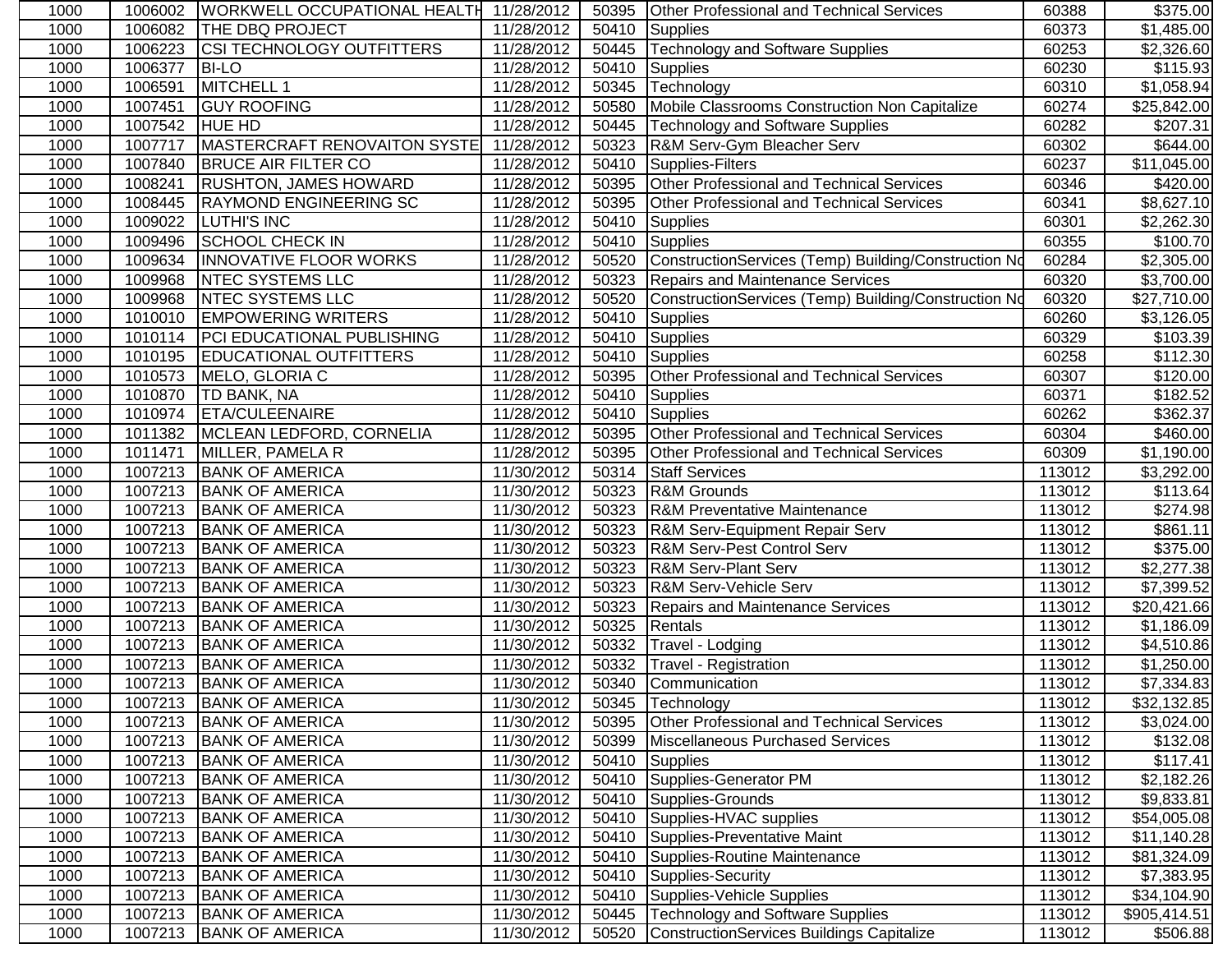| 1000 |         | 1007213 BANK OF AMERICA                         | 11/30/2012 |       | 50545   Technology Equipment Over 5000             | 113012 | \$6,781.88   |
|------|---------|-------------------------------------------------|------------|-------|----------------------------------------------------|--------|--------------|
| 1000 |         | 1007213 BANK OF AMERICA                         | 11/30/2012 | 50545 | TechnologyEquipment Under 5000                     | 113012 | \$651,765.32 |
| 1000 |         | 1007213 BANK OF AMERICA                         | 11/30/2012 | 50580 | Mobile Classrooms Construction Capitalize          | 113012 | \$9,094.96   |
| 1000 |         | 1007213 BANK OF AMERICA                         | 11/30/2012 | 50580 | Mobile Classrooms Construction Non Capitalize      | 113012 | \$5,295.99   |
| 1000 |         | 1007213 BANK OF AMERICA                         | 11/30/2012 | 50640 | Organization Membership Dues and Fees (Professiona | 113012 | \$115.00     |
| 1000 |         | 1007213 BANK OF AMERICA                         | 11/30/2012 | 50660 | <b>Pupil Activity</b>                              | 113012 | \$284,764.03 |
| 1000 | 1007213 | <b>BANK OF AMERICA</b>                          | 11/30/2012 |       | 50710 Fund Modifications                           | 113012 | \$8,174.82   |
| 6000 | 1000025 | JOYCE EQUIPMENT COMPANY                         | 11/01/2012 |       | 50323 Repairs and Maintenance Services             | 64197  | \$317.89     |
| 6000 | 1000025 | JOYCE EQUIPMENT COMPANY                         | 11/01/2012 |       | 50540 Equipment Under 5000                         | 64197  | 494.8        |
| 6000 | 1000367 | <b>PEPSI-COLA BOTTLING COMPANY</b>              | 11/01/2012 | 50460 | <b>Food Purchases</b>                              | 64198  | 2801         |
| 6000 | 1000378 | SOUTHEASTERN ELECTRICAL DISTR 11/01/2012        |            |       | 50323 Repairs and Maintenance Services             | 64199  | 284.04       |
| 6000 | 1000721 | <b>FORMS &amp; SUPPLY, INC.</b>                 | 11/01/2012 | 50410 | Supplies                                           | 64200  | 838.55       |
| 6000 | 1002695 | <b>DELL MARKETING</b>                           | 11/01/2012 | 50545 | TechnologyEquipment Under 5000                     | 64202  | 4720.42      |
| 6000 | 1005345 | <b>BLUE BELL CREAMERIES</b>                     | 11/01/2012 | 50460 | <b>Food Purchases</b>                              | 64203  | 1241.52      |
| 6000 | 1005351 | <b>BULL'S EYE BRANDS</b>                        | 11/01/2012 | 50460 | Food Purchases                                     | 64204  | 581.34       |
| 6000 | 1005417 | FUNACHO                                         | 11/01/2012 | 50460 | <b>IFood Purchases</b>                             | 64205  | 3591.85      |
| 6000 |         | 1005515   PLUS LINEN                            | 11/01/2012 | 50490 | <b>Other Supplies and Materials</b>                | 64206  | 224.46       |
| 6000 |         | 1005525 SANITECH SYSTEMS, INC.                  | 11/01/2012 | 50490 | Supplies Food and Meals                            | 64207  | 23752        |
| 6000 |         | 1000018 ROTO-ROOTER SEWER DRAIN SERV 11/07/2012 |            |       | 50323 Repairs and Maintenance Services             | 64321  | 4645         |
| 6000 | 1000367 | <b>PEPSI-COLA BOTTLING COMPANY</b>              | 11/07/2012 | 50460 | <b>Food Purchases</b>                              | 64322  | 6890.4       |
| 6000 | 1000542 | <b>TMS SOUTH (IMSCO)</b>                        | 11/07/2012 | 50323 | Repairs and Maintenance Services                   | 64323  | 191.42       |
| 6000 | 1000721 | <b>FORMS &amp; SUPPLY, INC.</b>                 | 11/07/2012 | 50410 | Supplies                                           | 64324  | 201.55       |
| 6000 | 1000831 | <b>BAKER DISTRIBUTING</b>                       | 11/07/2012 | 50323 | Repairs and Maintenance Services                   | 64326  | 502.15       |
| 6000 | 1001140 | <b>PAPA JOHN'S PIZZA</b>                        | 11/07/2012 |       | 50460 Food Purchases                               | 64327  | 102195       |
| 6000 | 1001483 | <b>CC DICKSON</b>                               | 11/07/2012 |       | 50323 Repairs and Maintenance Services             | 64328  | 308.12       |
| 6000 | 1001561 | <b>HOLDER ELECTRIC SUPPLY</b>                   | 11/07/2012 |       | 50323 Repairs and Maintenance Services             | 64329  | 156.2        |
| 6000 | 1001763 | NETWORK CONTROLS & ELECTRIC                     | 11/07/2012 | 50545 | TechnologyEquipment Under 5000                     | 64330  | 207.26       |
| 6000 | 1001800 | SIMPLEX GRINNELL                                | 11/07/2012 | 50323 | Repairs and Maintenance Services                   | 64331  | 686.5        |
| 6000 | 1002136 | <b>SUBWAY (GOODWILL INDUSTRIES)</b>             | 11/07/2012 | 50460 | <b>Food Purchases</b>                              | 64332  | 968.6        |
| 6000 | 1002695 | <b>DELL MARKETING</b>                           | 11/07/2012 | 50545 | TechnologyEquipment Under 5000                     | 64333  | 381.6        |
| 6000 | 1003636 | <b>KELLY SERVICES</b>                           | 11/07/2012 | 50311 | <b>Instructional Services</b>                      | 64334  | 3207.6       |
| 6000 | 1005345 | <b>BLUE BELL CREAMERIES</b>                     | 11/07/2012 | 50460 | <b>Food Purchases</b>                              | 64335  | 2538.75      |
| 6000 |         | 1005349 BROOKWOOD FARMS, INC.                   | 11/07/2012 |       | 10160   Inventory - Food                           | 64336  | 5597         |
| 6000 | 1005417 | FUNACHO                                         | 11/07/2012 | 50460 | Food Purchases                                     | 64337  | 6115.37      |
| 6000 |         | 1005486 NARDONE BROS. BAKING CO., INC           | 11/07/2012 |       | 10160   Inventory - Food                           | 64338  | 76926.6      |
| 6000 |         | 1005558 TYSON FOODS COMMODITY PROCES 11/07/2012 |            |       | 10160 Inventory - Food                             | 64339  | 29534.94     |
| 6000 |         | 1005963   THE GALLERY COLLECTION                | 11/07/2012 |       | 50490 Other Supplies and Materials                 | 64340  | 338.05       |
| 6000 | 1008294 | <b>PIERRE FOODS INC</b>                         | 11/07/2012 |       | 10160   Inventory - Food                           | 64341  | 10478.16     |
| 6000 | 1011797 | <b>BRAY, DAYANA</b>                             | 11/07/2012 |       | 50312  Instructional Programs Improvement Services | 64342  | 3600         |
| 6000 | 1000302 | <b>US FOODSERVICE</b>                           | 11/08/2012 |       | 50460 Food Purchases                               | 64343  | 774898.94    |
| 6000 | 1000302 | <b>US FOODSERVICE</b>                           | 11/08/2012 |       | 50462   Food Commodity Distribution Charge         | 64343  | 19484.87     |
| 6000 | 1000302 | <b>US FOODSERVICE</b>                           | 11/08/2012 | 50490 | Supplies Food and Meals                            | 64343  | 162007.05    |
| 6000 | 1004748 | <b>MARVIN'S PRODUCE</b>                         | 11/08/2012 | 50460 | <b>Food Purchases</b>                              | 64344  | 75368.45     |
| 6000 | 1005526 | SARA LEE BAKERY GROUP/ EARTHGI                  | 11/08/2012 |       | 50460 Food Purchases                               | 64345  | 9831.35      |
| 6000 | 1008622 | ORKIN, INC                                      | 11/08/2012 | 50323 | <b>R&amp;M Serv-Pest Control Serv</b>              | 64346  | 3200         |
| 6000 | 1009972 | <b>VIC BAILEY FORD LINCOLN</b>                  | 11/08/2012 | 10290 | <b>Asset Clearing</b>                              | 64347  | 19691        |
| 6000 | 1000721 | <b>FORMS &amp; SUPPLY, INC.</b>                 | 11/14/2012 | 50410 | <b>Supplies</b>                                    | 64357  | 100.57       |
| 6000 | 1000831 | <b>BAKER DISTRIBUTING</b>                       | 11/14/2012 |       | 50323 Repairs and Maintenance Services             | 64358  | 984.86       |
| 6000 | 1001483 | <b>CC DICKSON</b>                               | 11/14/2012 |       | 50323 Repairs and Maintenance Services             | 64359  | 1264.38      |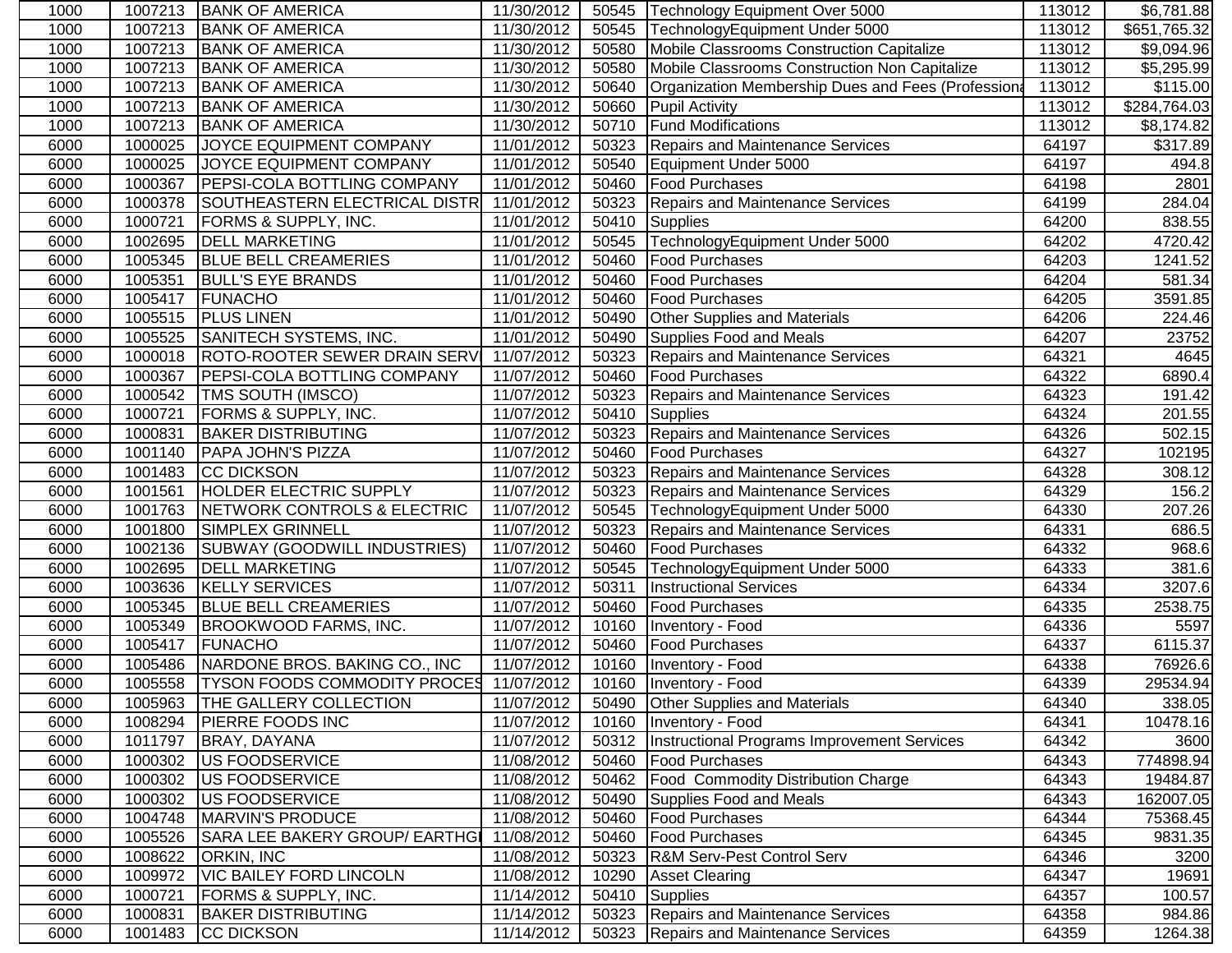| 6000 | 1002022 | CHICK-FIL-A                              | 11/14/2012 |       | 50460   Food Purchases                  | 64367 | 117009.75 |
|------|---------|------------------------------------------|------------|-------|-----------------------------------------|-------|-----------|
| 6000 | 1002695 | <b>DELL MARKETING</b>                    | 11/14/2012 | 50545 | TechnologyEquipment Under 5000          | 64361 | 2567.34   |
| 6000 | 1003636 | <b>KELLY SERVICES</b>                    | 11/14/2012 | 50311 | <b>Instructional Services</b>           | 64362 | 2764.13   |
| 6000 | 1004748 | MARVIN'S PRODUCE                         | 11/14/2012 |       | 50460   Food Purchases                  | 64368 | 79801.17  |
| 6000 | 1004788 | <b>SHARP BUSINESS SYSTEMS</b>            | 11/14/2012 |       | 50323 Repairs and Maintenance Services  | 64363 | 177.88    |
| 6000 | 1005526 | SARA LEE BAKERY GROUP/ EARTHG 11/14/2012 |            |       | 50460   Food Purchases                  | 64369 | 12483.1   |
| 6000 | 1005550 | STERITECH GROUP, INC., THE               | 11/14/2012 | 50311 | <b>Instructional Services</b>           | 64364 | 13520     |
| 6000 | 1007659 | NATIONAL RESTAURANT ASSOC                | 11/14/2012 | 50311 | <b>Instructional Services</b>           | 64365 | 1005.21   |
| 6000 | 1011043 | <b>AIR DIAGNOSTICS INC</b>               | 11/14/2012 | 50323 | Repairs and Maintenance Services        | 64366 | 1475      |
| 6000 | 1006209 | <b>SC DEPARTMENT OF REVENUE</b>          | 11/15/2012 | 50670 | Sales Tax on Adult Meals                | 64370 | 5347.84   |
| 6000 | 1005349 | <b>BROOKWOOD FARMS, INC.</b>             | 11/16/2012 | 10160 | Inventory - Food                        | 64382 | 5597      |
| 6000 | 1005453 | <b>INTEGRATED FOOD SERVICES</b>          | 11/16/2012 | 10160 | Inventory - Food                        | 64383 | 43748.7   |
| 6000 | 1005458 | <b>JTM PROVISIONS CO</b>                 | 11/16/2012 |       | 10160   Inventory - Food                | 64384 | 30030.6   |
| 6000 | 1005462 | LAND O' LAKES, INC.                      | 11/16/2012 | 10160 | Inventory - Food                        | 64385 | 17983.3   |
| 6000 | 1005464 | LING'S                                   | 11/16/2012 | 10160 | Inventory - Food                        | 64386 | 25217.5   |
| 6000 | 1008294 | <b>PIERRE FOODS INC</b>                  | 11/16/2012 |       | 10160   Inventory - Food                | 64387 | 10478.16  |
| 6000 | 1010370 | <b>RICH PRODUCTS CORP</b>                | 11/16/2012 |       | 10160   Inventory - Food                | 64388 | 19770     |
| 6000 | 1011422 | ASIAN FOOD SOLUTIONS                     | 11/16/2012 | 10160 | Inventory - Food                        | 64389 | 13753.2   |
| 6000 | 1011859 | <b>PERDUE FOODS LLC</b>                  | 11/16/2012 |       | 10160   Inventory - Food                | 64390 | 174129.64 |
| 6000 | 1000018 | ROTO-ROOTER SEWER DRAIN SERVI            | 11/26/2012 |       | 50323 Repairs and Maintenance Services  | 64400 | 1650      |
| 6000 | 1000025 | JOYCE EQUIPMENT COMPANY                  | 11/26/2012 | 10290 | <b>Asset Clearing</b>                   | 64401 | 7568      |
| 6000 | 1000025 | JOYCE EQUIPMENT COMPANY                  | 11/26/2012 | 50323 | Repairs and Maintenance Services        | 64401 | 3486.84   |
| 6000 | 1000025 | JOYCE EQUIPMENT COMPANY                  | 11/26/2012 | 50540 | Equipment Under 5000                    | 64401 | 2753.72   |
| 6000 | 1000047 | <b>SAM'S CLUB</b>                        | 11/26/2012 | 50460 | <b>Food Purchases</b>                   | 64402 | 3160.24   |
| 6000 | 1000047 | <b>SAM'S CLUB</b>                        | 11/26/2012 | 50490 | Other Supplies and Materials            | 64402 | 292.89    |
| 6000 | 1000329 | <b>ORIENTAL TRADING COMPANY</b>          | 11/26/2012 | 50490 | <b>Other Supplies and Materials</b>     | 64405 | 1325.81   |
| 6000 | 1000367 | <b>PEPSI-COLA BOTTLING COMPANY</b>       | 11/26/2012 | 50460 | <b>Food Purchases</b>                   | 64406 | 33766.29  |
| 6000 | 1000399 | POSITIVE PROMOTIONS                      | 11/26/2012 | 50490 | <b>Other Supplies and Materials</b>     | 64408 | 2071.88   |
| 6000 | 1000465 | <b>GREENVILLE TECHNICAL COLLEGE</b>      | 11/26/2012 | 50311 | <b>Instructional Services</b>           | 64409 | 21552     |
| 6000 | 1000542 | TMS SOUTH (IMSCO)                        | 11/26/2012 | 50323 | <b>Repairs and Maintenance Services</b> | 64410 | 163.22    |
| 6000 | 1000721 | FORMS & SUPPLY, INC.                     | 11/26/2012 | 50410 | Supplies                                | 64411 | 732.05    |
| 6000 | 1000784 | LESLIE SHEET METAL WORKS                 | 11/26/2012 |       | 50323 Repairs and Maintenance Services  | 64413 | 212       |
| 6000 | 1000831 | <b>BAKER DISTRIBUTING</b>                | 11/26/2012 |       | 50323 Repairs and Maintenance Services  | 64414 | 1629.83   |
| 6000 | 1001304 | GRAINGER                                 | 11/26/2012 |       | 50323 Repairs and Maintenance Services  | 64416 | 121.48    |
| 6000 | 1001483 | <b>CC DICKSON</b>                        | 11/26/2012 |       | 50323 Repairs and Maintenance Services  | 64417 | 1521.49   |
| 6000 | 1001561 | <b>HOLDER ELECTRIC SUPPLY</b>            | 11/26/2012 |       | 50323 Repairs and Maintenance Services  | 64418 | 154.31    |
| 6000 |         | 1001800 SIMPLEX GRINNELL                 | 11/26/2012 |       | 50323 Repairs and Maintenance Services  | 64419 | 2565.8    |
| 6000 |         | 1002136   SUBWAY (GOODWILL INDUSTRIES)   | 11/26/2012 |       | 50460   Food Purchases                  | 64420 | 872.9     |
| 6000 | 1003636 | <b>KELLY SERVICES</b>                    | 11/26/2012 | 50311 | <b>Instructional Services</b>           | 64422 | 1634.18   |
| 6000 | 1005276 | <b>GREENVILLE COUNTY SCHOOLS</b>         | 11/26/2012 | 50340 | Communication                           | 64423 | 1208      |
| 6000 | 1005345 | <b>BLUE BELL CREAMERIES</b>              | 11/26/2012 |       | 50460   Food Purchases                  | 64424 | 8721.12   |
| 6000 | 1005351 | <b>BULL'S EYE BRANDS</b>                 | 11/26/2012 |       | 50460   Food Purchases                  | 64425 | 1730.48   |
| 6000 | 1005417 | FUNACHO                                  | 11/26/2012 |       | 50460 Food Purchases                    | 64426 | 14296.77  |
| 6000 | 1005525 | SANITECH SYSTEMS, INC.                   | 11/26/2012 |       | 50490 Supplies Food and Meals           | 64427 | 23752     |
| 6000 | 1005627 | <b>HOBART CORPORATION</b>                | 11/26/2012 |       | 50323 Repairs and Maintenance Services  | 64428 | 219.34    |
| 6000 | 1000162 | C C DICKSON CO                           | 11/29/2012 |       | 50323 Repairs and Maintenance Services  | 64440 | 1193.89   |
| 6000 | 1000329 | <b>ORIENTAL TRADING COMPANY</b>          | 11/29/2012 | 50490 | <b>Other Supplies and Materials</b>     | 64441 | 1377.8    |
| 6000 | 1000367 | <b>PEPSI-COLA BOTTLING COMPANY</b>       | 11/29/2012 |       | 50460   Food Purchases                  | 64442 | 9595.57   |
| 6000 | 1000721 | <b>FORMS &amp; SUPPLY, INC.</b>          | 11/29/2012 |       | 50410 Supplies                          | 64444 | 332.56    |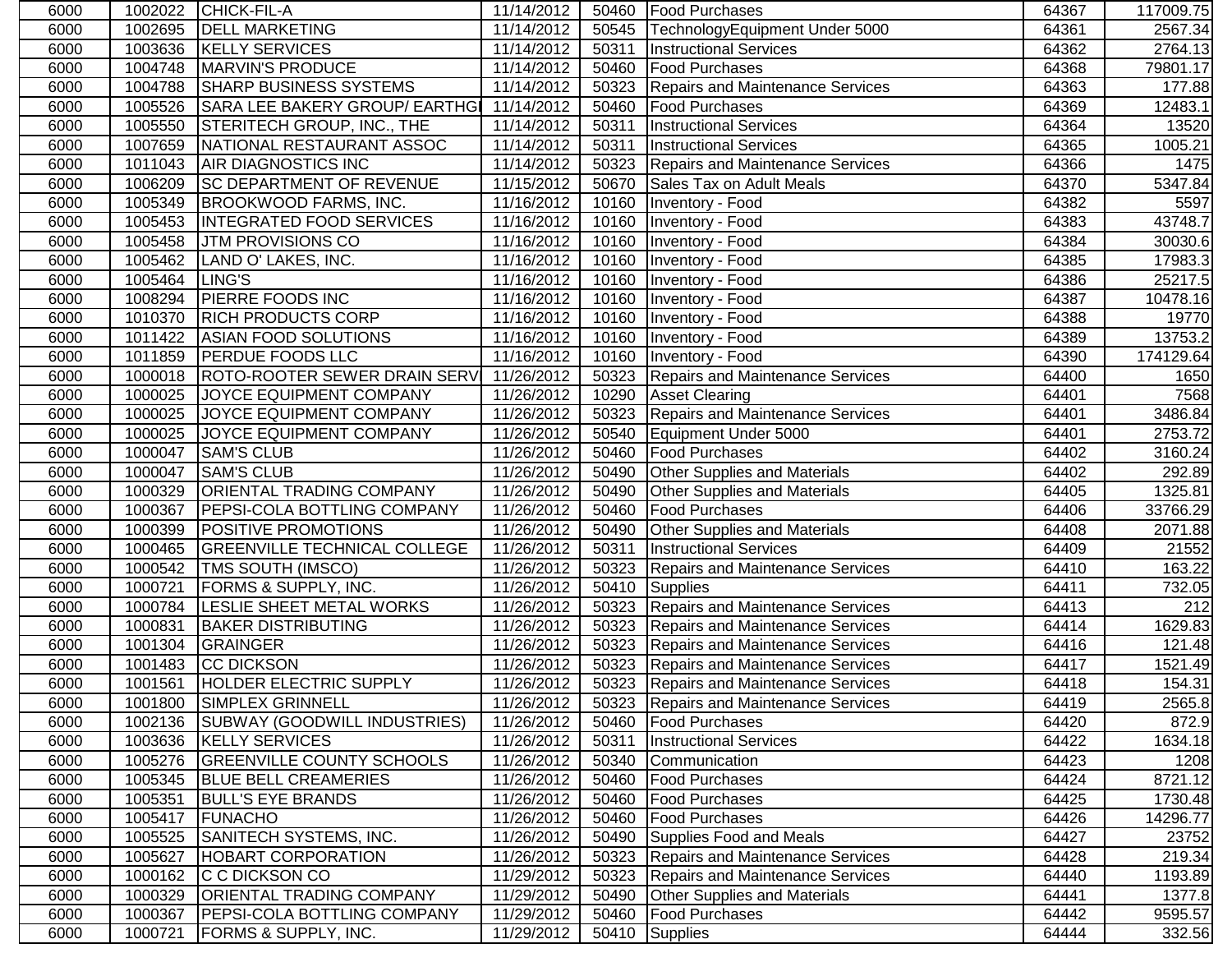| 6000 | 1000721 | <b>FORMS &amp; SUPPLY, INC.</b> | 11/29/2012 | 50540 Equipment Under 5000              | 64444 | 147.34    |
|------|---------|---------------------------------|------------|-----------------------------------------|-------|-----------|
| 6000 | 1000831 | <b>BAKER DISTRIBUTING</b>       | 11/29/2012 | 50323 Repairs and Maintenance Services  | 64445 | 612.09    |
| 6000 | 1001483 | <b>ICC DICKSON</b>              | 11/29/2012 | 50323 Repairs and Maintenance Services  | 64446 | 214.89    |
| 6000 | 1001561 | <b>HOLDER ELECTRIC SUPPLY</b>   | 11/29/2012 | 50323 Repairs and Maintenance Services  | 64447 | 362.53    |
| 6000 | 1002038 | <b>PET DAIRY</b>                | 11/29/2012 | 50460 Food Purchases                    | 64449 | 125957.65 |
| 6000 | 1002695 | <b>IDELL MARKETING</b>          | 11/29/2012 | 50545   Technology Equipment Under 5000 | 64450 | 524.7     |
| 6000 | 1004748 | <b>MARVIN'S PRODUCE</b>         | 11/29/2012 | 50460 Food Purchases                    | 64453 | 46384.55  |
| 6000 | 1005345 | <b>BLUE BELL CREAMERIES</b>     | 11/29/2012 | 50460 Food Purchases                    | 64454 | 2506.19   |
| 6000 | 1005351 | <b>BULL'S EYE BRANDS</b>        | 11/29/2012 | 50460 Food Purchases                    | 64455 | 805.39    |
| 6000 | 1005396 | <b>DELI AT PELHAM FALLS</b>     | 11/29/2012 | 50460   Food Purchases                  | 64456 | 225.73    |
| 6000 | 1005417 | <b>FUNACHO</b>                  | 11/29/2012 | 50460   Food Purchases                  | 64457 | 7592.93   |
| 6000 | 1005526 | SARA LEE BAKERY GROUP/ EARTHG   | 11/29/2012 | 50460 Food Purchases                    | 64458 | 18024.7   |
| 6000 | 1006322 | IMAGE MARKETING USA, LLC        | 11/29/2012 | 50490 Other Supplies and Materials      | 64459 | 898.03    |
| 6000 | 1008622 | <b>JORKIN, INC</b>              | 11/29/2012 | 50323 R&M Serv-Pest Control Serv        | 64460 | 3200      |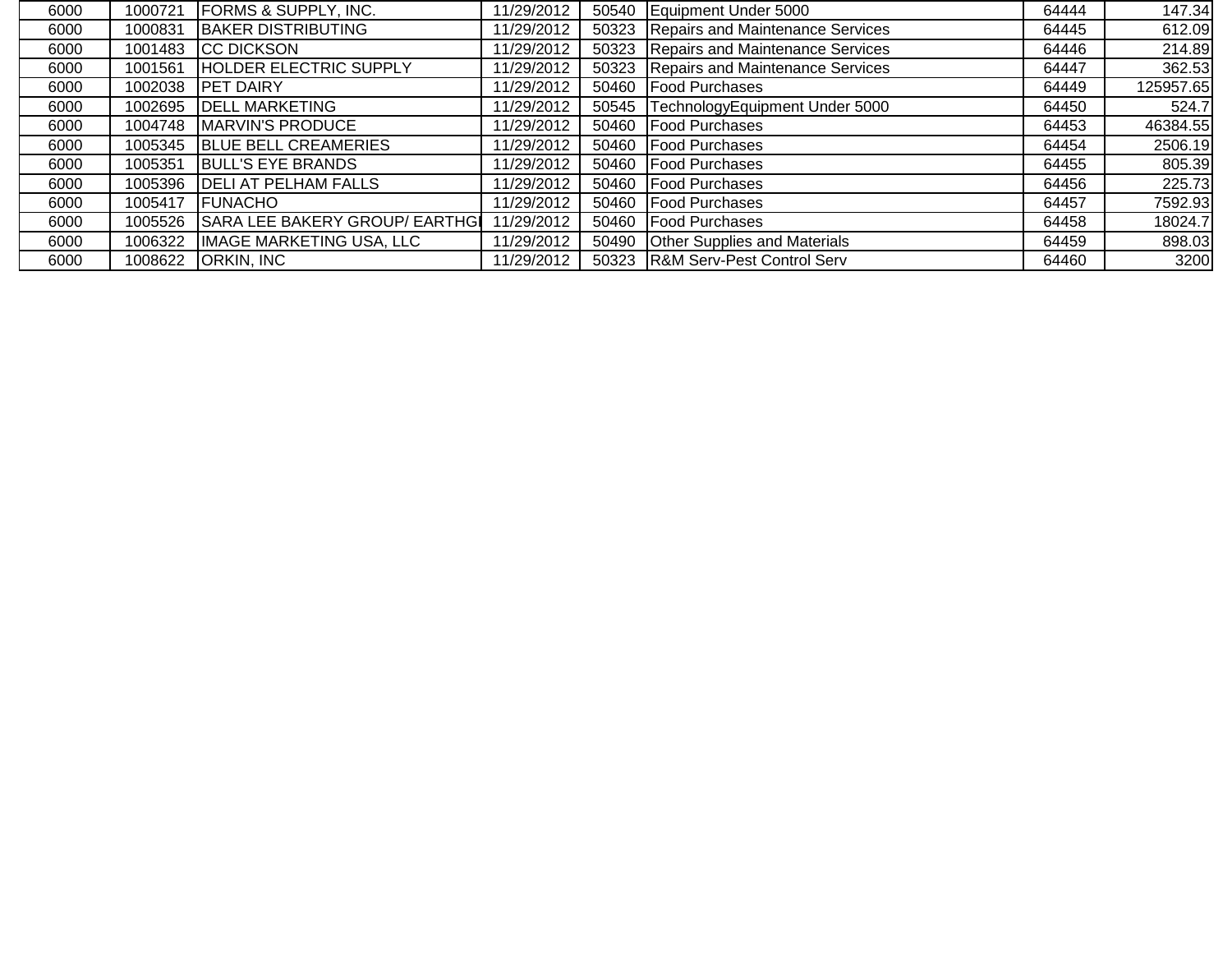| <b>Greenville County Schools</b> |                    |                                    |    |                |  |  |  |
|----------------------------------|--------------------|------------------------------------|----|----------------|--|--|--|
|                                  |                    | <b>Credit Card - November 2012</b> |    |                |  |  |  |
| <b>Posting</b>                   | <b>Transaction</b> | <b>Merchant Name</b>               |    | <b>Billing</b> |  |  |  |
| Date                             | Date               |                                    |    | <b>Amount</b>  |  |  |  |
| 2012-11-09                       | 2012-11-08         | EB *2012 HEROES NEXT D             | \$ | 36.69          |  |  |  |
| 2012-11-12                       | 2012-11-11         | VZWRLSS*PRPAY AUTOPAY              | \$ | 20.00          |  |  |  |
| 2012-11-19                       | 2012-11-16         | AMERICAN ASSOC OF SCHOOL           | \$ | (635.00)       |  |  |  |
| 2012-11-19                       | 2012-11-17         | VZWRLSS*PRPAY AUTOPAY              | \$ | 30.00          |  |  |  |
| 2012-11-28                       | 2012-11-27         | THE LUMBER YARD                    | \$ | 265.00         |  |  |  |
| 2012-11-08                       | 2012-11-06         | <b>CANOPY CAR WASH</b>             | \$ | 14.99          |  |  |  |
| 2012-11-12                       | 2012-11-08         | KINGSTON COMMUNICATION             | \$ | 9.95           |  |  |  |
| 2012-11-12                       | 2012-11-09         | <b>WILCO 941</b><br>00009415       | \$ | 36.81          |  |  |  |
| 2012-11-12                       | 2012-11-09         | <b>HILTON HOTELS MYRTLE</b>        | \$ | 211.68         |  |  |  |
| 2012-11-12                       | 2012-11-10         | <b>HILTON HOTELS MYRTLE</b>        | \$ | 356.16         |  |  |  |
| 2012-11-12                       | 2012-11-10         | <b>HILTON HOTELS MYRTLE</b>        | \$ | 634.56         |  |  |  |
| 2012-11-15                       | 2012-11-14         | <b>HILTON HOTELS MYRTLE</b>        | \$ | (211.68)       |  |  |  |
|                                  |                    |                                    |    |                |  |  |  |
|                                  |                    |                                    | \$ | 769.16         |  |  |  |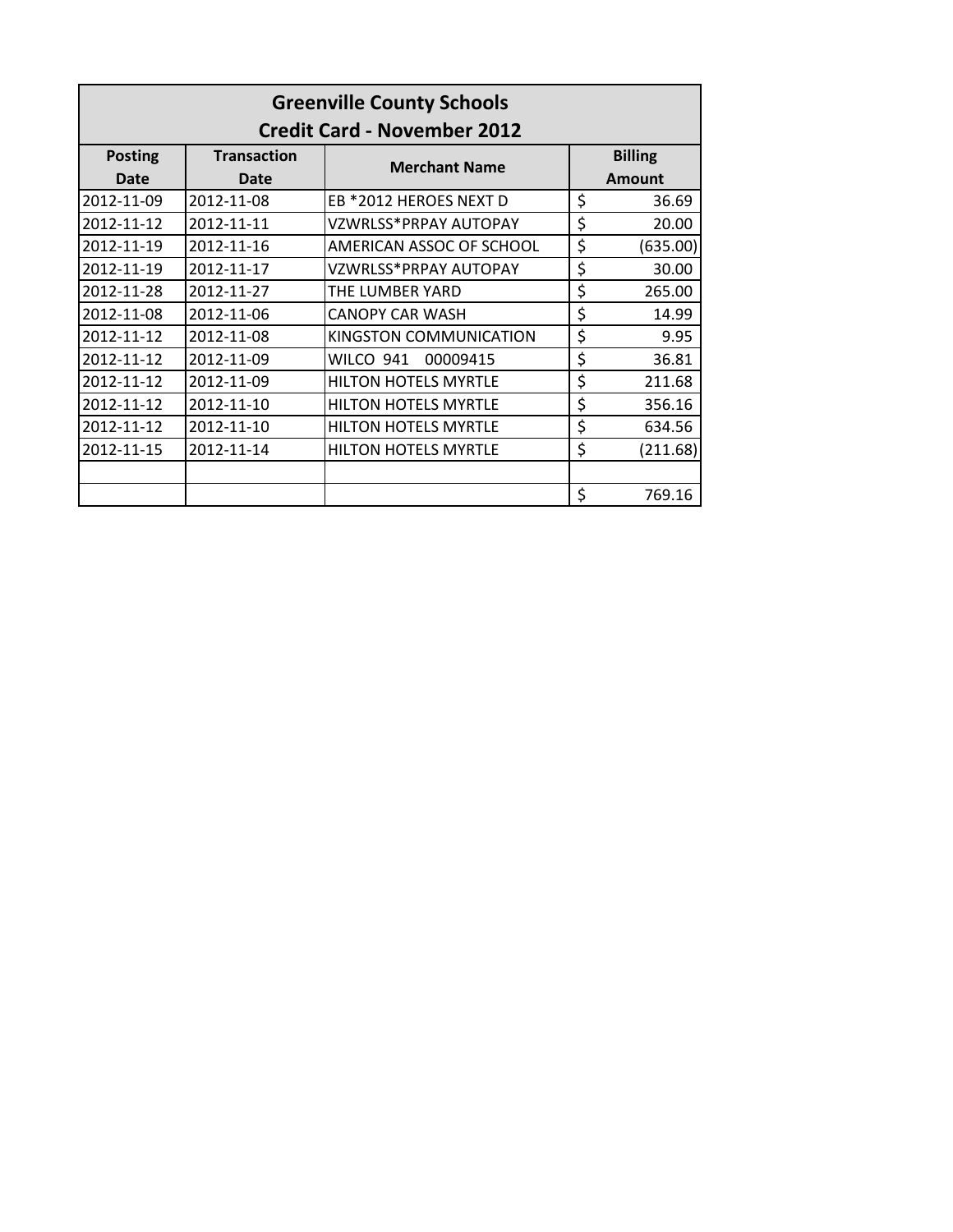|                        | <b>Greenville County Schools</b> |                                                 |  |  |  |  |  |  |
|------------------------|----------------------------------|-------------------------------------------------|--|--|--|--|--|--|
|                        |                                  | <b>Purchasing Card - November 2012</b>          |  |  |  |  |  |  |
| <b>Post Date</b>       | <b>Amount</b>                    | <b>Vendor Name</b>                              |  |  |  |  |  |  |
| 11/1/2012              |                                  | (\$122.06) SOUTHEASTERN ELECTRICA               |  |  |  |  |  |  |
| 11/1/2012              |                                  | \$20.94 BANKS APPLIANCE PARTS & S               |  |  |  |  |  |  |
| 11/1/2012              |                                  | \$165.08   LOWES #01718                         |  |  |  |  |  |  |
| 11/1/2012              |                                  | \$41.89 SPINX #181                              |  |  |  |  |  |  |
| 11/1/2012              |                                  | \$182.53 THE TRANE COMPANY                      |  |  |  |  |  |  |
| 11/1/2012              |                                  | \$87.38 JJOHNSTONE SUPPLY-GREENVIL              |  |  |  |  |  |  |
| 11/1/2012              |                                  | \$116.13 AMAZON MKTPLACE PMTS                   |  |  |  |  |  |  |
| 11/1/2012              |                                  | \$49.45 TMS SOUTH                               |  |  |  |  |  |  |
| 11/1/2012              |                                  | \$23.83 RADIOSHACK COR00187518                  |  |  |  |  |  |  |
| 11/1/2012              |                                  | \$185.43 COOK & BOARDMAN OF                     |  |  |  |  |  |  |
| 11/1/2012              | \$167.71                         | THE TRANE COMPANY                               |  |  |  |  |  |  |
| 11/1/2012              | \$33.98                          | SHERWIN WILLIAMS #2275                          |  |  |  |  |  |  |
| 11/1/2012              |                                  | \$28.66 WW GRAINGER                             |  |  |  |  |  |  |
| 11/1/2012              | \$78.51                          | CHICK-FIL-A #00874                              |  |  |  |  |  |  |
| 11/1/2012              |                                  | \$432.24 AAA SUPPLY - GVILLE                    |  |  |  |  |  |  |
| 11/1/2012              |                                  | \$165.50 ADVANCE AUTO PARTS #5440               |  |  |  |  |  |  |
| 11/1/2012              |                                  | \$132.04   WRIST-BAND COM                       |  |  |  |  |  |  |
| 11/1/2012              |                                  | \$28.92 J L WYNN AND SONS                       |  |  |  |  |  |  |
| 11/1/2012              |                                  | \$75.47 PUBLIX #613                             |  |  |  |  |  |  |
| 11/1/2012              |                                  | \$7.40   TRACTOR-SUPPLY-CO #0474                |  |  |  |  |  |  |
| 11/1/2012              |                                  | \$296.61 CARSON'S NUT-BOLT & TO                 |  |  |  |  |  |  |
| 11/1/2012              |                                  | \$147.85 LOWES #01718                           |  |  |  |  |  |  |
| 11/1/2012              | \$23.40                          | WM SUPERCENTER#4583                             |  |  |  |  |  |  |
| 11/1/2012              |                                  | \$730.03   LOWES #01718                         |  |  |  |  |  |  |
| 11/1/2012              |                                  | \$5,273.60 JOSTENS AR-USD                       |  |  |  |  |  |  |
| 11/1/2012              | \$87.38                          | JOHNSTONE SUPPLY-GREENVIL                       |  |  |  |  |  |  |
| 11/1/2012              |                                  | \$933.12 AAA SUPPLY - GVILLE                    |  |  |  |  |  |  |
| 11/1/2012              | \$68.96                          | SHERWIN WILLIAMS #2785                          |  |  |  |  |  |  |
| 11/1/2012              |                                  | \$44.83 J W VAUGHN CO INC                       |  |  |  |  |  |  |
| 11/1/2012              | \$18.36                          | CHICK-FIL-A #00874                              |  |  |  |  |  |  |
| 11/1/2012              | \$26.94                          | <b>AMAZON MKTPLACE PMTS</b>                     |  |  |  |  |  |  |
| 11/1/2012              | \$40.20                          | LOWES #01718                                    |  |  |  |  |  |  |
| 11/1/2012              | \$77.76                          | PIZZA INN TRAVELERS REST                        |  |  |  |  |  |  |
| 11/1/2012              | \$1,446.06                       | <b>MOORE &amp; BALLIEW OIL COMPA</b>            |  |  |  |  |  |  |
| 11/1/2012              | \$29.47                          | <b>BI-LO 612</b>                                |  |  |  |  |  |  |
| 11/1/2012              | \$21.19                          | <b>LANDSCAPERS SUPPLY II</b>                    |  |  |  |  |  |  |
| 11/1/2012              | \$186.64                         | LOWES #01718                                    |  |  |  |  |  |  |
| 11/1/2012              | \$178.00                         | <b>COUNTRY MEATS</b>                            |  |  |  |  |  |  |
| 11/1/2012              | \$533.97                         | <b>NEFF COMPANY</b>                             |  |  |  |  |  |  |
| 11/1/2012              | \$284.32                         | <b>SAUNDERS OFFICE SUPPLY</b>                   |  |  |  |  |  |  |
| 11/1/2012<br>11/1/2012 | \$623.00                         | <b>COUNTRY MEATS</b><br><b>JW VAUGHN CO INC</b> |  |  |  |  |  |  |
|                        | \$23.21                          |                                                 |  |  |  |  |  |  |
| 11/1/2012              | \$125.04                         | LOWES #01718<br>JOHNSTONE SUPPLY-GREENVIL       |  |  |  |  |  |  |
| 11/1/2012              | \$180.92                         |                                                 |  |  |  |  |  |  |
| 11/1/2012<br>11/1/2012 | \$131.65                         | Amazon.com<br>THE TOOL SHED                     |  |  |  |  |  |  |
| 11/1/2012              | \$35.70<br>(\$91.54)             | SOUTHEASTERN ELECTRICA                          |  |  |  |  |  |  |
|                        |                                  |                                                 |  |  |  |  |  |  |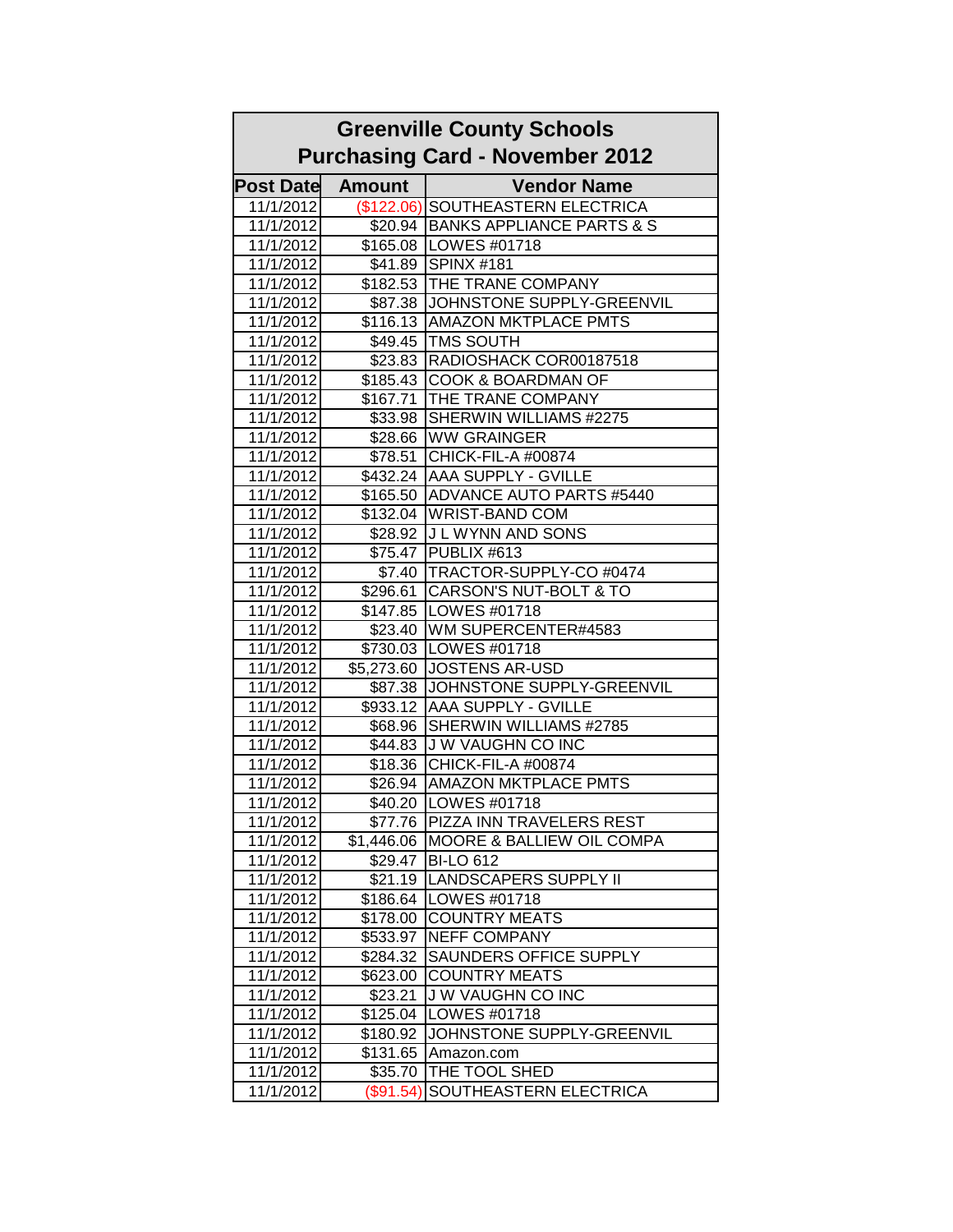| 11/1/2012              |                     | (\$99.20) TLF TWIN TOWER FLORIST                             |
|------------------------|---------------------|--------------------------------------------------------------|
| 11/1/2012              |                     | (\$271.50) MCABEE TRACTOR & TURF                             |
| 11/1/2012              |                     | \$266.13 GREENVILLE FENCE CO                                 |
| 11/1/2012              |                     | \$60.00 SCASA<br>00 OF 00                                    |
| 11/1/2012              |                     | \$95.63 WW GRAINGER                                          |
| 11/1/2012              |                     | \$108.66 JJOHNSTONE SUPPLY-GREENVIL                          |
| 11/1/2012              |                     | \$44.35 TMS SOUTH                                            |
| 11/1/2012              |                     | \$130.93 HOLDER ELECTRIC SUPPLY                              |
| 11/1/2012              | \$95.56             | JASON'S DELI # 049 Q64                                       |
| 11/1/2012              | \$34.13             | <b>CARO-TILE</b>                                             |
| 11/1/2012              |                     | \$162.78 WW GRAINGER                                         |
| 11/1/2012              |                     | \$5.96   GREENVILLE TURF AND TRACT                           |
| 11/1/2012              |                     | \$91.54 SOUTHEASTERN ELECTRICA                               |
| 11/1/2012              |                     | \$90.72  TONYS PIZZA & SUBS                                  |
| 11/1/2012              |                     | \$122.64 TMS SOUTH                                           |
| 11/1/2012              |                     | \$248.54   LOWES #01718                                      |
| 11/1/2012              |                     | \$6.89 WW GRAINGER                                           |
| 11/1/2012              |                     | \$21.95 WWW EARTHLINK.NET                                    |
| 11/1/2012              |                     | \$30.00 MARATHON PETRO136648                                 |
| 11/1/2012              | \$122.06            | SOUTHEASTERN ELECTRICA                                       |
| 11/1/2012              | \$462.88            | THE TRANE COMPANY                                            |
| 11/1/2012              | \$13.93             | THE HOME DEPOT 1104                                          |
| 11/1/2012              | \$47.94             | ROGERS FEED AND SUPPLY                                       |
| 11/1/2012              | \$202.87            | JOHNSTONE SUPPLY-GREENVIL                                    |
| 11/1/2012              | \$153.48            | JOYCE EQUIPMENT COMPANY                                      |
| 11/1/2012              | \$18.45             | <b>BI-LO 195</b>                                             |
| 11/1/2012              | \$470.14            | <b>FRAME WAREHOUSE 17</b>                                    |
| 11/1/2012              |                     | \$10.45   LOWES #01718                                       |
| 11/1/2012              | \$208.46            | <b>BI-LO 563</b>                                             |
| 11/1/2012              | \$25.00             | <b>SC LAW ENFORCEMENT</b>                                    |
| 11/1/2012              | \$369.94            | CHICK-FIL-A #01076                                           |
| 11/1/2012              | \$55.00             | <b>GOOGLE Stork Systems</b>                                  |
| 11/1/2012              | \$270.86            | PORTER PAINTS 9388                                           |
| 11/1/2012              |                     | \$40.22   LOWES #01718                                       |
| 11/1/2012              |                     | \$47.67  LANDSCAPERS SUPPLY                                  |
| 11/1/2012              |                     | \$116.09 SHERWIN WILLIAMS #2628                              |
| 11/1/2012              | \$640.01            | <b>APPERSON PRINT RSRCS-C</b>                                |
| 11/1/2012              | \$1,400.00          | <b>JEAN'S BUS SERVICE</b>                                    |
| 11/1/2012              | \$84.67             | <b>TMS SOUTH</b>                                             |
| 11/1/2012              | \$300.55            | <b>BINSWANGER GLASS #043</b>                                 |
| 11/1/2012              | \$11.45             | AAA FASTENER & SUPPLY                                        |
| 11/1/2012              | \$359.70            | TMS SOUTH                                                    |
| 11/1/2012<br>11/1/2012 | \$150.00<br>\$13.90 | PAYPAL SCINDEPENDE<br><b>BWI - GREENVILLE/</b>               |
|                        |                     |                                                              |
| 11/1/2012<br>11/1/2012 | \$15.46<br>\$100.00 | <b>AMAZON MKTPLACE PMTS</b><br><b>GREATER MAULDEN CHAM O</b> |
| 11/1/2012              | \$86.42             | SMITHTURF AND IRRIGATI                                       |
| 11/1/2012              | \$22.37             | JOHNSTONE SUPPLY-GREENVIL                                    |
| 11/2/2012              | \$69.70             | <b>VWR SARGENT WELCH</b>                                     |
| 11/2/2012              | \$25.00             | <b>SC LAW ENFORCEMENT</b>                                    |
| 11/2/2012              | \$308.31            | <b>JOSTENS AR-USD</b>                                        |
| 11/2/2012              | \$222.26            | MUSIC ROAD INN                                               |
|                        |                     |                                                              |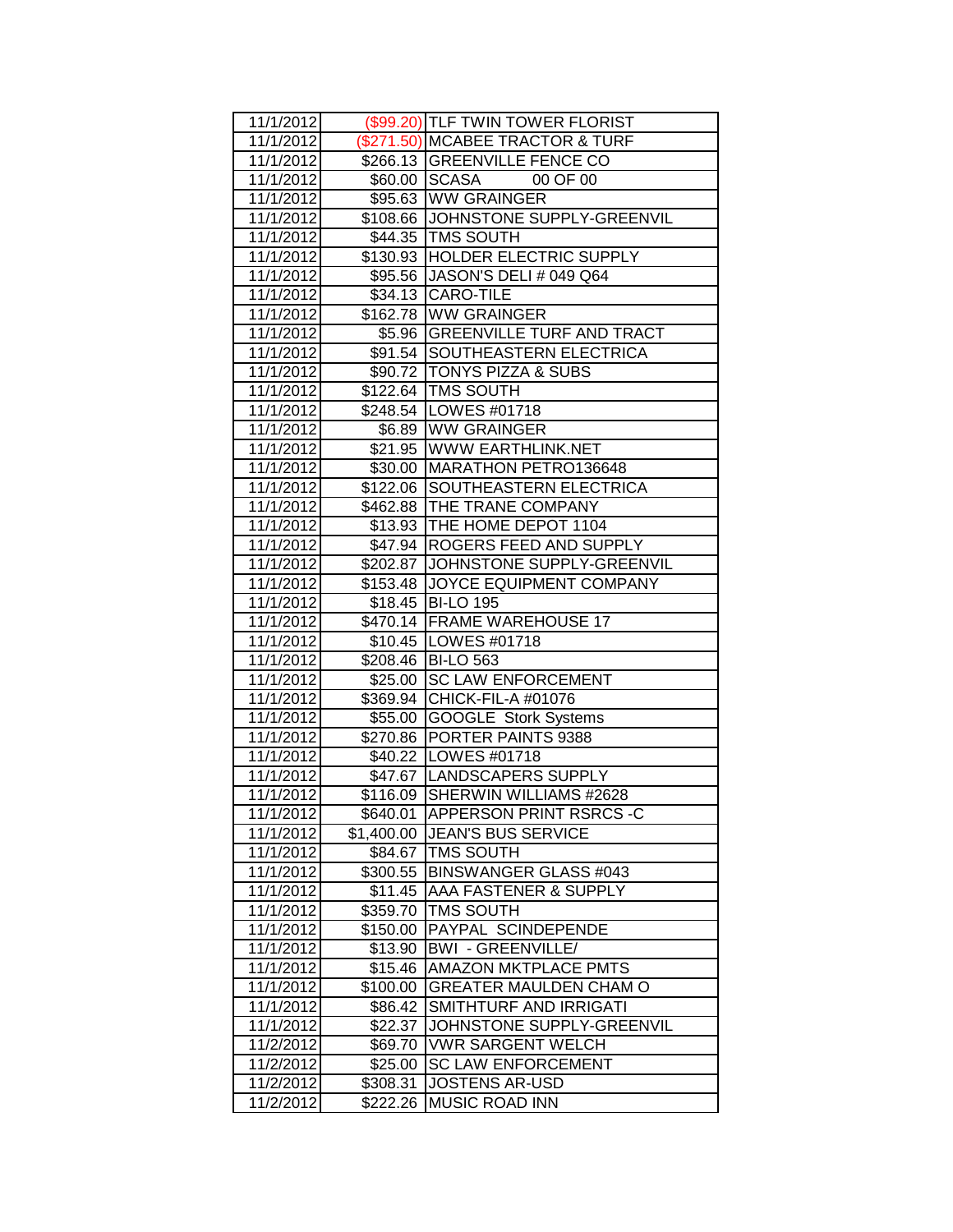| 11/2/2012              |                   | \$25.00 SC LAW ENFORCEMENT         |
|------------------------|-------------------|------------------------------------|
| 11/2/2012              |                   | \$42.33 HUGHES SUPPLY              |
| 11/2/2012              |                   | \$766.84 SFI ELECTRONICS LLC       |
| 11/2/2012              |                   | \$24.51   FIS, INC. #125           |
| 11/2/2012              |                   | \$62.49 WW GRAINGER                |
| 11/2/2012              |                   | \$25.00 SC LAW ENFORCEMENT         |
| 11/2/2012              |                   | \$36.00 AMPEROR INC                |
| 11/2/2012              |                   | \$7.02 AC MOORE STR 58             |
| 11/2/2012              |                   | \$14.07 WW GRAINGER                |
| 11/2/2012              |                   | \$28.06   LOWES #01718             |
| 11/2/2012              |                   | \$56.75   THE HOME DEPOT 1104      |
| 11/2/2012              |                   | \$40.73 LOWES #00528               |
| 11/2/2012              |                   | \$46.50 TARGET<br>00019372         |
| 11/2/2012              |                   | \$586.15 BATTERY SPECIALISTS       |
| 11/2/2012              |                   | \$272.16 PAPA JOHNS #1164          |
| 11/2/2012              | \$156.72          | <b>BATTERY SPECIALISTS</b>         |
| 11/2/2012              | \$214.11          | OFFICE DEPOT #1099                 |
| 11/2/2012              | \$168.00          | <b>GREYHOUND LINES 3512</b>        |
| 11/2/2012              |                   | \$138.11   PANERA BREAD #859       |
| 11/2/2012              |                   | \$4,414.50 JOSTENS AR-USD          |
| 11/2/2012              |                   | \$48.06 PAYPAL CURTMATTHEW         |
| 11/2/2012              | \$18.52           | <b>CLASSIC ACE HARDWARE</b>        |
| 11/2/2012              |                   | \$22.15 WW GRAINGER                |
| 11/2/2012              |                   | \$23.70 THE TRANE COMPANY          |
| 11/2/2012              | \$315.69          | <b>BAKER DIST CO 578</b>           |
| 11/2/2012              | \$209.30          | <b>GEIGER</b>                      |
|                        |                   |                                    |
| 11/2/2012              | \$50.10           | JOHNSTONE SUPPLY-GREENVIL          |
| 11/2/2012              | \$214.37          | THE TRANE COMPANY                  |
| 11/2/2012              |                   | \$39.14   THE TRANE COMPANY        |
| 11/2/2012              |                   | \$8.20 THE HOME DEPOT 1127         |
| 11/2/2012              | \$35.62           | <b>DISTRIBUTION INTL</b>           |
| 11/2/2012              | \$840.00          | <b>KRISPY KREME DOUGH</b>          |
| 11/2/2012              | \$77.28           | <b>CDW GOVERNMENT</b>              |
| 11/2/2012              | \$31.78           | OFFICE DEPOT #479                  |
| 11/2/2012              | \$121.51          | <b>CLINE HOSE &amp; HYDRAULICS</b> |
| 11/2/2012              | \$25.00           | <b>SC LAW ENFORCEMENT</b>          |
| 11/2/2012              | \$184.44          | OFFICE DEPOT #1214                 |
| 11/2/2012              | \$190.49          | SFI ELECTRONICS LLC                |
| 11/2/2012              | \$128.27          | OFFICE DEPOT #1099                 |
| 11/2/2012              | \$85.00           | <b>QUESTIONS UNLIMITED</b>         |
| 11/2/2012              | \$22.20           | <b>TARGET</b><br>00011825          |
| 11/2/2012              | \$30.45           | THE HOME DEPOT 1127                |
| 11/2/2012              | \$114.00          | <b>MENC</b>                        |
| 11/2/2012              | \$174.08          | WM SUPERCENTER#5487                |
| 11/2/2012              | \$201.99          | <b>HAWKINS TOWING INC</b>          |
| 11/2/2012              | \$12.99           | J W VAUGHN CO INC                  |
| 11/2/2012              | \$100.00          | <b>JEAN'S BUS SERVICE</b>          |
| 11/2/2012              | \$450.55          | <b>AMAZING THREADS</b>             |
| 11/2/2012              | \$25.00           | <b>SC LAW ENFORCEMENT</b>          |
| 11/2/2012              | \$51.48           | <b>ADVANCE AUTO PARTS #5440</b>    |
| 11/2/2012<br>11/2/2012 | \$16.01<br>\$7.87 | MICHAELS #6001<br>LOWES #01718     |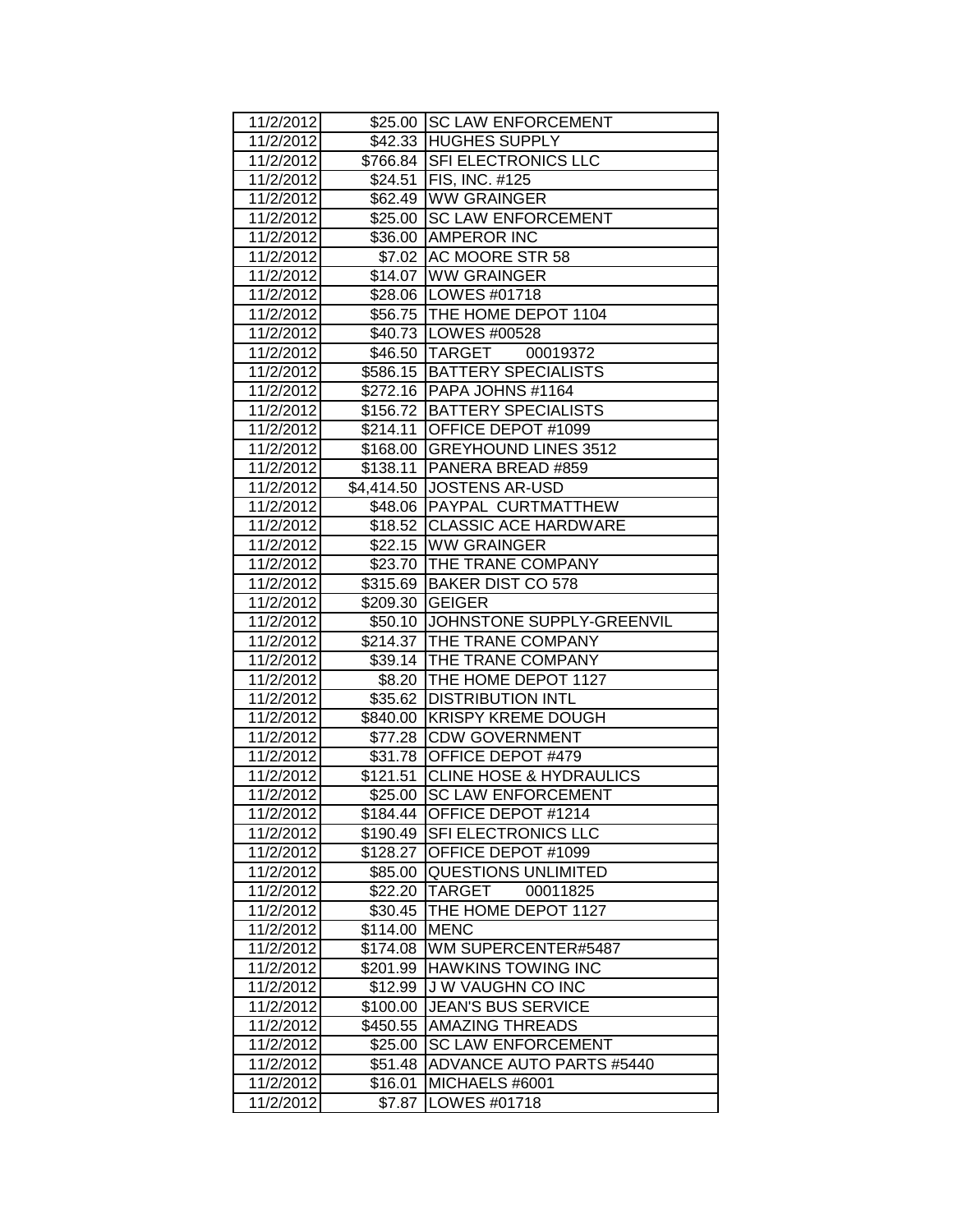| 11/2/2012              |                      | \$1,051.00   INSTRUMART                     |
|------------------------|----------------------|---------------------------------------------|
| 11/2/2012              | \$354.51             | JOHNSTONE SUPPLY-GREENVIL                   |
| 11/2/2012              |                      | \$211.95 CAROLINA LAWN & TRACTOR            |
| 11/2/2012              |                      | \$18.39 FASTENAL COMPANY01                  |
| 11/2/2012              |                      | (\$186.22) JOHNSTONE SUPPLY-GREENVIL        |
| 11/2/2012              |                      | \$25.99 JJOHNSTONE SUPPLY-GREENVIL          |
| 11/2/2012              | \$432.10             | SHEALY ELECT 803-227-0599                   |
| 11/2/2012              |                      | \$52.25 ADVANCE AUTO PARTS #5440            |
| 11/2/2012              | \$1,003.99           | <b>HERITAGE FOOD SERVICE</b>                |
| 11/2/2012              | \$83.75              | <b>PALMETTO SCHOOL PORTRA</b>               |
| 11/2/2012              | \$51.93              | PORTER PAINTS 9388                          |
| 11/2/2012              | \$89.21              | <b>CRESCENT SUPPLY COMPANY I</b>            |
| 11/2/2012              |                      | \$144.84 ADVANCE AUTO PARTS #5330           |
| 11/2/2012              |                      | \$83.16 THE TRANE COMPANY                   |
| 11/2/2012              |                      | \$50.56   WM SUPERCENTER#0640               |
| 11/2/2012              | \$8.97               | <b>BI-LO 704</b>                            |
| 11/2/2012              |                      | \$27.45   ELLIS FLOORING SALES #43          |
| 11/2/2012              | \$100.00             | VISION SCREENPRINTING-                      |
| 11/2/2012              | \$306.72             | <b>SCHOLASTIC BOOK FAIRS</b>                |
| 11/2/2012              | \$85.39              | IB & D INDUSTRIAL INC                       |
| 11/2/2012              | \$63.69              | <b>INGLES STORE #74</b>                     |
| 11/2/2012              | \$41.08              | PUBLIX #530                                 |
| 11/2/2012              | \$13.40              | WM SUPERCENTER#0640                         |
| 11/2/2012              |                      | \$167.48   LOWES #01983                     |
| 11/2/2012              | \$71.14              | WM SUPERCENTER#5487                         |
| 11/2/2012              | \$226.68             | <b>BATTERY SPECIALISTS</b>                  |
| 11/2/2012              | \$1,073.08           | <b>HERTZ EQUIPMENT</b>                      |
| 11/2/2012              | \$46.89              | THE TRANE COMPANY                           |
| 11/2/2012              | \$341.70             | <b>THE TRANE COMPANY</b>                    |
| 11/2/2012              |                      | \$557.70 HOLDER ELECTRIC SUPPLY             |
| 11/2/2012              | \$62.59              | MCMASTER-CARR                               |
| 11/2/2012              | \$12.94              | <b>J W VAUGHN CO INC</b>                    |
| 11/2/2012              | \$174.00             | <b>AMERICAN MATH COMPETITION</b>            |
| 11/2/2012              | \$73.14              | ADVANCE AUTO PARTS #5440                    |
| 11/2/2012              | \$5.22               | <b>WW GRAINGER</b>                          |
| 11/2/2012              | \$374.03             | <b>SIMPLEX GRINNELL WEB P</b>               |
| 11/2/2012              | \$185.69             | ADVANCE AUTO PARTS #5440                    |
| 11/2/2012              | \$89.76              | <b>CHRISTOPHER TRUCKS</b>                   |
| 11/2/2012              | \$116.80             | USPS 45818106829832383                      |
| 11/2/2012              | \$222.26             | <b>MUSIC ROAD INN</b>                       |
| 11/2/2012              | \$38.16              | LIFE SAFETY & COMM. SYS                     |
| 11/2/2012              | \$1,131.89           | WALMART.COM 8009666546                      |
| 11/2/2012              | \$30.00              | <b>BI-LO 273</b>                            |
| 11/2/2012              | \$23.76              | Amazon.com                                  |
| 11/2/2012              | \$300.00             | THE PARTY MACHINE<br>DOLRTREE 4090 00040907 |
| 11/2/2012              | \$12.60              | <b>NAPA AUTO 0022603</b>                    |
| 11/2/2012<br>11/2/2012 | \$7.09<br>\$1,405.08 | <b>BLACK ELECTRICAL SUPPLY I</b>            |
| 11/2/2012              | \$603.04             | LOWES #01718                                |
| 11/2/2012              | \$16.23              | <b>WW GRAINGER</b>                          |
| 11/2/2012              | \$69.58              | <b>TMS SOUTH</b>                            |
| 11/2/2012              | \$453.68             | BC CANNON CO INC                            |
|                        |                      |                                             |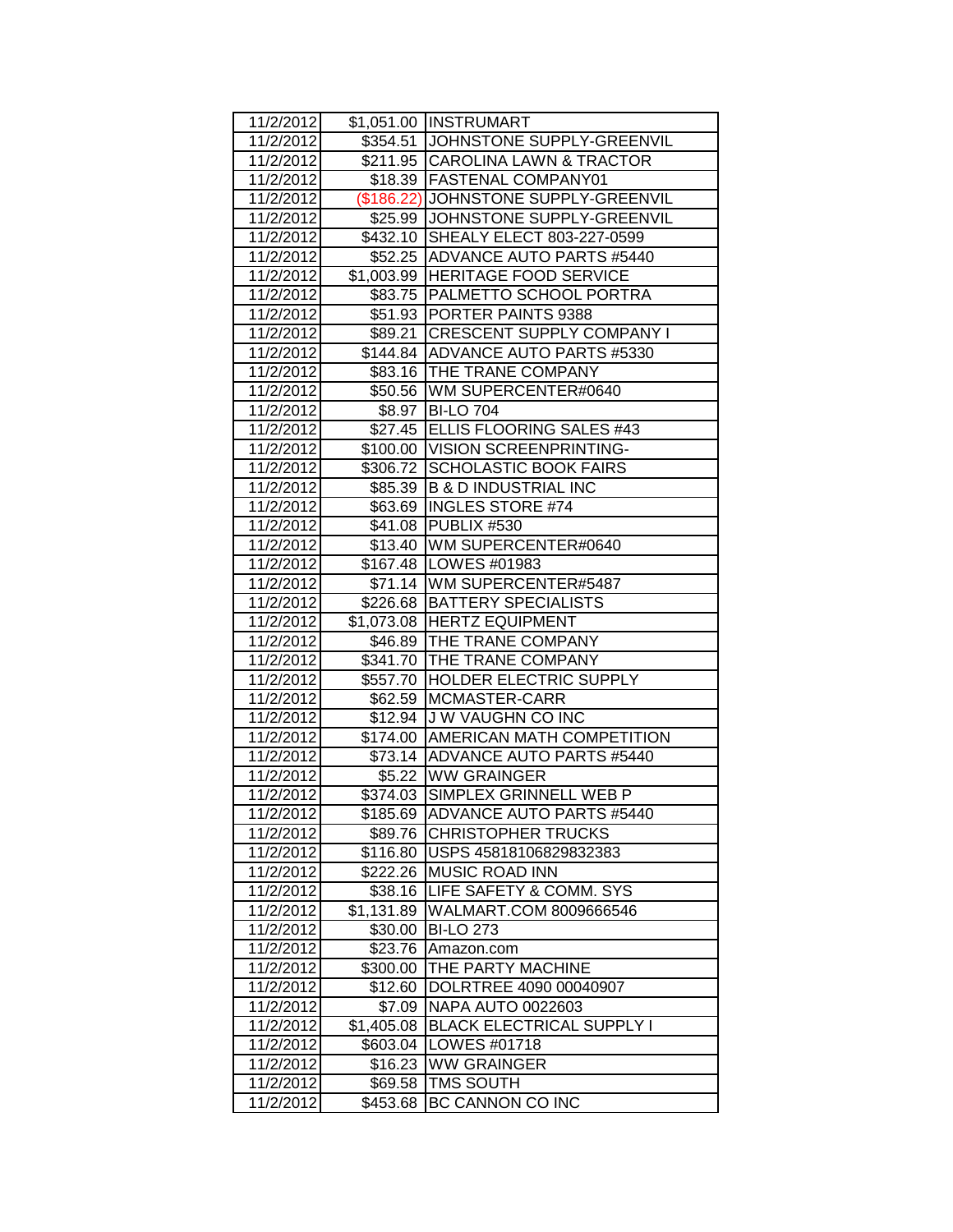| 11/2/2012 |          | \$36.74 THE TRANE COMPANY            |
|-----------|----------|--------------------------------------|
| 11/2/2012 |          | \$3,050.26 FIRST TEAM SPORTS         |
| 11/2/2012 |          | \$20.08   LOWES #00667               |
| 11/2/2012 |          | \$5,785.37 NETWORK CONTROLS          |
| 11/2/2012 |          | \$9.28   THE HOME DEPOT #1124        |
| 11/2/2012 |          | \$74.47   BI-LO 195                  |
| 11/2/2012 |          | \$2,701.09 FIRST TEAM SPORTS         |
| 11/2/2012 |          | \$16.63 LOWES #01718                 |
| 11/2/2012 |          | \$160.14 LIFE SAFETY & COMM. SYS     |
| 11/2/2012 |          | \$23.21   LOWES #01983               |
| 11/2/2012 |          | \$240.73 CEG WOODRUFF ROAD LLC       |
| 11/2/2012 |          | \$28.05   LOWES #00667               |
| 11/2/2012 |          | \$48.71   LOWES #01718               |
| 11/2/2012 |          | \$55.09 OFFICE DEPOT #479            |
| 11/2/2012 |          | \$10.87   DOLLAR-GENERAL #6407       |
| 11/2/2012 |          | \$43.98 PORTER PAINTS 9388           |
| 11/2/2012 |          | \$332.97 CAROLINA LAWN & TRACTOR     |
| 11/2/2012 |          | \$207.54 CAMCOR INC                  |
| 11/2/2012 |          | \$109.25 THE TRANE COMPANY           |
| 11/2/2012 | \$19.25  | <b>JOYCE EQUIPMENT COMPANY</b>       |
| 11/2/2012 |          | \$1,151.16 ACCUTECH ENGRAVING & AW   |
| 11/2/2012 | \$640.61 | SHERWIN WILLIAMS #2735               |
| 11/2/2012 | \$88.38  | <b>BLACK ELECTRICAL SUPPLY I</b>     |
| 11/2/2012 | \$979.97 | <b>SILMAR ELECTRONICS</b>            |
| 11/2/2012 | \$977.81 | <b>CHAMPION LIGHTING &amp; SPLY</b>  |
| 11/2/2012 | \$102.13 | UTRECHT ART SUPPLIES #               |
| 11/2/2012 | \$22.84  | <b>BANKS APPLIANCE PARTS &amp; S</b> |
| 11/2/2012 | \$40.16  | <b>WW GRAINGER</b>                   |
| 11/2/2012 |          | \$127.13 WW GRAINGER                 |
| 11/2/2012 |          | \$1,062.02 NATL BUS SALES & LEASING  |
| 11/2/2012 | \$25.00  | <b>SC LAW ENFORCEMENT</b>            |
| 11/2/2012 |          | \$95.08   LOWES #00667               |
| 11/2/2012 |          | \$179.00 CARSON'S NUT-BOLT & TO      |
| 11/2/2012 |          | \$22.24   LOWES #00667               |
| 11/2/2012 |          | \$88.33 MELLOW MUSHROOM GREENV       |
| 11/2/2012 |          | \$22.73 JJOHNSTONE SUPPLY-GREENVIL   |
| 11/2/2012 | \$94.53  | <b>SHERWIN WILLIAMS #2785</b>        |
| 11/2/2012 | \$85.86  | HEATHERLY BROS AUTO SERVI            |
| 11/2/2012 | \$179.20 | <b>GREENVILLE FENCE CO</b>           |
| 11/2/2012 | \$28.61  | PARTY CITY #200                      |
| 11/2/2012 | \$210.72 | ADVANCE AUTO PARTS #5440             |
| 11/5/2012 | \$15.04  | <b>SPINX #178</b>                    |
| 11/5/2012 | \$61.46  | OFFICE DEPOT #479                    |
| 11/5/2012 | \$95.72  | <b>HOLDER ELECTRIC SUPPLY</b>        |
| 11/5/2012 | \$170.07 | Amazon.com                           |
| 11/5/2012 | \$357.11 | LOWES #01718                         |
| 11/5/2012 | \$51.85  | LA QUINTA INNS 0594                  |
| 11/5/2012 | \$8.26   | ADVANCE AUTO PARTS #5440             |
| 11/5/2012 | \$5.31   | <b>JW VAUGHN CO INC</b>              |
| 11/5/2012 | \$178.20 | CHICK-FIL-A #00726                   |
| 11/5/2012 | \$113.40 | CHICK-FIL-A #00466                   |
| 11/5/2012 | \$32.46  | THE HOME DEPOT 1127                  |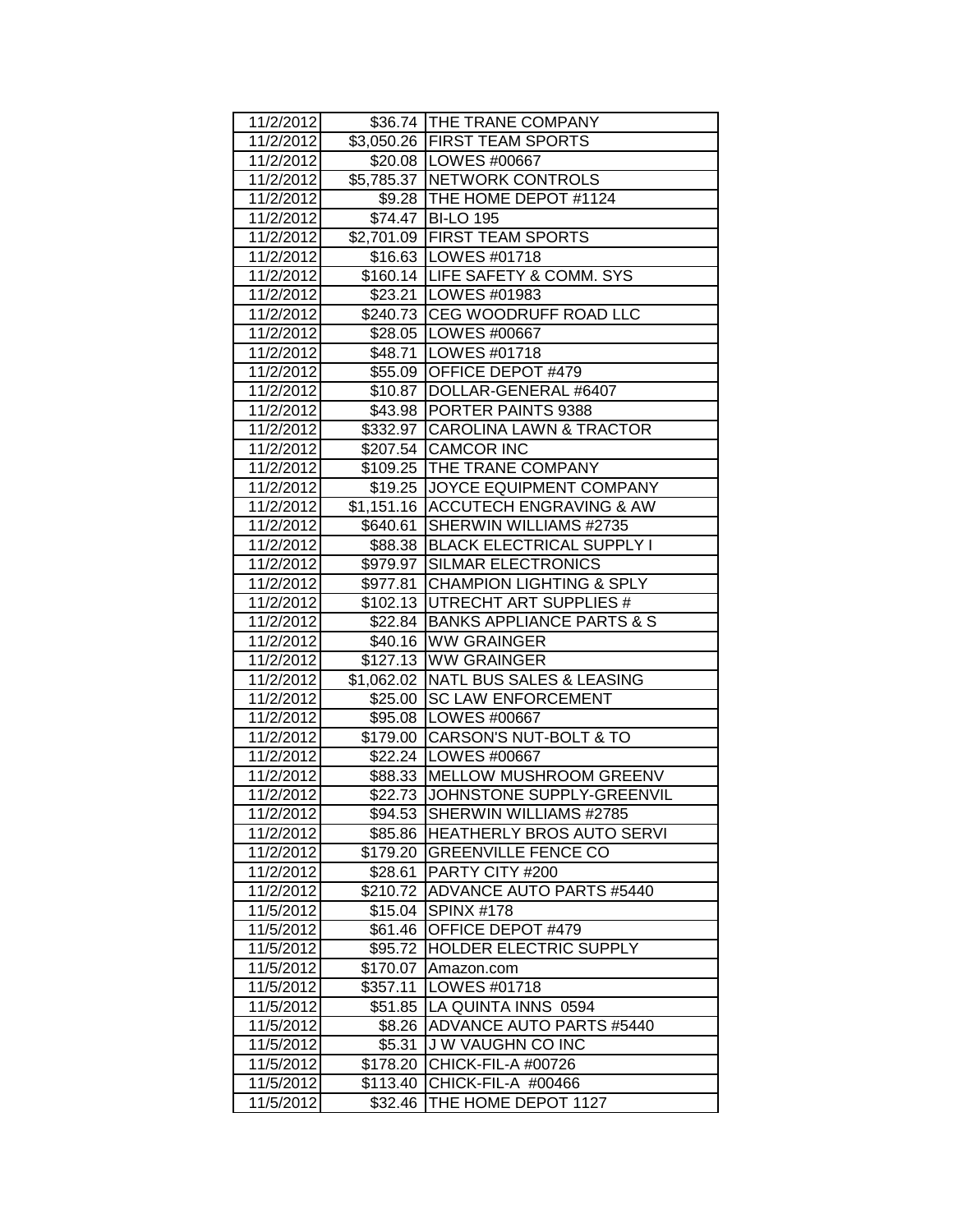| 11/5/2012 |            | \$110.84 LOWES #00667              |
|-----------|------------|------------------------------------|
| 11/5/2012 |            | \$95.34 0624 BP SP TRV RESC        |
| 11/5/2012 |            | \$75.68 HOLDER ELECTRIC SUPPLY     |
| 11/5/2012 |            | \$178.20 CHICK-FIL-A #00726        |
| 11/5/2012 |            | \$56.94   THE TRANE COMPANY        |
| 11/5/2012 |            | \$47.67 ACADEMY SPORTS #215        |
| 11/5/2012 | \$61.66    | JOHNSTONE SUPPLY-GREENVIL          |
| 11/5/2012 | \$125.61   | <b>TMS SOUTH</b>                   |
| 11/5/2012 | \$283.50   | CHICK-FIL-A #01076                 |
| 11/5/2012 |            | \$49.00 ROBOMATTER, INC            |
| 11/5/2012 |            | \$1,161.23 VIRCO INC.              |
| 11/5/2012 |            | \$13.77 THE HOME DEPOT #1126       |
| 11/5/2012 |            | \$126.04 FUDDRUCKERS 7097          |
| 11/5/2012 | \$61.01    | SAUNDERS OFFICE SUPPLY             |
| 11/5/2012 |            | \$90.97 HOLIDAY INN EXPRESS & STE  |
| 11/5/2012 | \$60.00    | RACEWAY6745 54067459               |
| 11/5/2012 |            | (\$179.84) THE TRANE COMPANY       |
| 11/5/2012 |            | \$249.20 LOWES #00528              |
| 11/5/2012 |            | \$32.00 HARBOR FREIGHT TOOLS 96    |
| 11/5/2012 |            | \$95.10 JJOHNSTONE SUPPLY-GREENVIL |
| 11/5/2012 | \$117.60   | <b>BLACK ELECTRICAL SUPPLY I</b>   |
| 11/5/2012 | \$196.02   | CHICK-FIL-A #00726                 |
| 11/5/2012 | \$162.00   | <b>CUSTOM SIGNS</b>                |
| 11/5/2012 | \$122.19   | <b>PETSMART INC 1300</b>           |
| 11/5/2012 | \$30.01    | SUNOCO 0643315500                  |
| 11/5/2012 | \$33.90    | <b>IDSUPERSTOR</b>                 |
| 11/5/2012 | \$60.11    | KANPAI OF TOKYO- GREENVIL          |
| 11/5/2012 | \$501.35   | SHERWIN WILLIAMS #2628             |
| 11/5/2012 | \$321.53   | IC C DICKSON CO 1063               |
| 11/5/2012 | \$362.05   | <b>THE TRANE COMPANY</b>           |
| 11/5/2012 | \$91.27    | <b>THE TRANE COMPANY</b>           |
| 11/5/2012 |            | \$25.10   TMS SOUTH                |
| 11/5/2012 | \$42.40    | OFFICE DEPOT #62                   |
| 11/5/2012 |            | \$137.43 BLACK ELECTRICAL SUPPLY I |
| 11/5/2012 |            | \$9.56 INGLES STORE #41            |
| 11/5/2012 |            | \$23.30 PARTY CITY #200            |
| 11/5/2012 | \$1,049.40 | C C DICKSON CO 1004                |
| 11/5/2012 | \$545.90   | <b>HOLDER ELECTRIC SUPPLY</b>      |
| 11/5/2012 | \$51.85    | LA QUINTA INNS 0594                |
| 11/5/2012 | \$50.00    | <b>HAPPY COW CREAMERY</b>          |
| 11/5/2012 | \$63.62    | CITY OF GREENVILLE ZOO             |
| 11/5/2012 | \$113.62   | MCMASTER-CARR                      |
| 11/5/2012 | \$41.98    | THE TRANE COMPANY                  |
| 11/5/2012 | \$75.79    | <b>TMS SOUTH</b>                   |
| 11/5/2012 | \$48.26    | CRESCENT SUPPLY COMPANY I          |
| 11/5/2012 | \$28.77    | JOHNSTONE SUPPLY-GREENVIL          |
| 11/5/2012 | \$25.00    | <b>SC LAW ENFORCEMENT</b>          |
| 11/5/2012 | \$234.67   | <b>CRESCENT SUPPLY COMPANY I</b>   |
| 11/5/2012 | \$81.41    | TMS SOUTH                          |
| 11/5/2012 | \$200.00   | <b>EXPERIENCE CAREER FAIR</b>      |
| 11/5/2012 | \$590.96   | COOK & BOARDMAN OF                 |
| 11/5/2012 | \$47.94    | <b>HICKORY POINT 33</b>            |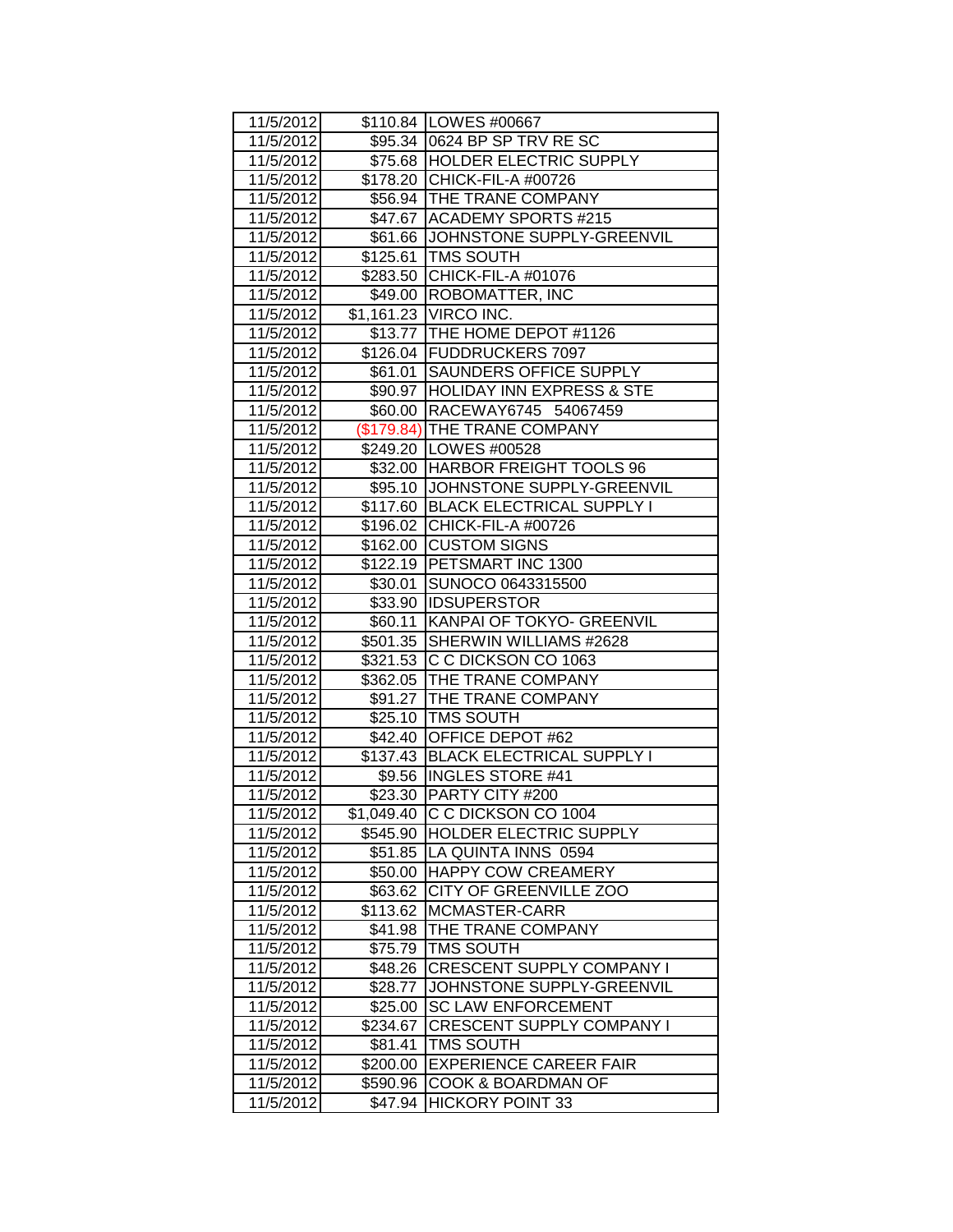| 11/5/2012 |            | \$175.62   FOLLETT LIBRARY RES        |
|-----------|------------|---------------------------------------|
| 11/5/2012 |            | \$18.83   TMS SOUTH                   |
| 11/5/2012 |            | \$316.26 JOYCE EQUIPMENT COMPANY      |
| 11/5/2012 |            | \$460.06 JJOHNSTONE SUPPLY-GREENVIL   |
| 11/5/2012 |            | \$25.00 SC LAW ENFORCEMENT            |
| 11/5/2012 |            | \$80.55 AAA SUPPLY - GVILLE           |
| 11/5/2012 |            | \$8,150.93 DMI DELL K-12 PTR          |
| 11/5/2012 | \$43.01    | <b>AAA SUPPLY - GVILLE</b>            |
| 11/5/2012 |            | \$317.97 THE TOOL SHED                |
| 11/5/2012 |            | \$71.55 TLF LILLIES ON MAIN           |
| 11/5/2012 | \$25.00    | <b>SC LAW ENFORCEMENT</b>             |
| 11/5/2012 |            | \$106.34 CARQUEST 01013663            |
| 11/5/2012 |            | \$40.84 HOBBY LOBBY #0318             |
| 11/5/2012 |            | \$180.13 BEST BUY 00002725            |
| 11/5/2012 |            | \$25.00 SC LAW ENFORCEMENT            |
| 11/5/2012 | \$26.44    | JOHNSTONE SUPPLY-GREENVIL             |
| 11/5/2012 | \$46.50    | BARNES & NOBLE #2221                  |
| 11/5/2012 |            | \$21.87 BLACK ELECTRICAL SUPPLY I     |
| 11/5/2012 |            | \$33.41   TMS SOUTH                   |
| 11/5/2012 |            | \$12,828.20 DMI DELL K-12 PTR         |
| 11/5/2012 | \$196.02   | CHICK-FIL-A #00726                    |
| 11/5/2012 | \$14.63    | <b>JAAA SUPPLY - GVILLE</b>           |
| 11/5/2012 | \$88.08    | BARNES & NOBLE #2221                  |
| 11/5/2012 | \$95.39    | STAPLS9233385863000                   |
| 11/5/2012 | \$233.92   | <b>BINSWANGER GLASS #043</b>          |
| 11/5/2012 | \$303.66   | JOHNSTONE SUPPLY-GREENVIL             |
| 11/5/2012 | \$58.93    | SCHOLASTIC INC. KEY 22                |
| 11/5/2012 | \$900.11   | <b>BLACK ELECTRICAL SUPPLY I</b>      |
| 11/5/2012 | \$321.30   | CLOTHINGSHOWROOM.CO                   |
| 11/5/2012 | \$45.75    | ADVANCE AUTO PARTS #5440              |
| 11/5/2012 | \$51.85    | LA QUINTA INNS 0594                   |
| 11/5/2012 | \$21.87    | <b>BLACK ELECTRICAL SUPPLY I</b>      |
| 11/5/2012 | \$263.90   | THE OLIVE GARD00016238                |
| 11/5/2012 | \$178.20   | CHICK-FIL-A #00726                    |
| 11/5/2012 |            | \$21.87   BLACK ELECTRICAL SUPPLY I   |
| 11/5/2012 |            | \$1,165.67 JJOHNSTONE SUPPLY-GREENVIL |
| 11/5/2012 | \$26.50    | <b>WILSONS 5 TO \$1 STORES</b>        |
| 11/5/2012 | \$30.00    | <b>VZWRLSS PRPAY AUTOPAY</b>          |
| 11/5/2012 | \$15.76    | <b>NAPA AUTO 0023416</b>              |
| 11/5/2012 | \$1,483.99 | <b>ADVANCE AUTO PARTS #5440</b>       |
| 11/5/2012 | \$2,516.37 | <b>BEST WESTERN HOTELS</b>            |
| 11/5/2012 | \$902.00   | <b>HAPPY COW CREAMERY</b>             |
| 11/5/2012 | \$142.74   | PIEDMONT ELEC DSTRBTRS                |
| 11/5/2012 | \$29.94    | 1STOPSQUARE                           |
| 11/5/2012 | \$94.21    | U S STYLE INC                         |
| 11/5/2012 | \$279.68   | COURTYARD BY MARRIOTT ALT             |
| 11/5/2012 | \$20.53    | HOBBY LOBBY #328                      |
| 11/5/2012 | \$8.35     | WM SUPERCENTER#1244                   |
| 11/5/2012 | \$302.40   | <b>HAWKINS TOWING INC</b>             |
| 11/5/2012 | \$751.83   | <b>KELLE</b>                          |
| 11/5/2012 | \$94.54    | BRAME SPECIALTY CO INC                |
| 11/5/2012 | \$75.00    | KANGAROO EXP #3061                    |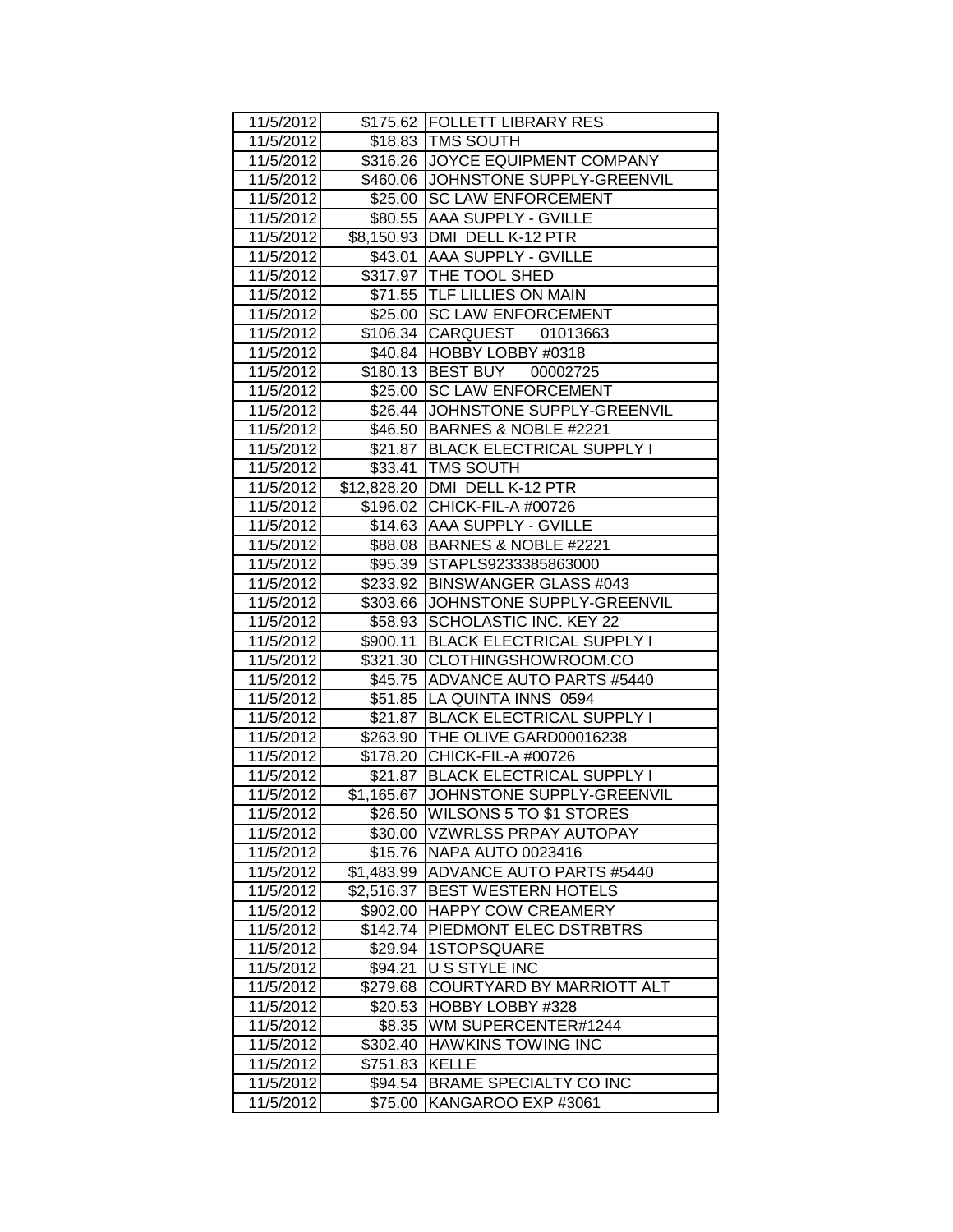| 11/5/2012              |                     | \$25.19 TMS SOUTH                                   |
|------------------------|---------------------|-----------------------------------------------------|
| 11/5/2012              |                     | \$150.00 SAMANTHA GRACE DESIGNS                     |
| 11/5/2012              |                     | \$30.40 JJOHNSTONE SUPPLY-GREENVIL                  |
| 11/5/2012              |                     | \$51.85 LA QUINTA INNS 0594                         |
| 11/5/2012              | \$938.42            | <b>HERITAGE FOOD SERVICE</b>                        |
| 11/5/2012              | \$486.56            | <b>HILTON HOTELS PALMR HS</b>                       |
| 11/5/2012              | \$36.89             | LITTLE CAESARS 0101 0013                            |
| 11/5/2012              | \$246.66            | <b>BOBCAT OF GREENVILLE</b>                         |
| 11/5/2012              | \$437.96            | <b>BLACK ELECTRICAL SUPPLY I</b>                    |
| 11/5/2012              | \$20.00             | <b>VZWRLSS PRPAY AUTOPAY</b>                        |
| 11/5/2012              | \$41.79             | AC MOORE STR 58                                     |
| 11/5/2012              |                     | (\$33.90) PAYPAL EXPANDINGEX                        |
| 11/5/2012              | \$50.09             | KANPAI OF TOKYO- GREENVIL                           |
| 11/5/2012              | \$19.60             | NAPA AUTO 0022603                                   |
| 11/5/2012              | \$198.67            | JOHNSTONE SUPPLY-GREENVIL                           |
| 11/5/2012              | \$298.48            | JOHNSTONE SUPPLY-GREENVIL                           |
| 11/5/2012              | \$19.58             | JOHNSTONE SUPPLY-GREENVIL                           |
| 11/5/2012              | \$13.52             | <b>TMS SOUTH</b>                                    |
| 11/5/2012              | \$1,114.11          | JOHNSTONE SUPPLY-GREENVIL                           |
| 11/5/2012              | \$25.00             | <b>SC LAW ENFORCEMENT</b>                           |
| 11/5/2012              | \$8.50              | THE HOME DEPOT 1127                                 |
| 11/5/2012              | \$129.79            | SHERWIN WILLIAMS #2735                              |
| 11/5/2012              | \$90.97             | <b>HOLIDAY INN EXPRESS &amp; STE</b>                |
| 11/5/2012              | \$140.00            | SUBWAY<br>00482315                                  |
| 11/5/2012              | \$985.80            | <b>NORFOLK WIRE &amp; ELECTRONIC</b>                |
| 11/5/2012              | \$217.79            | <b>AAA SUPPLY - GVILLE</b>                          |
| 11/5/2012              | \$160.00            | <b>SC PARK SERVICE</b>                              |
| 11/5/2012              | \$72.76             | <b>THE TRANE COMPANY</b>                            |
| 11/5/2012              | \$6.61              | <b>JW VAUGHN CO INC</b>                             |
| 11/5/2012              | \$45.94             | THE HOME DEPOT 1119                                 |
| 11/5/2012              | \$69.29             | NAPA AUTO 0022603                                   |
| 11/5/2012              | \$29.00             | <b>LOWES #01718</b>                                 |
| 11/5/2012              | \$193.47            | Amazon.com                                          |
| 11/5/2012              | \$51.85             | LA QUINTA INNS 0594                                 |
| 11/5/2012              | \$13.08             | <b>INGLES STORE #206</b>                            |
| 11/5/2012              | \$46.53             | <b>J W VAUGHN CO INC</b>                            |
| 11/5/2012              |                     | (\$432.19) CHRISTOPHER TRUCKS                       |
| 11/5/2012              | \$17.86             | <b>TMS SOUTH</b><br><b>ADVANCE AUTO PARTS #5440</b> |
| 11/5/2012<br>11/5/2012 | \$47.78<br>\$20.14  | TMS SOUTH                                           |
| 11/5/2012              | \$42.45             | <b>TMS SOUTH</b>                                    |
| 11/5/2012              | \$32.36             | CAROLINA LAWN & TRACTOR                             |
| 11/5/2012              | \$84.11             | AAA SUPPLY - GVILLE                                 |
| 11/5/2012              | \$822.23            | <b>BLANCHARD MACHINERY</b>                          |
|                        |                     | <b>CSO RESEARCH INC</b>                             |
| 11/5/2012<br>11/5/2012 | \$200.00<br>\$18.08 | JOHNSTONE SUPPLY-GREENVIL                           |
| 11/5/2012              | \$449.47            | RONNIES RESTAURANT                                  |
| 11/5/2012              | \$69.48             | LOWES #00528                                        |
| 11/5/2012              | \$90.97             | <b>HOLIDAY INN EXPRESS &amp; STE</b>                |
| 11/5/2012              | \$526.14            | <b>FAIRFIELD INN-COLUMBIA NW</b>                    |
|                        |                     |                                                     |
|                        |                     |                                                     |
| 11/5/2012<br>11/5/2012 | \$11.29<br>\$167.70 | CHICK-FIL-A #00466<br>HAYWOOD MALL 4825             |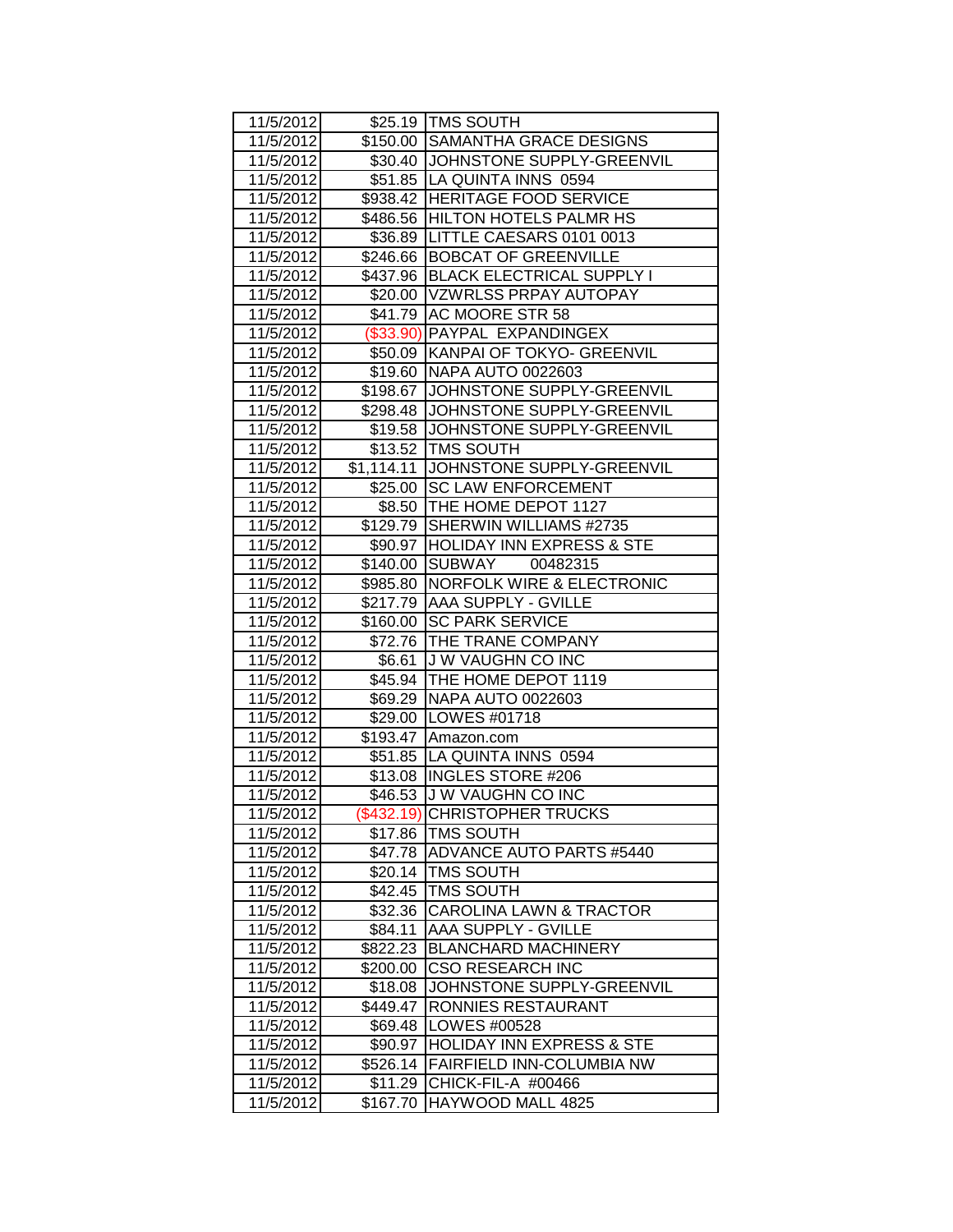| 11/5/2012              |                     | \$1,408.01   TPP THATPETPLACE                         |
|------------------------|---------------------|-------------------------------------------------------|
| 11/5/2012              |                     | \$439.56 HAMPTON INN I-20 CLEM                        |
| 11/5/2012              |                     | \$68.85 GOS// GREENVILLE OFFICE S                     |
| 11/5/2012              |                     | \$253.28   BARNES & NOBLE #2558                       |
| 11/5/2012              |                     | \$34.88   TMS SOUTH                                   |
| 11/5/2012              |                     | \$134.83 THE TRANE COMPANY                            |
| 11/5/2012              |                     | \$55.06 ANDY OXY CO INC 6                             |
| 11/5/2012              | \$247.21            | CARRABBAS 9104                                        |
| 11/5/2012              |                     | \$249.10 PORTER PAINTS 9388                           |
| 11/5/2012              |                     | \$42.87 BARNES & NOBLE #2221                          |
| 11/5/2012              | \$80.00             | <b>ANDERSON BROS</b>                                  |
| 11/5/2012              |                     | \$58.78   DOMINO'S 5674                               |
| 11/5/2012              |                     | \$31.86   BI-LO 188                                   |
| 11/5/2012              |                     | \$138.64 FLINN SCIENTIFIC, I                          |
| 11/5/2012              |                     | \$73.46 KEVIN WHITAKER CHEVROLET                      |
| 11/5/2012              |                     | \$428.88 JOYCE EQUIPMENT COMPANY                      |
| 11/5/2012              |                     | \$3.10 ADVANCE AUTO PARTS #5440                       |
| 11/5/2012              |                     | \$30.08 VZWRLSS APOCC VISE                            |
| 11/5/2012              |                     | \$20.00 CAROLINA LOCKSMITHS                           |
| 11/5/2012              | \$265.00            | C C DICKSON CO 1004                                   |
| 11/5/2012              | \$201.08            | <b>HOLDER ELECTRIC SUPPLY</b>                         |
| 11/5/2012              | \$300.00            | <b>LIZARDS THICKET DUTCH SQU</b>                      |
| 11/5/2012              | \$31.31             | SUBWAY<br>00265082                                    |
| 11/5/2012              | \$30.51             | BARNES & NOBLE #2221                                  |
| 11/5/2012              | \$216.99            | <b>HERITAGE FOOD SERVICE</b>                          |
| 11/5/2012              | \$30.00             | VZWRLSS PRPAY AUTOPAY                                 |
| 11/5/2012              | \$60.00             | QT 1115 91011155                                      |
| 11/5/2012              |                     | \$196.02 CHICK-FIL-A #00726                           |
| 11/5/2012              |                     | \$27.00 LITTLE CAESARS 0101 0009                      |
| 11/5/2012              |                     | \$89.95   TMS SOUTH                                   |
| 11/5/2012              |                     | \$51.85   LA QUINTA INNS 0594                         |
| 11/5/2012              |                     | \$48.76 J L WYNN AND SONS                             |
| 11/5/2012              | \$155.21            | <b>IMAGE PRINTING OF SC</b>                           |
| 11/5/2012              |                     | \$135.00   LITTLE CAESARS 0101 0015                   |
| 11/5/2012              | \$140.00            | SUBWAY<br>00482315                                    |
| 11/5/2012              |                     | \$43.23 J L WYNN AND SONS                             |
| 11/5/2012              | \$157.45            | <b>THE OLIVE GARD00012310</b>                         |
| 11/5/2012              | \$59.95             | <b>ACT REGISTRATION</b>                               |
| 11/5/2012              | \$25.44             | 0624 BP SP TRV RE SC                                  |
| 11/5/2012              | \$406.74            | <b>WAGS R.V. SERVICE</b><br><b>SILMAR ELECTRONICS</b> |
| 11/5/2012              | \$979.97            | SUBWAY<br>00482315                                    |
| 11/5/2012<br>11/5/2012 | \$360.00            | TMS SOUTH                                             |
| 11/5/2012              | \$20.89             | <b>LANDSCAPERS SUPPLY</b>                             |
| 11/5/2012              | \$46.62<br>\$339.22 | <b>PRO AUTO PARTS WARE</b>                            |
| 11/5/2012              | \$4,607.68          | DMI DELL K-12 PTR                                     |
| 11/6/2012              | \$715.58            | LOWES #01983                                          |
| 11/6/2012              | \$1,112.85          | THE TRANE COMPANY                                     |
| 11/6/2012              | \$240.62            | PENSKE TRK LSG 026510                                 |
| 11/6/2012              | \$5.97              | PUBLIX #602                                           |
| 11/6/2012              | \$89.82             | Amazon.com                                            |
| 11/6/2012              | \$67.83             | CITGO CORNER MART #51                                 |
|                        |                     |                                                       |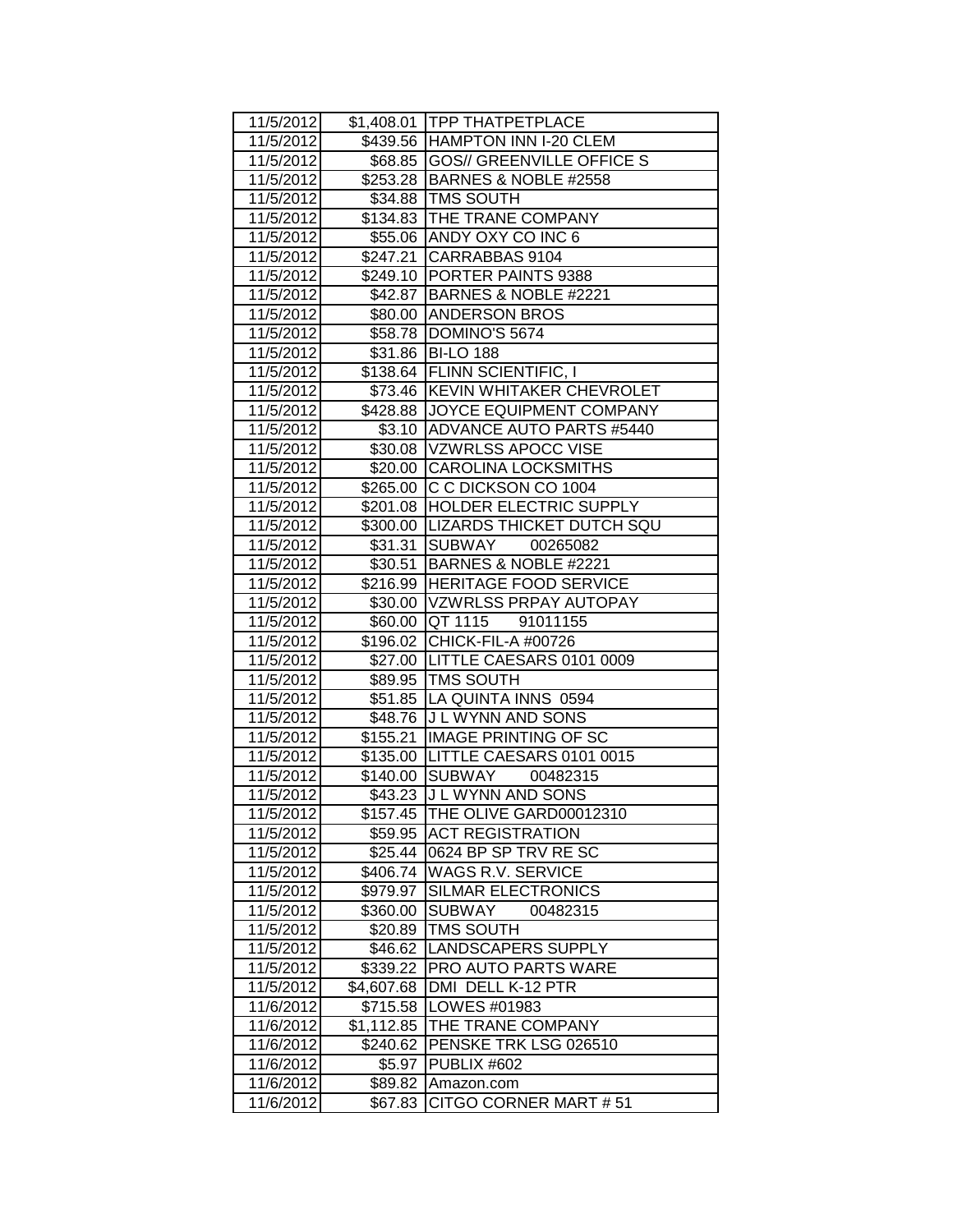| 11/6/2012 |             | \$56.88 Amazon.com                   |
|-----------|-------------|--------------------------------------|
| 11/6/2012 |             | \$98.05 C C DICKSON CO 1063          |
| 11/6/2012 |             | \$16.20   LOWES #00667               |
| 11/6/2012 |             | \$218.32 SMITHTURF AND IRRIGATI      |
| 11/6/2012 |             | \$116.60 CRESCENT SUPPLY COMPANY I   |
| 11/6/2012 |             | \$23.47 SHERWIN WILLIAMS #2628       |
| 11/6/2012 |             | \$33.90 OFFICE MAX                   |
| 11/6/2012 |             | \$154.08   LONG TRAILER & BODY SERVI |
| 11/6/2012 | \$25.00     | <b>SC LAW ENFORCEMENT</b>            |
| 11/6/2012 | \$14.37     | <b>CRESCENT SUPPLY COMPANY I</b>     |
| 11/6/2012 |             | (\$83.08) COOK & BOARDMAN OF         |
| 11/6/2012 |             | \$30.84   LOWES #00667               |
| 11/6/2012 |             | (\$47.68) BEST BUY 00002725          |
| 11/6/2012 |             | \$25.90 GREENVILLE TURF AND TRACT    |
| 11/6/2012 |             | \$6.25   DUNCANS HOME CENTER         |
| 11/6/2012 |             | \$74.70 WILCO 925 00009258           |
| 11/6/2012 | \$9.84      | <b>BI-LO 274</b>                     |
| 11/6/2012 |             | \$12.33 GREENVILLE TURF AND TRACT    |
| 11/6/2012 | \$407.57    | <b>HOLDER ELECTRIC SUPPLY</b>        |
| 11/6/2012 | \$79.49     | <b>NAPA AUTO 0023416</b>             |
| 11/6/2012 | \$49.04     | <b>NAPOLI PIZZERIA</b>               |
| 11/6/2012 |             | \$21.12 PORTER PAINTS 9388           |
| 11/6/2012 | \$50.00     | SPINX #166                           |
| 11/6/2012 | \$31.80     | <b>MOONVILLE SIGNS, INC</b>          |
| 11/6/2012 | \$11.53     | Amazon.com                           |
| 11/6/2012 | \$51.51     | <b>BI-LO 608</b>                     |
| 11/6/2012 | \$32.49     | <b>CRESCENT SUPPLY COMP INC</b>      |
| 11/6/2012 | \$42.67     | <b>FGS HARDWARE</b>                  |
| 11/6/2012 | \$184.55    | <b>GREENVILLE TURF AND TRACT</b>     |
| 11/6/2012 |             | \$75.00 LOVES COUNTRY 00003962       |
| 11/6/2012 |             | \$342.92 FATZ CAFE 4                 |
| 11/6/2012 |             | \$14.26   LOWES #01718               |
| 11/6/2012 |             | \$257.13 Amazon.com                  |
| 11/6/2012 |             | \$119.82 CHEERLEADING COMPANY        |
| 11/6/2012 |             | \$1,037.24   LOWES #01718            |
| 11/6/2012 |             | (\$153.98) HILTON HEAD QUALITY INN S |
| 11/6/2012 | \$564.00    | <b>SKILLSUSA ORG</b>                 |
| 11/6/2012 | \$46,945.05 | VZWRLSS IVR VE                       |
| 11/6/2012 | \$470.64    | <b>COOK &amp; BOARDMAN OF</b>        |
| 11/6/2012 | \$26.27     | <b>HOLDER ELECTRIC SUPPLY</b>        |
| 11/6/2012 | \$45.24     | PETSMART INC 1300                    |
| 11/6/2012 | \$44.40     | <b>ACADEMY SPORTS #219</b>           |
| 11/6/2012 | \$72.88     | C C DICKSON CO 1079                  |
| 11/6/2012 | \$83.21     | TRACTOR-SUPPLY-CO #0474              |
| 11/6/2012 | \$47.06     | LOWES #01718                         |
| 11/6/2012 | \$15.01     | LOWES #00667                         |
| 11/6/2012 | \$146.88    | Amazon.com                           |
| 11/6/2012 | \$551.20    | <b>CUSTOM SIGNS</b>                  |
| 11/6/2012 | \$199.04    | Amazon.com                           |
| 11/6/2012 | \$442.72    | LOWES #01983                         |
| 11/6/2012 | \$165.28    | PORTER PAINTS 9388                   |
| 11/6/2012 | \$11.84     | <b>GREENVILLE TURF AND TRACT</b>     |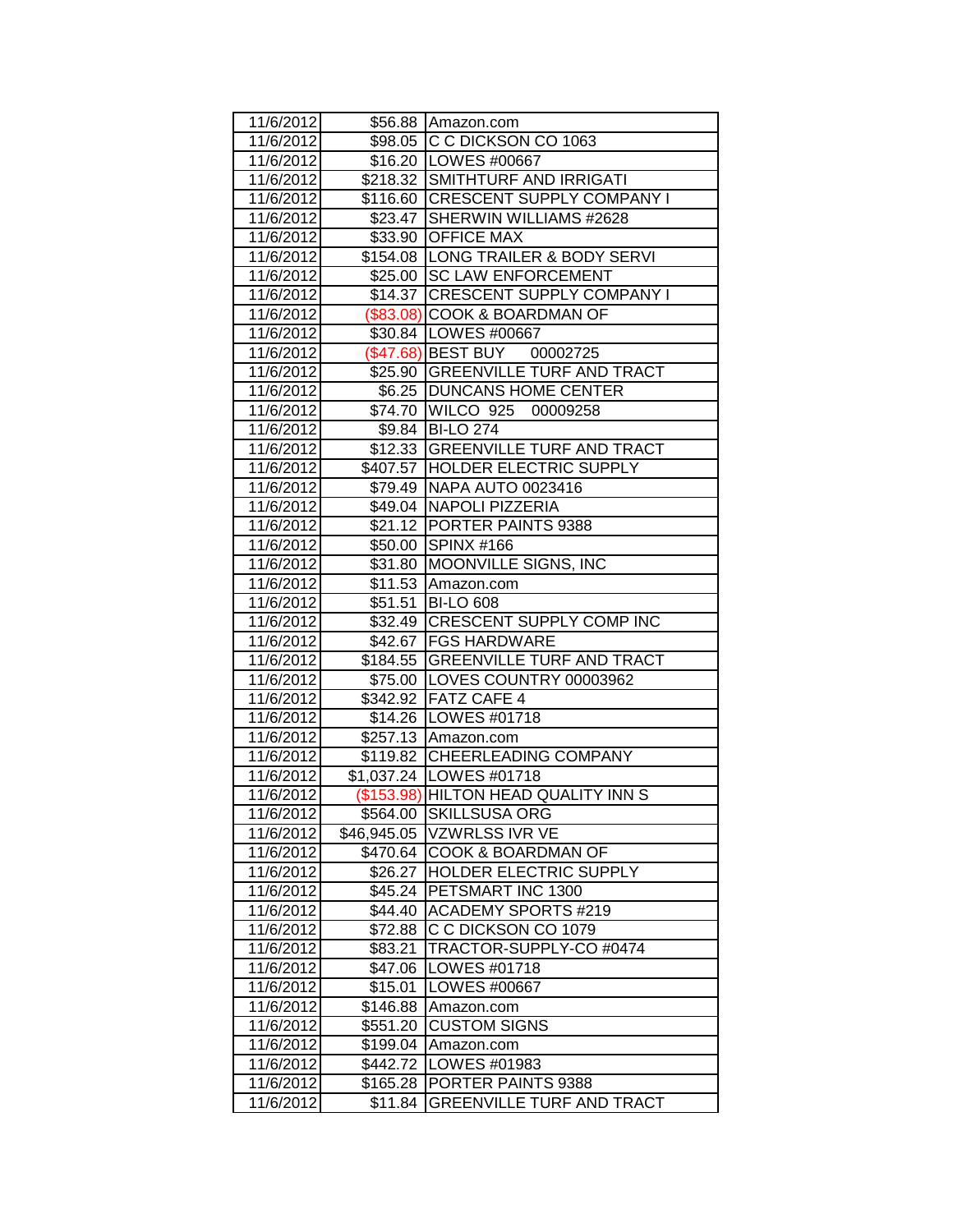| 11/6/2012              |                    | \$9.54 CRESCENT SUPPLY COMPANY I         |
|------------------------|--------------------|------------------------------------------|
| 11/6/2012              |                    | \$194.21 CAMCOR INC                      |
| 11/6/2012              |                    | \$14.31 CRESCENT SUPPLY COMP INC         |
| 11/6/2012              |                    | \$40.92 ANDY MARK INC                    |
| 11/6/2012              |                    | \$104.00 Amazon.com                      |
| 11/6/2012              |                    | \$1,034.35 LOWES #01718                  |
| 11/6/2012              | \$123.09           | SOCIAL STUDIES SCH SRV                   |
| 11/6/2012              | \$44.55            | QT 1115 91011155                         |
| 11/6/2012              |                    | \$306.48 GREENVILLE TURF AND TRACT       |
| 11/6/2012              | \$49.00            | <b>ASSOC SUPERV AND CURR</b>             |
| 11/6/2012              | \$123.62           | <b>COOK &amp; BOARDMAN OF</b>            |
| 11/6/2012              |                    | \$36.97  RADIOSHACK 00196238             |
| 11/6/2012              |                    | \$25.00 SC LAW ENFORCEMENT               |
| 11/6/2012              |                    | (\$25.42) TRACTOR SUPPLY #747            |
| 11/7/2012              | \$160.39           | <b>BI-LO 624</b>                         |
| 11/7/2012              | \$63.06            | <b>BUSINESS-SUPPLY.COM</b>               |
| 11/7/2012              | \$49.95            | <b>BI-LO 704</b>                         |
| 11/7/2012              |                    | \$139.47 KEVIN WHITAKER CHEVROLET        |
| 11/7/2012              |                    | \$200.24 WM SUPERCENTER#0640             |
| 11/7/2012              |                    | \$22.96 SCHOLASTIC INC. KEY 22           |
| 11/7/2012              |                    | \$33.90 THE HOME DEPOT 1127              |
| 11/7/2012              | \$163.09           | <b>TRIANGLE RENT A CAR LLC #</b>         |
| 11/7/2012              | \$292.38           | WM SUPERCENTER#0640                      |
| 11/7/2012              | \$49.90            | <b>TARGET</b><br>00011825                |
| 11/7/2012              | \$282.54           | <b>ELLIS FLOORING SALES #43</b>          |
| 11/7/2012              | \$163.09           | <b>TRIANGLE RENT A CAR LLC #</b>         |
|                        |                    |                                          |
| 11/7/2012              |                    | (\$18.09) LOWES #01718                   |
| 11/7/2012              | \$107.45           | <b>MEDIA MANAGEMENT SERVICE</b>          |
| 11/7/2012              | \$28.99            | <b>JORIENTAL TRADING CO</b>              |
| 11/7/2012              |                    | \$496.54 PRESENTATION SYSTEMS SO         |
| 11/7/2012              |                    |                                          |
| 11/7/2012              | \$150.00           | GOOGLE 4N6 Fanatics                      |
| 11/7/2012              | \$10.00            | EB LIVEWELL AT WORK N                    |
| 11/7/2012              |                    | \$50.83 TLF A ARRANGEMENT                |
| 11/7/2012              |                    | \$120.54 AMAZON MKTPLACE PMTS            |
| 11/7/2012              | \$24.07            | JOHNSTONE SUPPLY-GREENVIL                |
| 11/7/2012              | \$3.96             | <b>ADVANCE AUTO PARTS #5740</b>          |
| 11/7/2012              | \$44.10            | WM SUPERCENTER#0640                      |
| 11/7/2012              | (\$14.99)          | <b>SPINX #166</b>                        |
| 11/7/2012              | \$997.82           | <b>APPLE STORE #R355</b>                 |
| 11/7/2012              | (\$250.00)         | <b>EDISTO SALES &amp; RENTALS R</b>      |
| 11/7/2012              | \$117.60           | <b>BLACK ELECTRICAL SUPPLY I</b>         |
| 11/7/2012              | \$52.97            | AC MOORE STR 58                          |
| 11/7/2012              | \$223.18           | <b>MOORE &amp; BALLIEW OIL COMPA</b>     |
| 11/7/2012              | \$24.07            | JOHNSTONE SUPPLY-GREENVIL                |
| 11/7/2012              | \$23.74            | <b>STAPLES</b><br>00105536               |
| 11/7/2012              | \$32.12            | LOWES #00528                             |
| 11/7/2012              | \$9.97             | THE HOME DEPOT #1124                     |
| 11/7/2012              | \$15.85            | PARTY CITY #200                          |
| 11/7/2012              | \$19.82            | Amazon.com                               |
| 11/7/2012<br>11/7/2012 | \$20.85<br>\$55.91 | CARLSTEDTS LLC<br>U-HAULEXECUTIVE DETAIL |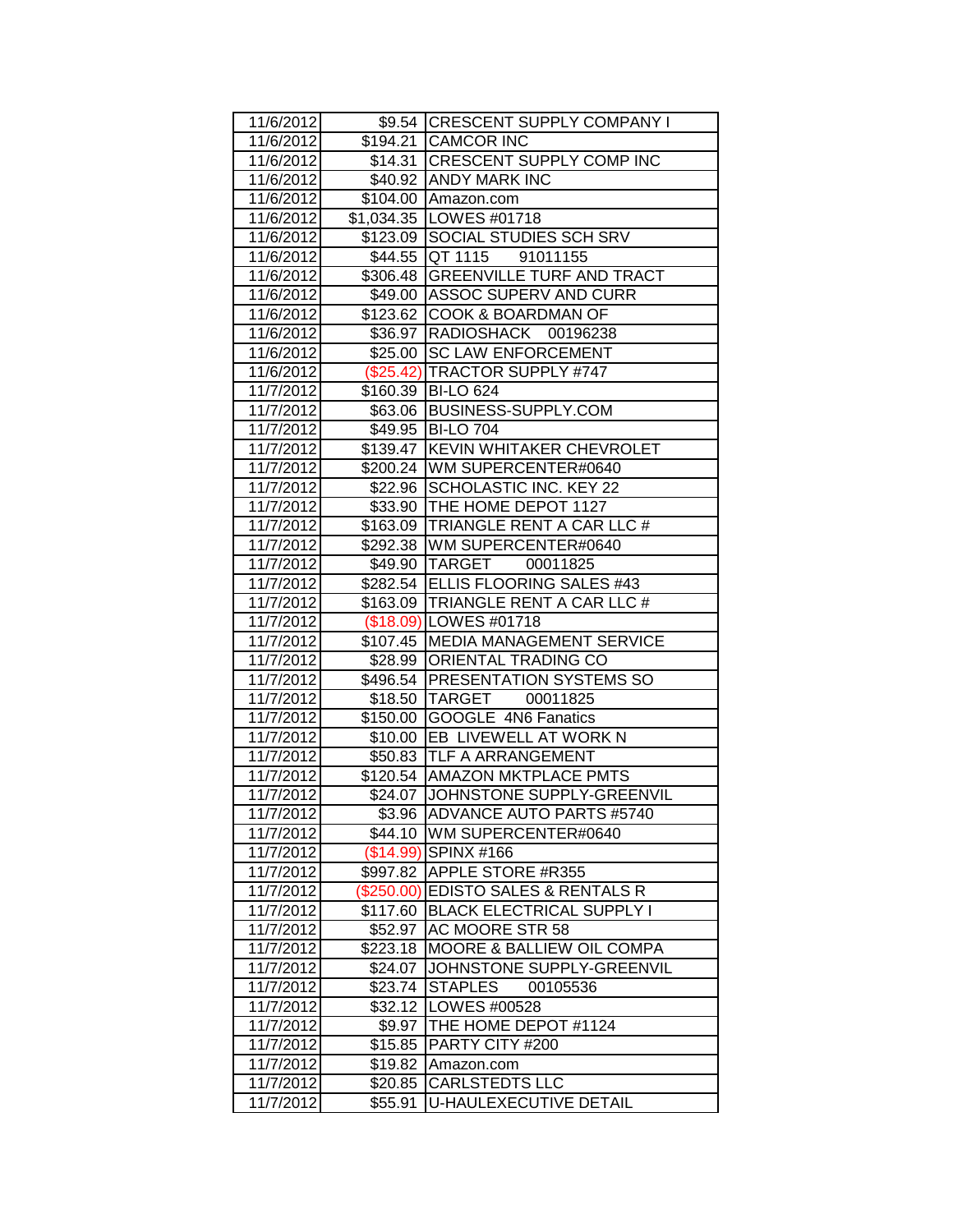| 11/7/2012              |                      | \$623.28 BC CANNON CO INC               |
|------------------------|----------------------|-----------------------------------------|
| 11/7/2012              |                      | \$74.00   NASSP1/NHS/NJHS/NASC          |
| 11/7/2012              |                      | \$45.00   0624 BP SP TRV RESC           |
| 11/7/2012              |                      | \$250.99   TARGET 00018705              |
| 11/7/2012              |                      | \$644.48   LOWES #01983                 |
| 11/7/2012              |                      | \$39.96 BI-LO 273                       |
| 11/7/2012              |                      | \$147.50 TRAVINIA ITALIAN KITCH         |
| 11/7/2012              | \$100.00             | 0624 BP SP TRV RE SC                    |
| 11/7/2012              | \$43.32              | JOHNSTONE SUPPLY-GREENVIL               |
| 11/7/2012              | \$15.97              | SCHOLASTIC INC. KEY 22                  |
| 11/7/2012              |                      | \$226.27   U-HAULEXECUTIVE DETAIL       |
| 11/8/2012              |                      | \$207.76   UPSTATE TROPHIES INC         |
| 11/8/2012              |                      | \$15.89 AUTOZONE #1010                  |
| 11/8/2012              | \$23.24              | <b>HOLDER ELECTRIC SUPPLY</b>           |
| 11/8/2012              |                      | \$25.18 C C DICKSON CO 1004             |
| 11/8/2012              | \$28.00              | EXPEDIA 151950829782                    |
| 11/8/2012              | \$44.05              | <b>BI-LO 608</b>                        |
| 11/8/2012              |                      | \$53.00 AAA LOCKSMITH & ALARM COM       |
| 11/8/2012              |                      | \$38.44 WM SUPERCENTER#2265             |
| 11/8/2012              |                      | \$151.72 SHERWIN WILLIAMS #2628         |
| 11/8/2012              |                      | \$120.27   GREENVILLE OFFICE SUPPLY     |
| 11/8/2012              | \$363.83             | <b>OFFICE DEPOT #1099</b>               |
| 11/8/2012              | \$15.88              | <b>STAPLES</b><br>00105536              |
| 11/8/2012              | \$10.88              | <b>WILSONS 5 TO \$1 STORES</b>          |
| 11/8/2012              | \$205.00             | <b>CITY OF GREENVILLE ZOO</b>           |
| 11/8/2012              | \$241.90             | DELTA AIR 0067145237816                 |
| 11/8/2012              |                      | \$5.22 LOWES #00667                     |
| 11/8/2012              | \$32.86              | DOLRTREE 930 00009308                   |
| 11/8/2012              | \$15.89              | RADIOSHACK 00187518                     |
| 11/8/2012              | \$42.83              | PUBLIX #632                             |
| 11/8/2012              |                      | \$73.69 THE TRANE COMPANY               |
| 11/8/2012              |                      | \$112.92 FORMS AND SUPPLY-AOPD          |
| 11/8/2012              | \$30.07              | <b>ILE BLEU</b>                         |
| 11/8/2012              |                      | \$105.95 APPLE STORE #R355              |
| 11/8/2012              |                      | \$57.88   WM SUPERCENTER#2265           |
| 11/8/2012              | \$25.00              | <b>SC LAW ENFORCEMENT</b>               |
| 11/8/2012              |                      | \$72.07 ROOTS                           |
| 11/8/2012              | \$720.00             | LAMINEX INC                             |
| 11/8/2012              |                      | <b>DELTA AIR</b><br>0067145241035       |
|                        | \$241.90             |                                         |
| 11/8/2012              | \$87.83              | HOLDER ELECTRIC SUPPLY                  |
| 11/8/2012              | \$293.47             | BED BATH & BEYOND #349                  |
| 11/8/2012              | \$19.08              | <b>COWART AWARDS</b>                    |
| 11/8/2012              | \$136.75             | HOLDER ELECTRIC SUPPLY                  |
| 11/8/2012              | \$36.74              | THE TRANE COMPANY                       |
| 11/8/2012              | \$52.94              | THE HOME DEPOT 1119                     |
| 11/8/2012              | \$231.08             | CRESCENT SUPPLY COMPANY I               |
| 11/8/2012              | \$20.73              | <b>CAROLINA INTL TRUCKS</b>             |
| 11/8/2012              | \$241.90             | DELTA AIR<br>0067145237814              |
| 11/8/2012              | \$241.90             | <b>DELTA AIR</b><br>0067145237817       |
| 11/8/2012              | \$31.78              | LOWES #01718                            |
| 11/8/2012<br>11/8/2012 | \$586.00<br>\$370.50 | <b>ANTHONY GRAPHICS</b><br>LOWES #01718 |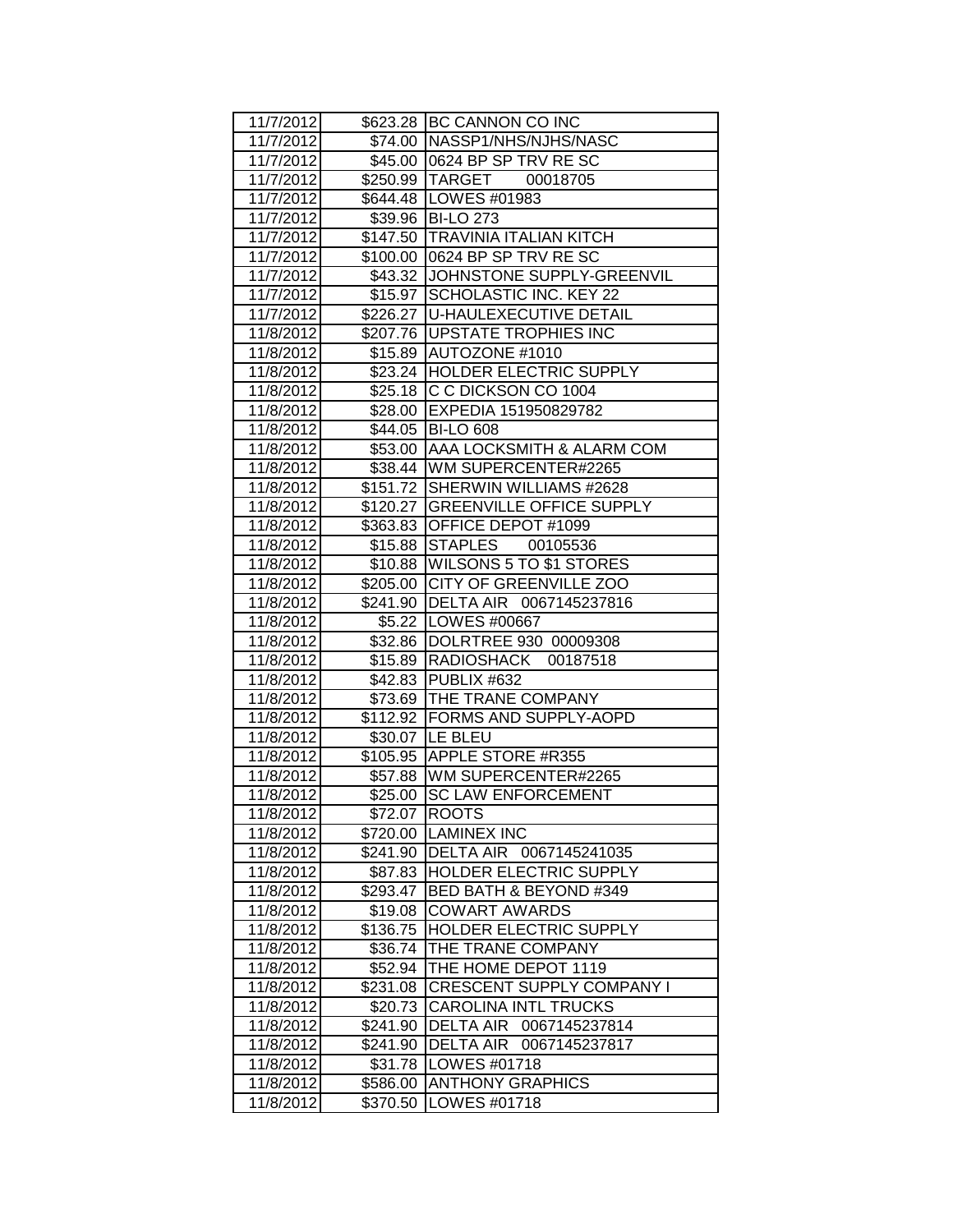| 11/8/2012 |          | \$116.71 CRESCENT SUPPLY COMPANY I |
|-----------|----------|------------------------------------|
| 11/8/2012 |          | \$296.12 GREENVILLE WATER SYSTEM   |
| 11/8/2012 |          | \$224.36 BED BATH & BEYOND #349    |
| 11/8/2012 |          | \$1,170.00 GOOGLE Stork Systems    |
| 11/8/2012 |          | \$558.45 FREESTYLE PHOTO           |
| 11/8/2012 |          | \$25.00 SC LAW ENFORCEMENT         |
| 11/8/2012 | \$225.00 | UNIVERSITY OF GA                   |
| 11/8/2012 | \$241.90 | DELTA AIR 0067145241033            |
| 11/8/2012 |          | \$1.73 LOWES #01983                |
| 11/8/2012 | \$241.90 | DELTA AIR 0067145241036            |
| 11/8/2012 | \$25.00  | <b>SC LAW ENFORCEMENT</b>          |
| 11/8/2012 |          | \$35.00 EXPEDIA 151950826911       |
| 11/8/2012 |          | \$228.88 GOS// GREENVILLE OFFICE S |
| 11/8/2012 | \$24.30  | GIGI'S CUPCAKES                    |
| 11/8/2012 |          | \$119.35   TRACTOR SUPPLY CO #1541 |
| 11/8/2012 | \$59.21  | LOWES #01718                       |
| 11/8/2012 | \$35.06  | WM SUPERCENTER#2265                |
| 11/8/2012 | \$241.90 | DELTA AIR 0067145241034            |
| 11/8/2012 |          | \$32.85 WM SUPERCENTER#0640        |
| 11/8/2012 |          | \$28.62 SAUNDERS OFFICE SUPPLY     |
| 11/8/2012 |          | \$56.94 THE TRANE COMPANY          |
| 11/8/2012 | \$39.96  | WM SUPERCENTER#0640                |
| 11/8/2012 | \$93.69  | W.P.LAW, INC                       |
| 11/8/2012 | \$86.71  | PUBLIX #602                        |
| 11/8/2012 | \$23.04  | <b>HOLDER ELECTRIC SUPPLY</b>      |
| 11/8/2012 | \$241.90 | DELTA AIR 0067145237815            |
| 11/8/2012 | \$203.50 | <b>ADI SECURITY PRD CB</b>         |
| 11/8/2012 | \$104.94 | <b>GREENVILLE ARMY STORE</b>       |
| 11/8/2012 |          | \$377.37 THE NATIONAL BETA CLUB    |
| 11/8/2012 | \$77.27  | <b>CRESCENT SUPPLY COMPANY I</b>   |
| 11/8/2012 | \$200.00 | WM SUPERCENTER#0631                |
| 11/8/2012 | \$30.73  | <b>BI-LO 57</b>                    |
| 11/8/2012 | \$7.97   | <b>FASTENAL COMPANY01</b>          |
| 11/8/2012 |          | \$23.30   LOWES #01718             |
| 11/8/2012 | \$779.10 | <b>SILMAR ELECTRONICS</b>          |
| 11/8/2012 | \$3.30   | WM SUPERCENTER#4583                |
| 11/8/2012 | \$8.48   | <b>CRESCENT SUPPLY COMPANY I</b>   |
| 11/8/2012 | \$241.90 | DELTA AIR<br>0067145237818         |
| 11/8/2012 | \$31.69  | <b>WARES AUTO AND TRUCK PART</b>   |
| 11/8/2012 | \$304.35 | <b>QUILL CORPORATION</b>           |
| 11/8/2012 | \$635.76 | THE TRANE COMPANY                  |
| 11/8/2012 | \$46.75  | USPS 45818006829808870             |
| 11/9/2012 | \$60.65  | THE TOOL SHED                      |
| 11/9/2012 | \$17.96  | WM SUPERCENTER#0640                |
| 11/9/2012 | \$4.65   | <b>TMS SOUTH</b>                   |
| 11/9/2012 | \$113.00 | J W VAUGHN CO INC                  |
| 11/9/2012 | \$635.10 | JOHNSTONE SUPPLY-GREENVIL          |
| 11/9/2012 | \$195.00 | JOYCE EQUIPMENT COMPANY            |
| 11/9/2012 | \$105.99 | OREILLY AUTO 00016253              |
| 11/9/2012 | \$218.58 | <b>CLINE HOSE &amp; HYDRAULICS</b> |
| 11/9/2012 | \$28.00  | <b>TEACHERSPAYTEACHERS</b>         |
| 11/9/2012 | \$92.87  | THE TOOL SHED                      |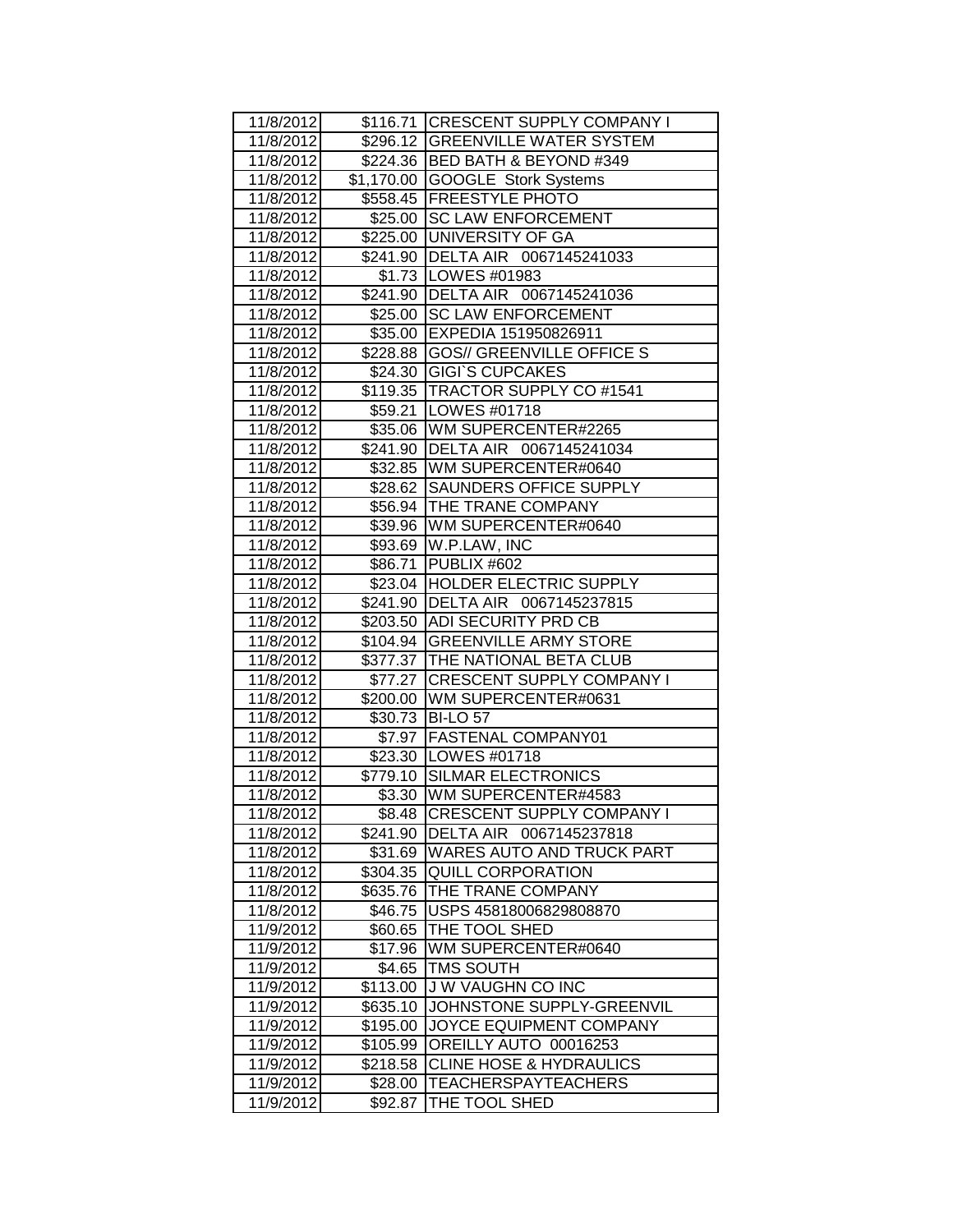| 11/9/2012 |             | \$21.20 ANDERSON STAMP AND ENGRAV    |
|-----------|-------------|--------------------------------------|
| 11/9/2012 |             | \$29.82   FOOD LION # 2644           |
| 11/9/2012 |             | \$525.92 BLACK ELECTRICAL SUPPLY I   |
| 11/9/2012 |             | \$437.01 PENN PRINTS INC             |
| 11/9/2012 |             | \$1,473.76 RAY'S VACUUM & SEWING     |
| 11/9/2012 | \$144.49    | <b>BWI - GREENVILLE/</b>             |
| 11/9/2012 | \$16.73     | SHERWIN WILLIAMS #2628               |
| 11/9/2012 | \$13.09     | C C DICKSON CO 1063                  |
| 11/9/2012 | \$126.90    | USPS 45880006929809035               |
| 11/9/2012 | \$176.51    | <b>TMS SOUTH</b>                     |
| 11/9/2012 | \$1,510.50  | <b>TJS CO</b>                        |
| 11/9/2012 | \$32.93     | <b>BI-LO 624</b>                     |
| 11/9/2012 |             | \$45.00 USPS 45362602729803178       |
| 11/9/2012 |             | \$72.22 CRESCENT SUPPLY COMPANY I    |
| 11/9/2012 |             | \$24.83   LOWES #00667               |
| 11/9/2012 | \$141.73    | NATL BUS SALES & LEASING             |
| 11/9/2012 | \$35,540.00 | NETWORK CONTROLS                     |
| 11/9/2012 | \$260.95    | <b>PBD SCHOOL BOOK DIV</b>           |
| 11/9/2012 |             | \$101.00 LOWES #01983                |
| 11/9/2012 |             | \$57.24   THE PINK MONOGRAM          |
| 11/9/2012 | \$54.97     | <b>BI-LO 608</b>                     |
| 11/9/2012 | \$31.59     | <b>THE HOME DEPOT 1119</b>           |
| 11/9/2012 | \$36.24     | JOHNSTONE SUPPLY-GREENVIL            |
| 11/9/2012 | \$126.90    | PETSMART INC 400                     |
| 11/9/2012 | \$152.86    | <b>BENNETTS' FRAME &amp; ART GAL</b> |
| 11/9/2012 | \$24.07     | JOHNSTONE SUPPLY-GREENVIL            |
| 11/9/2012 | \$1,327.64  | JOHNSTONE SUPPLY-GREENVIL            |
| 11/9/2012 | \$2.74      | WM SUPERCENTER#0640                  |
| 11/9/2012 | \$3.15      | THE HOME DEPOT 1127                  |
| 11/9/2012 | \$25.00     | <b>SC LAW ENFORCEMENT</b>            |
| 11/9/2012 |             | (\$170.05) NATL BUS SALES & LEASING  |
| 11/9/2012 |             | \$7.97   LOWES #01718                |
| 11/9/2012 | \$269.80    | <b>STEVE WEISS MUSIC INC</b>         |
| 11/9/2012 | \$20.33     | WM SUPERCENTER#0631                  |
| 11/9/2012 | \$5.77      | JOHNSTONE SUPPLY-GREENVIL            |
| 11/9/2012 | \$39.58     | WM SUPERCENTER#2687                  |
| 11/9/2012 | \$31.74     | <b>BATTERY SPECIALISTS</b>           |
| 11/9/2012 | \$1,490.61  | LOWES #01718                         |
| 11/9/2012 | \$262.80    | <b>COOK &amp; BOARDMAN OF</b>        |
| 11/9/2012 | \$79.53     | JOHNSTONE SUPPLY-GREENVIL            |
| 11/9/2012 | \$33.77     | LOWES #01983                         |
| 11/9/2012 | \$60.55     | LOWES #00667                         |
| 11/9/2012 | \$120.49    | WM SUPERCENTER#1244                  |
| 11/9/2012 | \$1,192.50  | <b>TJS CO</b>                        |
| 11/9/2012 | \$396.00    | THE CHILDRENS MUSEUM OF T            |
| 11/9/2012 | \$211.95    | APPLE STORE #R355                    |
| 11/9/2012 | \$298.97    | JOHNSTONE SUPPLY-GREENVIL            |
| 11/9/2012 | \$25.00     | <b>SC LAW ENFORCEMENT</b>            |
| 11/9/2012 | \$25.00     | <b>SC LAW ENFORCEMENT</b>            |
| 11/9/2012 | \$1,351.51  | THE R L BRYAN COMPANY                |
| 11/9/2012 | \$123.64    | CRESCENT SUPPLY COMP INC             |
| 11/9/2012 | \$14.42     | SHEALY ELECT 803-227-0599            |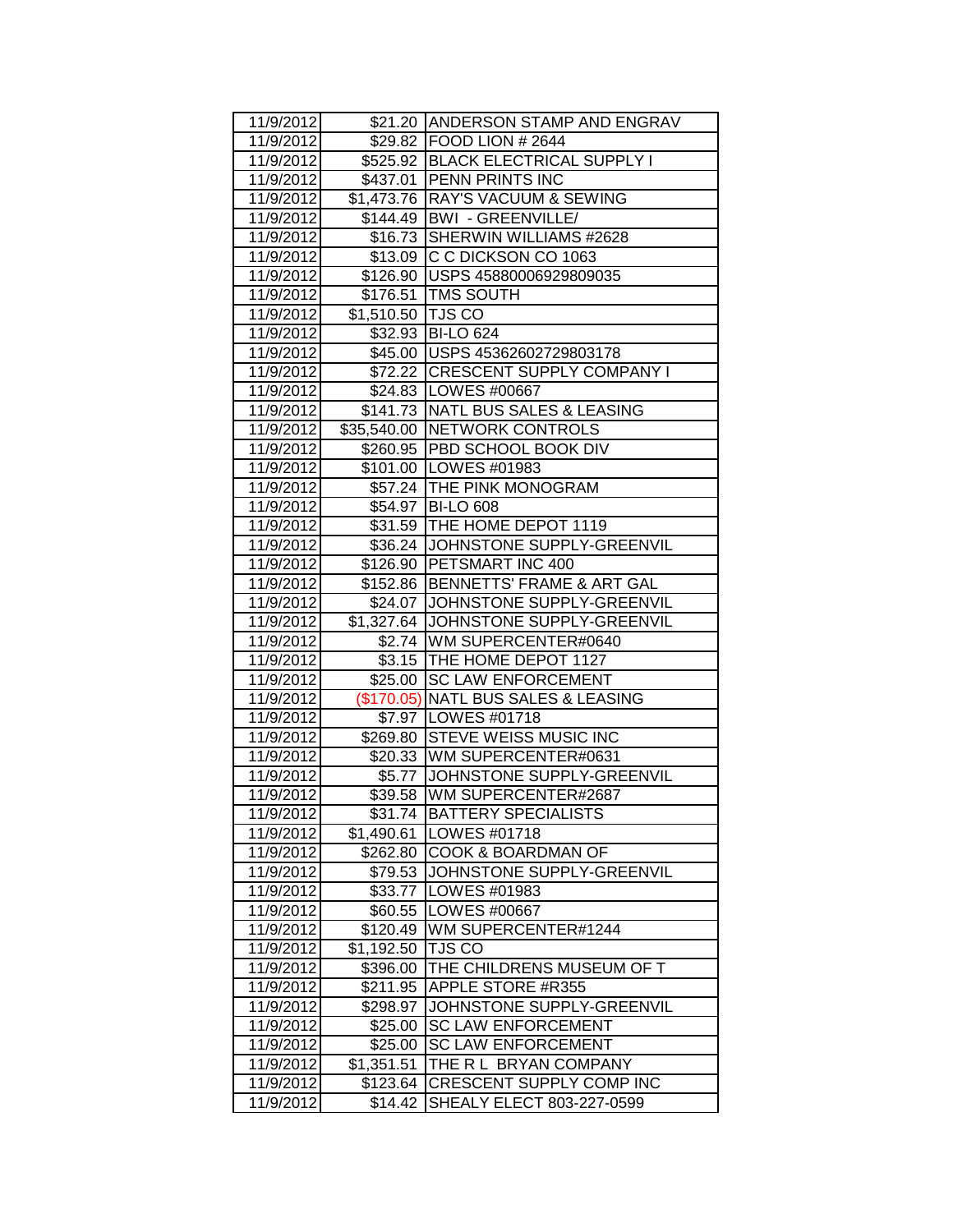| 11/9/2012                |                     | \$26.93 Amazon.com                             |
|--------------------------|---------------------|------------------------------------------------|
| 11/9/2012                |                     | \$184.49 JOHNSTONE SUPPLY-GREENVIL             |
| 11/9/2012                |                     | \$145.00   SQ CAROLINA PARTY PROFES            |
| 11/9/2012                |                     | \$14.99 PAYPAL AIRSERVER                       |
| 11/9/2012                |                     | \$76.45   FOOD LION # 2644                     |
| 11/9/2012                |                     | \$377.32   THE TOOL SHED                       |
| 11/9/2012                |                     | \$1,012.50 FIND GREAT PEOPLE                   |
| 11/9/2012                |                     | \$509.48   DBC BLICK ART MATERIAL              |
| 11/9/2012                |                     | \$146.20 WM SUPERCENTER#2265                   |
| 11/9/2012                |                     | (\$403.74) HMCO BOOKS                          |
| 11/9/2012                |                     | \$821.22 CELEBRATING HOME                      |
| 11/9/2012                |                     | \$42.07   INGLES STORE #32                     |
| 11/9/2012                |                     | \$7,182.09 ATT CONS PHONE PMT                  |
| 11/9/2012                |                     | \$694.64 AAA SUPPLY - GVILLE                   |
| 11/9/2012                |                     | \$136.74 LOWES #00667                          |
| 11/9/2012                | \$51.51             | <b>KIMBALL MIDWEST</b>                         |
| 11/9/2012                | \$19.39             | JOHNSTONE SUPPLY-GREENVIL                      |
| 11/9/2012                | \$918.00            | <b>PBD SCHOOL BOOK DIV</b>                     |
| 11/9/2012                | \$24.07             | <b>JOHNSTONE SUPPLY-GREENVIL</b>               |
| 11/9/2012                | \$298.97            | JOHNSTONE SUPPLY-GREENVIL                      |
| 11/9/2012                | \$26.39             | MCMASTER-CARR                                  |
| 11/9/2012                | \$105.98            | <b>PARTY CITY #294</b>                         |
| 11/9/2012                | \$9.53              | PETSMART INC 1300                              |
| 11/9/2012                | \$183.34            | <b>HAWKINS TOWING INC</b>                      |
| 11/9/2012                | \$40.07             | <b>NORFOLK WIRE &amp; ELECTRONIC</b>           |
| 11/9/2012                | \$6.91              | THE HOME DEPOT 1127                            |
|                          |                     |                                                |
| 11/9/2012                | \$343.44            | <b>TJS CO</b>                                  |
| 11/9/2012                | \$84.80             | <b>AMAZING THREADS</b>                         |
| 11/9/2012                | \$682.91            | COSTUME CURIO INC                              |
| 11/9/2012                | \$215.53            | LOWES #00667                                   |
| 11/9/2012                | \$172.22            | WM SUPERCENTER#2687                            |
| 11/9/2012                | \$14.81             | AUTOZONE #1010                                 |
| 11/9/2012                | \$117.49            | <b>FUDDRUCKERS OF GRE</b>                      |
| 11/9/2012                | \$115.44            | <b>BI-LO 653</b>                               |
| 11/9/2012                | \$744.00            | THE PEACE CENTER FOR THE                       |
| 11/9/2012                | \$42.19             | SKS BOTTLE&PACKAGING INC                       |
| 11/9/2012                | \$16.94             | OREILLY AUTO 00018838                          |
| 11/9/2012                | \$399.50            | DRAMATIC PUBLISHING CO IN                      |
| 11/9/2012                | \$5.87              | <b>BATTERY SPECIALISTS</b>                     |
| 11/9/2012                | \$61.95             | PBD SCHOOL BOOK DIV                            |
| 11/9/2012                | \$10.54             | <b>CRESCENT SUPPLY COMP INC</b>                |
| 11/9/2012                | \$2,591.80          | <b>CAMCOR INC</b>                              |
| 11/9/2012                | \$183.06            | PLN PRICELINE.COM HTL                          |
| 11/9/2012                | \$25.00             | <b>SC LAW ENFORCEMENT</b>                      |
| 11/9/2012                | \$213.39            | <b>FOLLETT LIBRARY RES</b>                     |
| 11/12/2012               | \$304.42            | PUBLIX #531                                    |
| 11/12/2012               | \$92.11             | THE TRANE COMPANY                              |
| 11/12/2012               | \$8.00              | <b>SC LAW ENFORCEMENT</b>                      |
| 11/12/2012               | \$69.17             | JOHNSTONE SUPPLY-GREENVIL                      |
| 11/12/2012               | \$70.59             | <b>HP SERVICES</b>                             |
| 11/12/2012<br>11/12/2012 | \$351.82<br>\$13.66 | <b>FIRST TEAM SPORTS</b><br>PANERA BREAD #4380 |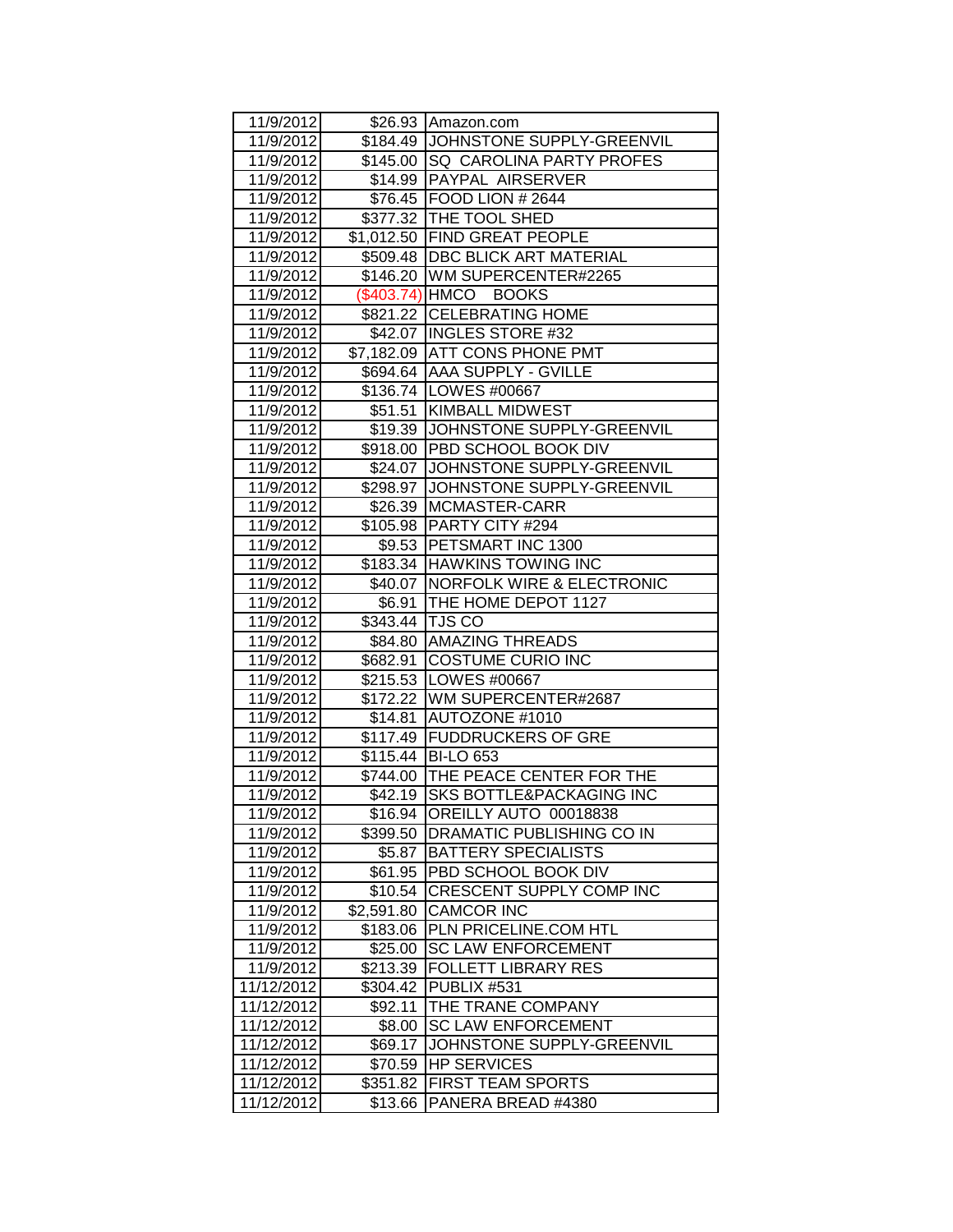| 11/12/2012 |            | \$276.72 SHARP BUSINESS SYS-SC     |
|------------|------------|------------------------------------|
| 11/12/2012 |            | \$10.60  LOFTIS PRINTING CO INC    |
| 11/12/2012 |            | \$4.24   DOLRTREE 5028 00050286    |
| 11/12/2012 |            | \$35.05 CHICK-FIL-A #00713         |
| 11/12/2012 |            | \$19.07 COUNTRY BOY'S GARDEN CENT  |
| 11/12/2012 | \$51.85    | SC.GOV                             |
| 11/12/2012 | \$1,950.00 | <b>PAYPAL USATESTPREP</b>          |
| 11/12/2012 | \$625.93   | <b>HOBART SERVICE-SE</b>           |
| 11/12/2012 | \$8.00     | <b>SC LAW ENFORCEMENT</b>          |
| 11/12/2012 | \$40.43    | <b>STOP A MINIT #16</b>            |
| 11/12/2012 | \$6.25     | <b>CRESCENT SUPPLY COMPANY I</b>   |
| 11/12/2012 |            | \$593.40 HAMPTON INN GREENVILLE GS |
| 11/12/2012 |            | \$40.26   LANDSCAPERS SUPPLY       |
| 11/12/2012 |            | \$3,613.49 EXTREMETEES             |
| 11/12/2012 | \$34.51    | J W VAUGHN CO INC                  |
| 11/12/2012 | \$8.00     | <b>ISC LAW ENFORCEMENT</b>         |
| 11/12/2012 | \$379.81   | <b>THE TRANE COMPANY</b>           |
| 11/12/2012 | \$50.00    | <b>ZA'S BRICK OVEN PI</b>          |
| 11/12/2012 | \$119.56   | <b>KRISPY KREME DOUGH</b>          |
| 11/12/2012 |            | \$3.45   TMS SOUTH                 |
| 11/12/2012 | \$25.00    | <b>SC LAW ENFORCEMENT</b>          |
| 11/12/2012 | \$279.77   | <b>FIRST TEAM SPORTS</b>           |
| 11/12/2012 | \$29.62    | JOHNSTONE SUPPLY-GREENVIL          |
| 11/12/2012 | \$81.36    | WM SUPERCENTER#4583                |
| 11/12/2012 | \$24.07    | JOHNSTONE SUPPLY-GREENVIL          |
| 11/12/2012 | \$25.00    | <b>KK INSURANCE</b>                |
| 11/12/2012 | \$2,960.23 | <b>ART TO REMEMBER</b>             |
| 11/12/2012 | \$25.00    | <b>SC LAW ENFORCEMENT</b>          |
| 11/12/2012 | \$207.56   | WM SUPERCENTER#2687                |
| 11/12/2012 | \$24.07    | JOHNSTONE SUPPLY-GREENVIL          |
| 11/12/2012 | \$623.84   | <b>GARDEN RIDGE - 018</b>          |
| 11/12/2012 | \$25.00    | <b>SC LAW ENFORCEMENT</b>          |
| 11/12/2012 | \$58.24    | ISAUNDERS OFFICE SUPPLY            |
| 11/12/2012 | \$8.00     | <b>SC LAW ENFORCEMENT</b>          |
| 11/12/2012 | \$129.46   | LOWES #00667                       |
| 11/12/2012 | \$25.00    | <b>SC LAW ENFORCEMENT</b>          |
| 11/12/2012 | \$68.76    | $\lfloor$ LOWES #01718             |
| 11/12/2012 | \$30.00    | VZWRLSS PRPAY AUTOPAY              |
| 11/12/2012 | \$621.00   | THE PEACE CENTER FOR THE           |
| 11/12/2012 | \$30.00    | WM SUPERCENTER#0640                |
| 11/12/2012 | \$55.85    | <b>BLACK ELECTRICAL SUPPLY I</b>   |
| 11/12/2012 | \$890.00   | <b>COUNTRY MEATS</b>               |
| 11/12/2012 | \$243.57   | PUBLIX #632                        |
| 11/12/2012 | \$36.06    | <b>BLACK ELECTRICAL SUPPLY I</b>   |
| 11/12/2012 | \$33.04    | SUBURBAN PAINT COMPANY             |
| 11/12/2012 | \$318.75   | HERITAGE FOOD SERVICE              |
| 11/12/2012 | \$283.02   | DMI DELL K-12 PTR                  |
| 11/12/2012 | \$49.49    | NAPA AUTO 0027617                  |
| 11/12/2012 | \$216.83   | NORFOLK WIRE & ELECTRONIC          |
| 11/12/2012 | \$25.00    | <b>SC LAW ENFORCEMENT</b>          |
| 11/12/2012 |            |                                    |
|            | \$8.00     | <b>SC LAW ENFORCEMENT</b>          |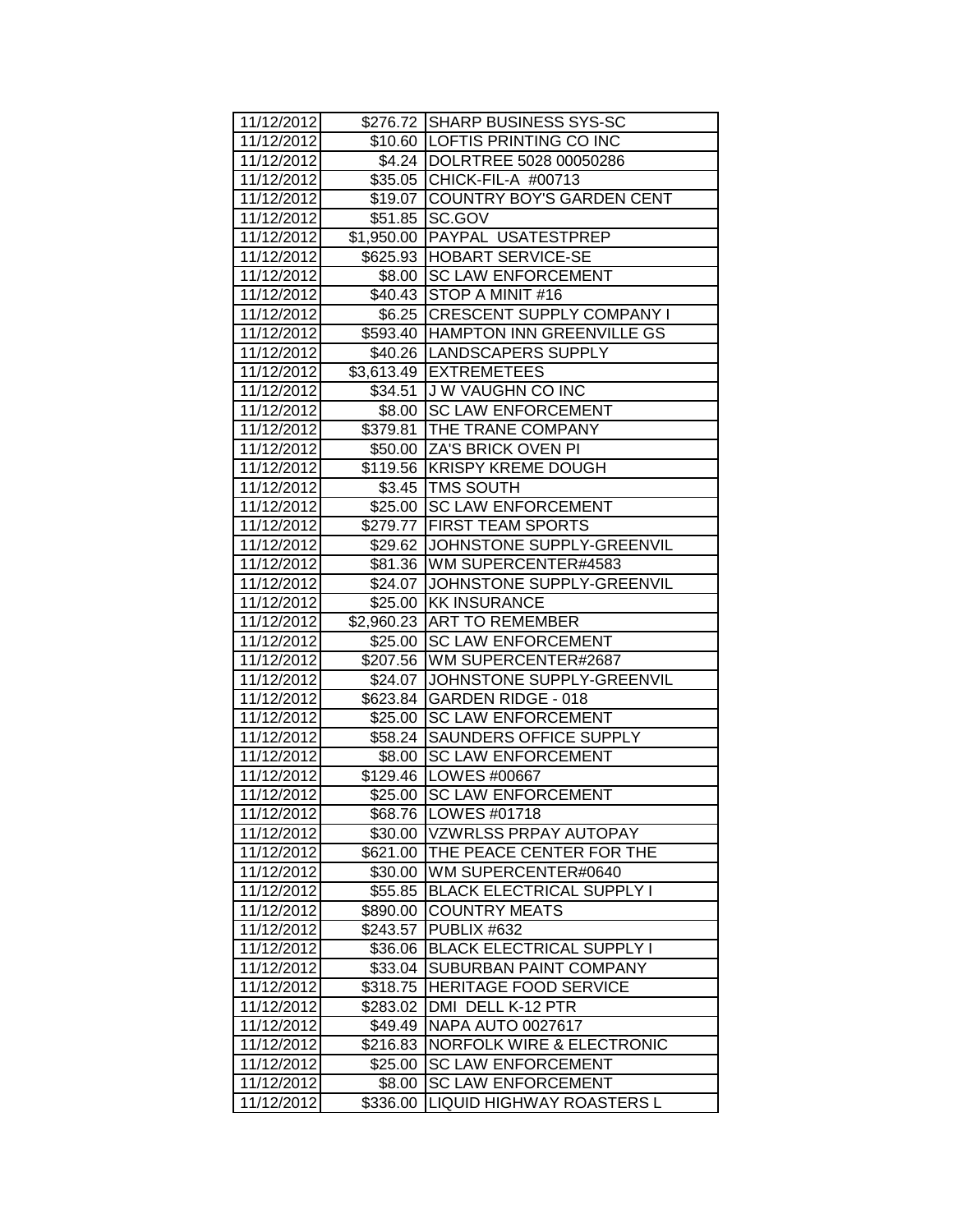| 11/12/2012 |                     | \$376.00 PAYPAL TEACHERGAMI           |
|------------|---------------------|---------------------------------------|
| 11/12/2012 |                     | \$68.00 FOOD LION # 2644              |
| 11/12/2012 |                     | \$3,174.70 APL APPLE ONLINE STORE     |
| 11/12/2012 |                     | \$122.83 THE TOOL SHED                |
| 11/12/2012 |                     | \$1,110.19 NAPA AUTO 0023416          |
| 11/12/2012 | $\overline{$}21.15$ | <b>FORMS AND SUPPLY - AOPD</b>        |
| 11/12/2012 | \$8.00              | <b>SC LAW ENFORCEMENT</b>             |
| 11/12/2012 | \$414.99            | <b>DESIGNS UNLIMITED</b>              |
| 11/12/2012 | \$306.19            | <b>HOLDER ELECTRIC SUPPLY</b>         |
| 11/12/2012 | \$23.56             | WM SUPERCENTER#4583                   |
| 11/12/2012 |                     | \$30.00 HATCHER GARDEN AND WOO        |
| 11/12/2012 |                     | \$8.00 SC LAW ENFORCEMENT             |
| 11/12/2012 |                     | \$85.22 ADVANCE AUTO PARTS #5440      |
| 11/12/2012 |                     | \$13.20 HANCOCK FABRICS 1443          |
| 11/12/2012 | \$227.98            | NAPA AUTO 0022603                     |
| 11/12/2012 | \$884.25            | STAINEDGLASSTILE.COM                  |
| 11/12/2012 |                     | \$34.48 SCUFFLETOWN ROAD MINI STO     |
| 11/12/2012 | \$198.00            | LIQUID HIGHWAY ROASTERS L             |
| 11/12/2012 |                     | \$1,554.09  TLF EXPRESSIONS UNLIMITED |
| 11/12/2012 |                     | \$1,093.71   WM SUPERCENTER#0631      |
| 11/12/2012 |                     | (\$33.75) GIRL SCOUTS OF MTNS TO      |
| 11/12/2012 |                     | \$37.00 CHILI'S GRILL 01101013        |
| 11/12/2012 | \$933.00            | <b>CAMBRIA AUDIO</b>                  |
| 11/12/2012 | \$83.68             | WM SUPERCENTER#2265                   |
| 11/12/2012 | \$8.00              | <b>SC LAW ENFORCEMENT</b>             |
| 11/12/2012 | \$212.93            | <b>LEGO EDUCATION</b>                 |
| 11/12/2012 | \$8.00              | <b>SC LAW ENFORCEMENT</b>             |
| 11/12/2012 |                     | \$50.08 VZWRLSS IVR VE                |
| 11/12/2012 | \$8.00              | <b>SC LAW ENFORCEMENT</b>             |
| 11/12/2012 | \$147.34            | HOMEDEPOT.COM                         |
| 11/12/2012 | \$220.95            | <b>POSITIVE PROMOTIONS</b>            |
|            |                     | THE HOME DEPOT 1119                   |
| 11/12/2012 | \$18.94             |                                       |
| 11/12/2012 | \$25.00             | <b>SC LAW ENFORCEMENT</b>             |
| 11/12/2012 |                     | \$21.00   THE CHILDRENS MUSEUM OF T   |
| 11/12/2012 |                     | \$63.38 CROWN TROPHY                  |
| 11/12/2012 |                     | \$63.02 0624 BP SP TRV RE SC          |
| 11/12/2012 | \$283.02            | JOYCE EQUIPMENT COMPANY               |
| 11/12/2012 | \$350.05            | THE SYSTEM DEPOT                      |
| 11/12/2012 | \$853.72            | THE TRANE COMPANY                     |
| 11/12/2012 | \$25.00             | <b>SC LAW ENFORCEMENT</b>             |
| 11/12/2012 | \$25.43             | OFFICE DEPOT #62                      |
| 11/12/2012 | \$8.00              | <b>SC LAW ENFORCEMENT</b>             |
| 11/12/2012 | \$24.16             | MICHAELS #3855                        |
| 11/12/2012 | \$152.33            | WM SUPERCENTER#4583                   |
| 11/12/2012 | \$217.04            | <b>GREENVILLE OFFICE SUPPLY</b>       |
| 11/12/2012 | \$143.10            | <b>BLACK ELECTRICAL SUPPLY I</b>      |
| 11/12/2012 | \$8.00              | <b>SC LAW ENFORCEMENT</b>             |
| 11/12/2012 | \$31.64             | <b>JRS MEDICAL</b>                    |
| 11/12/2012 | \$550.38            | <b>STAPLES</b><br>00118018            |
| 11/12/2012 | \$69.96             | <b>BWI - GREENVILLE/</b>              |
| 11/12/2012 | \$8.00              | <b>SC LAW ENFORCEMENT</b>             |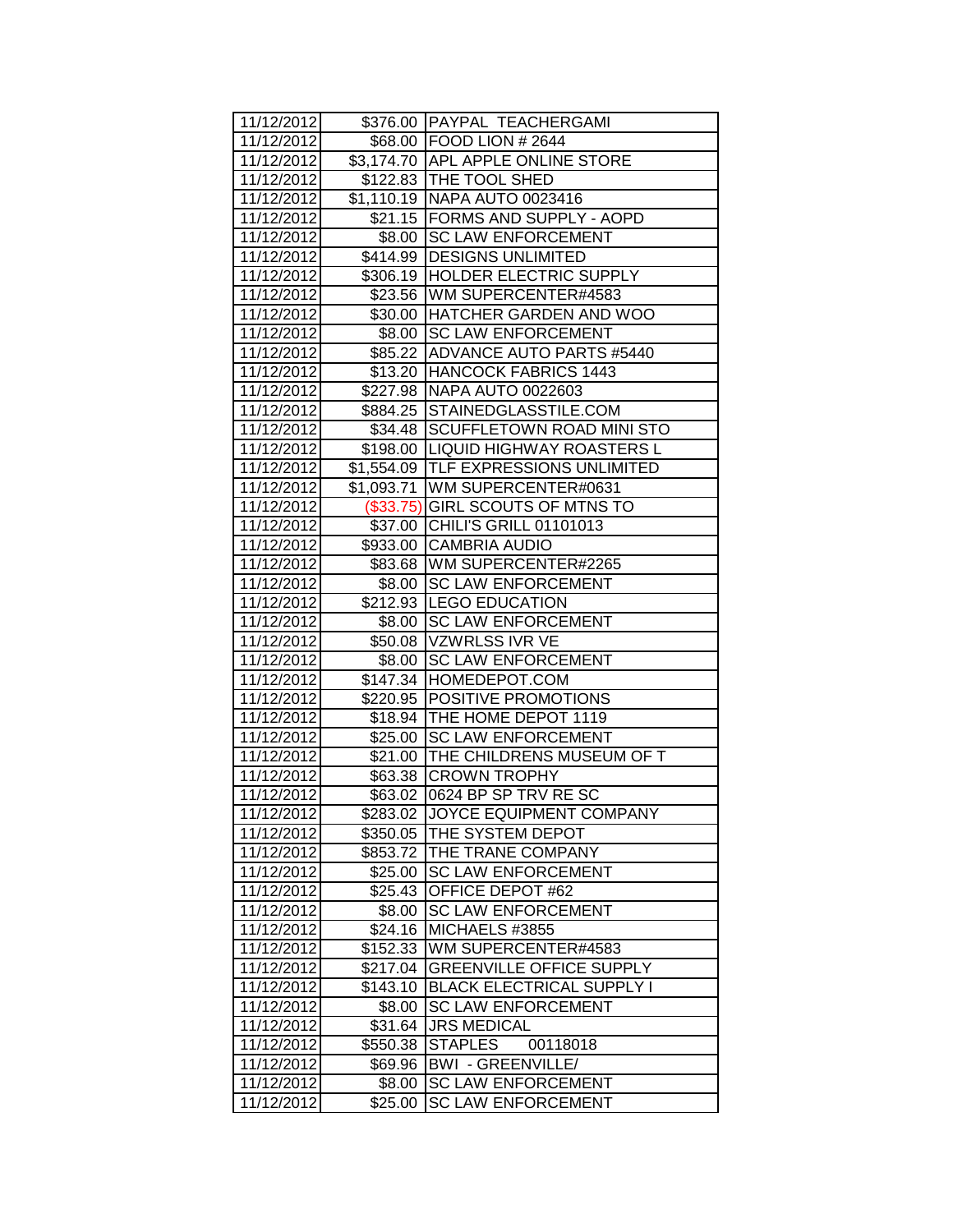| 11/12/2012 |            | \$25.00 SC LAW ENFORCEMENT       |
|------------|------------|----------------------------------|
| 11/12/2012 |            | \$128.87 HAMPTON INNS            |
| 11/12/2012 |            | \$123.79   LOWES #01718          |
| 11/12/2012 |            | \$1,017.19 SHARP BUSINESS SYS-SC |
| 11/12/2012 |            | \$36.00 CHARM FACTORY INC        |
| 11/12/2012 |            | \$40.00 UNTD WAY OF GREENVILLE   |
| 11/12/2012 | \$115.83   | WM SUPERCENTER#0640              |
| 11/12/2012 | \$18.89    | WM SUPERCENTER#0640              |
| 11/12/2012 | \$283.50   | CHICK-FIL-A #01076               |
| 11/12/2012 | \$8.00     | <b>SC LAW ENFORCEMENT</b>        |
| 11/12/2012 | \$32.40    | <b>THE LITTLE CAFE</b>           |
| 11/12/2012 |            | \$39.27 LOWES #00667             |
| 11/12/2012 |            | \$119.25 GIRL SCOUTS OF MTNS TO  |
| 11/12/2012 | \$24.07    | JOHNSTONE SUPPLY-GREENVIL        |
| 11/12/2012 | \$87.00    | <b>SQ SCAHPERD</b>               |
| 11/12/2012 | \$16.14    | THE UPS STORE 5547               |
| 11/12/2012 | \$24.33    | WM SUPERCENTER#0640              |
| 11/12/2012 | \$24.00    | <b>IBI-LO 273</b>                |
| 11/12/2012 | \$39.98    | <b>ADVANCE AUTO PARTS #5440</b>  |
| 11/12/2012 | \$18.29    | FEDEXOFFICE 00030940             |
| 11/12/2012 | \$28.70    | WM SUPERCENTER#2265              |
| 11/12/2012 | \$627.17   | <b>CUSTOM SIGNS</b>              |
| 11/12/2012 | \$8.00     | <b>SC LAW ENFORCEMENT</b>        |
| 11/12/2012 | \$15.54    | JOHNSTONE SUPPLY-GREENVIL        |
| 11/12/2012 | \$24.82    | <b>INGLES STORE #206</b>         |
| 11/12/2012 | \$132.84   | NAPA AUTO 0022603                |
| 11/12/2012 | \$248.97   | <b>BLACK ELECTRICAL SUPPLY I</b> |
| 11/12/2012 | \$16.80    | CHICK-FIL-A #01287               |
| 11/12/2012 | \$979.97   | <b>SILMAR ELECTRONICS</b>        |
| 11/12/2012 | \$10.59    | <b>ADVANCE AUTO PARTS #5440</b>  |
| 11/12/2012 | \$304.09   | MILE HIGH NET STORE              |
| 11/12/2012 | \$315.00   | SQ KONA ICE OF GREENVILL         |
| 11/12/2012 | \$8.00     | <b>SC LAW ENFORCEMENT</b>        |
| 11/12/2012 | \$9.50     | HOMEDEPOT.COM                    |
| 11/12/2012 | \$205.69   | <b>ADVANCE AUTO PARTS #5330</b>  |
| 11/12/2012 | \$1,310.05 | <b>HERITAGE FOOD SERVICE</b>     |
| 11/12/2012 | \$73.41    | LOWES #01718                     |
| 11/12/2012 | \$8.00     | <b>SC LAW ENFORCEMENT</b>        |
| 11/12/2012 | \$128.87   | <b>HAMPTON INNS</b>              |
| 11/12/2012 | \$317.00   | <b>CHRISTOPHER TRUCKS</b>        |
| 11/12/2012 | \$53.00    | TLF SIMPSONVILLE FLORIST         |
| 11/12/2012 | \$56.40    | INTERSTATE TRANSPORTATION        |
| 11/12/2012 | \$75.00    | <b>AUGUSTA SWIM SUPPLY INC 2</b> |
| 11/12/2012 | \$25.00    | <b>SC LAW ENFORCEMENT</b>        |
| 11/12/2012 | \$36.89    | AAA SUPPLY - GVILLE              |
| 11/12/2012 | \$8.00     | <b>SC LAW ENFORCEMENT</b>        |
| 11/12/2012 | \$25.00    | <b>SC LAW ENFORCEMENT</b>        |
| 11/12/2012 | \$105.06   | <b>BATTERY SPECIALISTS</b>       |
| 11/12/2012 | \$8.00     | <b>SC LAW ENFORCEMENT</b>        |
| 11/12/2012 | \$952.94   | LOWES #00667                     |
| 11/12/2012 | \$30.00    | <b>VZWRLSS PREPAID PYMNT</b>     |
| 11/12/2012 | \$8.00     | <b>SC LAW ENFORCEMENT</b>        |
|            |            |                                  |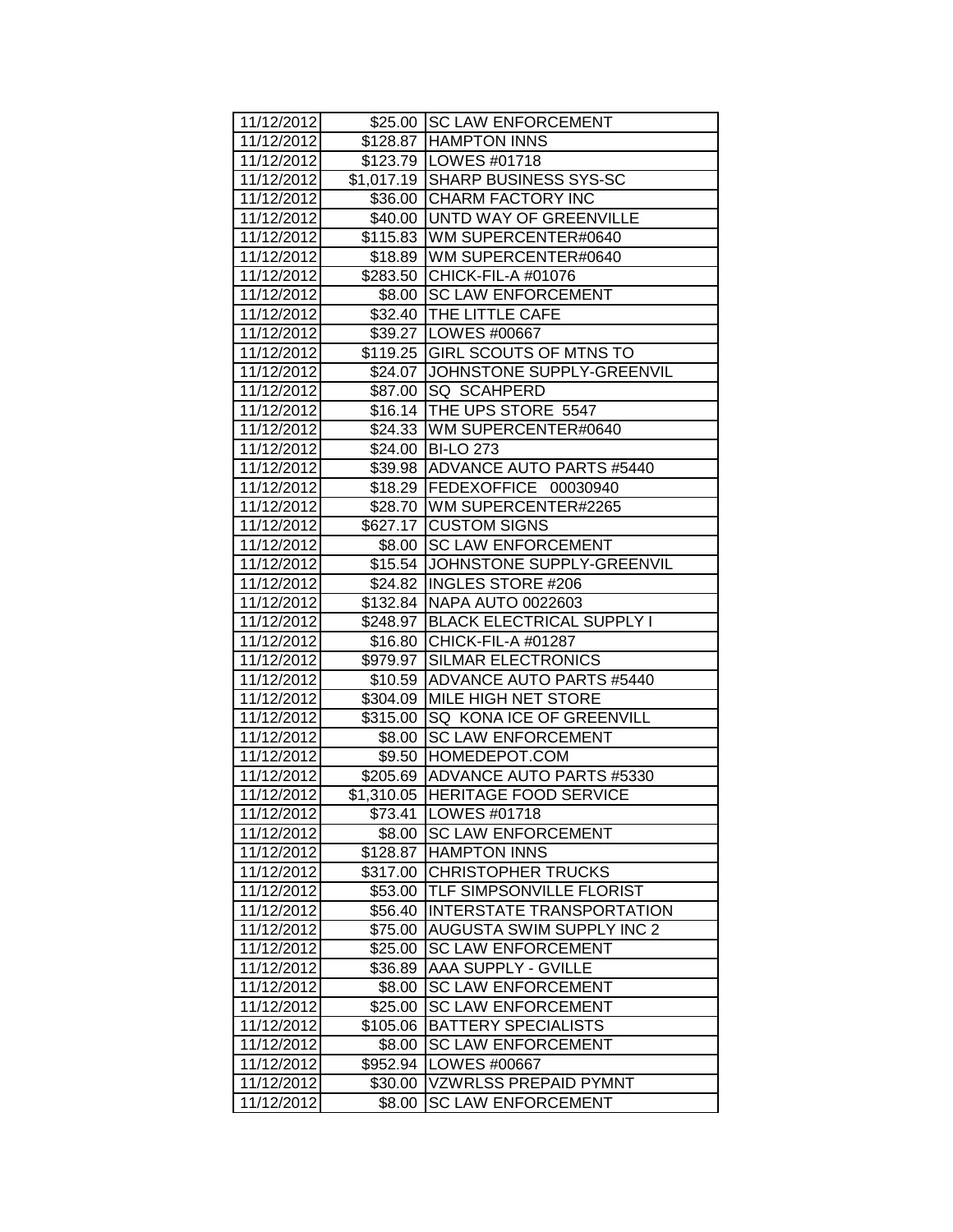| 11/12/2012 |             | \$89.45   BLACK ELECTRICAL SUPPLY I |
|------------|-------------|-------------------------------------|
| 11/12/2012 | \$25.00     | <b>SC LAW ENFORCEMENT</b>           |
| 11/12/2012 | \$9.46      | JOHNSTONE SUPPLY-GREENVIL           |
| 11/12/2012 | \$74.67     | <b>HICKORY POINT 33</b>             |
| 11/12/2012 | \$40.41     | <b>BLACK ELECTRICAL SUPPLY I</b>    |
| 11/12/2012 | \$226.52    | <b>BLACK ELECTRICAL SUPPLY I</b>    |
| 11/12/2012 | \$11,414.48 | DMI DELL K-12 PTR                   |
| 11/12/2012 | \$120.09    | THE TRANE COMPANY                   |
| 11/12/2012 | \$28.60     | HOBBY LOBBY #0318                   |
| 11/12/2012 | \$85.48     | <b>CHRISTOPHER TRUCKS</b>           |
| 11/12/2012 | \$60.35     | <b>NAPA AUTO 0022603</b>            |
| 11/12/2012 | \$8.00      | <b>SC LAW ENFORCEMENT</b>           |
| 11/12/2012 | \$116.39    | MCMASTER-CARR                       |
| 11/12/2012 | \$15.90     | AAA LOCKSMITH & ALARM COM           |
| 11/12/2012 |             | (\$703.89) LOWES #01718             |
| 11/12/2012 | \$315.13    | JOHNSTONE SUPPLY-GREENVIL           |
| 11/12/2012 | \$710.62    | <b>EXTREMETEES</b>                  |
| 11/12/2012 | \$245.28    | <b>HOLDER ELECTRIC SUPPLY</b>       |
| 11/12/2012 | \$64.22     | 0624 BP SP TRV RE SC                |
| 11/12/2012 | \$8.00      | <b>ISC LAW ENFORCEMENT</b>          |
| 11/12/2012 | \$57.21     | HOBBY LOBBY #0318                   |
| 11/12/2012 | \$414.88    | <b>KIMBALL MIDWEST</b>              |
| 11/12/2012 | \$825.00    | PIONEER VALLEY BOOKS                |
| 11/12/2012 | \$94.83     | PORTER PAINTS 9250                  |
| 11/12/2012 | \$22.24     | <b>WW GRAINGER</b>                  |
| 11/12/2012 | \$25.00     | <b>SC LAW ENFORCEMENT</b>           |
| 11/12/2012 | \$29.43     | WM SUPERCENTER#1244                 |
| 11/12/2012 | \$189.00    | CHICK-FIL-A #01076                  |
| 11/12/2012 | \$25.00     | <b>SC LAW ENFORCEMENT</b>           |
| 11/12/2012 | \$44.45     | <b>TJMAXX #0036</b>                 |
| 11/12/2012 | \$100.49    | <b>TPM-GREENVILLE</b>               |
| 11/12/2012 | \$69.90     | <b>TMS SOUTH</b>                    |
| 11/12/2012 | \$8.00      | <b>SC LAW ENFORCEMENT</b>           |
| 11/12/2012 | \$47.36     | WM SUPERCENTER#1244                 |
| 11/12/2012 | \$106.58    | JOYCE EQUIPMENT COMPANY             |
| 11/12/2012 | \$48.15     | JOHNSTONE SUPPLY-GREENVIL           |
| 11/12/2012 | \$33.79     | <b>FIVE FORKS MOWER REPAIR</b>      |
| 11/12/2012 | \$25.00     | <b>SC LAW ENFORCEMENT</b>           |
| 11/12/2012 | \$1,195.34  | <b>BSN SPORT SUPPLY GROUP</b>       |
| 11/12/2012 | \$41.14     | JOHNSTONE SUPPLY-GREENVIL           |
| 11/12/2012 | \$48.00     | ABCCLIO LLC                         |
| 11/12/2012 | \$24.07     | JOHNSTONE SUPPLY-GREENVIL           |
| 11/12/2012 | \$131.08    | PUBLIX #531                         |
| 11/12/2012 | \$10.57     | THE HOME DEPOT 1127                 |
| 11/12/2012 | \$14.18     | WM SUPERCENTER#4583                 |
| 11/12/2012 | \$90.08     | PUBLIX #531                         |
| 11/12/2012 | \$74.00     | <b>GREER DMV 49</b>                 |
| 11/12/2012 | \$1,408.72  | NETWORK CONTROLS                    |
| 11/12/2012 | \$648.00    | THE PEACE CENTER FOR THE            |
| 11/12/2012 | \$471.70    | ALPHA PRINTING INC                  |
| 11/12/2012 | \$8.00      | <b>SC LAW ENFORCEMENT</b>           |
| 11/12/2012 | \$8.00      | <b>SC LAW ENFORCEMENT</b>           |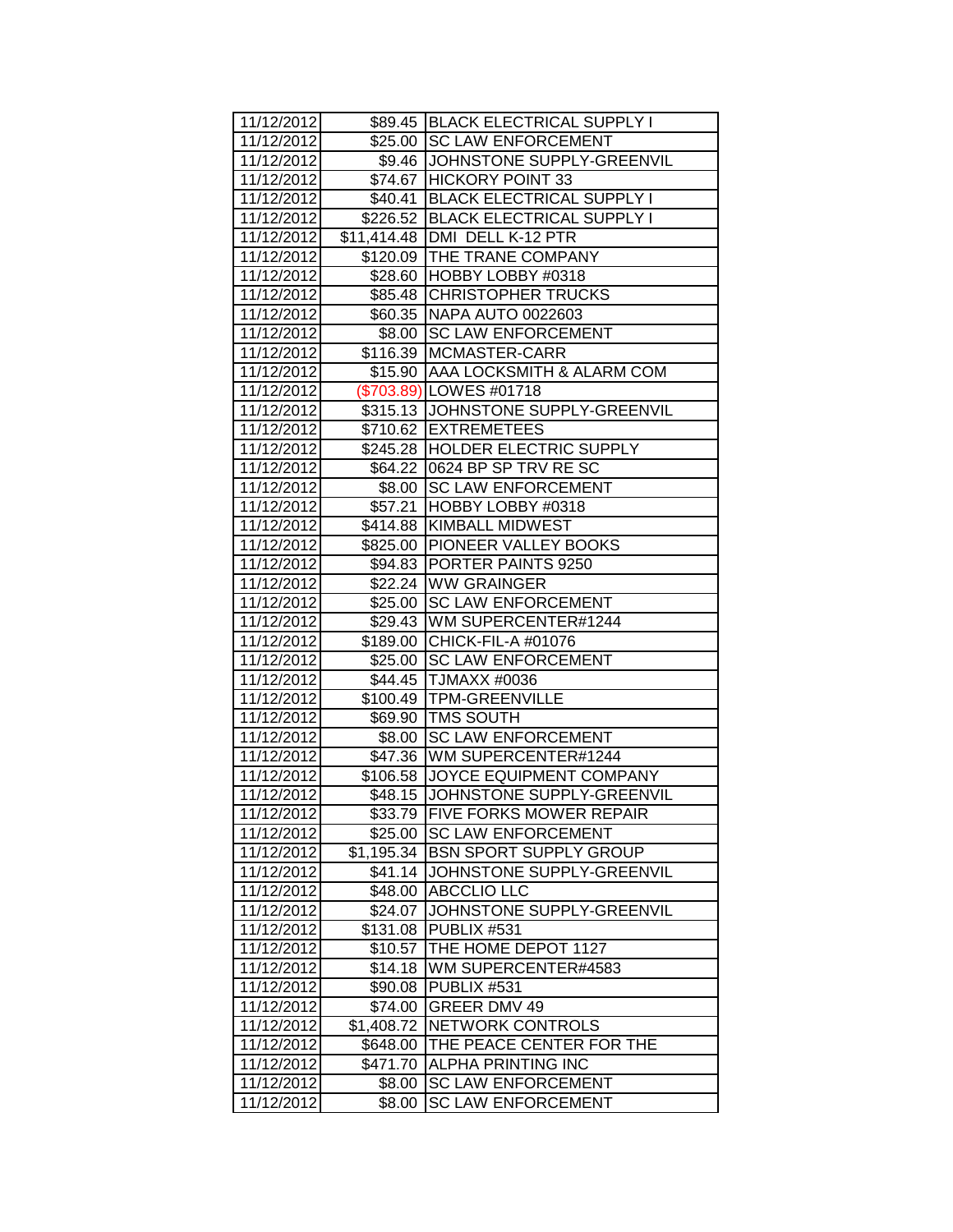| 11/12/2012               |                    | \$5,587.10 VARSITY SPIRIT CLOTHING                          |
|--------------------------|--------------------|-------------------------------------------------------------|
| 11/12/2012               |                    | \$46.47   WM SUPERCENTER#4583                               |
| 11/12/2012               |                    | \$69.03  DUNKIN #346538<br>Q <sub>35</sub>                  |
| 11/12/2012               |                    | \$503.08 BLACK ELECTRICAL SUPPLY I                          |
| 11/12/2012               |                    | \$216.20 WM SUPERCENTER#1244                                |
| 11/12/2012               |                    | \$63.48 PETSMART INC 1300                                   |
| 11/12/2012               |                    | \$514.99   LOWES #00667                                     |
| 11/12/2012               |                    | \$144.00 ORIENTAL TRADING CO                                |
| 11/13/2012               | \$100.00           | WM SUPERCENTER#0640                                         |
| 11/13/2012               |                    | \$48.75   LOWES #01718                                      |
| 11/13/2012               |                    | \$4.45   LOWES #01983                                       |
| 11/13/2012               |                    | \$87.69 CANDLEWOOD SUITES                                   |
| 11/13/2012               |                    | \$207.84 HERITAGE FOOD SERVICE                              |
| 11/13/2012               |                    | \$47.33 BI-LO 563                                           |
| 11/13/2012               |                    | \$650.64   LONG TRAILER & BODY SERVI                        |
| 11/13/2012               |                    | \$19.05   LOWES #01718                                      |
| 11/13/2012               | \$25.00            | <b>SC LAW ENFORCEMENT</b>                                   |
| 11/13/2012               | \$10.88            | WM SUPERCENTER#1244                                         |
| 11/13/2012               | \$25.00            | <b>SC LAW ENFORCEMENT</b>                                   |
| 11/13/2012               | \$87.69            | CANDLEWOOD SUITES                                           |
| 11/13/2012               | \$36.80            | <b>COWART AWARDS</b>                                        |
| 11/13/2012               | \$98.57            | <b>BI-LO 661</b>                                            |
| 11/13/2012               | \$129.12           | LOWES #01718                                                |
| 11/13/2012               | \$240.00           | TARGET<br>00011825                                          |
| 11/13/2012               | \$32.00            | <b>INGLES STORE #073</b>                                    |
| 11/13/2012               |                    | (\$65.68) LOWES #01718                                      |
| 11/13/2012               | \$268.80           | <b>KINGSTON PLANTATION</b>                                  |
| 11/13/2012               | \$98.50            | <b>TATTOOS TM</b>                                           |
|                          |                    |                                                             |
| 11/13/2012               | \$25.00            | <b>SC LAW ENFORCEMENT</b>                                   |
| 11/13/2012               | \$1.65             | LOWES #00667                                                |
| 11/13/2012               | \$705.21           | <b>JOLLY FARMER PRDCTS</b>                                  |
| 11/13/2012               | \$25.00            | <b>SC LAW ENFORCEMENT</b>                                   |
| 11/13/2012               | \$25.00            | <b>SC LAW ENFORCEMENT</b>                                   |
| 11/13/2012               | \$25.00            | <b>SC LAW ENFORCEMENT</b>                                   |
| 11/13/2012               | \$390.00           | LIGHTSABERPROMOTIONS INC                                    |
| 11/13/2012               | \$570.16           | THE READING SOURCE                                          |
| 11/13/2012               |                    | \$135.96 EBAYS HALF.COM                                     |
| 11/13/2012               | \$137.46           | <b>HOLDER ELECTRIC SUPPLY</b>                               |
| 11/13/2012               |                    | (\$59.95) ACT REGISTRATION                                  |
| 11/13/2012               | \$13.27            | WM SUPERCENTER#5487                                         |
| 11/13/2012               | \$22.90            | THE TRANE COMPANY                                           |
| 11/13/2012               | \$25.00            | <b>SC LAW ENFORCEMENT</b>                                   |
| 11/13/2012               | \$14.46            | LOWES #00667                                                |
| 11/13/2012               | \$135.32           | WM SUPERCENTER#1244                                         |
| 11/13/2012               | \$38.44            | LOWES #01718                                                |
| 11/13/2012               | \$25.00            | <b>SC LAW ENFORCEMENT</b>                                   |
| 11/13/2012               | \$644.60           | C C DICKSON CO 1063                                         |
| 11/13/2012               | \$674.89           | POINSETT PLUMBING SUPPLY                                    |
| 11/13/2012               | \$75.28            | WM SUPERCENTER#5487                                         |
| 11/13/2012               | \$27.01            | <b>CRESCENT SUPPLY COMPANY I</b>                            |
| 11/13/2012<br>11/13/2012 | \$30.40<br>\$27.54 | <b>GREENVILLE FENCE CO</b><br><b>RADIOSHACK</b><br>00123687 |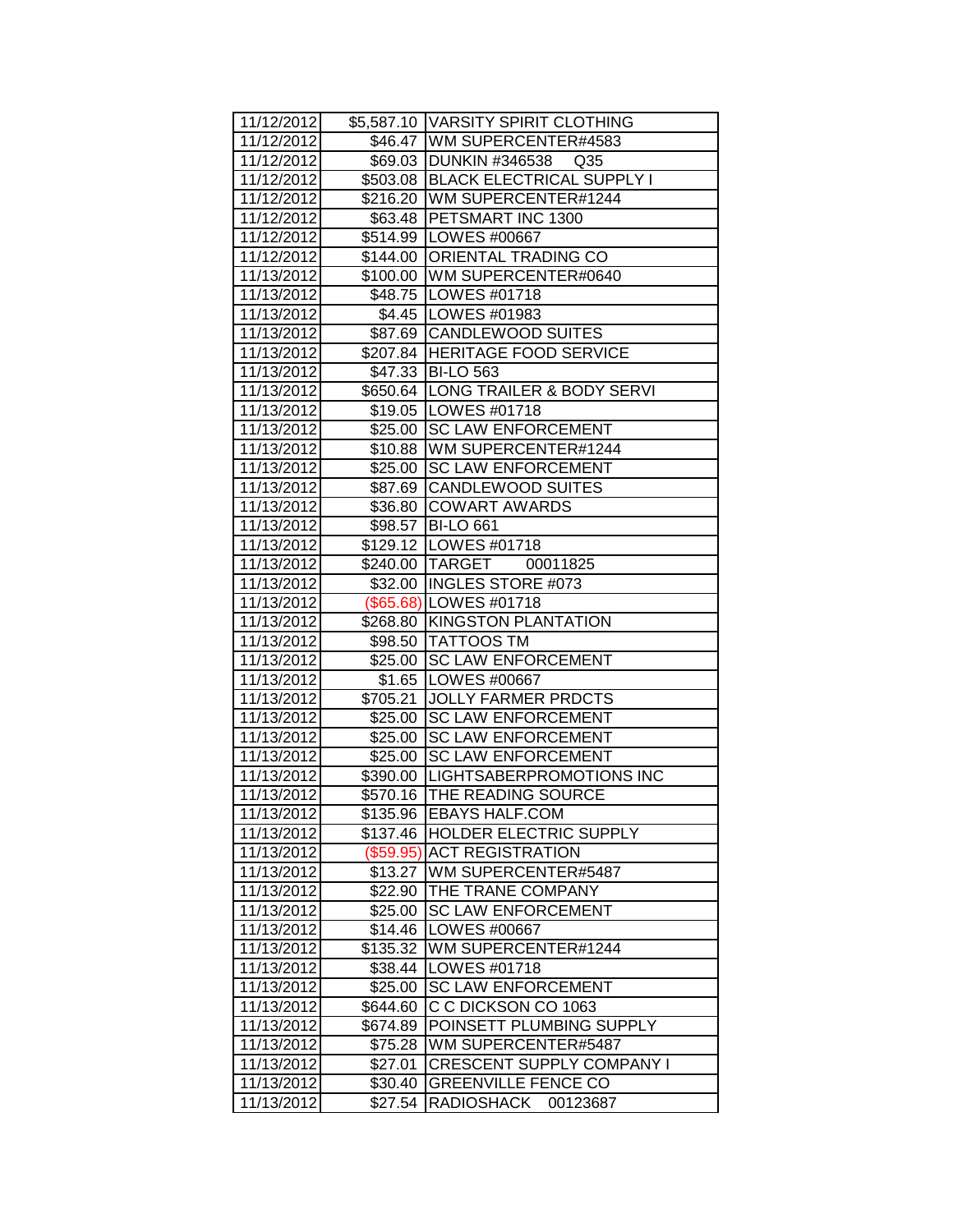| 11/13/2012               |                               | \$25.00 SC LAW ENFORCEMENT                               |
|--------------------------|-------------------------------|----------------------------------------------------------|
| 11/13/2012               | \$26.50                       | DOLRTREE 1966 00019661                                   |
| 11/13/2012               |                               | \$25.00 SC LAW ENFORCEMENT                               |
| 11/13/2012               |                               | \$25.00 SC LAW ENFORCEMENT                               |
| 11/13/2012               | \$201.39                      | JOHN DEERE LANDSCAPES522                                 |
| 11/13/2012               |                               | $($11.43)$ EBAYS HALF.COM                                |
| 11/13/2012               | \$25.00                       | <b>SC LAW ENFORCEMENT</b>                                |
| 11/13/2012               | \$808.87                      | <b>THE TRANE COMPANY</b>                                 |
| 11/13/2012               | \$135.68                      | <b>GANTTS UNIFORM OUTLET INC</b>                         |
| 11/13/2012               | \$25.00                       | <b>SC LAW ENFORCEMENT</b>                                |
| 11/13/2012               | \$34.21                       | PORTER PAINTS 9388                                       |
| 11/13/2012               | \$254.57                      | THE TRANE COMPANY                                        |
| 11/13/2012               |                               | \$288.33 HIGHWATER CLAYS INC                             |
| 11/13/2012               |                               | \$229.38   THE TRANE COMPANY                             |
| 11/13/2012               |                               | \$31.16 CRESCENT SUPPLY COMPANY I                        |
| 11/13/2012               | \$285.71                      | <b>HERITAGE FOOD SERVICE</b>                             |
| 11/13/2012               |                               | \$93.12   WM SUPERCENTER#5487                            |
| 11/13/2012               | \$25.00                       | <b>SC LAW ENFORCEMENT</b>                                |
| 11/13/2012               | \$20.04                       | AIRGAS NAT WELDERS #8                                    |
| 11/14/2012               | \$31.44                       | <b>WM SUPERCENTER#5487</b>                               |
| 11/14/2012               | \$103.05                      | <b>BI-LO 92</b>                                          |
| 11/14/2012               | \$8.38                        | <b>EBAYS HALF.COM</b>                                    |
| 11/14/2012               | \$14.82                       | <b>BURDETTE HARDWARE SIMPSON</b>                         |
| 11/14/2012               | \$289.13                      | <b>CRESCENT SUPPLY COMPANY I</b>                         |
| 11/14/2012               | \$36.98                       | WM SUPERCENTER#0640                                      |
| 11/14/2012               | \$18.55                       | LOWES #01983                                             |
| 11/14/2012               | \$294.62                      | WM SUPERCENTER#2265                                      |
| 11/14/2012               | \$207.08                      | <b>HOLDER ELECTRIC SUPPLY</b>                            |
| 11/14/2012               | \$268.31                      | CARQUEST 01013663                                        |
| 11/14/2012               | \$25.36                       | HOBBY LOBBY #0318                                        |
| 11/14/2012               | \$7.50                        | WM SUPERCENTER#2687                                      |
| 11/14/2012               | \$20.00                       | <b>VZWRLSS PRPAY AUTOPAY</b>                             |
| 11/14/2012               | \$39.75                       | <b>TMS SOUTH</b>                                         |
| 11/14/2012               | \$11.16                       | <b>BI-LO 297</b>                                         |
| 11/14/2012               | \$307.40                      | NAPA AUTO 0027617                                        |
| 11/14/2012               | \$83.51                       | PAPA JOHNS #0584                                         |
| 11/14/2012               | \$9.41                        | <b>TARGET</b><br>00011825                                |
| 11/14/2012               | \$20.95                       | LOWES #00528                                             |
| 11/14/2012               | \$22.49                       | <b>BI-LO 297</b>                                         |
| 11/14/2012               | \$87.51                       | LOWES #01983                                             |
| 11/14/2012               | \$513.91                      | KEVIN WHITAKER CHEVROLET                                 |
| 11/14/2012               | \$7.77                        | <b>CRESCENT SUPPLY COMPANY I</b>                         |
| 11/14/2012               | \$22.06                       | JOHNSTONE SUPPLY-GREENVIL                                |
| 11/14/2012               | \$3.25                        | USPS 45818006829808870                                   |
| 11/14/2012               | \$40.76                       | POINSETT PLUMBING SUPPLY                                 |
| 11/14/2012               | \$58.10                       | THE HOME DEPOT 1127                                      |
| 11/14/2012               | \$128.92                      | <b>BLACK ELECTRICAL SUPPLY I</b>                         |
| 11/14/2012               | \$1,005.30                    | MARIETTA TIRE SHOP INC                                   |
| 11/14/2012               | \$11.78                       | <b>ADVANCE AUTO PARTS #5440</b>                          |
|                          |                               |                                                          |
| 11/14/2012               | \$132.08                      | JOHNSTONE SUPPLY-GREENVIL                                |
| 11/14/2012<br>11/14/2012 | \$19.00<br>$($ \$1,196.00 $)$ | <b>EDS GTS EXPRESS MART</b><br>NORFOLK WIRE & ELECTRONIC |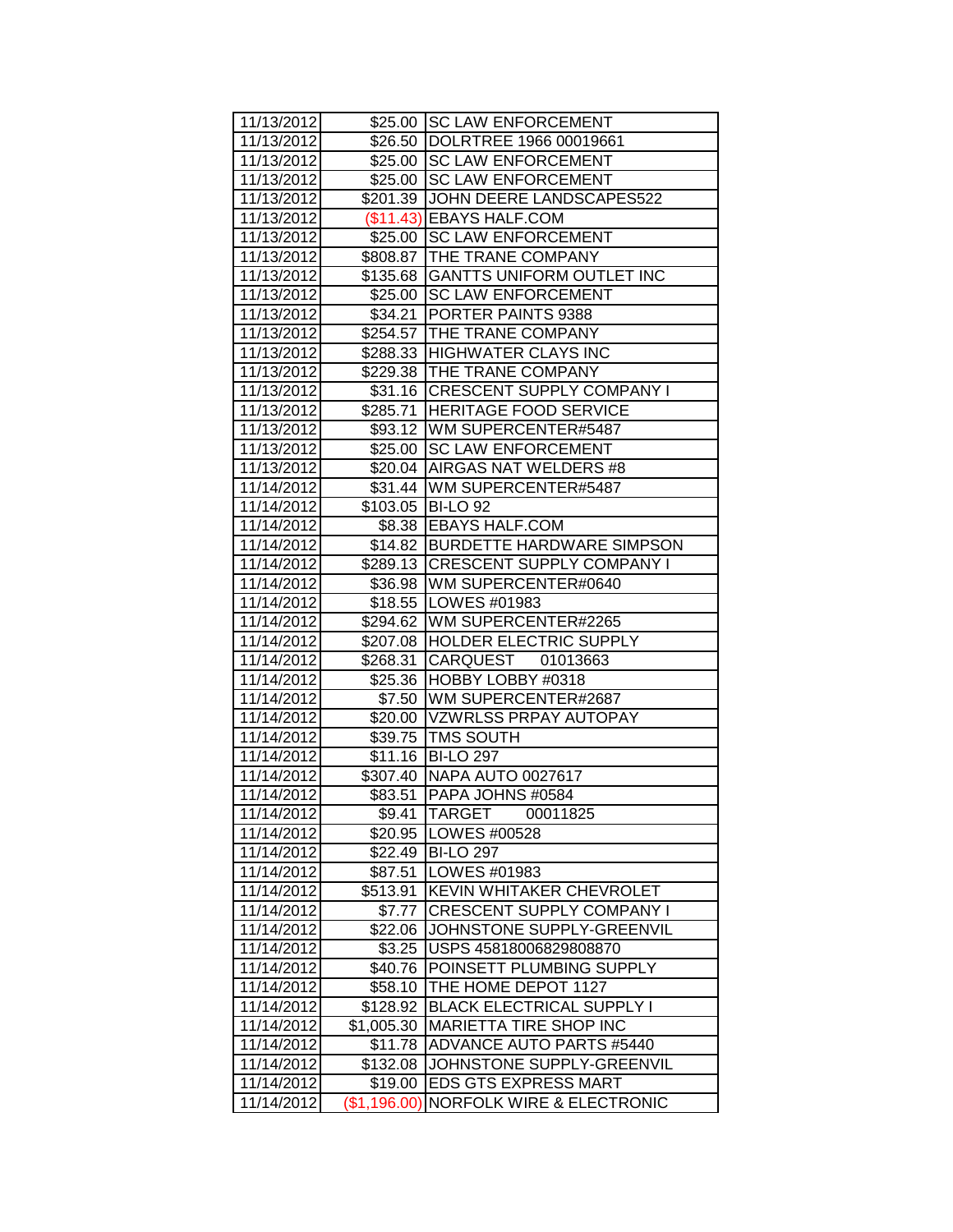| 11/14/2012               |                       | \$96.89   LOWES #01983                          |
|--------------------------|-----------------------|-------------------------------------------------|
| 11/14/2012               |                       | \$20.41 C C DICKSON CO 1063                     |
| 11/14/2012               |                       | \$21.52 WM SUPERCENTER#0640                     |
| 11/14/2012               |                       | \$4.24   DOLRTREE 1966 00019661                 |
| 11/14/2012               |                       | \$975.85 HAWKINS TOWING INC                     |
| 11/14/2012               |                       | \$42.40 TLF SIMPSONVILLE FLORIST                |
| 11/14/2012               | \$90.32               | WM SUPERCENTER#0640                             |
| 11/14/2012               | \$36.08               | <b>CRAFTA.COM</b>                               |
| 11/14/2012               |                       | \$54.38   LOWES #01983                          |
| 11/14/2012               | (\$10.00)             | <b>BC CANNON CO INC</b>                         |
| 11/14/2012               | \$89.64               | <b>BI-LO 92</b>                                 |
| 11/14/2012               |                       | \$88.88   BARNES & NOBLE #2558                  |
| 11/14/2012               |                       | (\$7.45) PETCO 1547 63515472                    |
| 11/14/2012               | \$392.84              | <b>GREENVILLE TURF AND TRACT</b>                |
| 11/14/2012               | \$24.69               | <b>LOWES #01718</b>                             |
| 11/14/2012               | \$98.09               | COURTYARD BY MARRIOTT BON                       |
| 11/14/2012               | \$25.38               | BARNES&NOBLE MRKTPLACE                          |
| 11/14/2012               |                       | \$341.08   GREENVILLE TURF AND TRACT            |
| 11/14/2012               |                       | \$7.58 BARNES&NOBLE MRKTPLACE                   |
| 11/14/2012               | \$40.81               | SHERWIN WILLIAMS #2735                          |
| 11/14/2012               | \$5.30                | AAA LOCKSMITH & ALARM COM                       |
| 11/14/2012               | \$12.11               | <b>BARNES&amp;NOBLE MRKTPLACE</b>               |
| 11/14/2012               | \$17.00               | <b>GREENVILLE DMV 23</b>                        |
| 11/14/2012               | \$49.20               | WM SUPERCENTER#5487                             |
| 11/14/2012               | \$71.65               | <b>LOWES #01718</b>                             |
| 11/14/2012               | \$32.84               | <b>OFFICE MAX</b>                               |
|                          |                       |                                                 |
|                          |                       |                                                 |
| 11/14/2012               | \$94.21               | <b>CDW GOVERNMENT</b>                           |
| 11/14/2012               | \$36.90               | <b>SOUTHEASTERN ELECTRICA</b>                   |
| 11/14/2012               | \$430.48              | <b>GREENVILLE TURF AND TRACT</b>                |
| 11/14/2012               | \$25.00               | <b>SC LAW ENFORCEMENT</b>                       |
| 11/14/2012               | \$125.00              | <b>SCMSAORG</b>                                 |
| 11/14/2012               | \$32.96               | WILSONS 5 TO \$1 STORE                          |
| 11/14/2012<br>11/14/2012 | \$2,071.13<br>\$35.00 | DILLARD'S SPORTIN01 OF 01                       |
|                          |                       | HICKORY POINT 34                                |
| 11/14/2012               | \$29.45<br>\$53.40    | JOHNSTONE SUPPLY-GREENVIL                       |
| 11/14/2012               |                       | <b>WM SUPERCENTER#2265</b>                      |
| 11/14/2012<br>11/14/2012 | \$57.32               | \$30.74 JOYCE EQUIPMENT COMPANY                 |
|                          |                       | <b>AAA SUPPLY INC GREENVILLE</b><br>PUBLIX #874 |
| 11/14/2012               | \$34.72               | <b>KIMBALL MIDWEST</b>                          |
| 11/14/2012               | \$93.02               | MIXED BAG DESIGNS, INC                          |
| 11/14/2012<br>11/14/2012 | \$863.26              |                                                 |
|                          | \$495.94              | <b>EXTREMETEES</b>                              |
| 11/14/2012<br>11/14/2012 | \$154.76<br>\$719.39  | POINSETT PLUMBING SUPPLY<br>LOWES #01718        |
| 11/14/2012               | \$14.31               | LOWES #01718                                    |
| 11/14/2012               | \$6,059.48            | DMI DELL K-12 PTR                               |
| 11/14/2012               | \$232.50              | MECO INC OF AUGUSTA                             |
| 11/14/2012               | \$33.90               | WM SUPERCENTER#5487                             |
| 11/14/2012               | \$22.06               | JOHNSTONE SUPPLY-GREENVIL                       |
| 11/14/2012               | \$11.76               | THE UPS STORE 2676                              |
| 11/14/2012               | \$58.95               | LOWES #01718                                    |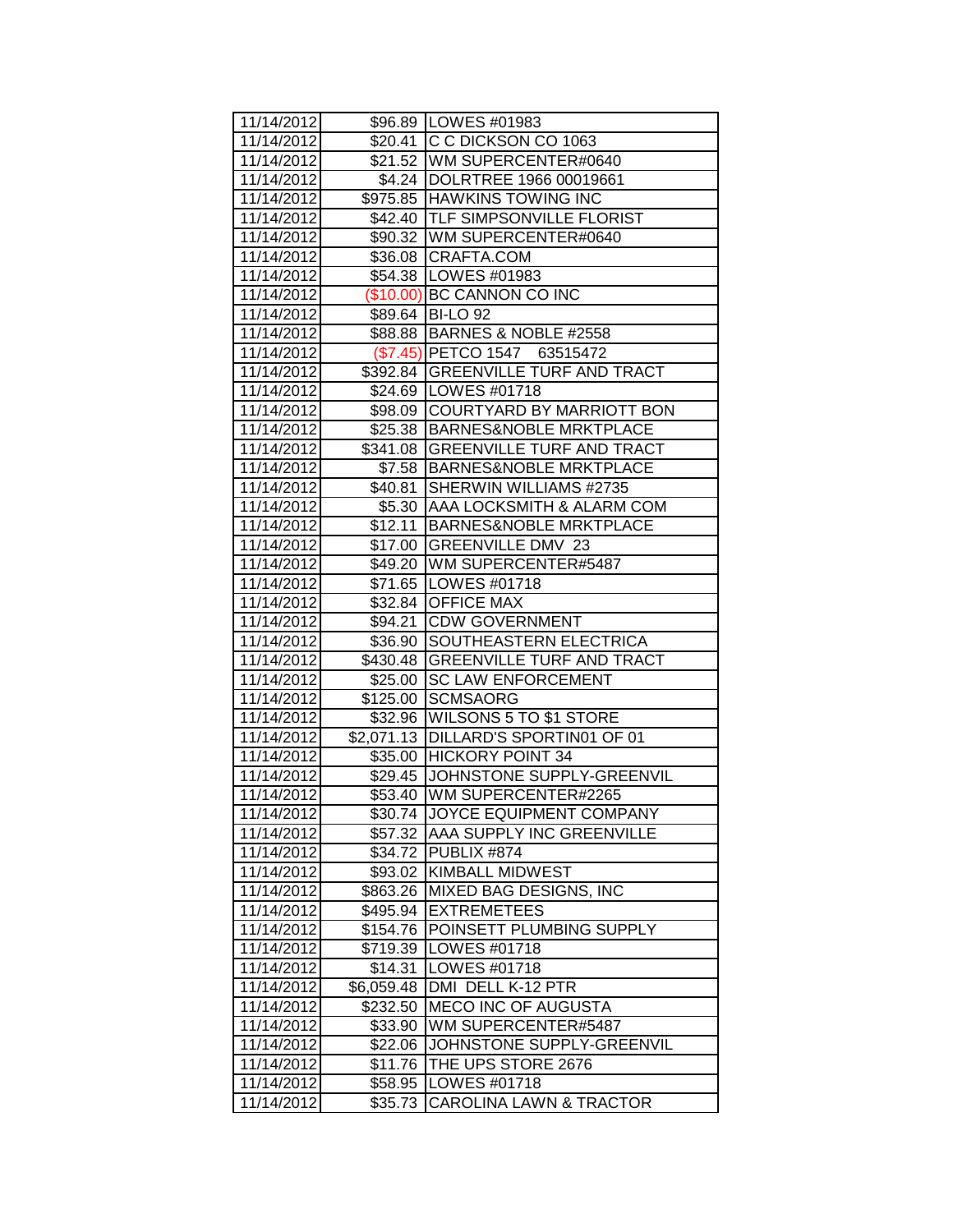| 11/14/2012 |            | \$25.00 SC LAW ENFORCEMENT         |
|------------|------------|------------------------------------|
| 11/14/2012 |            | \$591.00 THEATREWORLD BACKDROPS    |
| 11/14/2012 |            | \$259.11 GREENVILLE TRACTOR CO     |
| 11/14/2012 |            | \$50.82 ADVANCE AUTO PARTS #5440   |
| 11/14/2012 |            | \$4,796.84 FIRST TEAM SPORTS       |
| 11/14/2012 |            | \$89.10 ADVANCE AUTO PARTS #5440   |
| 11/14/2012 | \$11.51    | LOWES #00667                       |
| 11/14/2012 |            | \$57.24 AAA LOCKSMITH & ALARM COM  |
| 11/14/2012 | \$67.55    | <b>PAPA JOHNS #0584</b>            |
| 11/14/2012 | \$208.82   | <b>COOK &amp; BOARDMAN OF</b>      |
| 11/14/2012 | \$60.20    | USPS 45362402729803335             |
| 11/14/2012 | \$157.60   | <b>TMS SOUTH</b>                   |
| 11/14/2012 |            | \$184.00 DAKTRONICS, INC.          |
| 11/14/2012 | \$41.63    | JOHNSTONE SUPPLY-GREENVIL          |
| 11/14/2012 | \$34.49    | <b>BLACK ELECTRICAL SUPPLY I</b>   |
| 11/14/2012 | \$7.45     | PETCO 1547<br>63515472             |
| 11/14/2012 | \$60.00    | <b>CRACKER BARREL #491 SIMPS</b>   |
| 11/14/2012 | \$15.52    | <b>ILOWES #00667</b>               |
| 11/14/2012 | \$166.81   | <b>GREENVILLE TURF AND TRACT</b>   |
| 11/14/2012 | \$411.71   | <b>JW PEPPER</b>                   |
| 11/14/2012 | \$29.00    | <b>MUSICAL CREATIONS</b>           |
| 11/14/2012 | \$200.97   | <b>CAROLINA LAWN &amp; TRACTOR</b> |
| 11/14/2012 |            | \$32.16 WM SUPERCENTER#0640        |
| 11/14/2012 | \$43.64    | WM SUPERCENTER#0640                |
| 11/14/2012 | \$32.21    | STAPLES 00118000                   |
| 11/14/2012 |            | (\$8.48) EBAYS HALF.COM            |
| 11/14/2012 | \$158.96   | <b>THE HOME DEPOT 1119</b>         |
| 11/14/2012 | \$8.98     | WM SUPERCENTER#0641                |
| 11/14/2012 | \$1,292.40 | JOHNSTONE SUPPLY-GREENVIL          |
| 11/14/2012 | \$37.57    | WM SUPERCENTER#2265                |
| 11/14/2012 | \$32.98    | CRAFTA.COM                         |
| 11/14/2012 | \$292.55   | <b>MCALISTERS DELI 1062</b>        |
| 11/14/2012 | \$61.23    | <b>LIVINGSTON &amp; HAVEN LLC</b>  |
| 11/14/2012 | \$633.28   | BC CANNON CO INC                   |
| 11/14/2012 | \$348.42   | <b>MECO INC OF AUGUSTA</b>         |
| 11/15/2012 | \$45.81    | MICHAELS #6001                     |
| 11/15/2012 | \$62.36    | BARNES & NOBLE #2221               |
| 11/15/2012 | \$354.20   | <b>LAMINEX INC</b>                 |
| 11/15/2012 | \$149.99   | <b>ADVANCE AUTO PARTS #5440</b>    |
| 11/15/2012 | \$7.98     | <b>BARBARA'S HALLMARK SHOP</b>     |
| 11/15/2012 | \$21.17    | WM SUPERCENTER#2265                |
| 11/15/2012 | \$13.32    | <b>TMS SOUTH</b>                   |
| 11/15/2012 | \$332.50   | <b>KRISPY KREME DOUGH</b>          |
| 11/15/2012 | (\$11.72)  | PUBLIX #531                        |
| 11/15/2012 | \$87.55    | HOLDER ELECTRIC SUPPLY             |
| 11/15/2012 | \$135.79   | JOYCE EQUIPMENT COMPANY            |
| 11/15/2012 | \$370.63   | THE TRANE COMPANY                  |
| 11/15/2012 | \$85.97    | WM SUPERCENTER#1244                |
| 11/15/2012 | \$31.79    | DOLRTREE 930 00009308              |
| 11/15/2012 | \$93.52    | WM SUPERCENTER#2687                |
| 11/15/2012 | \$57.44    | NAPA AUTO 0022603                  |
| 11/15/2012 | \$8.00     | <b>SC LAW ENFORCEMENT</b>          |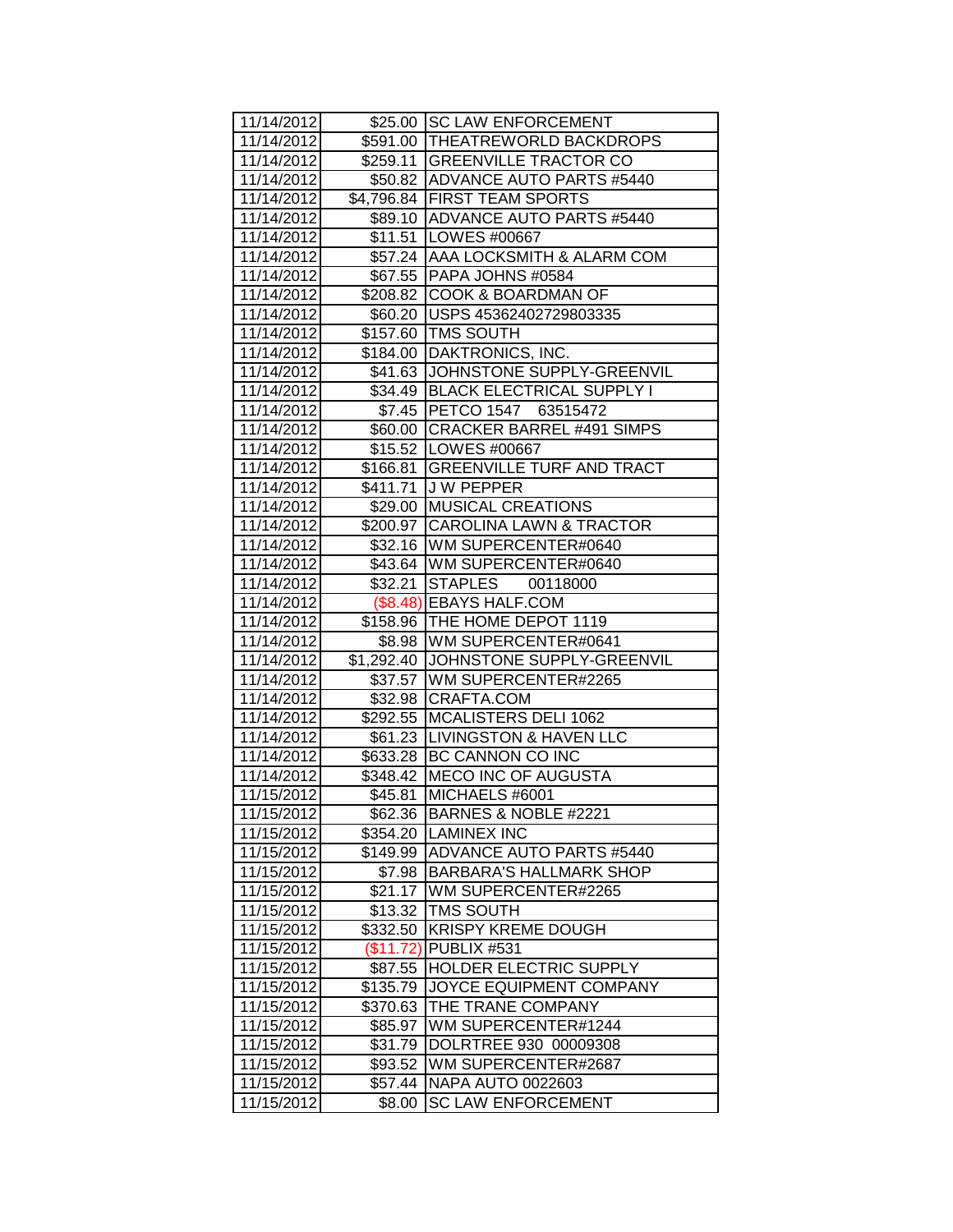| 11/15/2012               |          | \$87.45   TMS SOUTH<br>\$632.67 COOK & BOARDMAN OF     |
|--------------------------|----------|--------------------------------------------------------|
| 11/15/2012               |          |                                                        |
| 11/15/2012               |          | \$556.32   DIESEL POWER INC.                           |
| 11/15/2012<br>11/15/2012 |          | \$179.14 NAPA AUTO 0023416<br>\$12.00 BI-LO 289        |
|                          |          |                                                        |
| 11/15/2012               |          | \$77.54 THE HOME DEPOT 1127                            |
| 11/15/2012               |          | \$5,716.79 DMI DELL K-12 PTR                           |
| 11/15/2012               | \$5.65   | USPS 45362502729803095<br><b>SC LAW ENFORCEMENT</b>    |
| 11/15/2012               | \$25.00  |                                                        |
| 11/15/2012               | \$422.56 | <b>BATTERY SPECIALISTS</b>                             |
| 11/15/2012               |          | \$14.82 TJMAXX #0335<br>\$71.40 SHERWIN WILLIAMS #2785 |
| 11/15/2012               |          |                                                        |
| 11/15/2012               | \$8.00   | <b>SC LAW ENFORCEMENT</b>                              |
| 11/15/2012               |          | \$14.59 JOHNSTONE SUPPLY-GREENVIL                      |
| 11/15/2012               | \$50.00  | QT 1113<br>91011130                                    |
| 11/15/2012               | \$266.31 | <b>THE TRANE COMPANY</b>                               |
| 11/15/2012               |          | \$143.05 CHEAPESTEES.COM                               |
| 11/15/2012               |          | \$13,346.72 FRONTRANGE SOLUTIONS US                    |
| 11/15/2012               |          | \$31.25 IF ITS PAPER - GREENVI                         |
| 11/15/2012               |          | \$10.54 WM SUPERCENTER#0640                            |
| 11/15/2012               | \$580.00 | <b>STALLARD TECHNOLOGIES INC</b>                       |
| 11/15/2012               | \$15.26  | <b>BARNES&amp;NOBLE MRKTPLACE</b>                      |
| 11/15/2012               | \$13.25  | <b>STROSSNERS</b>                                      |
| 11/15/2012               | \$8.00   | <b>SC LAW ENFORCEMENT</b>                              |
| 11/15/2012               | \$8.00   | <b>SC LAW ENFORCEMENT</b>                              |
| 11/15/2012               | \$38.27  | WM SUPERCENTER#0640                                    |
| 11/15/2012               | \$10.50  | DBC BLICK ART MATERIAL                                 |
| 11/15/2012               | \$25.00  | <b>AC MOORE STR 58</b>                                 |
| 11/15/2012               | \$11.12  | STAPLS7092343477000002                                 |
| 11/15/2012               | \$90.00  | LIGHTSABERPROMOTIONS INC                               |
| 11/15/2012               | \$33.95  | <b>BURDETTE HARDWARE SIMPSON</b>                       |
| 11/15/2012               | \$100.50 | <b>BALDWIN COOKE</b>                                   |
| 11/15/2012               | \$8.46   | <b>BARNES&amp;NOBLE MRKTPLACE</b>                      |
| 11/15/2012               | \$8.00   | <b>SC LAW ENFORCEMENT</b>                              |
| 11/15/2012               | \$18.06  | STAPLES 00105536                                       |
| 11/15/2012               | \$31.23  | W.P.LAW, INC                                           |
| 11/15/2012               | \$8.00   | <b>SC LAW ENFORCEMENT</b>                              |
| 11/15/2012               | \$71.41  | LOWES #01983                                           |
| 11/15/2012               | \$18.42  | LOWES #00667                                           |
| 11/15/2012               | \$8.00   | <b>SC LAW ENFORCEMENT</b>                              |
| 11/15/2012               | \$82.86  | <b>AMAZON MKTPLACE PMTS</b>                            |
| 11/15/2012               | \$9.51   | <b>BARNES&amp;NOBLE MRKTPLACE</b>                      |
| 11/15/2012               | \$6.69   | <b>BARNES&amp;NOBLE MRKTPLACE</b>                      |
| 11/15/2012               | \$21.14  | LOWES #00667                                           |
| 11/15/2012               | \$120.00 | <b>SUBWAY</b><br>00482315                              |
| 11/15/2012               | \$719.69 | <b>CDW GOVERNMENT</b>                                  |
| 11/15/2012               | \$37.25  | LOWES #00667                                           |
| 11/15/2012               | \$43.11  | <b>BI-LO 188</b>                                       |
| 11/15/2012               | \$87.96  | <b>GARFIELD SIGNS &amp; GRAPHICS</b>                   |
| 11/15/2012               | \$263.80 | <b>HERITAGE FOOD SERVICE</b>                           |
| 11/15/2012               | \$254.40 | AC MOORE STR 58                                        |
| 11/15/2012               | \$451.11 | HERITAGE FOOD SERVICE                                  |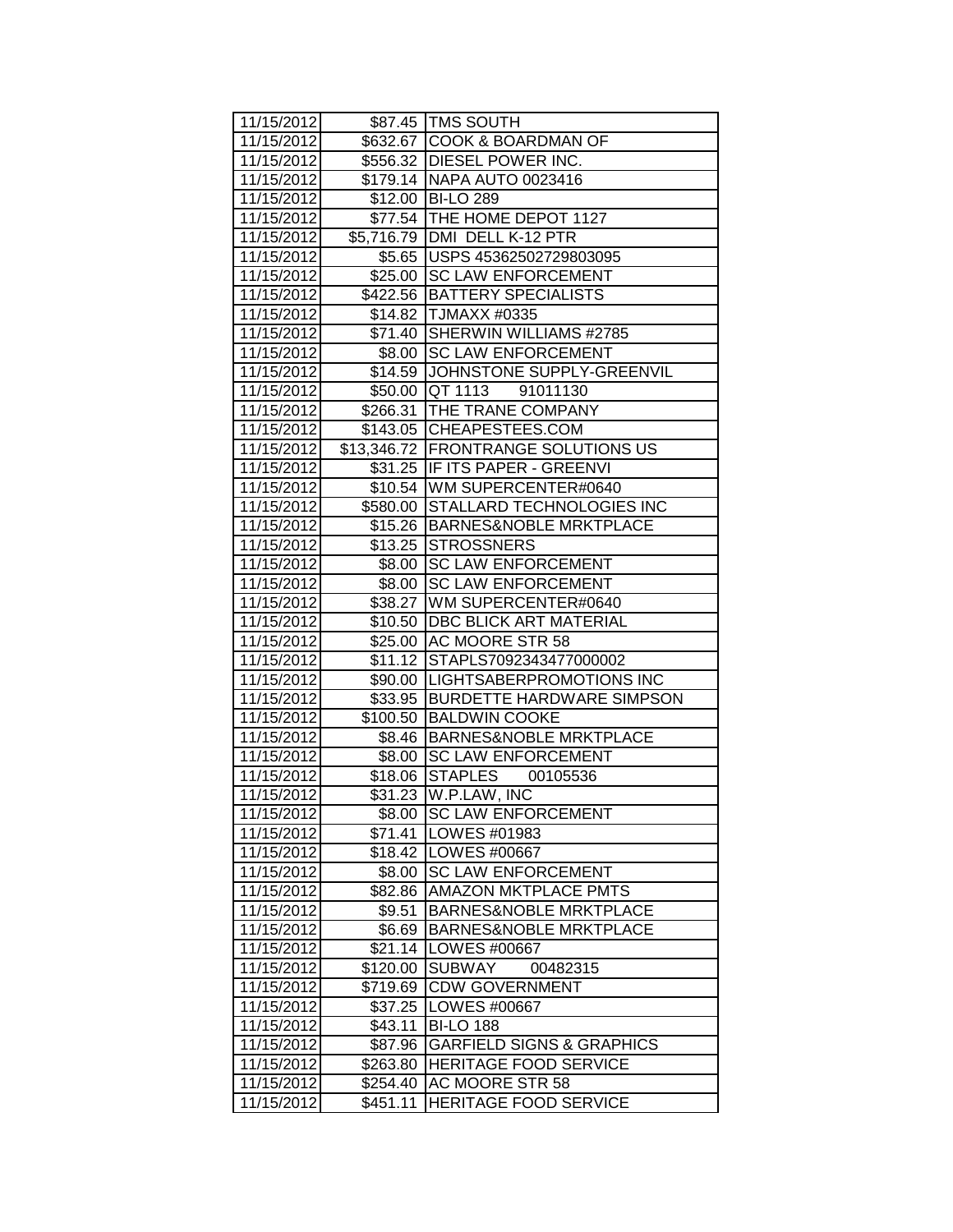| 11/15/2012               |                      | \$366.39 CHICK-FIL-A #01309       |
|--------------------------|----------------------|-----------------------------------|
| 11/15/2012               |                      | \$343.42 EXPEDIA Sales Final      |
| 11/15/2012               |                      | \$464.54 AMAZING THREADS          |
| 11/15/2012               |                      | \$15.50 WW GRAINGER               |
| 11/15/2012               |                      | \$20.51   THE NATIONAL BETA CLUB  |
| 11/15/2012               |                      | \$59.66 LOWES #00667              |
| 11/15/2012               |                      | \$412.57 THE TRANE COMPANY        |
| 11/15/2012               |                      | \$450.32 THE TRANE COMPANY        |
| 11/15/2012               | \$8.00               | <b>SC LAW ENFORCEMENT</b>         |
| 11/15/2012               |                      | \$283.50 CHICK-FIL-A #01076       |
| 11/15/2012               |                      | \$199.50 CITY OF GREENVILLE ZOO   |
| 11/15/2012               | \$6.90               | C C DICKSON CO 1063               |
| 11/15/2012               | \$25.00              | <b>SC LAW ENFORCEMENT</b>         |
| 11/15/2012               | \$18.95              | <b>SHERWIN WILLIAMS #2628</b>     |
| 11/15/2012               | \$20.81              | THE HOME DEPOT 1127               |
| 11/15/2012               | \$75.00              | <b>BLACK ELECTRICAL SUPPLY I</b>  |
| 11/15/2012               | \$62.41              | <b>WW GRAINGER</b>                |
| 11/15/2012               | \$93.45              | SHERWIN WILLIAMS #2785            |
| 11/15/2012               | \$43.31              | WM SUPERCENTER#1244               |
| 11/15/2012               | \$27.09              | INORFOLK WIRE & ELECTRONIC        |
| 11/15/2012               | \$30.35              | THE HOME DEPOT 1119               |
| 11/15/2012               | \$8.00               | <b>SC LAW ENFORCEMENT</b>         |
| 11/15/2012               | \$161.93             | <b>PANERA BREAD #940</b>          |
| 11/15/2012               | \$52.63              | PUBLIX #531                       |
| 11/15/2012               | \$25.58              | <b>BLACK ELECTRICAL SUPPLY I</b>  |
| 11/15/2012               | \$4.17               | THE HOME DEPOT 1127               |
|                          |                      |                                   |
| 11/15/2012               | \$22.00              | Amazon.com                        |
| 11/15/2012               | \$8.00               | <b>SC LAW ENFORCEMENT</b>         |
| 11/15/2012               | \$350.67             | <b>AMAZING THREADS</b>            |
| 11/15/2012               | $\overline{$}425.05$ | JOYCE EQUIPMENT COMPANY           |
| 11/15/2012               | \$84.06              | <b>TPC GOPHER</b>                 |
| 11/15/2012               | \$25.38              | <b>BARNES&amp;NOBLE MRKTPLACE</b> |
| 11/15/2012               |                      | \$793.56   LOWES #01718           |
| 11/15/2012               |                      | \$30.85 AAA SUPPLY INC GREER      |
| 11/15/2012               | \$71.78              | LOWES #00667                      |
| 11/15/2012               | \$9.99               | <b>APL APPLE ITUNES STORE</b>     |
| 11/15/2012               | \$8.00               | <b>ISC LAW ENFORCEMENT</b>        |
| 11/15/2012               | \$36.86              | TARGET<br>00018705                |
| 11/15/2012               | (\$503.08)           | <b>BLACK ELECTRICAL SUPPLY I</b>  |
| 11/15/2012               | \$593.08             | <b>ROBBINS TIRE SERVI</b>         |
| 11/15/2012               | \$42,110.31          | DMI DELL K-12 PTR                 |
| 11/15/2012               | \$42.83              | PUBLIX 035                        |
| 11/15/2012               | \$52.58              | SOUTHEASTERN ELECTRICA            |
| 11/15/2012               | \$8.00               | <b>SC LAW ENFORCEMENT</b>         |
| 11/15/2012               | \$13.90              | <b>EBAYS HALF.COM</b>             |
| 11/15/2012               | \$62.07              | <b>JW VAUGHN CO INC</b>           |
| 11/15/2012               | \$372.93             | <b>TPC GOPHER</b>                 |
| 11/15/2012               | \$8.00               | <b>SC LAW ENFORCEMENT</b>         |
| 11/15/2012               | \$10,527.57          | DMI DELL K-12 PTR                 |
| 11/15/2012               | \$254.21             | <b>BLACK ELECTRICAL SUPPLY I</b>  |
| 11/15/2012<br>11/15/2012 | \$219.58<br>\$222.74 | PIZZA INN<br>LOWES #01718         |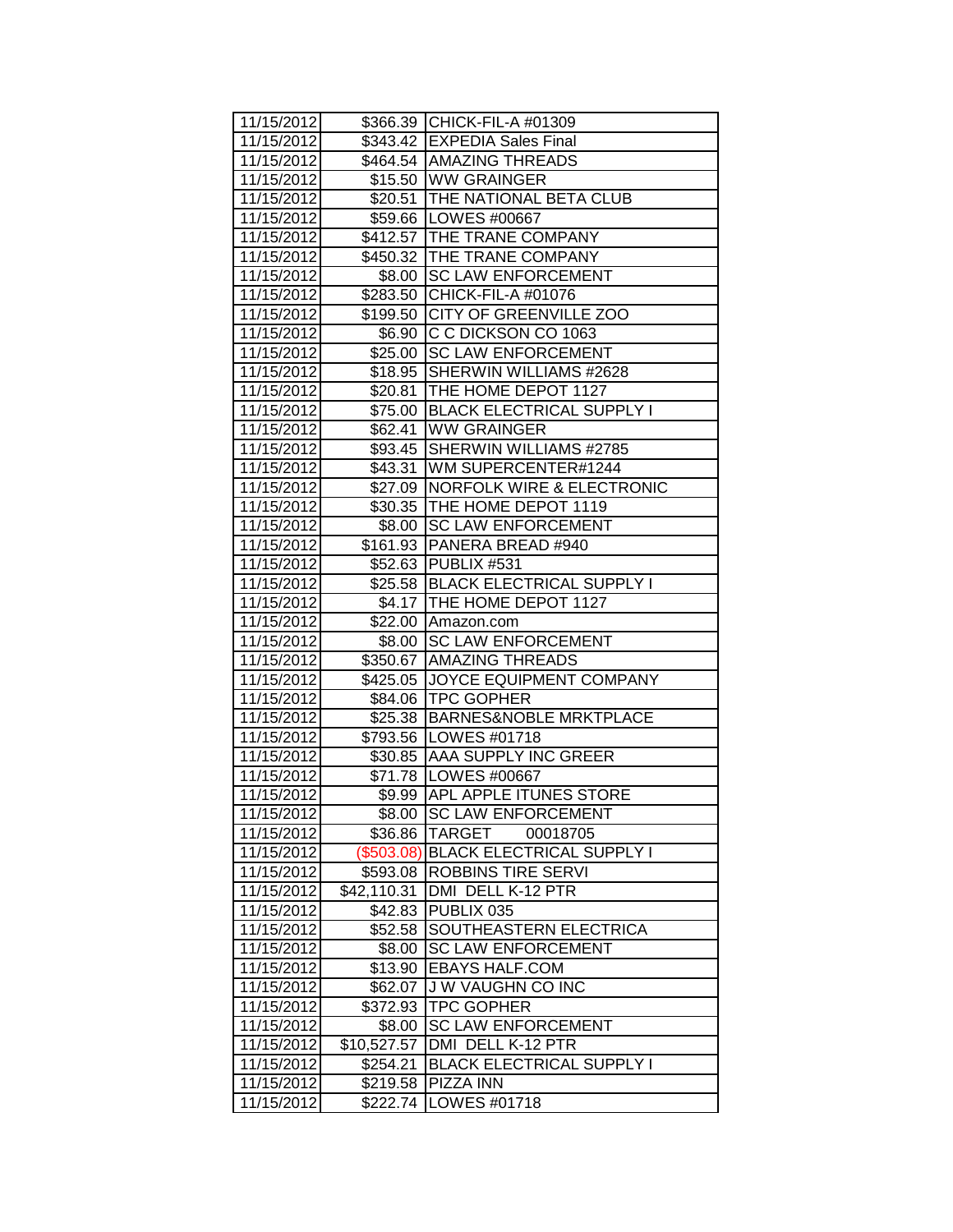| 11/15/2012               |                      | \$8.84 HANCOCK FABRICS 1443              |
|--------------------------|----------------------|------------------------------------------|
| 11/15/2012               |                      | \$23.30 RADIOSHACK 00123687              |
| 11/15/2012               |                      | \$17.11   LOWES #00667                   |
| 11/15/2012               |                      | \$238.71 GREENVILLE TURF AND TRACT       |
| 11/15/2012               |                      | \$34.52 DUNKIN #344963 Q35               |
| 11/15/2012               | \$79.07              | BARNES & NOBLE #2221                     |
| 11/15/2012               | \$1,188.00           | <b>THE PEACE CENTER FOR THE</b>          |
| 11/15/2012               | \$8.00               | <b>SC LAW ENFORCEMENT</b>                |
| 11/15/2012               | \$8.00               | <b>SC LAW ENFORCEMENT</b>                |
| 11/15/2012               | \$8.00               | <b>SC LAW ENFORCEMENT</b>                |
| 11/15/2012               | \$189.62             | JOHNSTONE SUPPLY-GREENVIL                |
| 11/15/2012               | \$25.44              | <b>BI-LO 150</b>                         |
| 11/15/2012               |                      | \$12.71   WALGREENS #7572                |
| 11/15/2012               | \$8.00               | <b>SC LAW ENFORCEMENT</b>                |
| 11/15/2012               | \$1,026.65           | JOHNSTONE SUPPLY-GREENVIL                |
| 11/15/2012               | \$348.79             | S G KOMEN FOR THE CURE                   |
| 11/15/2012               | \$59.88              | WM SUPERCENTER#0640                      |
| 11/15/2012               | \$12.48              | <b>BI-LO 624</b>                         |
| 11/15/2012               | \$16.09              | <b>LOWES #00667</b>                      |
| 11/15/2012               | \$71.11              | PUBLIX #632                              |
| 11/15/2012               | \$389.46             | JOHNSTONE SUPPLY-GREENVIL                |
| 11/15/2012               | \$136.29             | STAPLS7092343477000001                   |
| 11/15/2012               | \$37.91              | LOWES #01718                             |
| 11/15/2012               | \$43.27              | JOHNSTONE SUPPLY-GREENVIL                |
| 11/15/2012               | \$466.01             | THE TRANE COMPANY                        |
| 11/15/2012               | \$59.30              | LOWES #00667                             |
| 11/15/2012               | \$5,073.76           | DMI DELL K-12 PTR                        |
| 11/15/2012               | \$44.99              | HOBBY LOBBY #0318                        |
| 11/15/2012               | \$316.91             | KEVIN WHITAKER CHEVROLET                 |
| 11/15/2012               | \$732.05             | <b>WEST MUSIC CATALOG</b>                |
| 11/15/2012               | \$117.35             | <b>AMAZON MKTPLACE PMTS</b>              |
| 11/15/2012               | \$104.56             | WM SUPERCENTER#1244                      |
| 11/15/2012               | \$53.80              | 4 D DESIGNS CO.                          |
| 11/15/2012               |                      |                                          |
|                          | \$663.40             | ROBBINS TIRE SERVI                       |
| 11/15/2012               | \$9.51               | WM SUPERCENTER#0640                      |
| 11/15/2012               | \$427.30             | <b>BLACK ELECTRICAL SUPPLY I</b>         |
| 11/15/2012               | \$132.68             | CHICK-FIL-A #00830                       |
| 11/15/2012               | \$68.05              | PUBLIX #530                              |
| 11/15/2012               | \$54.42              | Amazon.com                               |
| 11/15/2012               | \$299.40             | <b>AMAZING THREADS</b>                   |
| 11/15/2012               | \$357.56             | HOLDER ELECTRIC SUPPLY                   |
| 11/15/2012               | \$466.01             | THE TRANE COMPANY                        |
| 11/16/2012               | \$762.14             | <b>SILMAR ELECTRONICS</b>                |
| 11/16/2012               | \$32.98              | FASTENAL COMPANY01                       |
| 11/16/2012               | \$301.72             | SOUTHEASTERN ELECTRICA                   |
| 11/16/2012               | \$74.50              | TRIARCO ARTS AND CRAFTS                  |
| 11/16/2012               | \$25.00              | <b>SC LAW ENFORCEMENT</b>                |
| 11/16/2012               | \$566.18             | SYSTEM DISTRIBUTORS INC                  |
| 11/16/2012               | \$299.51             | <b>PIP PRINTING</b>                      |
| 11/16/2012               | \$4.57               | <b>TMS SOUTH</b>                         |
| 11/16/2012<br>11/16/2012 | \$258.41<br>\$565.15 | TMS SOUTH<br><b>BARNES&amp;NOBLE COM</b> |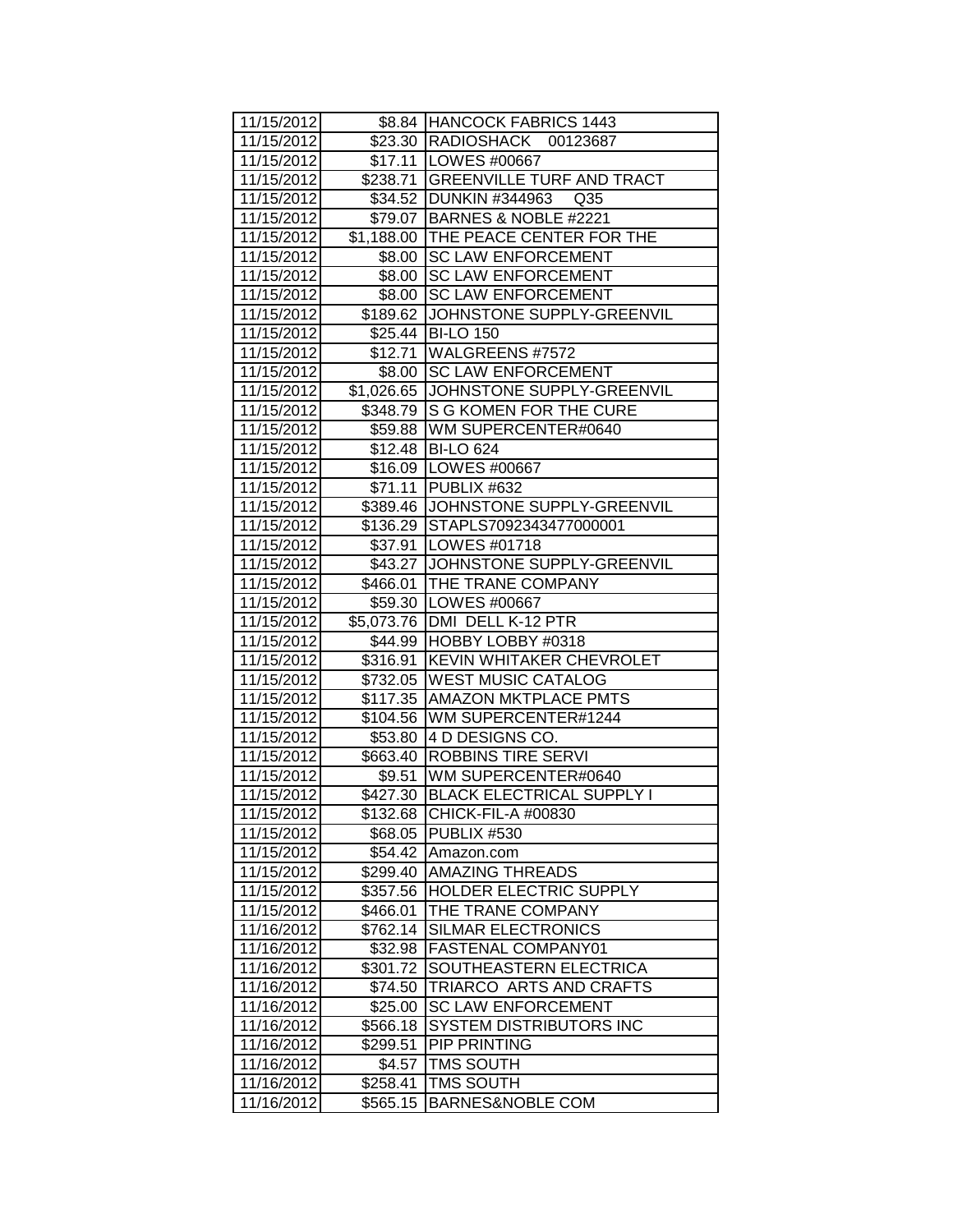| 11/16/2012               |                     | \$16.92 OLD TIME POTTERY 0031           |
|--------------------------|---------------------|-----------------------------------------|
| 11/16/2012               |                     | \$20.00 VZWRLSS PRPAY AUTOPAY           |
| 11/16/2012               |                     | \$18.53 STAPLS7092397553000001          |
| 11/16/2012               |                     | \$4.24   DOLRTREE 1965 00019653         |
| 11/16/2012               | \$150.00            | <b>USC WEB FEE PAYMENT</b>              |
| 11/16/2012               | \$17.96             | WM SUPERCENTER#0640                     |
| 11/16/2012               | \$8.44              | HOBBY LOBBY #0318                       |
| 11/16/2012               | \$400.00            | <b>THE WAREHOUSE THEATRE</b>            |
| 11/16/2012               | \$272.94            | <b>FASTENAL COMPANY01</b>               |
| 11/16/2012               | \$44.52             | <b>MULTI MEDIA SERVICES</b>             |
| 11/16/2012               |                     | \$513.60 PORTER PAINTS 9388             |
| 11/16/2012               |                     | \$52.94   THE HOME DEPOT 1127           |
| 11/16/2012               | \$20.35             | JOHNSTONE SUPPLY-GREENVIL               |
| 11/16/2012               | \$97.10             | <b>IFERGUSON ENT #43</b>                |
| 11/16/2012               | \$100.00            | <b>JEAN'S BUS SERVICE</b>               |
| 11/16/2012               | \$25.00             | <b>SC LAW ENFORCEMENT</b>               |
| 11/16/2012               | \$20.57             | <b>LOWES #00528</b>                     |
| 11/16/2012               | \$351.00            | <b>KRISPY KREME DOUGH</b>               |
| 11/16/2012               |                     | \$16.07  STAPLES<br>00108688            |
| 11/16/2012               | \$2.56              | <b>INTERNATIONAL TRANSACTION</b>        |
| 11/16/2012               | \$122.12            | <b>HERITAGE FOOD SERVICE</b>            |
| 11/16/2012               | \$140.68            | <b>TMS SOUTH</b>                        |
| 11/16/2012               | (\$80.42)           | <b>FASTENAL COMPANY01</b>               |
| 11/16/2012               | \$4.52              | JOHNSTONE SUPPLY-GREENVIL               |
| 11/16/2012               | \$226.31            | JOYCE EQUIPMENT COMPANY                 |
| 11/16/2012               | \$10.52             | Amazon.com                              |
| 11/16/2012               | \$9.53              | <b>BARNES&amp;NOBLE MRKTPLACE</b>       |
|                          |                     |                                         |
| 11/16/2012               | \$50.30             | WM SUPERCENTER#0640                     |
| 11/16/2012               | \$135.26            | LOWES #01983                            |
| 11/16/2012               | \$14.81             | JOHNSTONE SUPPLY-GREENVIL               |
| 11/16/2012               | \$33.79             | D & D MOTORS, INC.                      |
| 11/16/2012               | \$485.48            | <b>SILMAR ELECTRONICS</b>               |
| 11/16/2012               | \$92.69             | LOWES #00528                            |
| 11/16/2012               | \$12.94             | WM SUPERCENTER#4583                     |
| 11/16/2012               | \$137.80            | CHARLOTTE RUSSE 62                      |
| 11/16/2012               | \$41.21             | <b>MCABEE TRACTOR &amp; TURF</b>        |
| 11/16/2012               | \$34.25             | <b>PETSMART INC 400</b>                 |
| 11/16/2012               | \$240.00            | <b>MUSICAL INNOVATIONS</b>              |
| 11/16/2012               | \$13.54             | <b>CARQUEST</b><br>01013663             |
| 11/16/2012               | \$57.89             | PUBLIX #613                             |
| 11/16/2012               | \$13.11             | <b>TMS SOUTH</b>                        |
| 11/16/2012               | \$152.10            | <b>CRESCENT SUPPLY COMPANY I</b>        |
| 11/16/2012               | \$6.20              | <b>BI-LO 704</b>                        |
| 11/16/2012               | \$19.16             | LOWES #01718                            |
| 11/16/2012               | \$42.92             | LEBOS INC #7-GREENVILLE                 |
| 11/16/2012               | \$42.72             | <b>ADVANCE AUTO PARTS #5440</b>         |
| 11/16/2012               | \$63.56             | JOHNSTONE SUPPLY-GREENVIL               |
| 11/16/2012               | \$25.00             | <b>SC LAW ENFORCEMENT</b>               |
| 11/16/2012               | \$62.58             | WM SUPERCENTER#5487                     |
| 11/16/2012               | $(\$5.00)$          | ADVANCE AUTO PARTS #5440                |
| 11/16/2012<br>11/16/2012 | \$49.50<br>\$139.79 | WM SUPERCENTER#0640<br><b>TMS SOUTH</b> |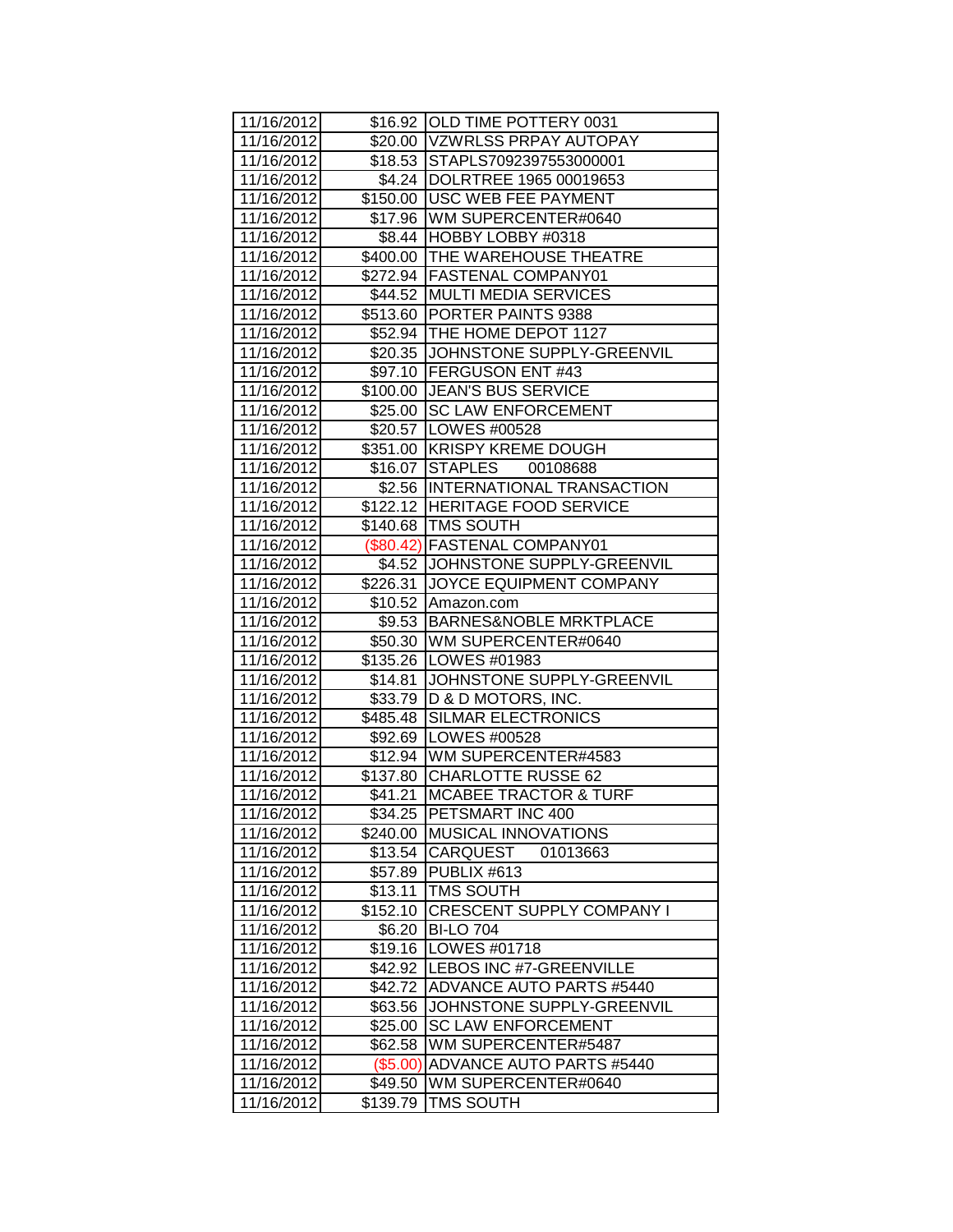| 11/16/2012 |            | \$228.96 JOYCE EQUIPMENT COMPANY  |
|------------|------------|-----------------------------------|
| 11/16/2012 | \$317.97   | <b>THE TOOL SHED</b>              |
| 11/16/2012 | \$12.71    | SEARS ROEBUCK 1595                |
| 11/16/2012 | \$29.25    | <b>BARNES&amp;NOBLE MRKTPLACE</b> |
| 11/16/2012 |            | \$244.73   TMS SOUTH              |
| 11/16/2012 | \$375.00   | <b>WCI WASTECONNECTIONSSC</b>     |
| 11/16/2012 | \$48.60    | <b>THE SYSTEM DEPOT</b>           |
| 11/16/2012 | \$96.22    | <b>BI-LO 704</b>                  |
| 11/16/2012 | \$37.00    | <b>GREER DMV 49</b>               |
| 11/16/2012 | \$828.52   | 2865-CED                          |
| 11/16/2012 | \$106.46   | <b>LANDSCAPERS SUPPLY</b>         |
| 11/16/2012 | \$178.54   | <b>JW PEPPER</b>                  |
| 11/16/2012 | \$452.98   | <b>SYSTEM DISTRIBUTORS INC</b>    |
| 11/16/2012 | \$183.49   | <b>TMS SOUTH</b>                  |
| 11/16/2012 | \$31.79    | <b>BI-LO 273</b>                  |
| 11/16/2012 | \$53.08    | <b>CHRISTOPHER TRUCKS</b>         |
| 11/16/2012 | \$33.24    | <b>BARNES&amp;NOBLE COM</b>       |
| 11/16/2012 | \$146.11   | <b>LOWES #01718</b>               |
| 11/16/2012 | \$53.08    | <b>CHRISTOPHER TRUCKS</b>         |
| 11/16/2012 | \$28.73    | <b>IFGS HARDWARE</b>              |
| 11/16/2012 | \$310.75   | <b>CUSTOM SIGNS</b>               |
| 11/16/2012 | \$296.72   | <b>TMS SOUTH</b>                  |
| 11/16/2012 | \$27.42    | JOHNSTONE SUPPLY-GREENVIL         |
| 11/16/2012 | \$6.36     | BIG LOTS STORES - #0335           |
| 11/16/2012 | \$487.84   | <b>MSA-HEADQUARTERS #1</b>        |
| 11/16/2012 | \$197.23   | Amazon.com                        |
| 11/16/2012 | \$73.65    | <b>BLANCHARD MACHINERY</b>        |
| 11/16/2012 | \$100.42   | <b>TMS SOUTH</b>                  |
| 11/16/2012 | \$84.31    | <b>ADVANCE AUTO PARTS #5440</b>   |
| 11/16/2012 |            | \$27.00 LITTLE CAESARS 0101 0001  |
| 11/16/2012 | \$113.73   | <b>ORIENTAL TRADING CO</b>        |
| 11/16/2012 | \$760.97   | <b>TCD CENGAGE LEARNING</b>       |
| 11/16/2012 | \$298.20   | SMITHTURF AND IRRIGATI            |
| 11/16/2012 | \$8.47     | MARSHALLS #0369                   |
| 11/16/2012 | \$102.75   | <b>BATTERY SPECIALISTS</b>        |
| 11/16/2012 | (\$58.85)  | <b>LOWES #01718</b>               |
| 11/16/2012 | \$150.00   | <b>JUSC WEB FEE PAYMENT</b>       |
| 11/16/2012 | \$76.26    | <b>SEARS ROEBUCK</b><br>1595      |
| 11/16/2012 | \$110.00   | SILMAR ELECTRONICS                |
| 11/16/2012 | \$64.62    | WWW.CHAMPIONUSA.COM               |
| 11/16/2012 | \$25.44    | SILMAR ELECTRONICS                |
| 11/16/2012 | \$110.37   | JOHNSTONE SUPPLY-GREENVIL         |
| 11/16/2012 | (\$938.42) | <b>HERITAGE FOOD SERVICE</b>      |
| 11/16/2012 | \$228.20   | TMS SOUTH                         |
| 11/16/2012 | \$10.62    | LOWES #00667                      |
| 11/16/2012 | \$86.86    | <b>TMS SOUTH</b>                  |
| 11/16/2012 | \$753.90   | <b>BSN SPORT SUPPLY GROUP</b>     |
| 11/16/2012 | \$952.94   | <b>SILMAR ELECTRONICS</b>         |
| 11/16/2012 | \$39.67    | WM SUPERCENTER#5487               |
| 11/16/2012 | \$9.81     | LOWES #01718                      |
| 11/16/2012 | \$27.20    | ROBBINS TIRE SERVI                |
| 11/16/2012 | \$30.00    | NAT'L WRESTLING COACHE            |
|            |            |                                   |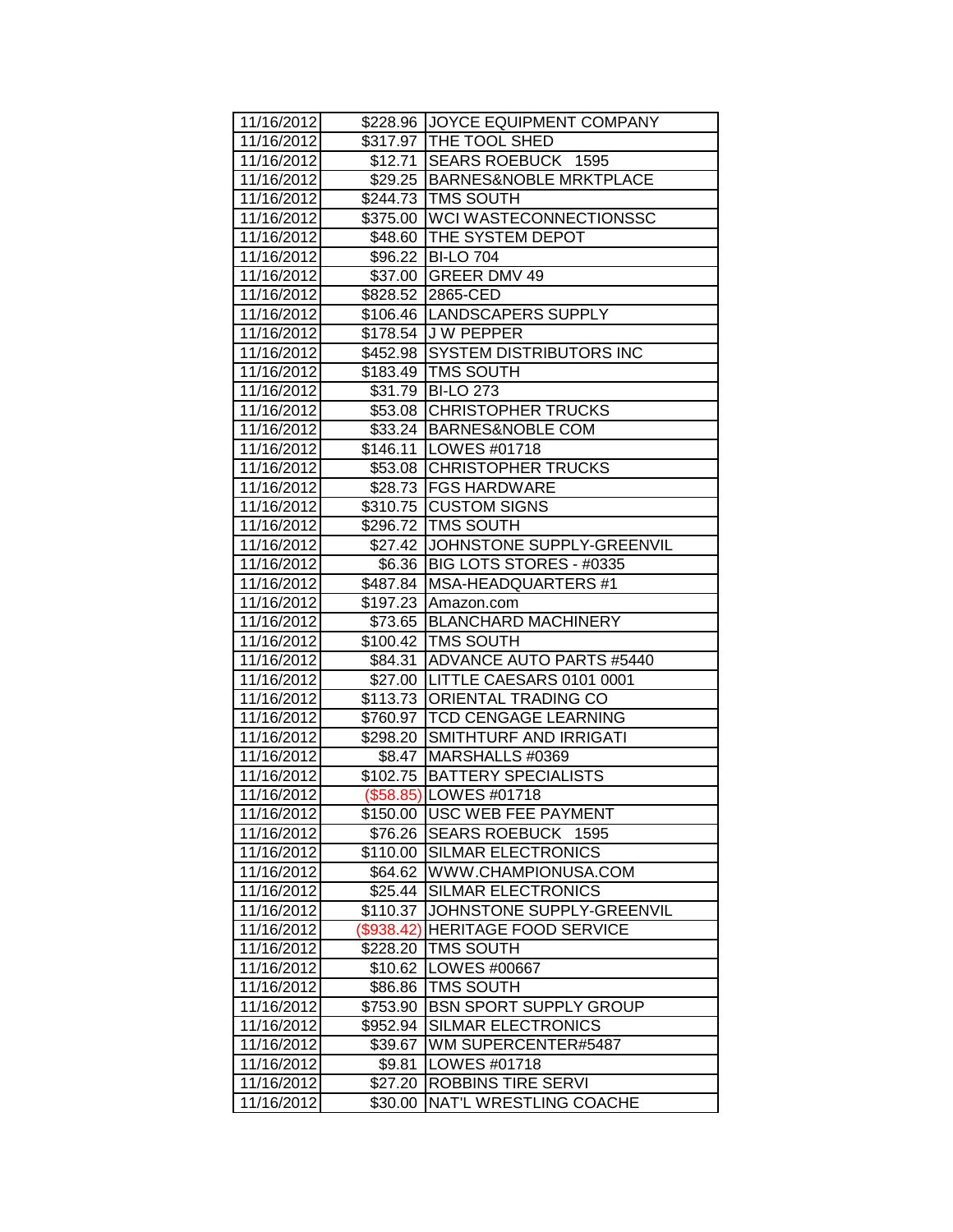| 11/16/2012 |                       | \$10.13 TMS SOUTH                    |
|------------|-----------------------|--------------------------------------|
| 11/16/2012 |                       | \$36.82 WM SUPERCENTER#1244          |
| 11/16/2012 |                       | \$489.00 HAWKINS TOWING INC          |
| 11/16/2012 |                       | \$58.52 JJOHNSTONE SUPPLY-GREENVIL   |
| 11/16/2012 |                       | \$462.08 C C DICKSON CO 1004         |
| 11/16/2012 |                       | \$151.97 CRESCENT SUPPLY COMPANY I   |
| 11/16/2012 | \$206.70              | <b>EXCLAMARK AWARDS AND ENGR</b>     |
| 11/16/2012 |                       | \$41.79   LOWES #00667               |
| 11/16/2012 |                       | \$1,177.34 EXCLAMARK AWARDS AND ENGR |
| 11/16/2012 | \$31.61               | BARNES & NOBLE #2221                 |
| 11/16/2012 |                       | \$40.00 ATTAINMENT COMPANY, INC A    |
| 11/16/2012 | \$515.80              | <b>JASON'S DELI # 049 Q64</b>        |
| 11/16/2012 | \$29.84               | <b>PORTER PAINTS 9388</b>            |
| 11/16/2012 | \$83.29               | INGLES #208                          |
| 11/16/2012 | \$54.60               | THE SYSTEM DEPOT                     |
| 11/16/2012 | \$25.00               | <b>SC LAW ENFORCEMENT</b>            |
| 11/16/2012 |                       | \$38.84   WM SUPERCENTER#0640        |
| 11/16/2012 |                       | \$80.42   FASTENAL COMPANY01         |
| 11/16/2012 |                       | \$55.24 ADVANCE AUTO PARTS #5440     |
| 11/16/2012 | \$78.97               | <b>JO-MAR'S FLORIST</b>              |
| 11/16/2012 | \$327.01              | MIXED BAG DESIGNS, INC               |
| 11/16/2012 | \$46.55               | <b>BI-LO 161</b>                     |
| 11/16/2012 | \$234.94              | LOWES #01718                         |
| 11/16/2012 | \$93.61               | <b>OFFICE DEPOT #62</b>              |
| 11/16/2012 | \$25.00               | <b>KK INSURANCE</b>                  |
| 11/16/2012 | \$50.00               | PUBLIX #576                          |
| 11/16/2012 | \$21.48               | <b>CLASSIC ACE HARDWARE</b>          |
|            |                       |                                      |
| 11/16/2012 | \$14.69               | <b>BURDETTE HARDWARE SIMPSON</b>     |
| 11/16/2012 | \$298.20              | <b>KEVIN WHITAKER CHEVROLET</b>      |
| 11/16/2012 | \$190.00              | <b>MATHCOUNTS</b>                    |
| 11/16/2012 | \$92.51               | <b>BLANCHARD MACHINERY</b>           |
| 11/16/2012 | \$66.78               | <b>BAKER DIST CO 578</b>             |
| 11/16/2012 | \$5.52                | THE UPS STORE 5547                   |
| 11/16/2012 |                       | \$78.34 TMS SOUTH                    |
| 11/16/2012 | \$319.80              | <b>PAYPAL ASCENT HUE</b>             |
| 11/16/2012 |                       | \$33.25 BARNES&NOBLE COM             |
| 11/16/2012 | \$204.05              | <b>HERITAGE FOOD SERVICE</b>         |
| 11/16/2012 | \$74.84               | <b>CRESCENT SUPPLY COMPANY I</b>     |
| 11/16/2012 | \$25.00               | <b>SC LAW ENFORCEMENT</b>            |
| 11/16/2012 | \$23.29               | THE HOME DEPOT 1127                  |
| 11/16/2012 | \$37.58               | THE CHOCOLATE SHOPPE                 |
| 11/16/2012 | \$45.41               | PANERA BREAD #859                    |
| 11/16/2012 |                       | LOWES #01718                         |
| 11/16/2012 | (\$37.91)<br>\$247.10 | LIFE SAFETY & COMM. SYS              |
| 11/16/2012 |                       | LOWES #00667                         |
| 11/16/2012 | (\$11.62)<br>\$897.52 | <b>BARNES&amp;NOBLE COM</b>          |
| 11/16/2012 | \$105.79              | HOBBY LOBBY #0318                    |
| 11/16/2012 | \$554.91              | LAKESHORE LEARNING MATER             |
| 11/16/2012 | \$567.00              | THE PEACE CENTER FOR THE             |
| 11/16/2012 | \$122.11              | LOWES #01718                         |
| 11/16/2012 | \$25.29               | WM SUPERCENTER#0640                  |
| 11/16/2012 | \$7.95                | <b>BARNES&amp;NOBLE MRKTPLACE</b>    |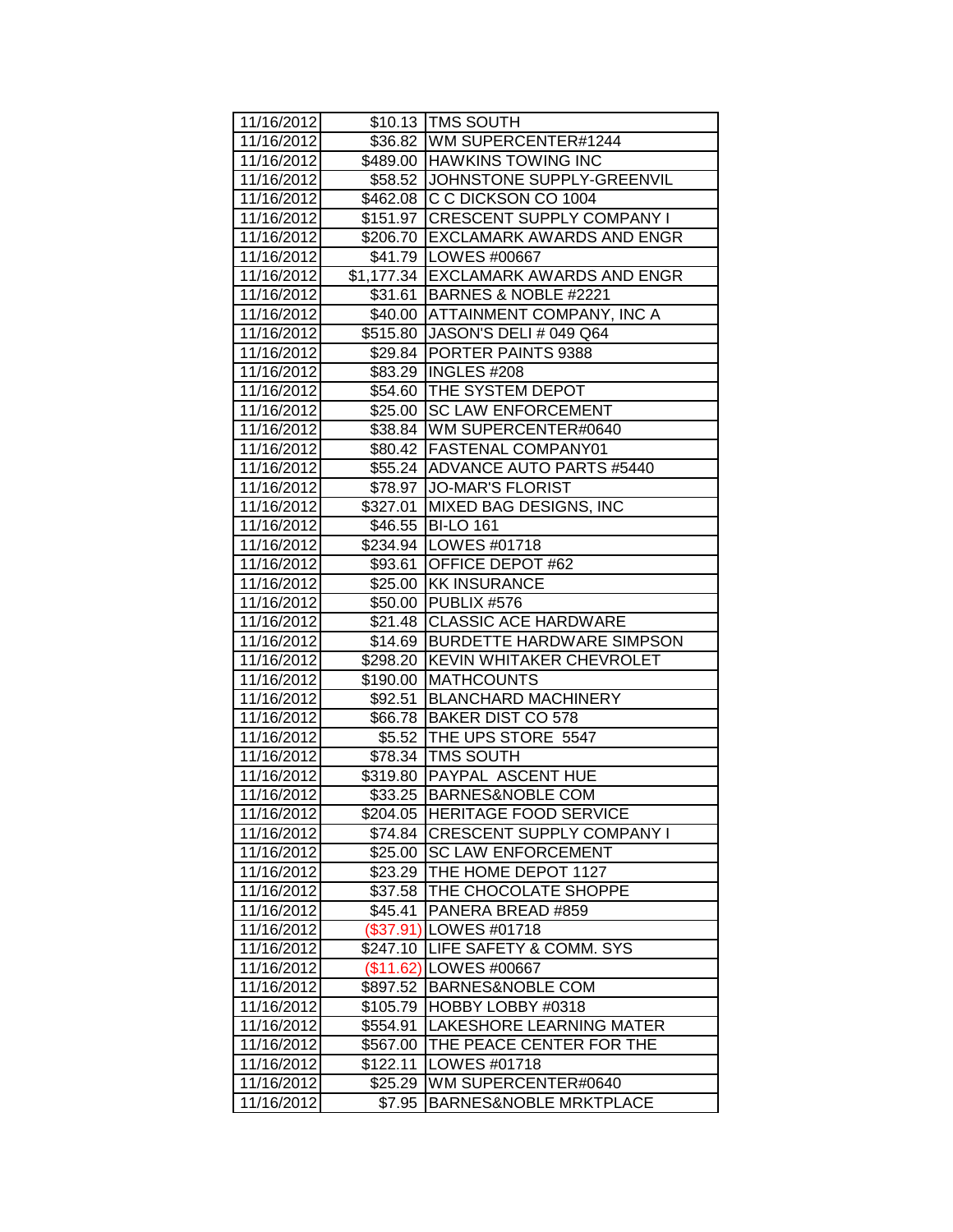| 11/16/2012               |             | \$58.30 COSTUME CURIO INC                              |
|--------------------------|-------------|--------------------------------------------------------|
| 11/16/2012               | \$472.74    | JOHNSTONE SUPPLY-GREENVIL                              |
| 11/19/2012               |             | \$28.41   BARNES&NOBLE COM                             |
| 11/19/2012               |             | \$81.62 FIRST TEAM SPORTS                              |
| 11/19/2012               | \$27,440.61 | DMI DELL K-12 PTR                                      |
| 11/19/2012               |             | \$21,026.22   DMI DELL K-12 PTR                        |
| 11/19/2012               | \$550.51    | <b>FIRST TEAM SPORTS</b>                               |
| 11/19/2012               | \$16.01     | THE HOME DEPOT 1104                                    |
| 11/19/2012               | \$93.84     | WM SUPERCENTER#0640                                    |
| 11/19/2012               | \$97.48     | <b>SOUTHERN MULCH GV</b>                               |
| 11/19/2012               | \$41.16     | SHERWIN WILLIAMS #2785                                 |
| 11/19/2012               | \$488.11    | JOHNSTONE SUPPLY-GREENVIL                              |
| 11/19/2012               | \$9.86      | <b>WW GRAINGER</b>                                     |
| 11/19/2012               | \$31.68     | <b>TMS SOUTH</b>                                       |
| 11/19/2012               |             | \$41.42 WM SUPERCENTER#4583                            |
| 11/19/2012               | \$330.76    | <b>SSI SCHOOL SPECIALTY</b>                            |
| 11/19/2012               |             | \$20.00 VZWRLSS PRPAY AUTOPAY                          |
| 11/19/2012               |             | \$15.03  WM SUPERCENTER#2687                           |
| 11/19/2012               |             | \$9.95   TMS SOUTH                                     |
| 11/19/2012               | \$27,440.61 | DMI DELL K-12 PTR                                      |
| 11/19/2012               |             | \$81.84 FIREHOUSE SUBS #34                             |
| 11/19/2012               | \$83.32     | JOHNSTONE SUPPLY-GREENVIL                              |
| 11/19/2012               | \$4,607.35  | DMI DELL K-12 PTR                                      |
| 11/19/2012               | \$64.06     | HOBBY LOBBY #395                                       |
| 11/19/2012               | \$10.55     | J W VAUGHN CO INC                                      |
| 11/19/2012               | \$10.69     | <b>CVS PHARMACY #830</b>                               |
| 11/19/2012               | \$27,440.61 | DMI DELL K-12 PTR                                      |
|                          |             |                                                        |
| 11/19/2012               | \$158.54    | FIRST TEAM SPORTS                                      |
| 11/19/2012               |             | \$28.90 TARGET<br>00018705                             |
| 11/19/2012               | \$385.08    | <b>EXPEDIA Sales Final</b>                             |
| 11/19/2012               |             | \$16.20 LITTLE CAESARS 0101 0020                       |
| 11/19/2012               |             | (\$20.00) VZWRLSS PREPAID PYMNT                        |
| 11/19/2012               | \$76.50     | <b>STAPLES</b><br>00108688                             |
| 11/19/2012               | \$16.00     | <b>SPINX #166</b>                                      |
| 11/19/2012               | \$38.16     | <b>CHRISTOPHER TRUCKS</b>                              |
| 11/19/2012               | \$96.45     | <b>FIREHOUSE SUBS - U</b>                              |
| 11/19/2012               |             | \$140.92  FIREHOUSE SUBS - U                           |
| 11/19/2012               | \$19.20     | HOBBY LOBBY #395                                       |
| 11/19/2012               | \$695.99    | <b>TRIARCO ARTS AND CRAFTS</b>                         |
| 11/19/2012               | \$132.77    | <b>ADVANCE AUTO PARTS #5330</b>                        |
| 11/19/2012               | (\$53.08)   | <b>CHRISTOPHER TRUCKS</b>                              |
| 11/19/2012               | \$17.99     | THE HOME DEPOT 1104                                    |
| 11/19/2012               | \$927.14    | THE TRANE COMPANY                                      |
| 11/19/2012               | \$93.90     | <b>BI-LO 563</b>                                       |
| 11/19/2012               | \$51.59     | <b>WW GRAINGER</b>                                     |
| 11/19/2012               | \$102.60    | LOWES #00667                                           |
| 11/19/2012               | \$560.00    | <b>HIGH MUSEUM BOX OFFICE</b>                          |
| 11/19/2012               | \$194.78    | BENSON CHRYSLER PLYMOUTH                               |
| 11/19/2012               | \$400.00    | <b>EASTSIDE TRANSPORTATION S</b>                       |
| 11/19/2012               | \$360.00    | THE PEACE CENTER FOR THE                               |
| 11/19/2012<br>11/19/2012 | \$337.00    | <b>SUBWAY</b><br>00482315<br>GREER FLORIST & S01 OF 01 |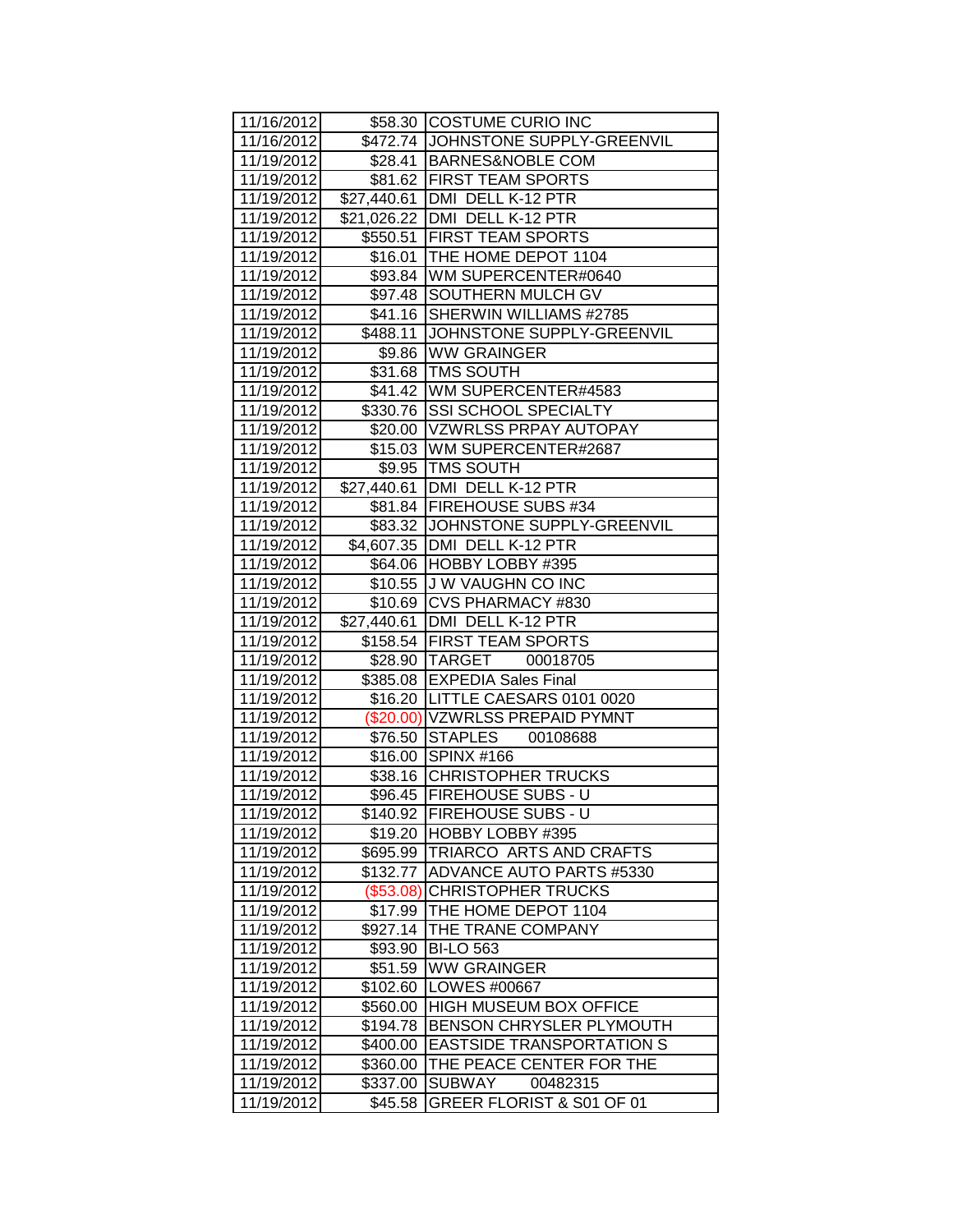| 11/19/2012               |                    | \$19.18 ADVANCE AUTO PARTS #5440           |
|--------------------------|--------------------|--------------------------------------------|
| 11/19/2012               |                    | \$60.42 BC CANNON CO INC                   |
| 11/19/2012               |                    | \$77.16 STAPLS7092461760000001             |
| 11/19/2012               |                    | \$628.63 NETWORK CONTROLS                  |
| 11/19/2012               | \$56.31            | 240 C-K SIMPSONV                           |
| 11/19/2012               | \$62.56            | BARNES&NOBLE COM                           |
| 11/19/2012               | \$1,458.93         | <b>MOORE &amp; BALLIEW OIL COMPA</b>       |
| 11/19/2012               | \$187.90           | <b>LAMINEX INC</b>                         |
| 11/19/2012               | \$22,937.71        | DMI DELL K-12 PTR                          |
| 11/19/2012               | \$8.05             | LOWES #01983                               |
| 11/19/2012               | \$193.06           | <b>TMS SOUTH</b>                           |
| 11/19/2012               | \$118.25           | BI-LO 57                                   |
| 11/19/2012               |                    | \$47.08 DOLRTREE 4090 00040907             |
| 11/19/2012               | \$54.83            | THE HOME DEPOT 1104                        |
| 11/19/2012               |                    | \$6,847.60   DMI DELL K-12 PTR             |
| 11/19/2012               | \$56.43            | STAPLS0111314631000002                     |
| 11/19/2012               | \$59.30            | LOWES #00667                               |
| 11/19/2012               | \$28.99            | CVS PHARMACY #830                          |
| 11/19/2012               | \$12.00            | <b>BI-LO 624</b>                           |
| 11/19/2012               |                    | \$46.39 TMS SOUTH                          |
| 11/19/2012               | \$3.17             | MARATHON PETRO136820                       |
| 11/19/2012               |                    | (\$53.08) CHRISTOPHER TRUCKS               |
| 11/19/2012               |                    | \$7.22 TRACTOR SUPPLY #747                 |
| 11/19/2012               | \$3.73             | HOBBY LOBBY #395                           |
| 11/19/2012               | \$306.88           | CHICK-FIL-A #00713                         |
| 11/19/2012               | \$56.17            | <b>BI-LO 199</b>                           |
| 11/19/2012               | \$50.24            | J W VAUGHN CO INC                          |
| 11/19/2012               | \$7.55             | JOHNSTONE SUPPLY-GREENVIL                  |
| 11/19/2012               | \$45.58            | <b>GREER FLORIST &amp; S01 OF 01</b>       |
| 11/19/2012               | \$17.76            | WM SUPERCENTER#5487                        |
| 11/19/2012               | \$53.75            | <b>BLACK ELECTRICAL SUPPLY I</b>           |
| 11/19/2012               | \$21.97            | FOOD LION #2212                            |
| 11/19/2012               | \$4,017.40         | APL APPLE ONLINE STORE                     |
| 11/19/2012               | \$27.53            | <b>CRESCENT SUPPLY COMPANY I</b>           |
| 11/19/2012               |                    |                                            |
|                          | \$1,750.00         | <b>BOWERS EMERGENCY SERVICES</b>           |
| 11/19/2012               | \$165.76           | <b>HOLY MONKEY INC</b>                     |
| 11/19/2012               | \$9.35             | <b>STAPLES</b><br>00105536                 |
| 11/19/2012               | \$6.49             | WM SUPERCENTER#4583                        |
| 11/19/2012               | \$30.22            | <b>DUNKIN #330220</b><br>Q <sub>35</sub>   |
| 11/19/2012               | \$1.55             | JOHNSTONE SUPPLY-GREENVIL                  |
| 11/19/2012               | \$283.50           | CHICK-FIL-A #01076                         |
| 11/19/2012               | \$22,937.71        | DMI DELL K-12 PTR                          |
| 11/19/2012               | \$37.40            | <b>WW GRAINGER</b>                         |
| 11/19/2012               | \$343.06           | <b>HAWKINS TOWING INC</b>                  |
| 11/19/2012               | \$32.27            | WM SUPERCENTER#1244                        |
| 11/19/2012               | \$5,558.64         | DMI DELL K-12 PTR                          |
| 11/19/2012               | \$402.86           | CHICK-FIL-A #02569                         |
| 11/19/2012               | \$31.72            | <b>ADVANCE AUTO PARTS #5440</b>            |
| 11/19/2012               | \$40.26            | SAUNDERS OFFICE SUPPLY                     |
| 11/19/2012               | \$684.31           | NETWORK CONTROLS                           |
| 11/19/2012<br>11/19/2012 | \$20.00<br>\$23.56 | <b>VZWRLSS PRPAY AUTOPAY</b><br>Amazon.com |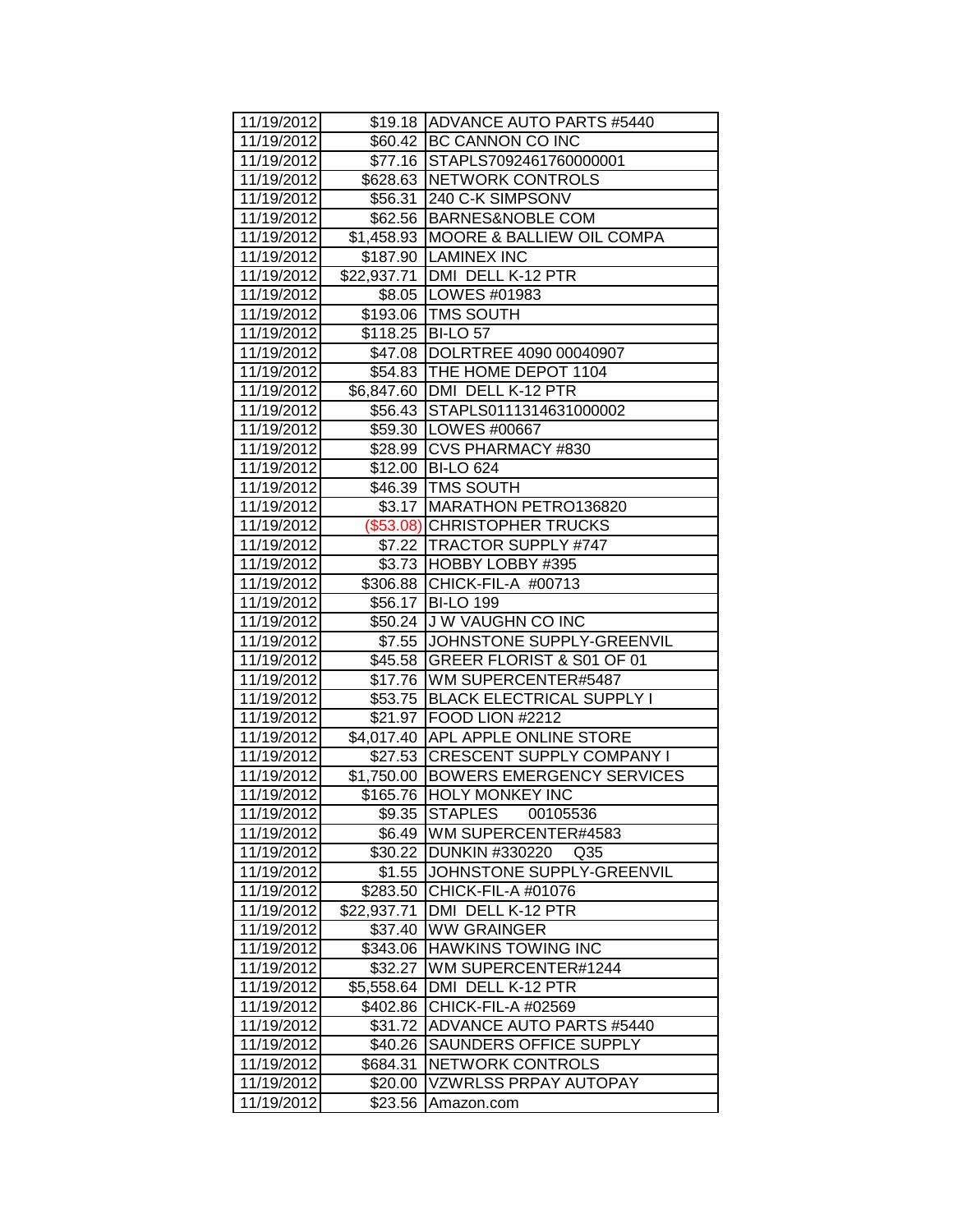| 11/19/2012 |           | \$47.61 ADVANCE AUTO PARTS #5440 |
|------------|-----------|----------------------------------|
| 11/19/2012 |           | \$175.99 LIFE SAFETY & COMM. SYS |
| 11/19/2012 |           | \$91.05   LOWES #01983           |
| 11/19/2012 |           | \$20.00 VZWRLSS PRPAY AUTOPAY    |
| 11/19/2012 |           | \$385.00 NETWORK CONTROLS        |
| 11/19/2012 | \$102.19  | <b>J W PEPPER</b>                |
| 11/19/2012 | \$79.36   | WM SUPERCENTER#4583              |
| 11/19/2012 | \$18.34   | <b>BI-LO 624</b>                 |
| 11/19/2012 | \$175.00  | <b>EASTSIDE TRANSPORTATION S</b> |
| 11/19/2012 | \$251.52  | <b>HEATHERLY BROS AUTO SERVI</b> |
| 11/19/2012 | \$70.46   | ADVANCE AUTO PARTS #5440         |
| 11/19/2012 |           | \$27.18 THE UPS STORE 3193       |
| 11/19/2012 |           | \$1,102.23 RIVAR'S INC.          |
| 11/19/2012 |           | \$4,085.82 DMI DELL K-12 PTR     |
| 11/19/2012 | \$9.00    | <b>INGLES STORE #206</b>         |
| 11/19/2012 | \$20.00   | VZWRLSS PRPAY AUTOPAY            |
| 11/19/2012 | \$195.06  | WM SUPERCENTER#0640              |
| 11/19/2012 | \$257.37  | SOUTH PLEASANTBURG NUR           |
| 11/19/2012 | \$29.96   | INGLES STORE #206                |
| 11/19/2012 | \$210.80  | QUILL CORPORATION                |
| 11/19/2012 | \$33.09   | <b>CRESCENT SUPPLY COMPANY I</b> |
| 11/19/2012 | \$65.18   | J W VAUGHN CO INC                |
| 11/19/2012 | \$53.90   | <b>CROWN TROPHY</b>              |
| 11/19/2012 | \$183.59  | DOMINO'S 5602                    |
| 11/19/2012 | (\$90.00) | <b>LIGHTSABERPROMOTIONS INC</b>  |
| 11/19/2012 | \$215.58  | <b>HAWKINS TOWING INC</b>        |
| 11/19/2012 | \$400.00  | SOUTHERN BARBEQUE                |
| 11/19/2012 | \$24.95   | TIN HOUSE MAGAZINE               |
| 11/19/2012 | \$19.06   | <b>STAPLES</b><br>00108688       |
| 11/19/2012 | \$36.02   | OFFICE DEPOT #479                |
| 11/19/2012 | \$26.45   | <b>ACADEMY SPORTS #219</b>       |
| 11/19/2012 | \$528.71  | <b>BLACK ELECTRICAL SUPPLY I</b> |
| 11/19/2012 | \$219.70  | JOHNSTONE SUPPLY-GREENVIL        |
| 11/19/2012 | \$20.00   | <b>VZWRLSS PRPAY AUTOPAY</b>     |
| 11/19/2012 | \$35.61   | PUBLIX #613                      |
| 11/19/2012 | \$138.26  | SHERWIN WILLIAMS #2785           |
| 11/19/2012 | \$12.00   | <b>BI-LO 624</b>                 |
| 11/19/2012 | \$135.68  | <b>MARIETTA TIRE SHOP INC</b>    |
| 11/19/2012 | \$10.77   | <b>STAPLES</b><br>00108688       |
| 11/19/2012 | \$350.50  | <b>HAWKINS TOWING INC</b>        |
| 11/19/2012 | \$52.23   | DOMINO'S 5602                    |
| 11/19/2012 | \$71.99   | LANDSCAPERS SUPPLY               |
| 11/19/2012 | \$85.00   | CITY OF GREENVILLE ZOO           |
| 11/19/2012 | \$20.00   | SQ NICOLO WHIMSEY                |
| 11/19/2012 | \$46.10   | <b>BI-LO 199</b>                 |
| 11/19/2012 | \$400.00  | <b>EASTSIDE TRANSPORTATION S</b> |
| 11/19/2012 | \$5.98    | POSTAL ANNEX #0370               |
| 11/19/2012 | \$75.84   | FIS, INC. #125                   |
| 11/19/2012 | \$207.00  | <b>SUBWAY</b><br>00482315        |
| 11/19/2012 | \$4.96    | THE HOME DEPOT 1127              |
| 11/19/2012 | \$125.29  | <b>TMS SOUTH</b>                 |
| 11/19/2012 | \$7.54    | <b>PROSOURCE</b>                 |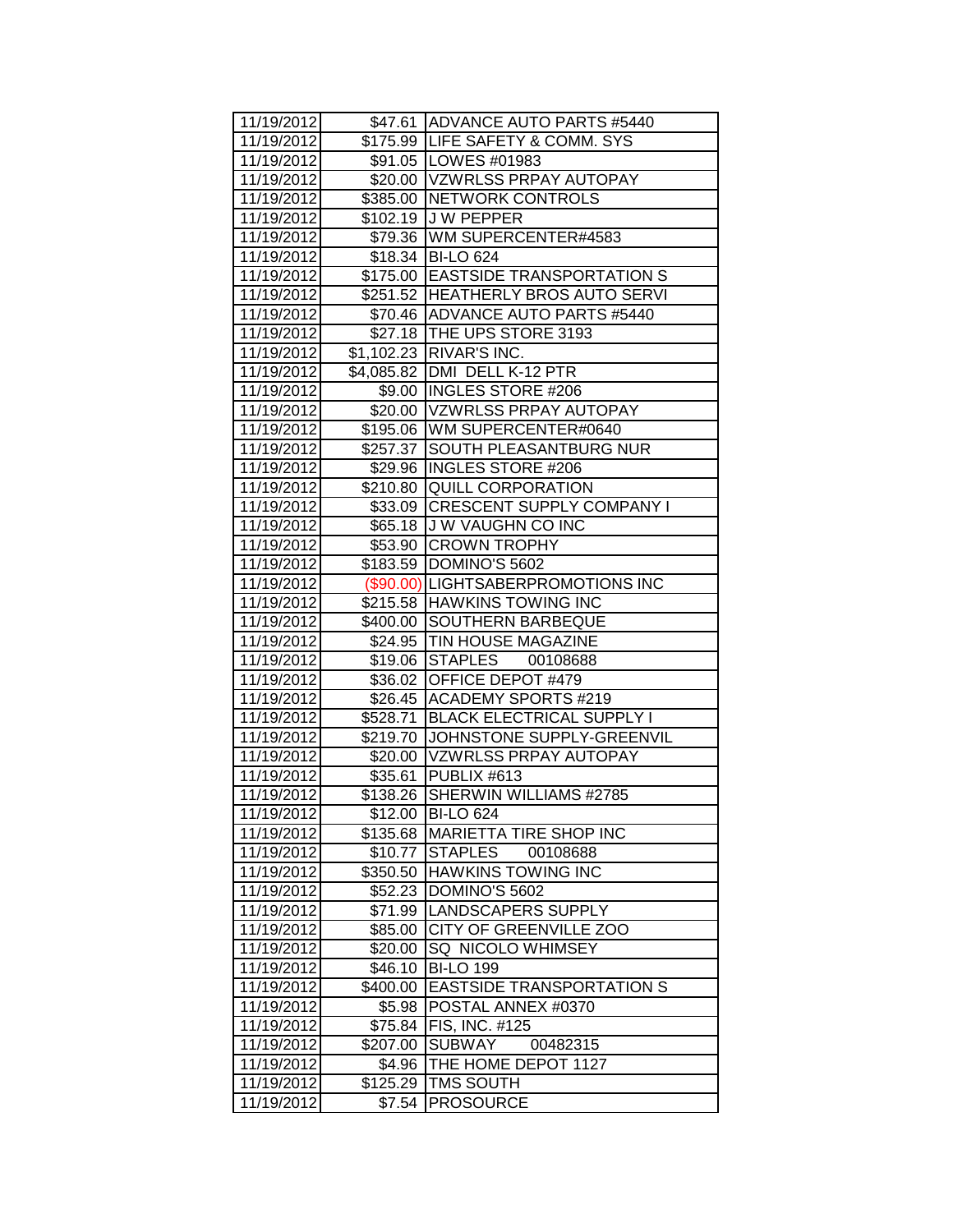| 11/19/2012 |             | \$73.91 BLACK ELECTRICAL SUPPLY I |
|------------|-------------|-----------------------------------|
| 11/19/2012 | \$145.61    | <b>AMAZON MKTPLACE PMTS</b>       |
| 11/19/2012 |             | \$31.79 FIRST TEAM SPORTS         |
| 11/19/2012 |             | \$701.50 NETWORK CONTROLS         |
| 11/19/2012 | \$246.95    | <b>MOE'S SOUTHWEST GRILL223</b>   |
| 11/19/2012 | \$750.00    | <b>EASTSIDE TRANSPORTATION S</b>  |
| 11/19/2012 | \$192.90    | <b>HOBART SERVICE-SE</b>          |
| 11/19/2012 | \$22.46     | <b>CRESCENT SUPPLY COMPANY I</b>  |
| 11/19/2012 | \$44.52     | DOLRTREE 930 00009308             |
| 11/19/2012 | \$27.28     | PETCO 2742 63527428               |
| 11/19/2012 | \$24.07     | JOHNSTONE SUPPLY-GREENVIL         |
| 11/19/2012 | \$14.28     | <b>BARNES&amp;NOBLE MRKTPLACE</b> |
| 11/19/2012 | \$6.89      | BARNES&NOBLE COM                  |
| 11/19/2012 | \$127.19    | <b>SEARS COM INTERNET</b>         |
| 11/19/2012 |             | \$17.12   DOLRTREE 2442 00024422  |
| 11/19/2012 | \$416.19    | <b>WW GRAINGER</b>                |
| 11/19/2012 |             | \$450.32 THE TRANE COMPANY        |
| 11/19/2012 | \$526.49    | <b>MCBRIDES INC</b>               |
| 11/19/2012 |             | \$21.00 SPINX #166                |
| 11/19/2012 |             | \$238.50 CROWN TROPHY             |
| 11/19/2012 |             | \$317.22 HAWKINS TOWING INC       |
| 11/19/2012 | \$44.92     | <b>SCHOLASTIC BOOK CLUB</b>       |
| 11/19/2012 | \$84.80     | <b>MARIETTA TIRE SHOP INC</b>     |
| 11/19/2012 | \$20.12     | SHERWIN WILLIAMS #2785            |
| 11/19/2012 | \$209.17    | <b>CHRISTOPHER TRUCKS</b>         |
| 11/19/2012 | \$14.24     | <b>BARBARA'S HALLMARK SHOP</b>    |
| 11/19/2012 | \$12,052.20 | <b>APL APPLE ONLINE STORE</b>     |
| 11/19/2012 | \$7.60      | <b>BARNES&amp;NOBLE MRKTPLACE</b> |
| 11/19/2012 | \$30.14     | THE HOME DEPOT 1119               |
| 11/19/2012 | \$257.58    | SOUTHERN MULCH GV                 |
| 11/19/2012 | \$7.70      | THE HOME DEPOT 1104               |
| 11/19/2012 | \$46.51     | <b>TMS SOUTH</b>                  |
| 11/19/2012 | \$11.32     | PUBLIX #576                       |
| 11/19/2012 | \$110.59    | WM SUPERCENTER#5487               |
| 11/19/2012 | \$29.30     | <b>PORTER PAINTS 9388</b>         |
| 11/19/2012 | \$25.72     | WM SUPERCENTER#0640               |
| 11/19/2012 | \$98.99     | <b>QUILL CORPORATION</b>          |
| 11/19/2012 | \$466.01    | THE TRANE COMPANY                 |
| 11/19/2012 | \$132.71    | <b>MIDTOWN DELI</b>               |
| 11/20/2012 | (\$24.59)   | WM SUPERCENTER#1244               |
| 11/20/2012 | \$397.31    | AAA SUPPLY INC GREENVILLE         |
| 11/20/2012 | \$16.85     | PUBLIX #632                       |
| 11/20/2012 | \$24.32     | C C DICKSON CO 1063               |
| 11/20/2012 | \$26.95     | PIZZA INN                         |
| 11/20/2012 | \$11.02     | THE TOOL SHED                     |
| 11/20/2012 | \$65.38     | LOWES #00667                      |
| 11/20/2012 | \$657.30    | <b>TPC GOPHER</b>                 |
| 11/20/2012 | \$86.66     | THE R L BRYAN COMPANY             |
| 11/20/2012 | \$41.32     | OFFICE DEPOT #479                 |
| 11/20/2012 | \$50.64     | LOWES #01718                      |
| 11/20/2012 | \$39.61     | WM SUPERCENTER#0640               |
| 11/20/2012 | \$288.49    | WILSONS 5 TO \$1 STORE            |
|            |             |                                   |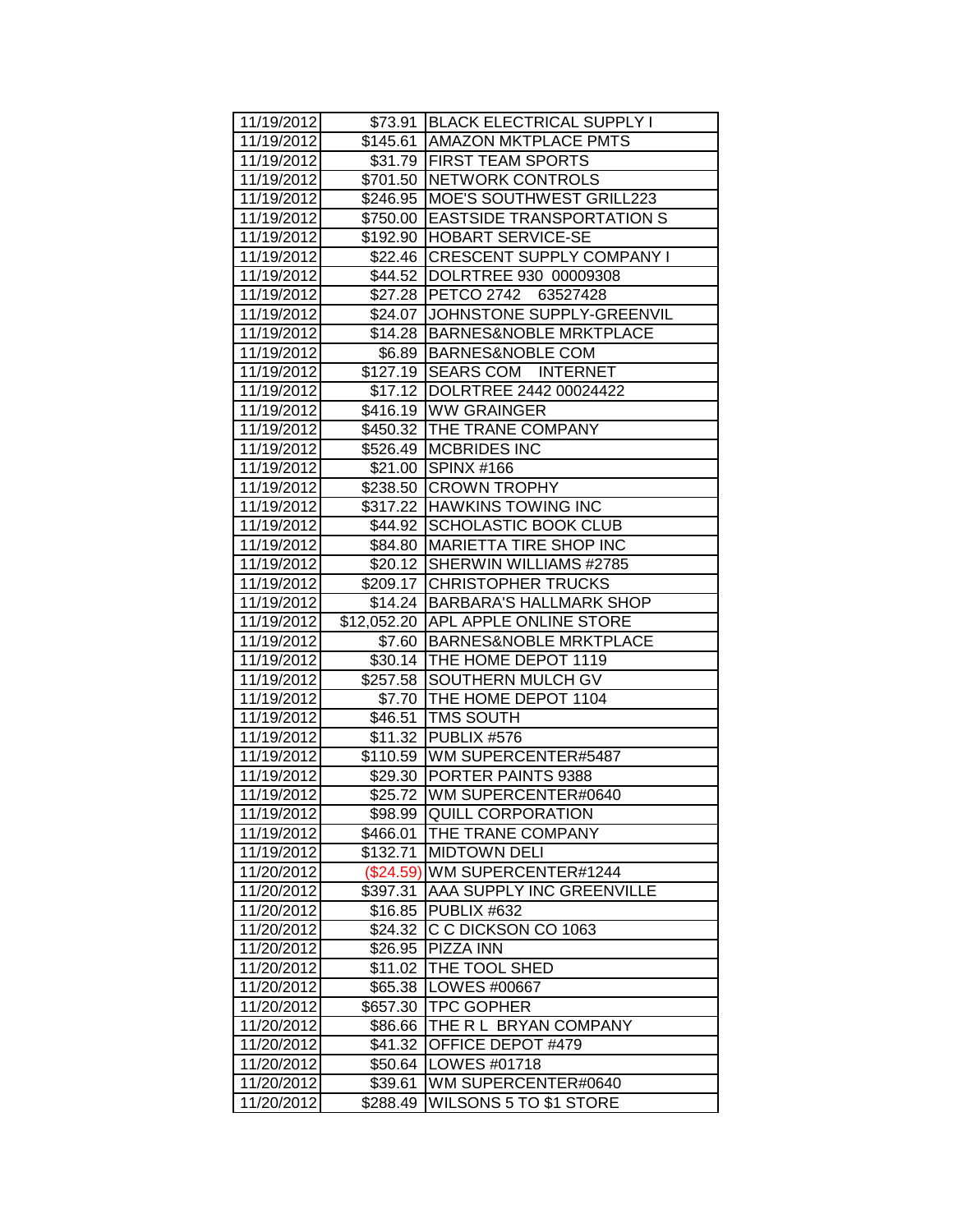| 11/20/2012 |            | \$97.81 WM SUPERCENTER#1244       |
|------------|------------|-----------------------------------|
| 11/20/2012 | \$15.88    | <b>LOWES #00667</b>               |
| 11/20/2012 |            | \$29.74   FOOD LION # 2644        |
| 11/20/2012 |            | \$24.28 WHOLEFDS WDF 10224        |
| 11/20/2012 | \$36.80    | <b>STENHOUSE PUBLISHERS</b>       |
| 11/20/2012 |            | \$108.93 WM SUPERCENTER#1244      |
| 11/20/2012 | \$31.68    | CAROLINA BIOLOGICAL SUPPL         |
| 11/20/2012 | \$21.19    | <b>BI-LO 661</b>                  |
| 11/20/2012 | \$64.52    | LOWES #01718                      |
| 11/20/2012 | \$417.76   | <b>MGM GRAND HOTEL</b>            |
| 11/20/2012 | \$149.91   | SHERWIN WILLIAMS #2785            |
| 11/20/2012 | \$49.57    | <b>BI-LO 273</b>                  |
| 11/20/2012 |            | \$10.23   LOWES #00667            |
| 11/20/2012 | \$25.00    | <b>SC LAW ENFORCEMENT</b>         |
| 11/20/2012 |            | (\$254.42) LOWES #01718           |
| 11/20/2012 | \$77.78    | MARTINS FLAG COMPANY INC          |
| 11/20/2012 | \$25.00    | <b>SC LAW ENFORCEMENT</b>         |
| 11/20/2012 | \$299.95   | SQ TOMMY PIKE CUSTOMS             |
| 11/20/2012 | \$46.07    | <b>LOWES #00667</b>               |
| 11/20/2012 | \$104.01   | WM SUPERCENTER#1244               |
| 11/20/2012 | \$532.66   | LOWES #00667                      |
| 11/20/2012 | \$173.61   | C C DICKSON CO 1063               |
| 11/20/2012 | \$13.70    | <b>SOS Thrift Store</b>           |
| 11/20/2012 | \$101.17   | C C DICKSON CO 1063               |
| 11/20/2012 | \$444.59   | <b>RIO GRANDE ECOMM</b>           |
| 11/20/2012 | \$767.02   | THE TRANE COMPANY                 |
| 11/20/2012 | \$42.96    | <b>BI-LO 92</b>                   |
| 11/20/2012 | \$83.53    | Amazon.com                        |
| 11/20/2012 | \$147.31   | <b>SATTERS CREEK</b>              |
| 11/20/2012 | \$767.02   | THE TRANE COMPANY                 |
| 11/20/2012 | \$199.87   | <b>BI-LO 704</b>                  |
| 11/20/2012 | \$261.90   | LOWES #01718                      |
| 11/20/2012 | \$706.38   | <b>EXTREMETEES</b>                |
| 11/20/2012 | \$37.46    | <b>GREER GAS 1911000</b>          |
| 11/20/2012 | \$4.43     | PORTER PAINTS 9250                |
| 11/20/2012 | \$100.85   | GOOGLE Words Anywhere             |
| 11/20/2012 |            | \$940.64  THOMSON WEST TCD        |
| 11/20/2012 | \$12.57    | LOWES #01718                      |
| 11/20/2012 | \$105.12   | <b>TPC GOPHER</b>                 |
| 11/20/2012 | \$663.37   | <b>CERAMICS &amp; CRAFTS SUPP</b> |
| 11/20/2012 | \$6.36     | SUBURBAN PAINT COMPANY            |
| 11/20/2012 | \$42.25    | USPS 45818106829832383            |
| 11/20/2012 | \$25.00    | <b>SC LAW ENFORCEMENT</b>         |
| 11/20/2012 | \$71.61    | SUBURBAN PAINT COMPANY            |
| 11/20/2012 | \$103.73   | CLEVELAND PARK EAST AN            |
| 11/20/2012 | \$3.05     | USPS 45366006529808201            |
| 11/20/2012 | \$1,598.86 | <b>BSN SPORT SUPPLY GROUP</b>     |
| 11/20/2012 | \$57.80    | <b>CRESCENT SUPPLY COMP INC</b>   |
| 11/20/2012 | (\$412.57) | THE TRANE COMPANY                 |
| 11/21/2012 |            |                                   |
|            | \$25.00    | <b>SC LAW ENFORCEMENT</b>         |
| 11/21/2012 | \$371.00   | PECKNEL MUSIC CO                  |
| 11/21/2012 | \$31.54    | TARGET<br>00018705                |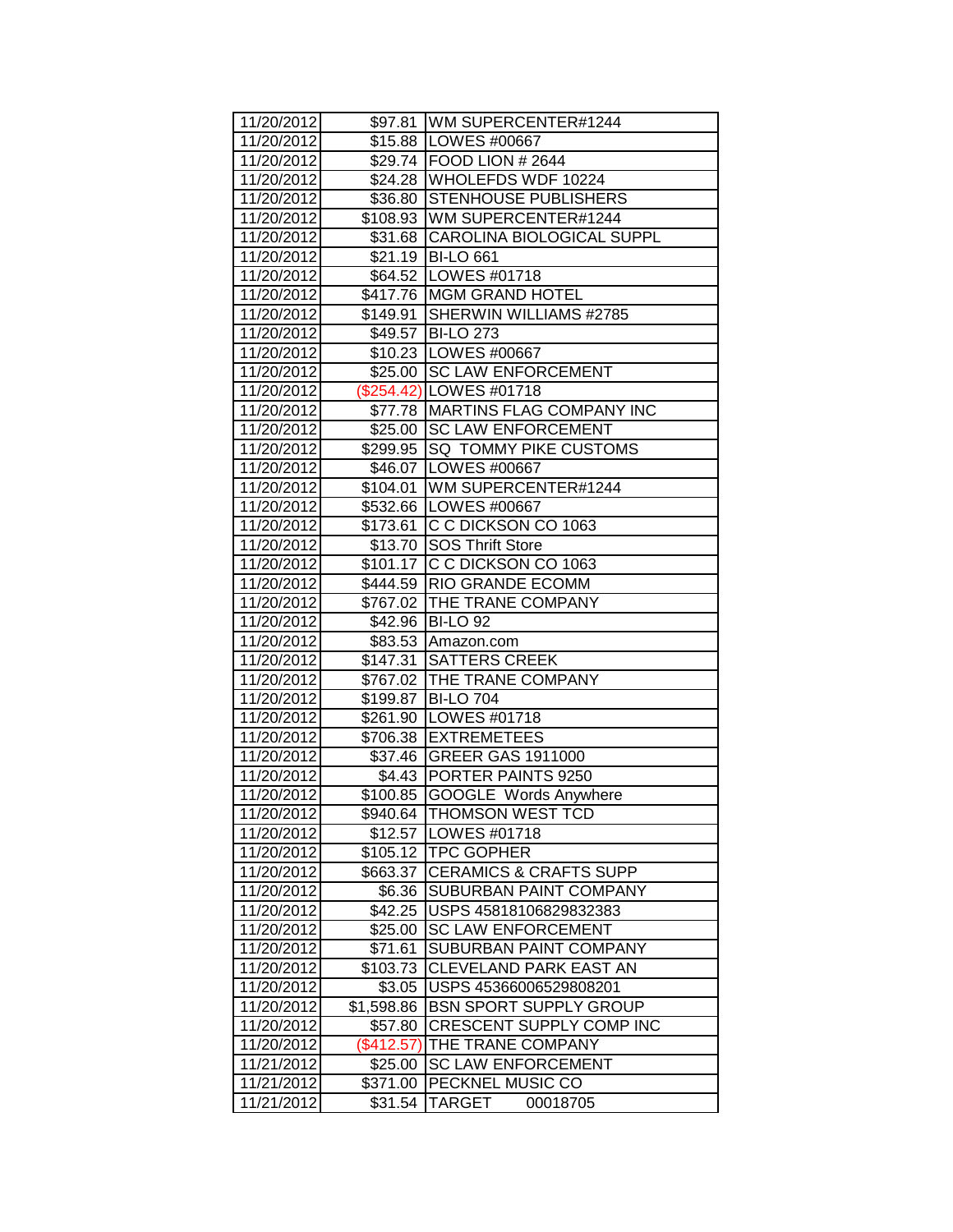| 11/21/2012 |            | \$879.48 MIXED BAG DESIGNS, INC      |
|------------|------------|--------------------------------------|
| 11/21/2012 |            | \$8.05 STAPLES 00105536              |
| 11/21/2012 |            | \$38.82  TARGET<br>00018705          |
| 11/21/2012 |            | \$61.56 JJOHNSTONE SUPPLY-GREENVIL   |
| 11/21/2012 | \$88.83    | <b>CRESCENT SUPPLY COMPANY I</b>     |
| 11/21/2012 |            | \$28.62 JJOYCE EQUIPMENT COMPANY     |
| 11/21/2012 | \$169.60   | UNITED ELECTRICAL DISTR              |
| 11/21/2012 | \$23.51    | <b>BI-LO 704</b>                     |
| 11/21/2012 |            | \$8.73 LOWES #01983                  |
| 11/21/2012 | \$685.91   | JOHNSTONE SUPPLY-GREENVIL            |
| 11/21/2012 | \$28.54    | TARGET 00018705                      |
| 11/21/2012 |            | \$33.91 TARGET<br>00018705           |
| 11/21/2012 |            | \$19.01 TARGET 00018705              |
| 11/21/2012 |            | \$574.19 POSITIVE PROMOTIONS         |
| 11/21/2012 |            | \$110.24   CRESCENT SUPPLY COMPANY I |
| 11/21/2012 | \$14.20    | <b>CANNON SUPPLY</b>                 |
| 11/21/2012 | \$178.20   | CHICK-FIL-A #00726                   |
| 11/21/2012 |            | \$8.30   FOOD LION # 2644            |
| 11/21/2012 | \$178.20   | CHICK-FIL-A #00726                   |
| 11/21/2012 | \$174.36   | <b>PORTER PAINTS 9388</b>            |
| 11/21/2012 | \$110.71   | <b>CRESCENT SUPPLY COMPANY I</b>     |
| 11/21/2012 | \$189.31   | <b>TRUCOLOR</b>                      |
| 11/21/2012 | \$220.80   | <b>DEMCO INC</b>                     |
| 11/21/2012 | \$1,046.68 | LOWES #01718                         |
| 11/21/2012 | \$35.30    | UNITED ELECTRICAL DISTR              |
| 11/21/2012 | \$9.25     | WM SUPERCENTER#1244                  |
| 11/21/2012 | \$209.91   | THE PAPER MILL STORE INC             |
| 11/21/2012 | \$28.59    | TARGET<br>00018705                   |
| 11/21/2012 | \$392.54   | <b>HAWKINS TOWING INC</b>            |
| 11/21/2012 | \$119.00   | <b>SAMARITANS PURSE INC</b>          |
| 11/21/2012 | \$107.89   | SHERWIN WILLIAMS #2785               |
| 11/21/2012 | \$254.25   | PELLA WINDOW AND DOOR                |
| 11/21/2012 | \$57.74    | <b>BI-LO 608</b>                     |
| 11/21/2012 | \$236.97   | <b>CAMCOR INC</b>                    |
| 11/21/2012 |            | \$31.79 TARGET<br>00018705           |
| 11/21/2012 | \$25.00    | <b>SC LAW ENFORCEMENT</b>            |
| 11/21/2012 | \$25.00    | <b>SC LAW ENFORCEMENT</b>            |
| 11/21/2012 | \$215.58   | <b>HAWKINS TOWING INC</b>            |
| 11/21/2012 | \$52.00    | <b>GOOGLE Stork Systems</b>          |
| 11/21/2012 | \$80.22    | <b>ADVANCE AUTO PARTS #5440</b>      |
| 11/21/2012 | \$449.90   | <b>NATIONAL PEN</b>                  |
| 11/21/2012 | \$22.22    | <b>MARIETTA TIRE SHOP INC</b>        |
| 11/21/2012 | \$62.38    | WM SUPERCENTER#0640                  |
| 11/21/2012 | \$61.41    | PETSMART INC 400                     |
| 11/21/2012 | \$130.10   | JOHNSTONE SUPPLY-GREENVIL            |
| 11/21/2012 | \$20.00    | <b>VZWRLSS PRPAY AUTOPAY</b>         |
| 11/21/2012 | \$99.16    | <b>HAWKINS TOWING INC</b>            |
| 11/21/2012 | \$30.78    | LOWES #00667                         |
| 11/21/2012 | \$430.93   | GATEWAY #12 BEREA                    |
| 11/21/2012 | \$26.89    | TATTOOS TM                           |
| 11/21/2012 | \$20.77    | <b>TARGET</b><br>00018705            |
| 11/21/2012 | \$382.28   | CRESCENT SUPPLY COMP INC             |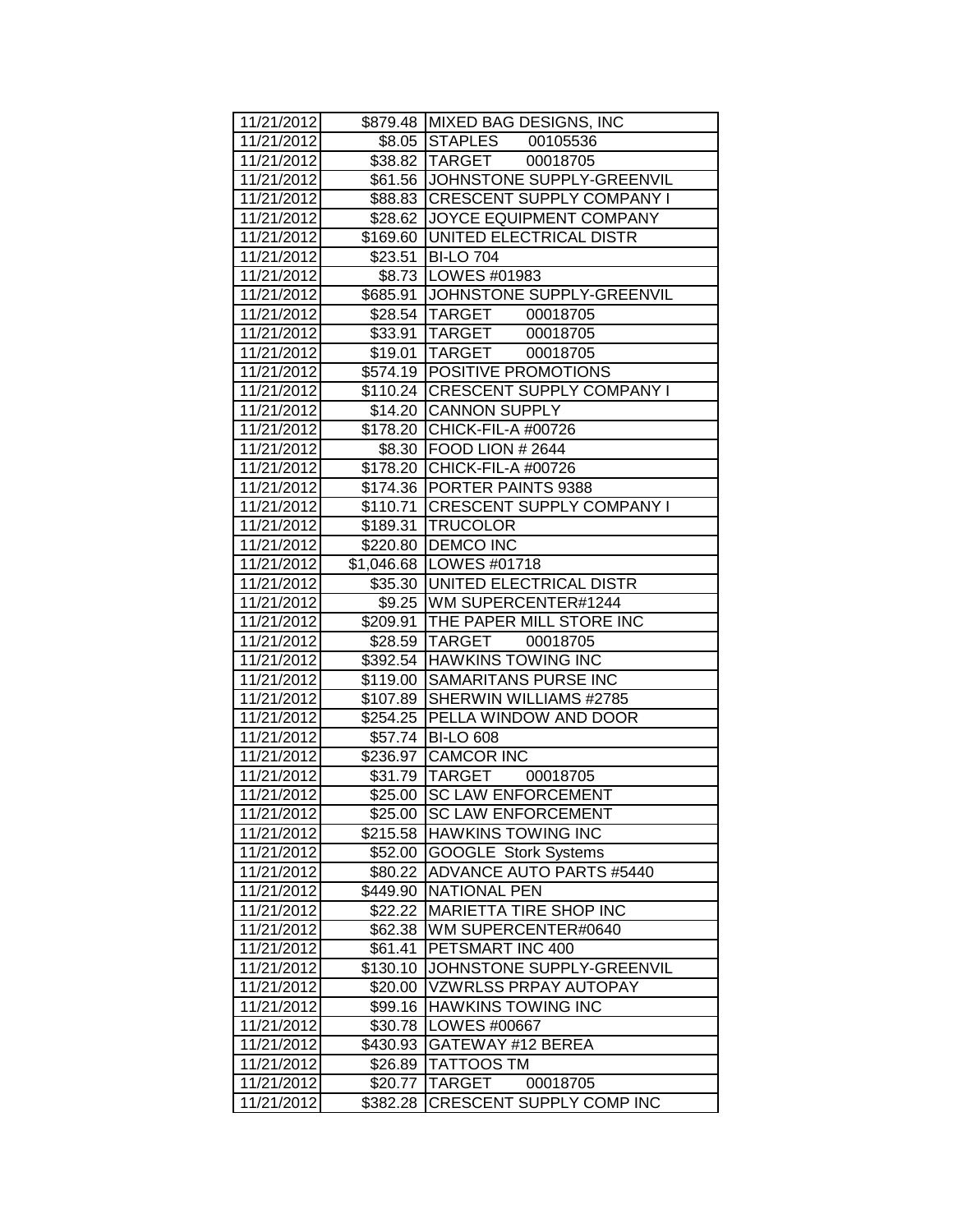| 11/21/2012               |                    | \$21.17 THE HOME DEPOT 1119          |
|--------------------------|--------------------|--------------------------------------|
| 11/21/2012               |                    | \$31.54 TARGET<br>00018705           |
| 11/21/2012               |                    | \$25.89 BI-LO 608                    |
| 11/21/2012               |                    | \$85.40 CRESCENT SUPPLY COMP INC     |
| 11/21/2012               |                    | \$26.49 TARGET 00018705              |
| 11/21/2012               |                    | \$24.99 ADVANCE AUTO PARTS #5440     |
| 11/21/2012               |                    | \$1,192.15 QUALITY SUITES ROYALE PAR |
| 11/21/2012               | \$677.05           | C C DICKSON CO 1079                  |
| 11/21/2012               | \$55.59            | TARGET 00018705                      |
| 11/21/2012               |                    | \$52.79 THE HOME DEPOT #1124         |
| 11/21/2012               |                    | \$377.30 JJOHNSTONE SUPPLY-GREENVIL  |
| 11/21/2012               |                    | \$15.70 TARGET 00018705              |
| 11/21/2012               |                    | \$94.02 GREER CPW                    |
| 11/21/2012               |                    | \$38.54   LOWES #00528               |
| 11/21/2012               |                    | \$396.00 LIQUID HIGHWAY ROASTERS L   |
| 11/21/2012               |                    | \$27.00 FOOD LION #2211              |
| 11/21/2012               |                    | \$25.84  DOLRTREE 930 00009308       |
| 11/21/2012               |                    | \$247.83 CRESCENT SUPPLY COMPANY I   |
| 11/21/2012               |                    | \$31.77   THE HOME DEPOT 1119        |
| 11/21/2012               |                    | (\$21.17) THE HOME DEPOT 1119        |
| 11/21/2012               |                    | \$297.33 SCHOOL CHECK IN             |
| 11/21/2012               | \$11.06            | LOWES #01718                         |
| 11/21/2012               | \$440.54           | <b>AAA SUPPLY INC GREENVILLE</b>     |
| 11/21/2012               | \$42.78            | <b>INGLES STORE #44</b>              |
| 11/21/2012               | \$34.97            | TARGET<br>00018705                   |
| 11/21/2012               | \$10.99            | <b>BI-LO 161</b>                     |
|                          |                    |                                      |
| 11/21/2012               | \$915.48           | <b>BLANCHARD MACHINERY</b>           |
| 11/21/2012               | \$205.65           | JASON'S DELI # 049 Q64               |
| 11/21/2012               | \$64.00            | 0624 BP SP TRV RE SC                 |
| 11/21/2012               | \$6.23             | WM SUPERCENTER#2265                  |
| 11/21/2012               | \$450.50           | <b>MR. ALTERNATOR</b>                |
| 11/21/2012               | \$10.81            | <b>BI-LO 704</b>                     |
| 11/21/2012               | \$27.10            | TARGET<br>00018705                   |
| 11/21/2012               |                    | \$15.57  TARGET<br>00018705          |
| 11/21/2012               |                    | \$28.61   TARGET<br>00018705         |
| 11/21/2012               | \$108.08           | <b>ICLASSWROOM PRODUCTS WH</b>       |
| 11/23/2012               | \$311.18           | <b>NATL BUS SALES &amp; LEASING</b>  |
| 11/23/2012               | \$1,118.13         | LYNRUS ALUMINUM                      |
| 11/23/2012               | \$47.65            | <b>TLF FLORAL DESIGNS LTD</b>        |
| 11/23/2012               | \$76.88            | <b>ORIENTAL TRADING CO</b>           |
| 11/23/2012               | \$394.71           | FLINN SCIENTIFIC, I                  |
| 11/23/2012               | \$2,821.50         | <b>FIND GREAT PEOPLE</b>             |
| 11/23/2012               | \$60.00            | <b>BRAX SPIRIT CUPS</b>              |
| 11/23/2012               | \$227.51           | <b>HERITAGE FOOD SERVICE</b>         |
| 11/23/2012               | \$22.03            | <b>BATTERY SPECIALISTS</b>           |
| 11/23/2012               | \$135.00           | <b>CAROLINA BIOMEDICAL</b>           |
| 11/23/2012               | \$23.32            | <b>JW VAUGHN CO INC</b>              |
| 11/23/2012               | \$1,339.00         | KIWANIS INTERNATIONAL                |
| 11/23/2012               | \$30.53            | JOHNSTONE SUPPLY-GREENVIL            |
| 11/23/2012               | \$435.00           | <b>ANDERSON BROS</b>                 |
| 11/23/2012<br>11/23/2012 | \$29.89<br>\$49.52 | LOWES #01718<br>GATEWAY #12 BEREA    |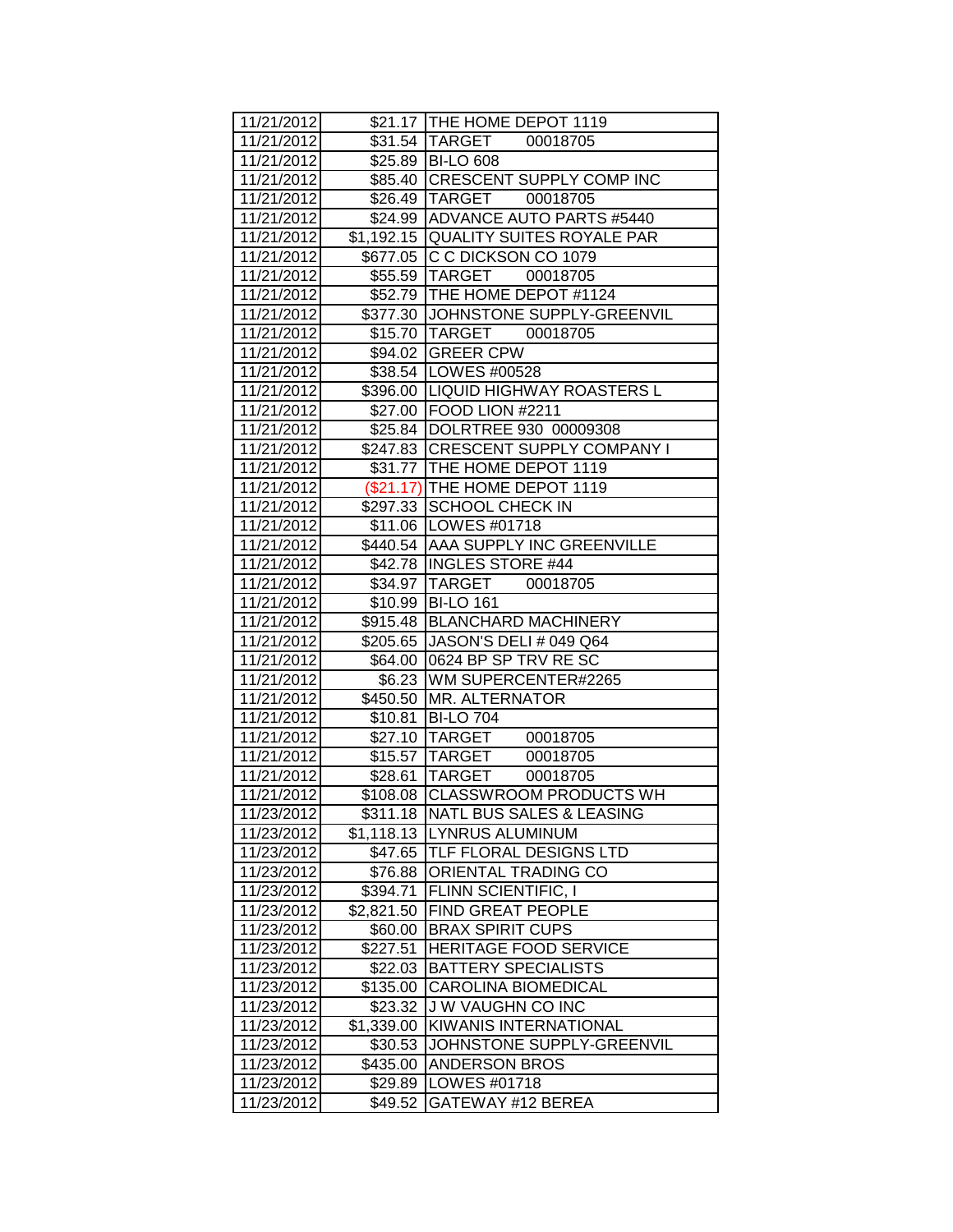| 11/23/2012 |            | \$204.19   LOWES #00667              |
|------------|------------|--------------------------------------|
| 11/23/2012 |            | \$234.75 MIAMI STAGECRAFT INC        |
| 11/23/2012 |            | \$84.33   TMS SOUTH                  |
| 11/23/2012 |            | \$207.34 CONTINENTAL ENGINE          |
| 11/23/2012 |            | \$32.36 HOBBY LOBBY #316             |
| 11/23/2012 |            | \$214.00 SUNDANCE/NEWBRIDGE          |
| 11/23/2012 | \$77.00    | MIAMI STAGECRAFT INC                 |
| 11/23/2012 | \$6,868.92 | DMI DELL K-12 PTR                    |
| 11/23/2012 | \$18.91    | MCDONALD'S F27291                    |
| 11/23/2012 | \$133.56   | <b>COWART AWARDS</b>                 |
| 11/23/2012 |            | \$122.26 THE TRANE COMPANY           |
| 11/23/2012 |            | \$138.02 HOBBY LOBBY #316            |
| 11/23/2012 |            | \$1,012.50 FIND GREAT PEOPLE         |
| 11/23/2012 |            | \$63.56 TMS SOUTH                    |
| 11/23/2012 |            | \$25.44   BIG LOTS STORES - #5182    |
| 11/23/2012 |            | \$815.35 STAX GRILL                  |
| 11/23/2012 |            | \$164.79   LOWES #01718              |
| 11/23/2012 | \$47.65    | HOBBY LOBBY #328                     |
| 11/23/2012 |            | \$1,661.10 LA QUINTA INNS 0637       |
| 11/23/2012 |            | \$186.94   TMS SOUTH                 |
| 11/23/2012 | \$93.33    | <b>BLANCHARD MACHINERY</b>           |
| 11/23/2012 | \$27.62    | HANCOCK FABRICS 1443                 |
| 11/23/2012 | \$25.40    | BOOKS A MILLIO00004184               |
| 11/23/2012 | \$16.92    | JOHNSTONE SUPPLY-GREENVIL            |
| 11/23/2012 | \$88.23    | <b>BANKS APPLIANCE PARTS &amp; S</b> |
| 11/23/2012 | \$657.20   | WALMART.COM 8009666546               |
| 11/23/2012 | \$5.24     | <b>BLANCHARD MACHINERY</b>           |
| 11/23/2012 | \$427.18   | <b>MIXED BAG DESIGNS, INC</b>        |
| 11/23/2012 |            | \$22.02 BATTERY SPECIALISTS          |
| 11/23/2012 | \$167.25   | <b>GLENDALE PARADE STORE</b>         |
| 11/23/2012 | \$480.00   | <b>PURPLE TUNA TEES</b>              |
| 11/23/2012 | \$141.92   | WM SUPERCENTER#2265                  |
| 11/23/2012 | \$312.00   | <b>GREENVILLE LITTLE THEATRE</b>     |
| 11/23/2012 | \$228.25   | <b>JGLENDALE PARADE STORE</b>        |
| 11/23/2012 | \$125.09   | <b>NATL BUS SALES &amp; LEASING</b>  |
| 11/23/2012 | \$20.99    | TARGET<br>00018705                   |
| 11/23/2012 | \$8.88     | <b>PECKEL MUSIC CO</b>               |
| 11/23/2012 | \$393.20   | <b>AMAZON MKTPLACE PMTS</b>          |
| 11/23/2012 | \$200.34   | JOYCE EQUIPMENT COMPANY              |
| 11/23/2012 | \$300.00   | <b>GHS RPO</b>                       |
| 11/23/2012 | \$141.21   | <b>TMS SOUTH</b>                     |
| 11/23/2012 | \$282.11   | <b>KMART 07274</b>                   |
| 11/23/2012 | \$35.02    | <b>BATTERY SPECIALISTS</b>           |
| 11/23/2012 | \$4,590.00 | <b>BRAX SPIRIT CUPS</b>              |
| 11/23/2012 | \$34.97    | <b>CLASSWROOM PRODUCTS WH</b>        |
| 11/23/2012 | \$18.95    | USPS 45868006829808953               |
| 11/23/2012 | \$37.80    | CHICK-FIL-A #01076                   |
| 11/23/2012 | \$315.50   | MUSIC THEATRE INTERNATION            |
| 11/26/2012 | (\$5.89)   | <b>BATTERY SPECIALISTS</b>           |
| 11/26/2012 | \$5.89     | <b>BATTERY SPECIALISTS</b>           |
| 11/26/2012 | \$12.00    | 1120GMVILLNEWSNSSCCIRC               |
| 11/26/2012 | \$77.72    | WS OUTLET 0170                       |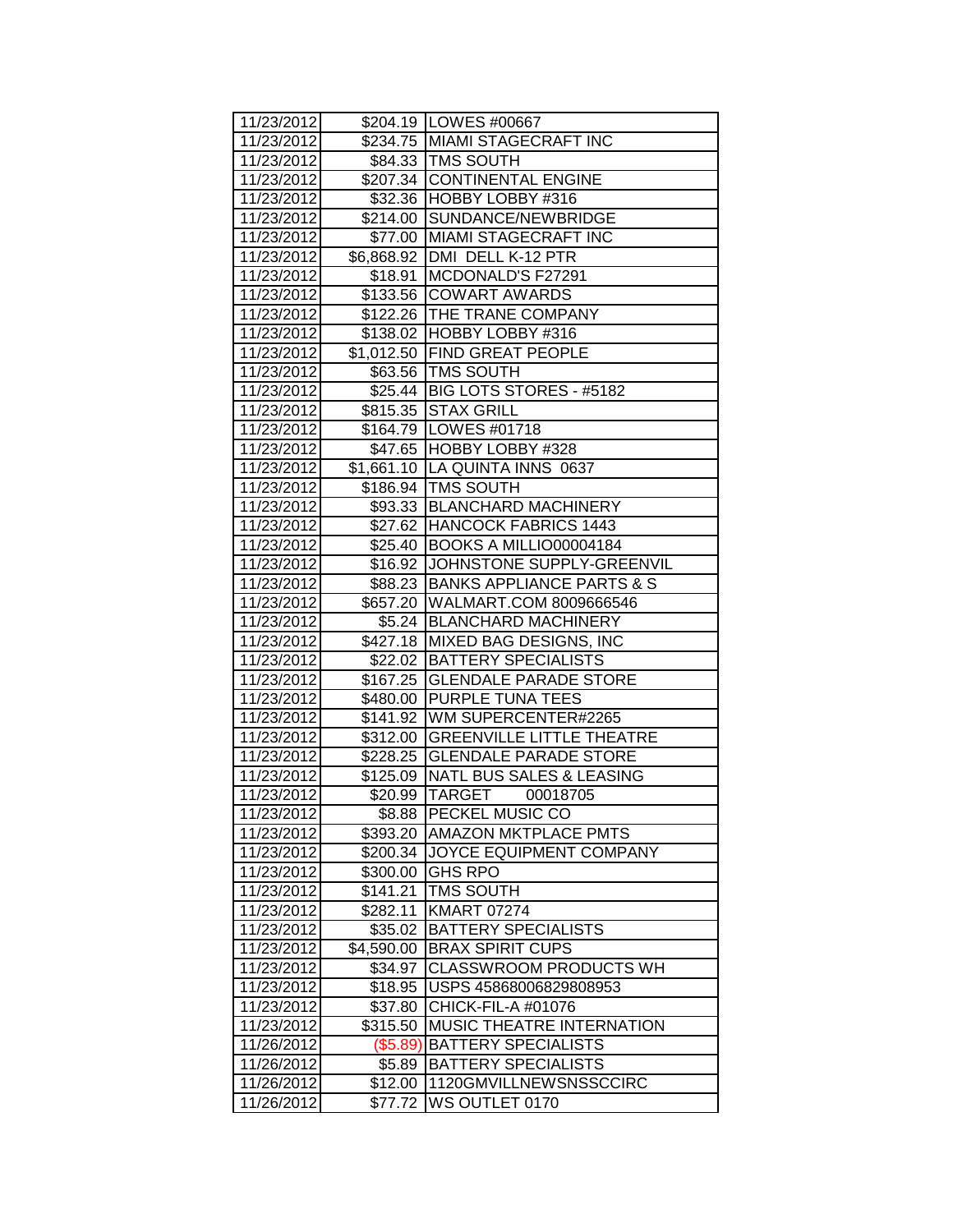| 11/26/2012 |          | \$6.40 HOBBY LOBBY #395          |
|------------|----------|----------------------------------|
| 11/26/2012 |          | \$11.11 HOBBY LOBBY #0318        |
| 11/26/2012 |          | \$10.99   VISTAPR VistaPrint.com |
| 11/26/2012 |          | \$70.32  VZWRLSS APOCC VISE      |
| 11/26/2012 |          | (\$60.35) NAPA AUTO 0022603      |
| 11/26/2012 |          | \$7.38   LOWES #01718            |
| 11/26/2012 |          | \$7.42 BIG LOTS STORES - #5182   |
| 11/26/2012 | \$14.03  | MCDONALD'S F27291                |
| 11/26/2012 |          | (\$396.69) BLANCHARD MACHINERY   |
| 11/26/2012 | \$25.00  | <b>BATTERY SPECIALISTS</b>       |
| 11/26/2012 |          | \$9.54 TARGET<br>00011825        |
| 11/26/2012 |          | \$12.00 CVS PHARMACY #4172 Q03   |
| 11/26/2012 |          | \$54.57   THE TRANE COMPANY      |
| 11/26/2012 |          | \$82.57   BATTERY SPECIALISTS    |
| 11/26/2012 |          | \$139.44 AC MOORE STR 58         |
| 11/26/2012 |          | \$464.83   LOWES #01718          |
| 11/26/2012 |          | \$56.69   FOOD LION #2211        |
| 11/26/2012 |          | \$103.88 TARGET<br>00018705      |
| 11/26/2012 |          | \$30.08 VZWRLSS APOCC VISE       |
| 11/27/2012 |          | \$287.00 SIMPLEX GRINNELL WEB P  |
| 11/27/2012 | \$8.00   | <b>SC LAW ENFORCEMENT</b>        |
| 11/27/2012 | \$132.45 | <b>CRESCENT SUPPLY COMPANY I</b> |
| 11/27/2012 | \$922.20 | <b>SILMAR ELECTRONICS</b>        |
| 11/27/2012 | \$271.36 | LOWES #01718                     |
| 11/27/2012 | \$8.00   | <b>SC LAW ENFORCEMENT</b>        |
| 11/27/2012 | \$980.00 | <b>REGAL GROUP SALES</b>         |
| 11/27/2012 | \$276.85 | <b>HAWKINS TOWING INC</b>        |
| 11/27/2012 | \$8.00   | <b>SC LAW ENFORCEMENT</b>        |
| 11/27/2012 | \$788.03 | LOWES #00528                     |
| 11/27/2012 | \$73.65  | <b>BLANCHARD MACHINERY</b>       |
| 11/27/2012 | \$8.00   | <b>ISC LAW ENFORCEMENT</b>       |
| 11/27/2012 | \$37.69  | C C DICKSON CO 1079              |
| 11/27/2012 | \$273.70 | UNITED RENTALS                   |
| 11/27/2012 | \$896.86 | <b>LOWES #00528</b>              |
| 11/27/2012 | \$12.45  | <b>WM SUPERCENTER#1244</b>       |
| 11/27/2012 |          | \$14.79   WM SUPERCENTER#4583    |
| 11/27/2012 | \$8.00   | <b>SC LAW ENFORCEMENT</b>        |
| 11/27/2012 | \$104.94 | IAPL APPLE ONLINE STORE          |
| 11/27/2012 | \$15.86  | WM SUPERCENTER#0641              |
| 11/27/2012 | \$46.56  | LOWES #00667                     |
| 11/27/2012 | \$19.06  | <b>LOWES #00528</b>              |
| 11/27/2012 | \$531.24 | <b>SCHNEIDER ELECTRIC</b>        |
| 11/27/2012 | \$381.60 | <b>S R GRADING INC</b>           |
| 11/27/2012 | \$23.48  | WM SUPERCENTER#4583              |
| 11/27/2012 | \$8.00   | <b>SC LAW ENFORCEMENT</b>        |
| 11/27/2012 | \$72.08  | LOWES #01718                     |
| 11/27/2012 | \$28.18  | <b>PUBLIX #1148</b>              |
| 11/27/2012 | \$115.80 | <b>MERUS WATER SYSTEMS</b>       |
| 11/27/2012 | \$1.01   | PIEDMONT ELEC DSTRBTRS           |
| 11/27/2012 | \$8.00   | <b>SC LAW ENFORCEMENT</b>        |
| 11/27/2012 | \$80.47  | <b>BI-LO 150</b>                 |
| 11/27/2012 | \$114.00 | <b>MENC</b>                      |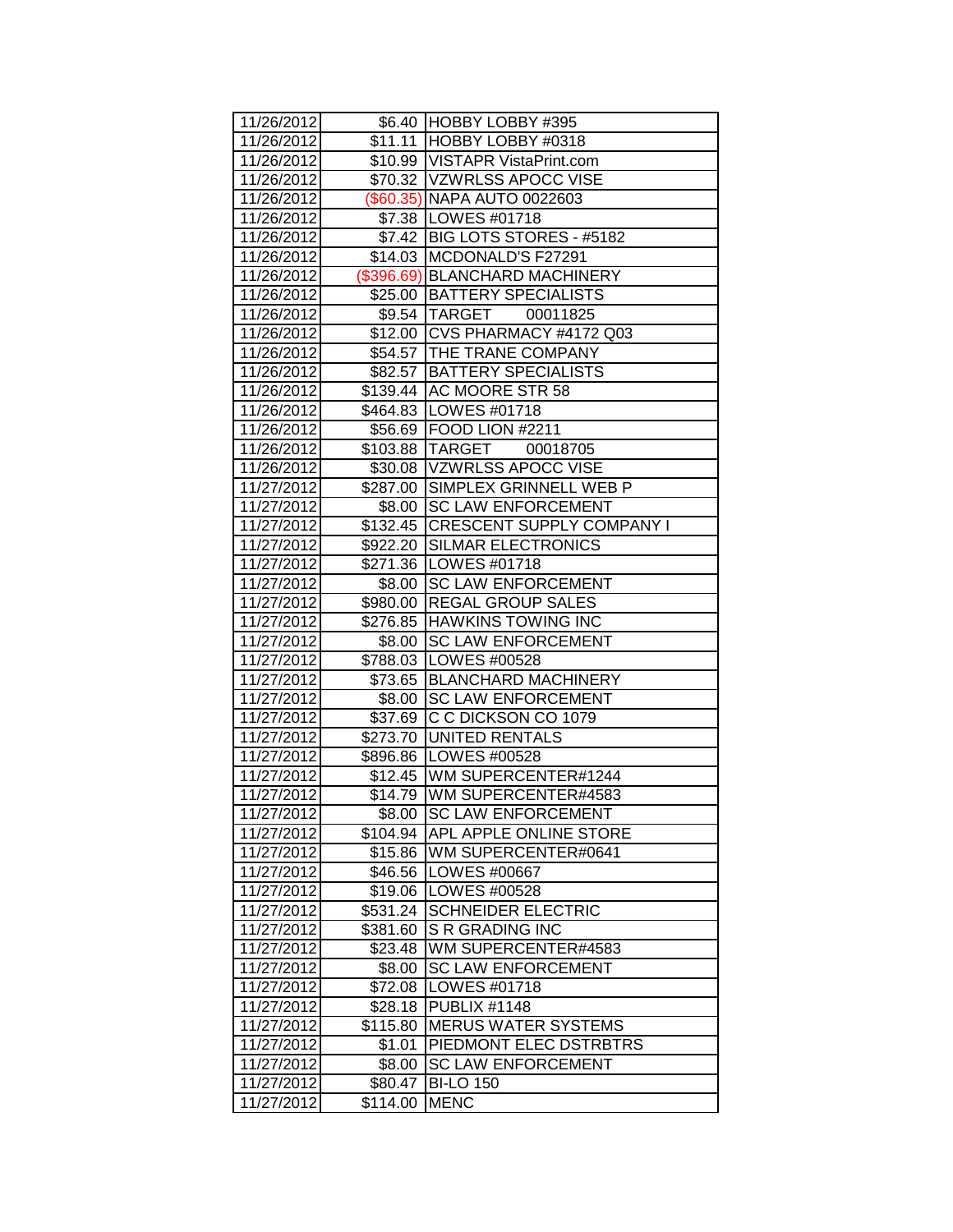| 11/27/2012               |                      | \$14.19   WM SUPERCENTER#0640                       |
|--------------------------|----------------------|-----------------------------------------------------|
| 11/27/2012               |                      | \$62.66 FASTENAL COMPANY01                          |
| 11/27/2012               |                      | \$46.91   FOOD LION #2211                           |
| 11/27/2012               |                      | \$189.05 HAWKINS TOWING INC                         |
| 11/27/2012               | \$17.77              | SHERWIN WILLIAMS #2628                              |
| 11/27/2012               | \$8.00               | <b>SC LAW ENFORCEMENT</b>                           |
| 11/27/2012               | \$36.00              | LOWES #01718                                        |
| 11/27/2012               | \$199.24             | <b>GREENVILLE OFFICE SUPPLY</b>                     |
| 11/27/2012               | \$8.00               | <b>SC LAW ENFORCEMENT</b>                           |
| 11/27/2012               | \$104.94             | <b>APL APPLE ONLINE STORE</b>                       |
| 11/27/2012               | \$33.52              | <b>SSI SCHOOL SPECIALTY</b>                         |
| 11/27/2012               | \$19.06              | <b>CLASSIC ACE &amp; POSTAL</b>                     |
| 11/27/2012               | \$8.00               | <b>SC LAW ENFORCEMENT</b>                           |
| 11/27/2012               | \$66.60              | PANERA BREAD #859                                   |
| 11/27/2012               | \$8.00               | <b>SC LAW ENFORCEMENT</b>                           |
| 11/27/2012               | \$47.98              | WM SUPERCENTER#1244                                 |
| 11/27/2012               | \$160.66             | LOWES #00528                                        |
| 11/27/2012               | \$35.96              | LOWES #01718                                        |
| 11/27/2012               | \$8.00               | <b>SC LAW ENFORCEMENT</b><br>SIMPLEX GRINNELL WEB P |
| 11/27/2012<br>11/27/2012 | \$220.00             | <b>PURPLE TUNA TEES</b>                             |
| 11/27/2012               | \$549.08<br>\$387.96 | <b>SILMAR ELECTRONICS</b>                           |
| 11/27/2012               | \$60.79              | <b>LOWES #00667</b>                                 |
| 11/27/2012               | \$28.99              | WM SUPERCENTER#4583                                 |
| 11/27/2012               | \$23.57              | <b>HUGHES SUPPLY</b>                                |
| 11/27/2012               | \$8.00               | <b>SC LAW ENFORCEMENT</b>                           |
| 11/27/2012               | \$80.80              | POWER SYSTEMS                                       |
| 11/27/2012               | \$53.00              | AAA LOCKSMITH & ALARM COM                           |
| 11/27/2012               | \$43.73              | WM SUPERCENTER#0641                                 |
| 11/27/2012               | \$8.00               | <b>SC LAW ENFORCEMENT</b>                           |
| 11/28/2012               | \$22.13              | LOWES #00667                                        |
| 11/28/2012               | \$115.75             | <b>CRESCENT SUPPLY COMP INC</b>                     |
| 11/28/2012               | \$269.20             | HAJOCA TAYLORS 72                                   |
| 11/28/2012               | \$183.96             | FOLLETT LIBRARY RES                                 |
| 11/28/2012               | \$8.00               | <b>SC LAW ENFORCEMENT</b>                           |
| 11/28/2012               | \$25.00              | <b>SC LAW ENFORCEMENT</b>                           |
| 11/28/2012               | \$94.00              | <b>KMART 07274</b>                                  |
| 11/28/2012               | \$174.42             | LOWES #00528                                        |
| 11/28/2012               | \$25.00              | <b>SC LAW ENFORCEMENT</b>                           |
| 11/28/2012               | \$81.15              | <b>TOYS R US #8822</b>                              |
| 11/28/2012               | \$110.07             | APPLE STORE #R355                                   |
| 11/28/2012               | \$37.76              | PORTER PAINTS 9388                                  |
| 11/28/2012               | \$25.00              | <b>SC LAW ENFORCEMENT</b>                           |
| 11/28/2012               |                      | HOBBY LOBBY #328                                    |
|                          | \$218.88             |                                                     |
| 11/28/2012               | \$25.00              | <b>SC LAW ENFORCEMENT</b>                           |
| 11/28/2012               | \$238.50             | <b>PICTURE MAT</b>                                  |
| 11/28/2012               | \$316.20             | BOUND TO STAY BOUND BOOKS                           |
| 11/28/2012               | (\$54.96)            | <b>KMART 07274</b>                                  |
| 11/28/2012               | \$21.09              | PORTER PAINTS 9388                                  |
| 11/28/2012               | \$64.99              | Amazon.com                                          |
| 11/28/2012<br>11/28/2012 | \$90.00<br>\$25.00   | USPS 45870006808229825<br><b>SC LAW ENFORCEMENT</b> |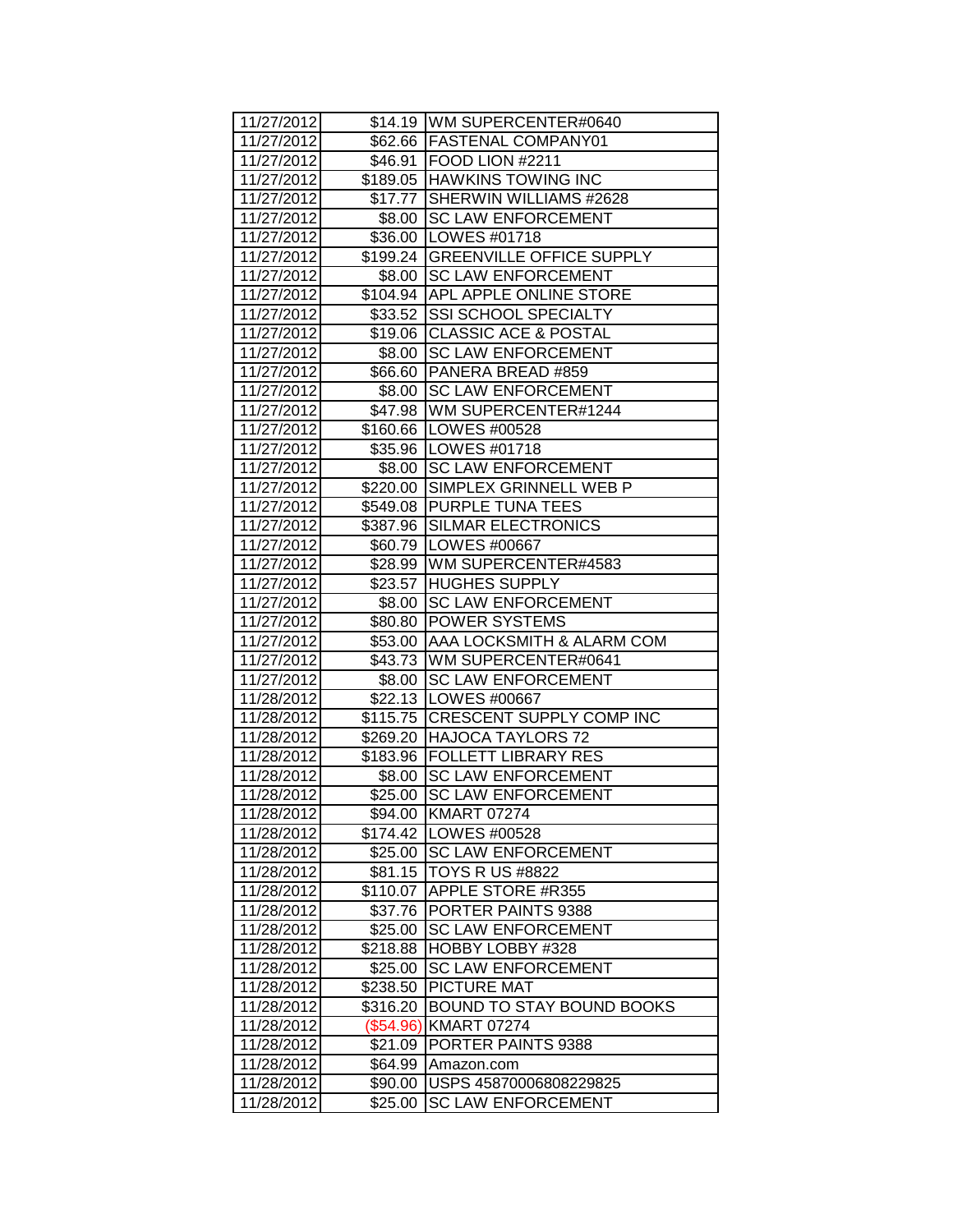| 11/28/2012 |            | \$20.11   LOWES #00528               |
|------------|------------|--------------------------------------|
| 11/28/2012 |            | \$50.00 ROYAL FIREWORKS PUBLISHI     |
| 11/28/2012 |            | \$8.00 SC LAW ENFORCEMENT            |
| 11/28/2012 |            | \$32.27   WM SUPERCENTER#2265        |
| 11/28/2012 |            | \$13.66 LOWES #00528                 |
| 11/28/2012 |            | \$76.62 TMS SOUTH                    |
| 11/28/2012 | \$9.31     | JOHNSTONE SUPPLY-GREENVIL            |
| 11/28/2012 | \$99.00    | 0624 BP SP TRV RE SC                 |
| 11/28/2012 | \$94.98    | <b>KEVIN WHITAKER CHEVROLET</b>      |
| 11/28/2012 | \$2,048.00 | <b>REI GREENWOODHEINEMANN</b>        |
| 11/28/2012 | \$291.75   | JOHNSTONE SUPPLY-GREENVIL            |
| 11/28/2012 | \$36.38    | <b>ROGERS AND CALLCOTT</b>           |
| 11/28/2012 | \$233.20   | <b>NORFOLK WIRE &amp; ELECTRONIC</b> |
| 11/28/2012 | \$135.96   | <b>OFFICE DEPOT #479</b>             |
| 11/28/2012 | \$25.00    | <b>SC LAW ENFORCEMENT</b>            |
| 11/28/2012 | \$73.14    | <b>MCABEE TRACTOR &amp; TURF</b>     |
| 11/28/2012 | \$48.52    | SHERWIN WILLIAMS #2735               |
| 11/28/2012 | \$227.25   | Amazon.com                           |
| 11/28/2012 | \$784.45   | <b>AAA SUPPLY INC GREENVILLE</b>     |
| 11/28/2012 | \$18.86    | <b>PROSOURCE</b>                     |
| 11/28/2012 | \$70.92    | <b>BI-LO 57</b>                      |
| 11/28/2012 | \$118.92   | <b>ANGEL TRAX WIRELESS</b>           |
| 11/28/2012 | \$409.27   | <b>SPECIALTY STEELS 1</b>            |
| 11/28/2012 | \$144.07   | <b>CDW GOVERNMENT</b>                |
| 11/28/2012 | \$8.00     | <b>SC LAW ENFORCEMENT</b>            |
| 11/28/2012 | \$48.00    | <b>KMART 07274</b>                   |
| 11/28/2012 | \$76.32    | BC CANNON CO INC                     |
| 11/28/2012 | \$38.26    | MICHAELS #6001                       |
| 11/28/2012 | \$32.36    | <b>BINSWANGER GLASS #043</b>         |
| 11/28/2012 | \$25.00    | <b>SC LAW ENFORCEMENT</b>            |
| 11/28/2012 | \$8.00     | <b>SC LAW ENFORCEMENT</b>            |
| 11/28/2012 | \$25.00    | <b>SC LAW ENFORCEMENT</b>            |
| 11/28/2012 | \$339.20   | BC CANNON CO INC                     |
| 11/28/2012 | \$502.89   | <b>NATL BUS SALES &amp; LEASING</b>  |
| 11/28/2012 | \$60.44    | <b> CLINE HOSE &amp; HYDRAULICS</b>  |
| 11/28/2012 |            | \$1,455.17 AAA SUPPLY INC GREENVILLE |
| 11/28/2012 | \$8.00     | <b>SC LAW ENFORCEMENT</b>            |
| 11/28/2012 | \$42.45    | C C DICKSON CO 1004                  |
| 11/28/2012 | \$8.00     | <b>SC LAW ENFORCEMENT</b>            |
| 11/28/2012 | \$30.74    | JOYCE EQUIPMENT COMPANY              |
| 11/28/2012 | \$7.16     | FAMILY DOLLAR #8493                  |
| 11/28/2012 | \$137.42   | WM SUPERCENTER#0640                  |
| 11/28/2012 | \$20.80    | <b>J P CARLTON</b>                   |
| 11/28/2012 | \$8.00     | <b>SC LAW ENFORCEMENT</b>            |
| 11/28/2012 | \$240.84   | ROBBINS TIRE SERVI                   |
| 11/28/2012 | \$8.00     | <b>SC LAW ENFORCEMENT</b>            |
| 11/28/2012 | \$198.11   | <b>TMS SOUTH</b>                     |
| 11/28/2012 | \$21.01    | <b>ADVANCE AUTO PARTS #5440</b>      |
| 11/28/2012 | \$122.60   | TARGET<br>00018705                   |
| 11/28/2012 | \$1,877.44 | <b>IPROMOTEU</b>                     |
| 11/28/2012 | \$126.11   | TARGET<br>00019372                   |
| 11/28/2012 | \$25.00    | <b>SC LAW ENFORCEMENT</b>            |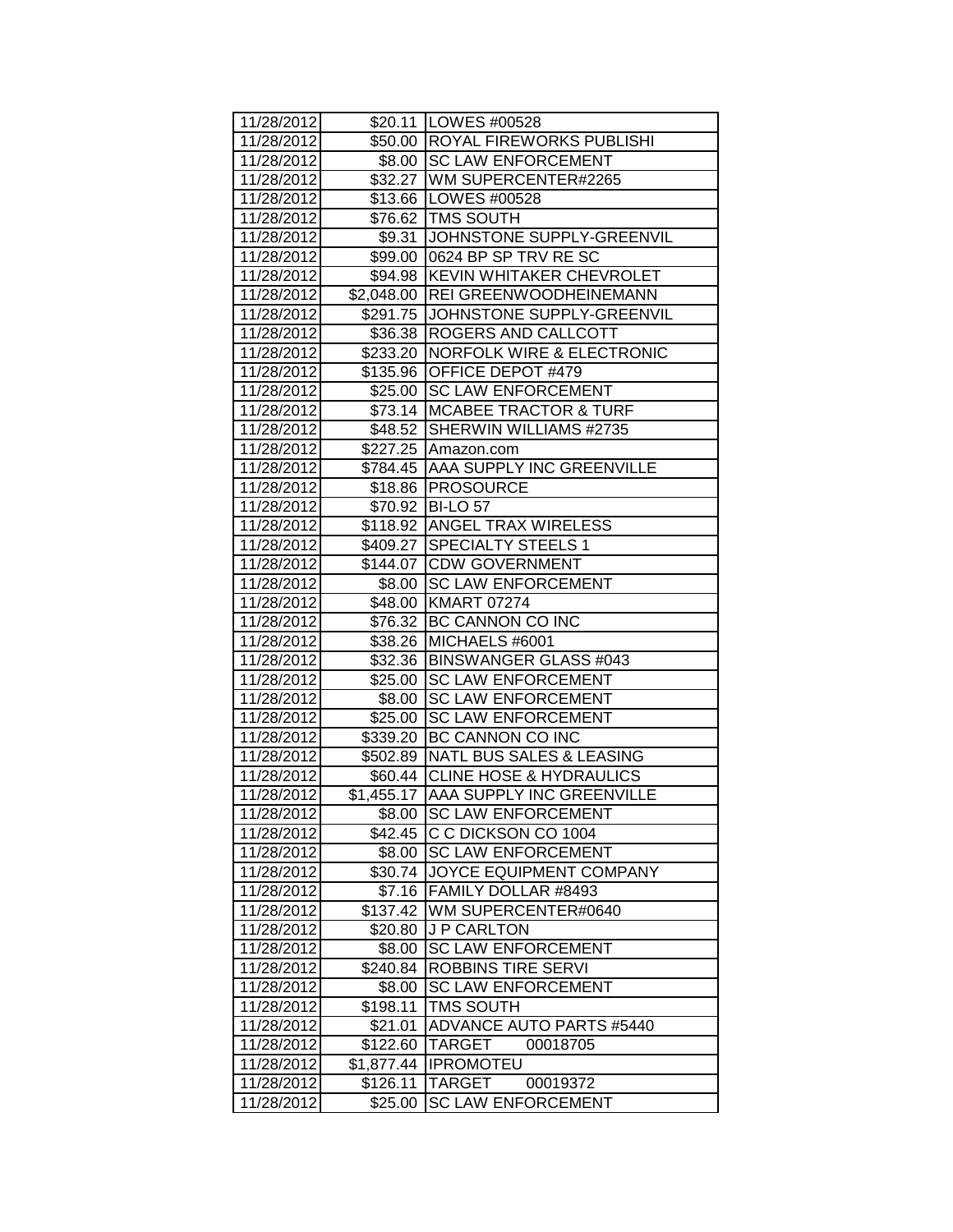| 11/28/2012               |                   | \$8.00 ISC LAW ENFORCEMENT                          |
|--------------------------|-------------------|-----------------------------------------------------|
| 11/28/2012               | \$25.00           | <b>ISC LAW ENFORCEMENT</b>                          |
| 11/28/2012               | \$27.08           | <b>INGLES STORE #74</b>                             |
| 11/28/2012               |                   | \$89.80 VTA VICTORY TEAM                            |
| 11/28/2012               | \$94.51           | <b>PORTER PAINTS 9388</b>                           |
| 11/28/2012               | \$8.00            | <b>SC LAW ENFORCEMENT</b>                           |
| 11/28/2012               | \$25.00           | <b>SC LAW ENFORCEMENT</b>                           |
| 11/28/2012               | \$276.70          | LOWES #01718                                        |
| 11/28/2012               | \$130.66          | C C DICKSON CO 1079                                 |
| 11/28/2012               | \$194.53          | <b>LAMINEX INC</b>                                  |
| 11/28/2012               | \$152.98          | <b>SILMAR ELECTRONICS</b>                           |
| 11/28/2012               |                   | (\$59.76) KMART 07274                               |
| 11/28/2012               | \$8.00            | <b>SC LAW ENFORCEMENT</b>                           |
| 11/28/2012               | \$671.20          | <b>PHYSICAL EDUCATION EQU</b>                       |
| 11/28/2012               | \$25.00           | <b>ISC LAW ENFORCEMENT</b>                          |
| 11/28/2012               | \$94.87           | <b>SPECIALTY STEELS 1</b>                           |
| 11/28/2012               | \$7.42            | <b>CRESCENT SUPPLY COMPANY I</b>                    |
| 11/28/2012               | \$44.40           | DOLRTREE 1728 00017285                              |
| 11/28/2012               | \$25.00           | <b>ISC LAW ENFORCEMENT</b>                          |
| 11/28/2012               | \$89.56           | NAPA AUTO 0023416                                   |
| 11/28/2012               |                   | (\$21.20) WALMART.COM 8009666546                    |
| 11/28/2012               | \$813.78          | <b>POSITIVE PROMOTIONS</b>                          |
| 11/28/2012               | \$31.80           | <b>KEITH WHEELER'S FLOWERS</b>                      |
| 11/28/2012               | (\$107.63)        | <b>KMART 07274</b>                                  |
| 11/28/2012               | \$8.00            | <b>SC LAW ENFORCEMENT</b>                           |
| 11/28/2012               | \$25.00           | <b>SC LAW ENFORCEMENT</b>                           |
|                          |                   |                                                     |
| 11/28/2012               | \$275.58          | <b>TMS SOUTH</b>                                    |
| 11/28/2012               | \$25.00           | <b>SC LAW ENFORCEMENT</b>                           |
| 11/28/2012               | \$150.00          | <b>ADVANCE AUTO PARTS #5440</b>                     |
| 11/28/2012               | \$96.00           | <b>KMART 07274</b>                                  |
| 11/28/2012               | \$601.72          | LOWES #00528                                        |
| 11/28/2012               | \$9.22            | <b>NORFOLK WIRE &amp; ELECTRONIC</b>                |
| 11/28/2012               | \$556.93          | <b>JUST BUTTONS</b>                                 |
| 11/28/2012               | \$497.12          | LOWES #00667                                        |
| 11/28/2012               | \$111.99          | MCMASTER-CARR                                       |
| 11/28/2012               | \$20.88           | <b>BI-LO 57</b>                                     |
| 11/28/2012               | \$69.71           | <b>BI-LO 57</b>                                     |
| 11/28/2012               | \$60.55           | C C DICKSON CO 1079                                 |
| 11/28/2012               | \$10.28           | WM SUPERCENTER#4583                                 |
| 11/28/2012               | \$42.36           | LOWES #00528                                        |
| 11/28/2012               | \$20.36           | DOLRTREE 1966 00019661                              |
| 11/28/2012               | (\$57.45)         | <b>KMART 07274</b>                                  |
| 11/28/2012               | \$109.58          | <b>BLACK ELECTRICAL SUPPLY I</b>                    |
| 11/28/2012               | \$149.38          | THE HOME DEPOT 1127                                 |
| 11/28/2012               | \$25.00           | <b>SC LAW ENFORCEMENT</b>                           |
| 11/28/2012               | \$171.34          | JOHNSTONE SUPPLY-GREENVIL                           |
| 11/28/2012               | \$5.34            | <b>BLACK ELECTRICAL SUPPLY I</b>                    |
| 11/28/2012               | \$155.29          | NORFOLK WIRE & ELECTRONIC                           |
| 11/28/2012               | \$54.67           | JOHNSTONE SUPPLY-GREENVIL                           |
| 11/28/2012               | \$25.00           | <b>SC LAW ENFORCEMENT</b>                           |
| 11/28/2012<br>11/28/2012 | \$8.00<br>\$80.50 | <b>SC LAW ENFORCEMENT</b><br>CARSON'S NUT-BOLT & TO |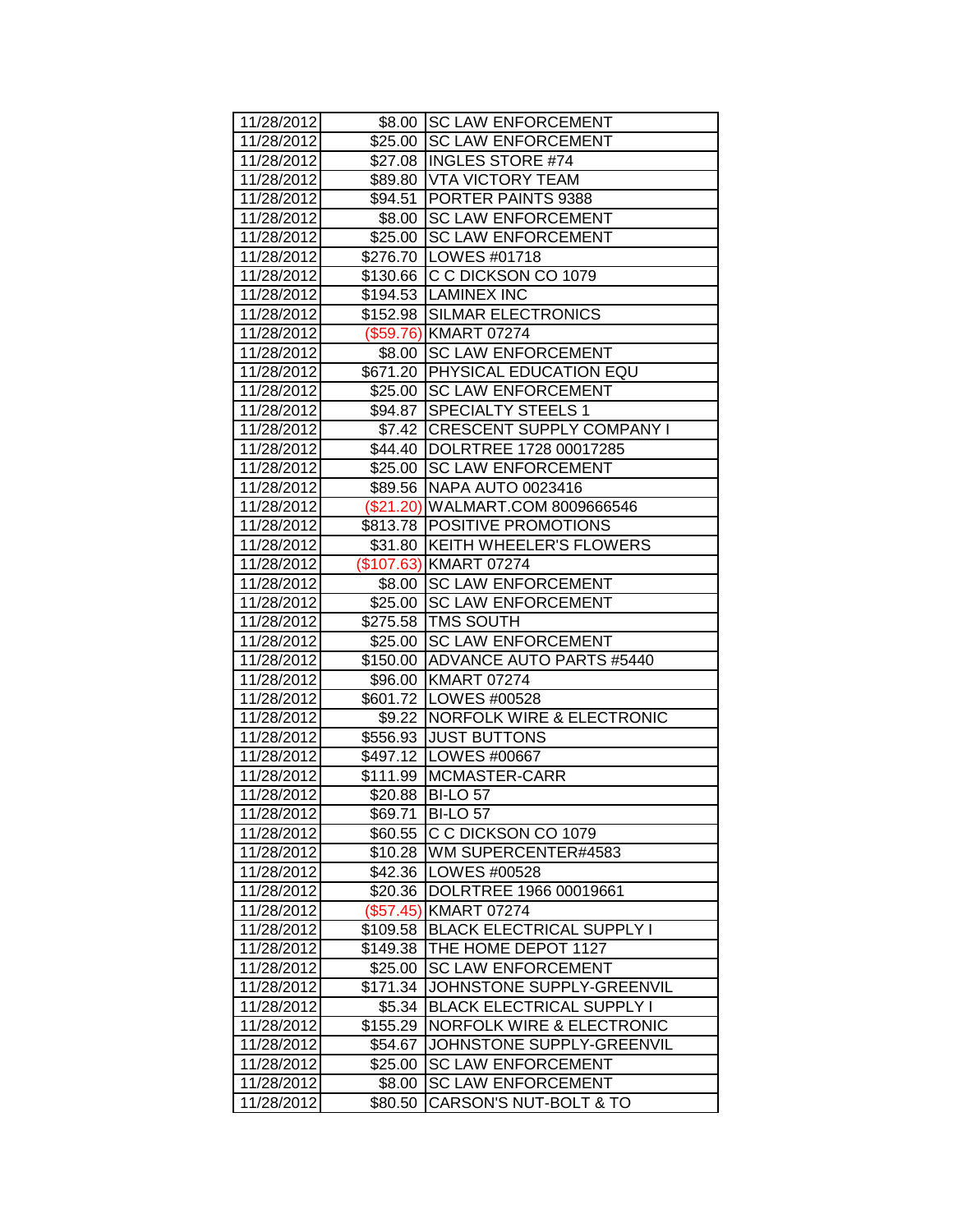| 11/28/2012               |                      | \$25.00 SC LAW ENFORCEMENT               |
|--------------------------|----------------------|------------------------------------------|
| 11/28/2012               |                      | \$4.65 ADVANCE AUTO PARTS #5440          |
| 11/28/2012               |                      | \$351.22 C C DICKSON CO 1004             |
| 11/28/2012               |                      | \$160.59 BENSON CHRYSLER PLYMOUTH        |
| 11/28/2012               |                      | \$21.18 TRACTOR SUPPLY CO #1541          |
| 11/28/2012               |                      | \$234.15 HERITAGE FOOD SERVICE           |
| 11/28/2012               | \$19.72              | <b>WILSONS 5 TO \$1 STORES</b>           |
| 11/29/2012               | \$5.99               | PUBLIX #531                              |
| 11/29/2012               | \$250.82             | <b>QUICK MEDICAL</b>                     |
| 11/29/2012               | \$25.00              | <b>SC LAW ENFORCEMENT</b>                |
| 11/29/2012               | \$429.60             | A PROMOTIONAL OUTLET                     |
| 11/29/2012               | \$33.00              | <b>KADI MEDICAL SERVCIES</b>             |
| 11/29/2012               |                      | \$174.00 AMAZON MKTPLACE PMTS            |
| 11/29/2012               |                      | \$20.00 VZWRLSS PRPAY AUTOPAY            |
| 11/29/2012               |                      | \$31.76 COUNTRY BOY'S GARDEN CENT        |
| 11/29/2012               |                      | \$1.73   LOWES #01718                    |
| 11/29/2012               |                      | \$184.36   WARD'S NATURAL SCIENCE        |
| 11/29/2012               | \$300.00             | <b>JEAN'S BUS SERVICE</b>                |
| 11/29/2012               | \$997.37             | JOHNSTONE SUPPLY-GREENVIL                |
| 11/29/2012               | \$21.19              | <b>BI-LO 624</b>                         |
| 11/29/2012               | \$60.10              | WM SUPERCENTER#0640                      |
| 11/29/2012               | \$37.10              | LOWES #01718                             |
| 11/29/2012               | \$113.95             | <b>HOLDER ELECTRIC SUPPLY</b>            |
| 11/29/2012               | \$18.32              | LOWES #01983                             |
| 11/29/2012               | \$17.16              | PETSMART INC 400                         |
| 11/29/2012               | \$17.85              | <b>OFFICE CHURCH SCHOOL SUPP</b>         |
| 11/29/2012               | \$93.42              | <b>BI-LO 661</b>                         |
| 11/29/2012               | \$72.92              | BED BATH & BEYOND #349                   |
| 11/29/2012               | \$7.94               | HARBOR FREIGHT TOOLS 96                  |
| 11/29/2012               | \$64.62              | LOWES #00667<br><b>NAPA AUTO 0022603</b> |
| 11/29/2012<br>11/29/2012 | \$58.29              | PUBLIX #543                              |
| 11/29/2012               | \$9.99               | <b>TARGET</b><br>00011825                |
| 11/29/2012               | \$116.61<br>\$505.45 | <b>MUSICAL INNOVATIONS</b>               |
| 11/29/2012               | \$200.32             | DMI DELL K-12 PTR                        |
| 11/29/2012               |                      | <b>HOLDER ELECTRIC SUPPLY</b>            |
| 11/29/2012               | \$40.58<br>\$24.99   | PUBLIX 035                               |
| 11/29/2012               | \$9.35               | <b>BURDETTE HARDWARE SIMPSON</b>         |
| 11/29/2012               | \$25.00              | <b>SC LAW ENFORCEMENT</b>                |
| 11/29/2012               | \$21.11              | <b>BI-LO 568</b>                         |
| 11/29/2012               | \$471.44             | <b>EMBROIDERY SPECIALTIES</b>            |
| 11/29/2012               | \$20.00              | <b>VZWRLSS PRPAY AUTOPAY</b>             |
| 11/29/2012               | \$30.94              | <b>BI-LO 12</b>                          |
| 11/29/2012               | \$44.60              | <b>GREENVILLE FENCE CO</b>               |
| 11/29/2012               | \$255.47             | JOHNSTONE SUPPLY-GREENVIL                |
| 11/29/2012               | \$104.94             | <b>TMS SOUTH</b>                         |
| 11/29/2012               | \$272.94             | HOLDER ELECTRIC SUPPLY                   |
| 11/29/2012               | \$18.55              | LOWES #01718                             |
| 11/29/2012               | \$21.97              | WM SUPERCENTER#1244                      |
|                          |                      |                                          |
|                          |                      |                                          |
| 11/29/2012               | \$5.99               | SCHOLASTIC BOOK CLUB                     |
| 11/29/2012<br>11/29/2012 | \$56.58<br>\$31.32   | SHERWIN WILLIAMS #2785<br>LOWES #00528   |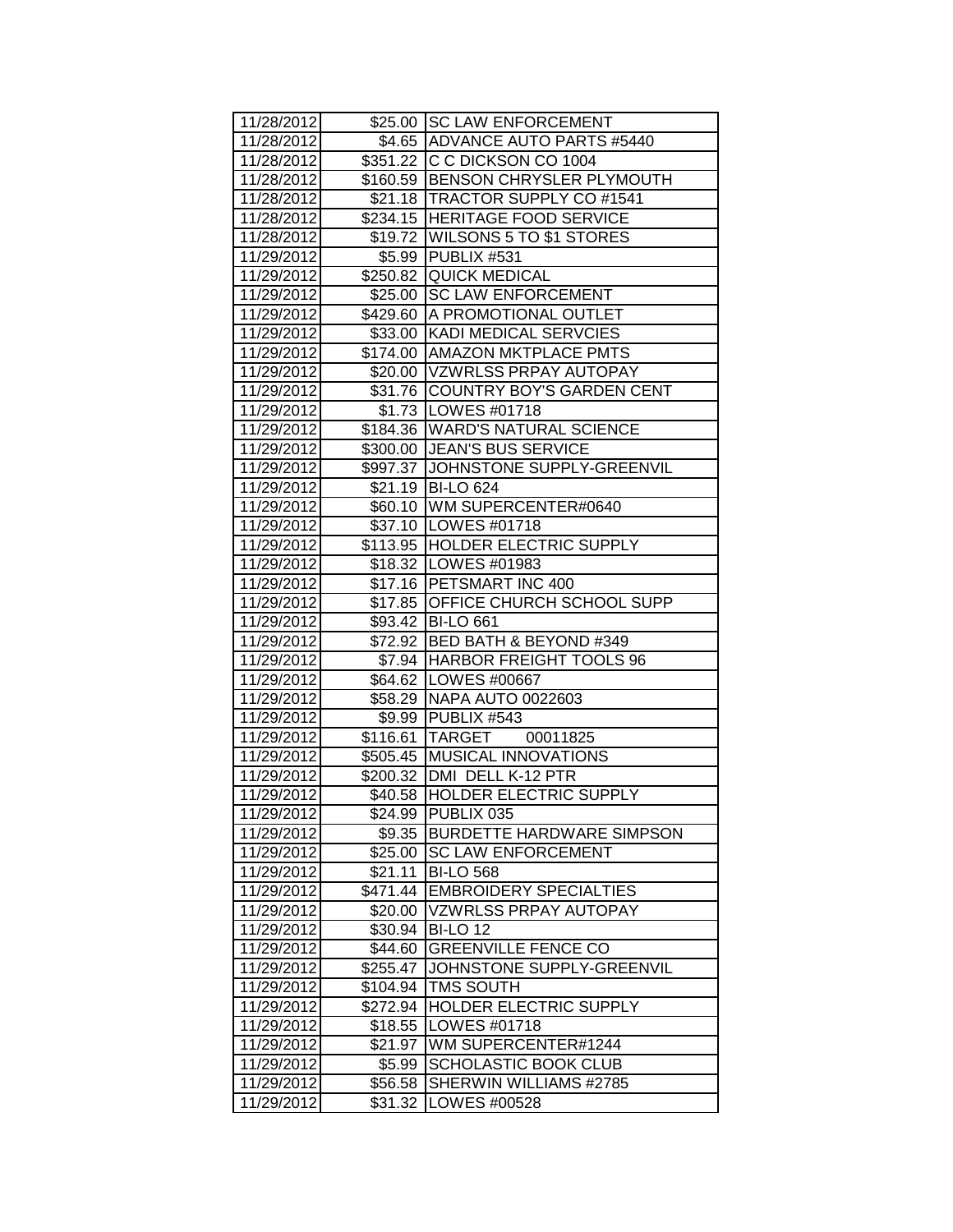| 11/29/2012 |          | \$104.94   THE HOME DEPOT 1127        |
|------------|----------|---------------------------------------|
| 11/29/2012 |          | \$36.38 ROGERS AND CALLCOTT           |
| 11/29/2012 |          | \$42.38 SPORTS AUTHORI00002808        |
| 11/29/2012 |          | \$20.78   AAA LOCKSMITH & ALARM COM   |
| 11/29/2012 |          | \$42.34 PARTY CITY #200               |
| 11/29/2012 |          | \$13.75 HOBBY LOBBY #0318             |
| 11/29/2012 |          | \$21.17   WM SUPERCENTER#2265         |
| 11/29/2012 | \$26.50  | <b>GREER FLORIST &amp; SPECIALTI</b>  |
| 11/29/2012 | \$43.24  | <b>PORTER PAINTS 9388</b>             |
| 11/29/2012 |          | \$1,493.58 JJOHNSTONE SUPPLY-GREENVIL |
| 11/29/2012 | \$21.17  | WM SUPERCENTER#1244                   |
| 11/29/2012 |          | \$530.00 HOLDER ELECTRIC SUPPLY       |
| 11/29/2012 |          | \$3,046.44   DMI DELL K-12 PTR        |
| 11/29/2012 |          | \$38.82 ADVANCE AUTO PARTS #5440      |
| 11/29/2012 |          | \$931.16 JOHNSTONE SUPPLY-GREENVIL    |
| 11/29/2012 | \$80.30  | JOHNSTONE SUPPLY-GREENVIL             |
| 11/29/2012 |          | \$226.80 IDEAL POULTRY BREEDING       |
| 11/29/2012 |          | \$13.94 JJOHNSTONE SUPPLY-GREENVIL    |
| 11/29/2012 | \$85.20  | <b>CHRISTOPHER TRUCKS</b>             |
| 11/29/2012 |          | \$258.41   TMS SOUTH                  |
| 11/29/2012 | \$25.00  | <b>SC LAW ENFORCEMENT</b>             |
| 11/29/2012 | \$229.90 | <b>SOCIAL STUDIES SCH SRV</b>         |
| 11/29/2012 | \$80.00  | <b>STROSSNERS</b>                     |
| 11/29/2012 | \$454.08 | <b>HERITAGE FOOD SERVICE</b>          |
| 11/29/2012 |          | \$317.34 HOLDER ELECTRIC SUPPLY       |
| 11/29/2012 | \$83.90  | OFFICE DEPOT #1165                    |
| 11/29/2012 | \$24.80  | THE HOME DEPOT 1127                   |
| 11/29/2012 |          | \$25.64 HOLDER ELECTRIC SUPPLY        |
| 11/29/2012 |          | \$470.54 VSC FIRE & SECURITY INC      |
| 11/29/2012 |          | \$218.33 THE TOOL SHED                |
| 11/29/2012 |          | \$18.00   LOWES #00528                |
| 11/29/2012 | \$30.01  | <b>MONOPRICE INC</b>                  |
| 11/29/2012 | \$13.60  | GATEWAY #12 BEREA                     |
| 11/29/2012 |          | \$945.85 HEALTHPRODUCTSFORYO          |
| 11/29/2012 |          | \$7.63  HOLDER ELECTRIC SUPPLY        |
| 11/29/2012 |          | \$421.98  TARGET<br>00011825          |
| 11/29/2012 |          | \$318.47 WHOLESALE INDUSTRIAL ELEC    |
| 11/29/2012 | \$13.76  | <b>LOWES #01983</b>                   |
| 11/29/2012 | \$21.95  | WWW EARTHLINK.NET                     |
| 11/29/2012 | \$72.13  | LOWES #01718                          |
| 11/29/2012 | \$25.00  | <b>SC LAW ENFORCEMENT</b>             |
| 11/29/2012 | \$21.17  | LOWES #01718                          |
| 11/29/2012 | \$807.01 | <b>CHAMPION LIGHTING &amp; SPLY</b>   |
| 11/29/2012 | \$7.40   | LOWES #01718                          |
| 11/29/2012 | \$514.61 | AIRGAS NAT WELDERS #8                 |
| 11/29/2012 | \$273.86 | <b>STAPLES</b><br>00108688            |
| 11/29/2012 | \$118.55 | KOHLS #0673                           |
| 11/29/2012 | \$106.89 | RGS REALLY GOOD STUFF                 |
| 11/29/2012 | \$235.62 | <b>TMS SOUTH</b>                      |
| 11/29/2012 | \$104.33 | <b>GREENVILLE OFFICE SUPPLY</b>       |
| 11/29/2012 | \$99.84  | 2865-CED                              |
| 11/29/2012 | \$90.00  | NATIONAL FORENSIC LEAGUE              |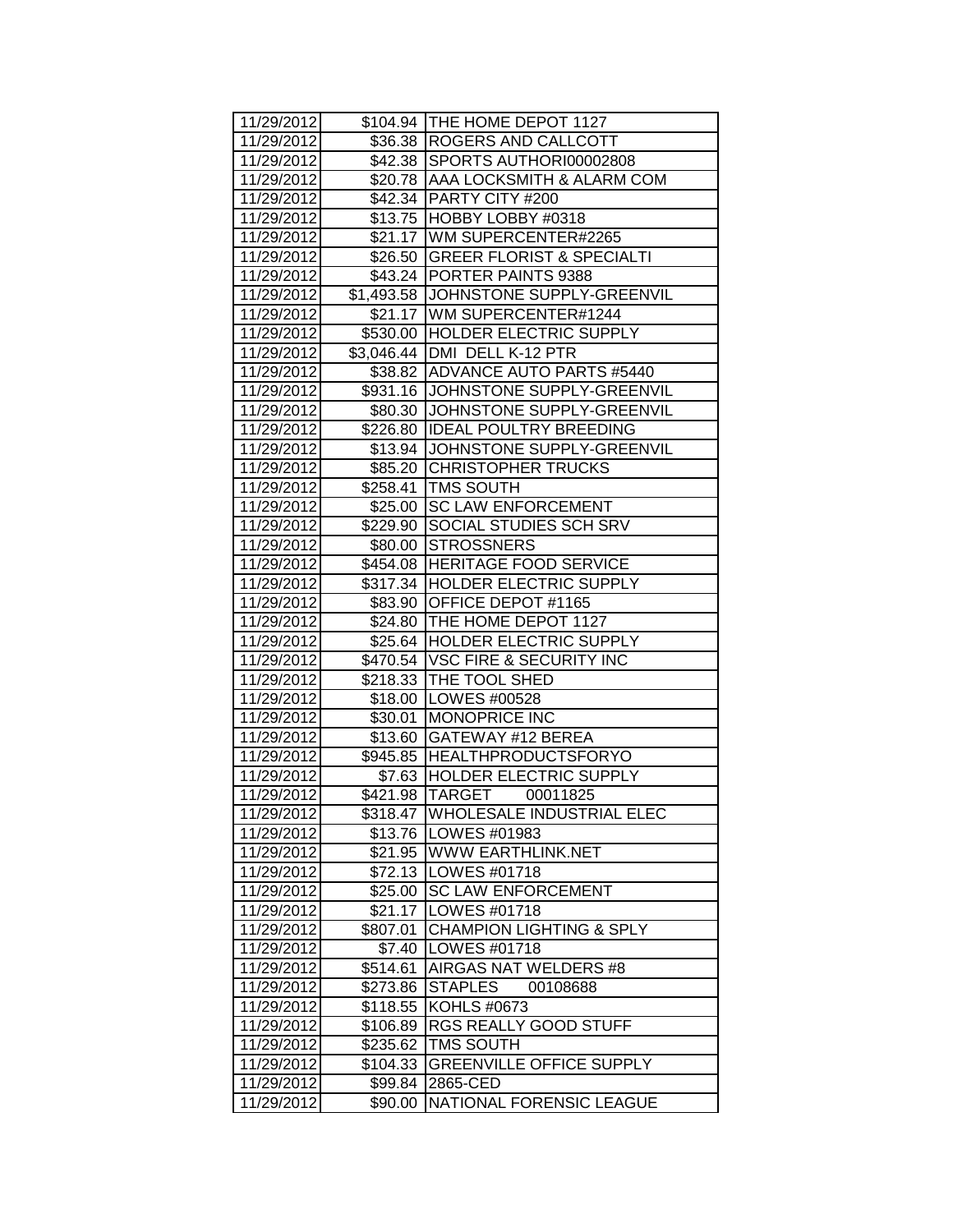| 11/29/2012 |            | \$178.05 GOS// GREENVILLE OFFICE S |
|------------|------------|------------------------------------|
| 11/29/2012 |            | \$121.18   LOWES #01718            |
| 11/29/2012 |            | \$12.70 HOBBY LOBBY #0318          |
| 11/29/2012 |            | \$331.57 EMBROIDERY SPECIALTIES    |
| 11/29/2012 |            | \$111.64 IF ITS PAPER - GREENVI    |
| 11/29/2012 |            | \$32.00 SPINX #125                 |
| 11/29/2012 |            | \$13.55 STAPLES 00105536           |
| 11/29/2012 |            | \$119.70 PAYPAL AIRSERVER          |
| 11/29/2012 |            | \$35.99   LOWES #01718             |
| 11/29/2012 |            | \$11.99 PAYPAL AIRSERVER           |
| 11/29/2012 | \$733.95   | <b>REALITYWORKS</b>                |
| 11/29/2012 |            | \$69.45   THE TRANE COMPANY        |
| 11/29/2012 |            | \$79.39   LOWES #01718             |
| 11/29/2012 |            | \$79.39   LOWES #01718             |
| 11/29/2012 |            | \$1,367.24   FOLLETT LIBRARY RES   |
| 11/29/2012 |            | \$97.33  HIGHSMITH LLC             |
| 11/29/2012 |            | \$508.67 OFFICE MAX                |
| 11/29/2012 |            | \$33.62   LOWES #01718             |
| 11/29/2012 |            | \$34.97 AMAZON MKTPLACE PMTS       |
| 11/29/2012 |            | \$47.70 COMMUNICATION SERVICE CEN  |
| 11/29/2012 |            | \$156.67   NAPA AUTO 0022603       |
| 11/29/2012 | \$65.00    | <b>HAWKINS TOWING INC</b>          |
| 11/29/2012 | \$13.94    | JOHNSTONE SUPPLY-GREENVIL          |
| 11/29/2012 | \$100.00   | <b>VARSITY SPIRIT CLOTHING</b>     |
| 11/29/2012 | \$657.75   | <b>POSITIVE PROMOTIONS</b>         |
| 11/29/2012 | (\$385.08) | <b>EXPEDIA Sales Final</b>         |
| 11/29/2012 | \$8.97     | <b>ADVANCE AUTO PARTS #5440</b>    |
| 11/29/2012 | \$169.00   | STK BIGSTOCKPHOTO.COM              |
| 11/29/2012 | \$10.35    | <b>TMS SOUTH</b>                   |
| 11/29/2012 |            | \$38.28 THE UPS STORE 3245         |
| 11/29/2012 | \$267.18   | <b>TMS SOUTH</b>                   |
| 11/29/2012 | \$45.00    | <b>NATIONAL FORENSIC LEAGUE</b>    |
| 11/29/2012 | \$44.03    | <b>TMS SOUTH</b>                   |
| 11/29/2012 | \$75.82    | <b>TMS SOUTH</b>                   |
| 11/29/2012 | \$25.00    | <b>SC LAW ENFORCEMENT</b>          |
| 11/29/2012 |            | \$320.12 HAWKINS TOWING INC        |
| 11/29/2012 |            | \$23.29 THE HOME DEPOT 1127        |
| 11/29/2012 | \$782.37   | <b>IWW GRAINGER</b>                |
| 11/29/2012 | \$9.06     | LOWES #00667                       |
| 11/29/2012 | \$14.83    | <b>STAPLES</b><br>00118018         |
| 11/29/2012 | \$158.99   | <b>CLINE HOSE &amp; HYDRAULICS</b> |
| 11/29/2012 | \$25.00    | <b>SC LAW ENFORCEMENT</b>          |
| 11/29/2012 | \$10.99    | Amazon.com                         |
| 11/30/2012 | \$15.48    | <b>TMS SOUTH</b>                   |
| 11/30/2012 | \$80.01    | JOHNSTONE SUPPLY-GREENVIL          |
| 11/30/2012 | \$82.34    | C C DICKSON CO 1004                |
| 11/30/2012 | \$13.00    | THE HOME DEPOT 1127                |
| 11/30/2012 | \$50.12    | LOWES #01718                       |
| 11/30/2012 | \$480.45   | <b>BI-LO 624</b>                   |
| 11/30/2012 | \$170.02   | WALMART.COM 8009666546             |
| 11/30/2012 | \$56.09    | PUBLIX #613                        |
| 11/30/2012 | (\$23.80)  | ADVANCE AUTO PARTS #5330           |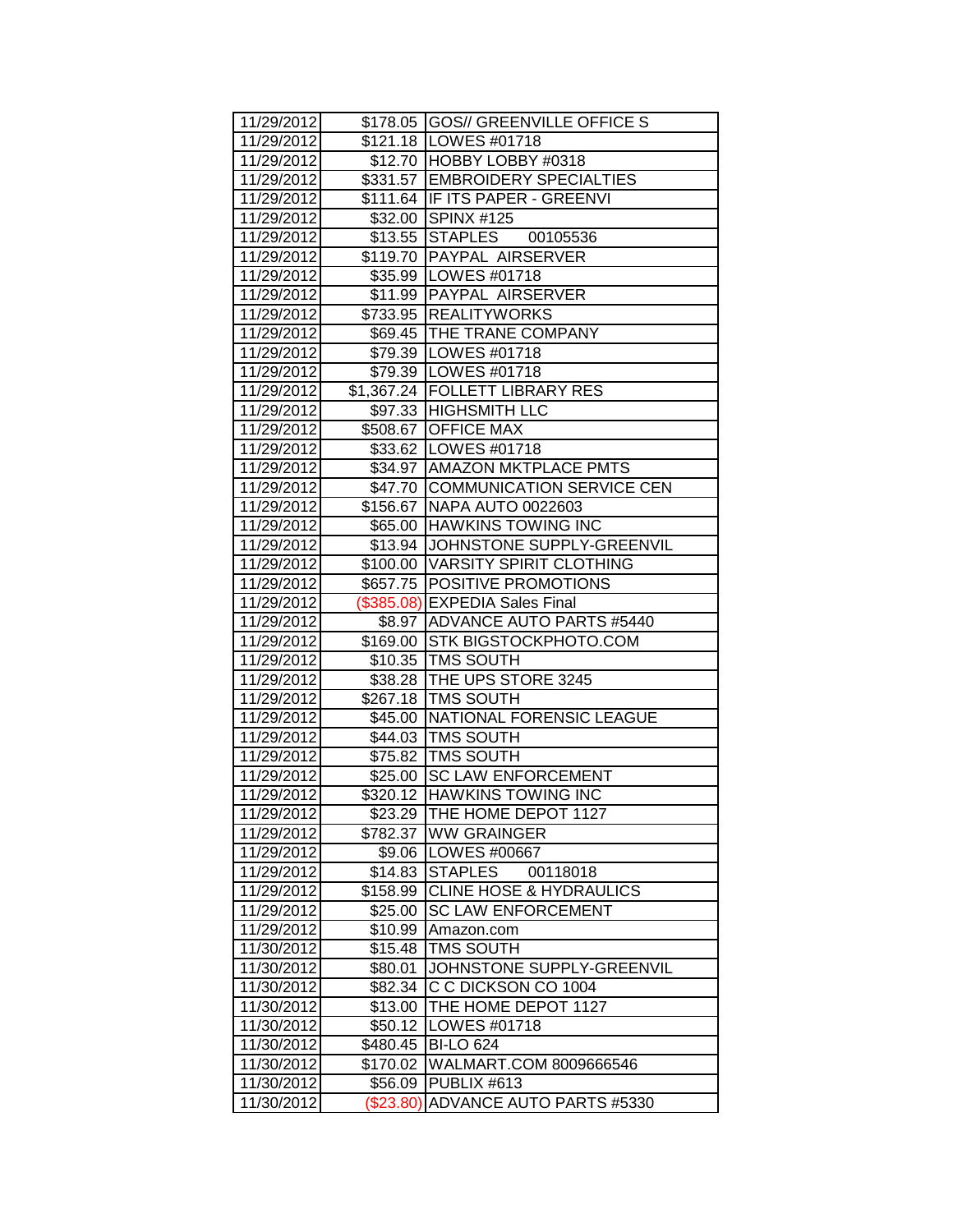| 11/30/2012               |                     | \$80.00 ANDERSON BROS                            |
|--------------------------|---------------------|--------------------------------------------------|
| 11/30/2012               |                     | \$269.24 TLF EXPRESSIONS UNLIMITED               |
| 11/30/2012               |                     | \$13.31 HOBBY LOBBY #0318                        |
| 11/30/2012               |                     | \$57.21   THE TRANE COMPANY                      |
| 11/30/2012               |                     | (\$9.57) MICHAELS #6001                          |
| 11/30/2012               |                     | \$88.43 SMITHTURF AND IRRIGATI                   |
| 11/30/2012               | \$25.85             | CARSON'S NUT-BOLT & TO                           |
| 11/30/2012               | \$200.34            | JOYCE EQUIPMENT COMPANY                          |
| 11/30/2012               | \$29.42             | <b>TLF EXPRESSIONS UNLIMITED</b>                 |
| 11/30/2012               | \$299.22            | <b>SYSTEMS DISTRIBUTOR</b>                       |
| 11/30/2012               | \$42.91             | SCHOLASTIC INC. KEY 22                           |
| 11/30/2012               | \$13.78             | <b>ADVANCE AUTO PARTS #5440</b>                  |
| 11/30/2012               |                     | \$77.82 WM SUPERCENTER#2265                      |
| 11/30/2012               | \$25.00             | <b>SC LAW ENFORCEMENT</b>                        |
| 11/30/2012               | \$194.36            | JOHNSTONE SUPPLY-GREENVIL                        |
| 11/30/2012               | \$531.11            | <b>HENRY SCHEIN</b>                              |
| 11/30/2012               | \$875.00            | NETWORK CONTROLS                                 |
| 11/30/2012               | \$176.06            | <b>IU-HAUL MOVING &amp; STORAGE A</b>            |
| 11/30/2012               | \$149.00            | <b>IFLAGHOUSE INC</b>                            |
| 11/30/2012               |                     | \$182.20 LIFE SAFETY & COMM. SYS                 |
| 11/30/2012               | \$171.50            | OMNI HILTON HEAD OCNFR                           |
| 11/30/2012               | \$142.45            | <b>BI-LO 624</b>                                 |
| 11/30/2012               | \$47.00             | LOWES #01718                                     |
| 11/30/2012               | \$158.79            | <b>CRESCENT SUPPLY COMP INC</b>                  |
| 11/30/2012               | \$1,488.44          | THE TOOL SHED                                    |
| 11/30/2012               | \$21.33             | <b>ADVANCE AUTO PARTS #5440</b>                  |
| 11/30/2012               | \$237.22            | <b>BATTERY SPECIALISTS</b>                       |
| 11/30/2012               | \$205.00            | <b>ANDERSON BROS</b>                             |
| 11/30/2012               | \$50.16             | <b>FACTORY DIRECT CRAFT</b>                      |
| 11/30/2012               | \$345.03            | JOYCE EQUIPMENT COMPANY                          |
| 11/30/2012               | \$40.09             | LOWES #00667                                     |
| 11/30/2012               | \$1.92              | WM SUPERCENTER#4583                              |
| 11/30/2012               | \$188.43            | LOWES #01718                                     |
| 11/30/2012               | \$5.37              | <b>BI-LO 704</b>                                 |
| 11/30/2012               |                     | \$25.42   LOWES #01718                           |
| 11/30/2012               | \$204.00            | <b>MATH OLYMPIADS (MOEMS)</b>                    |
| 11/30/2012               | \$112.89            | Amazon.com                                       |
| 11/30/2012               | \$194.36            | JOHNSTONE SUPPLY-GREENVIL                        |
| 11/30/2012               | \$21.19             | FOOD LION # 2644                                 |
| 11/30/2012               | \$39.09             | <b>BLACK ELECTRICAL SUPPLY I</b>                 |
| 11/30/2012               | \$1,404.25          | LOWES #01718                                     |
| 11/30/2012               | \$143.84            | <b>TMS SOUTH</b>                                 |
| 11/30/2012               | \$891.39            | NETWORK CONTROLS                                 |
| 11/30/2012               | \$352.02            | <b>AQUATIC</b>                                   |
| 11/30/2012               | \$93.39             | <b>SCHOLASTIC MAGAZINES</b>                      |
| 11/30/2012               | \$174.87            | PARTY CITY #200                                  |
| 11/30/2012               | \$132.50            | HOLDER ELECTRIC SUPPLY<br>PORTER PAINTS 9388     |
| 11/30/2012<br>11/30/2012 | \$44.88<br>\$178.15 | LOWES #01718                                     |
| 11/30/2012               | \$413.46            | LIFE SAFETY & COMM. SYS                          |
|                          |                     |                                                  |
| 11/30/2012<br>11/30/2012 | \$8.94<br>\$216.62  | WM SUPERCENTER#0640<br>JOHNSTONE SUPPLY-GREENVIL |
|                          |                     |                                                  |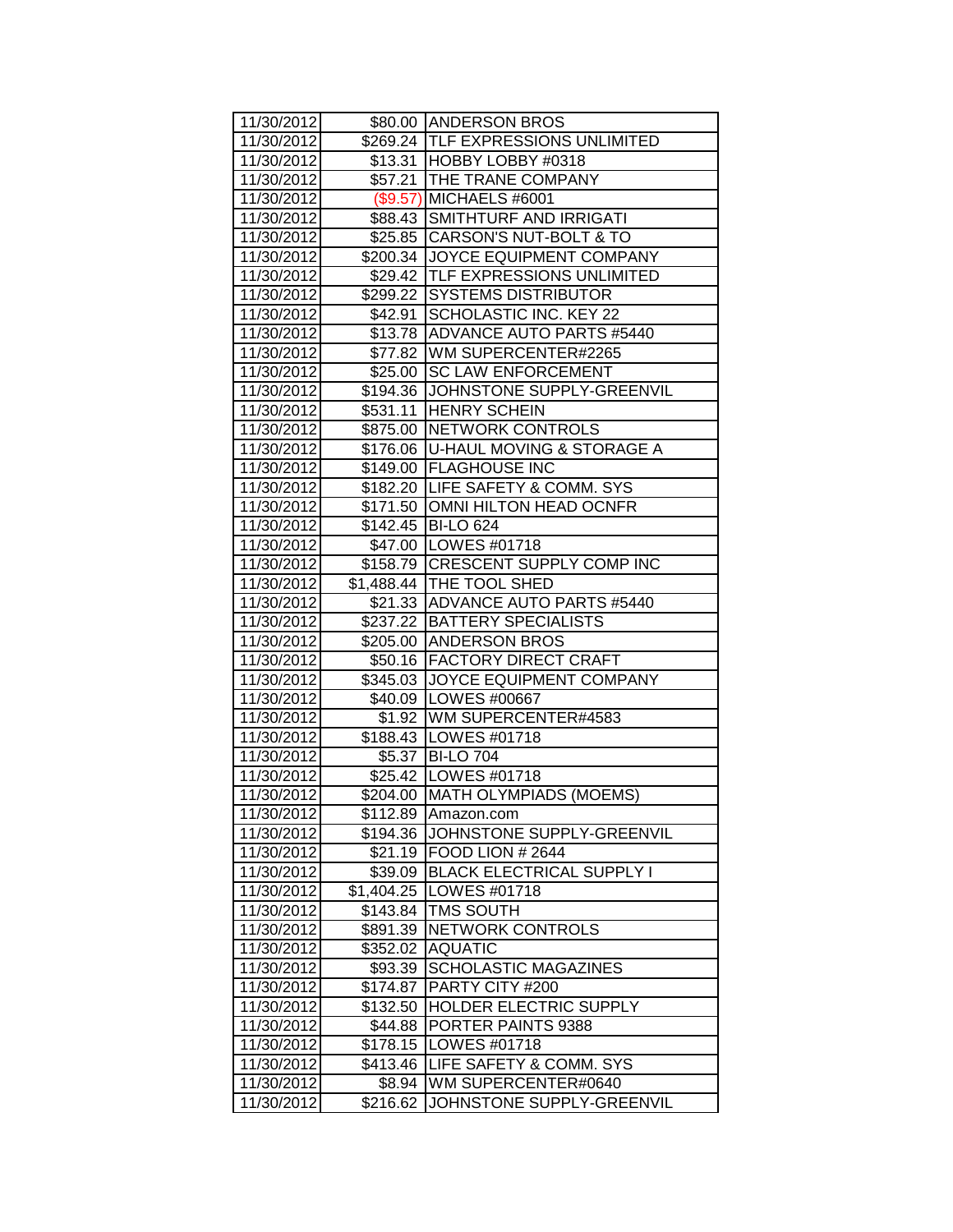| 11/30/2012               |           | \$440.00 GOODWAY TECHNOLOGIES               |
|--------------------------|-----------|---------------------------------------------|
| 11/30/2012               |           | \$228.09 BRADSHAW CHEVROLET                 |
| 11/30/2012               |           | \$29.99 SAV-MOR FOODS #832                  |
| 11/30/2012               |           | \$81.83 BI-LO 195                           |
| 11/30/2012               |           | \$40.71   LOWES #00667                      |
| 11/30/2012               |           | \$228.09 KEVIN WHITAKER CHEVROLET           |
| 11/30/2012               | \$8.17    | MICHAELS #6001                              |
| 11/30/2012               | \$30.91   | SCHOLASTIC INC. KEY 22                      |
| 11/30/2012               | \$22.90   | <b>TMS SOUTH</b>                            |
| 11/30/2012               |           | \$808.43 CE GREENVILLE                      |
| 11/30/2012               | \$44.91   | PAPA JOHNS #0584                            |
| 11/30/2012               | \$16.06   | <b>BI-LO 624</b>                            |
| 11/30/2012               | \$57.87   | OFFICE DEPOT #1099                          |
| 11/30/2012               |           | (\$21.46) CLASSWROOM PRODUCTS WH            |
| 11/30/2012               | \$99.48   | <b>WW GRAINGER</b>                          |
| 11/30/2012               | \$415.08  | <b>TOP USA</b>                              |
| 11/30/2012               | \$15.93   | <b>BATTERY SPECIALISTS</b>                  |
| 11/30/2012               | \$79.00   | THE HOME DEPOT 1127                         |
| 11/30/2012               | \$396.82  | SHERWIN WILLIAMS #2735                      |
| 11/30/2012               | \$194.36  | JOHNSTONE SUPPLY-GREENVIL                   |
| 11/30/2012               | \$76.89   | <b>SCHOLASTIC MAGAZINES</b>                 |
| 11/30/2012               | \$158.11  | <b>CRESCENT SUPPLY COMP INC</b>             |
| 11/30/2012               | \$22.87   | <b>JW VAUGHN CO INC</b>                     |
| 11/30/2012               | \$93.28   | <b>DEMCO INC</b>                            |
| 11/30/2012               | \$21.20   | <b>BI-LO 608</b>                            |
| 11/30/2012               | \$15.29   | <b>BI-LO 653</b>                            |
|                          |           |                                             |
| 11/30/2012               | \$215.35  | Atlanta Bread Co - Cherry                   |
| 11/30/2012               | \$312.94  | <b>AMAZON MKTPLACE PMTS</b>                 |
| 11/30/2012               |           | \$416.19   WW GRAINGER                      |
| 11/30/2012               |           | \$25.42 THE HOME DEPOT 1127                 |
| 11/30/2012               |           | \$695.36   LIFE SAFETY & COMM. SYS          |
| 11/30/2012               |           | \$10.14 WHOLEFDS WDF 10224                  |
| 11/30/2012               |           | \$270.22 LIFE SAFETY & COMM. SYS            |
| 11/30/2012               | \$3.18    | DOLRTREE 930 00009308                       |
| 11/30/2012               |           | \$111.84   ADVANCE AUTO PARTS #5440         |
| 11/30/2012               | \$23.75   | <b>FGS HARDWARE</b>                         |
| 11/30/2012               | \$274.55  | <b>HERITAGE FOOD SERVICE</b>                |
| 11/30/2012               | (\$81.15) | <b>TOYS R US #8822</b>                      |
| 11/30/2012               | \$155.00  | <b>GOOGLE Stork Systems</b>                 |
| 11/30/2012               | \$40.78   | OFFICE DEPOT #479                           |
| 11/30/2012               | \$650.95  | <b>IMPACT PRINTING</b>                      |
| 11/30/2012               | \$195.28  | SMITHTURF AND IRRIGATI                      |
| 11/30/2012               | \$21.17   | LOWES #01718                                |
| 11/30/2012               | \$27.24   | CRESCENT SUPPLY COMP INC                    |
| 11/30/2012               | \$16.93   | SI SMITHSONIAN MUS #01                      |
| 11/30/2012               | \$31.26   | LOWES #01983                                |
| 11/30/2012               | \$40.24   | <b>CRESCENT SUPPLY COMPANY I</b>            |
| 11/30/2012               | \$63.35   | LOWES #01718                                |
| 11/30/2012               | \$39.95   | <b>FLAGHOUSE INC</b>                        |
| 11/30/2012               | \$45.00   | USPS 45362402729803335                      |
| 11/30/2012<br>11/30/2012 | \$113.69  | THE LUMBER YARD<br>ADVANCE AUTO PARTS #5330 |